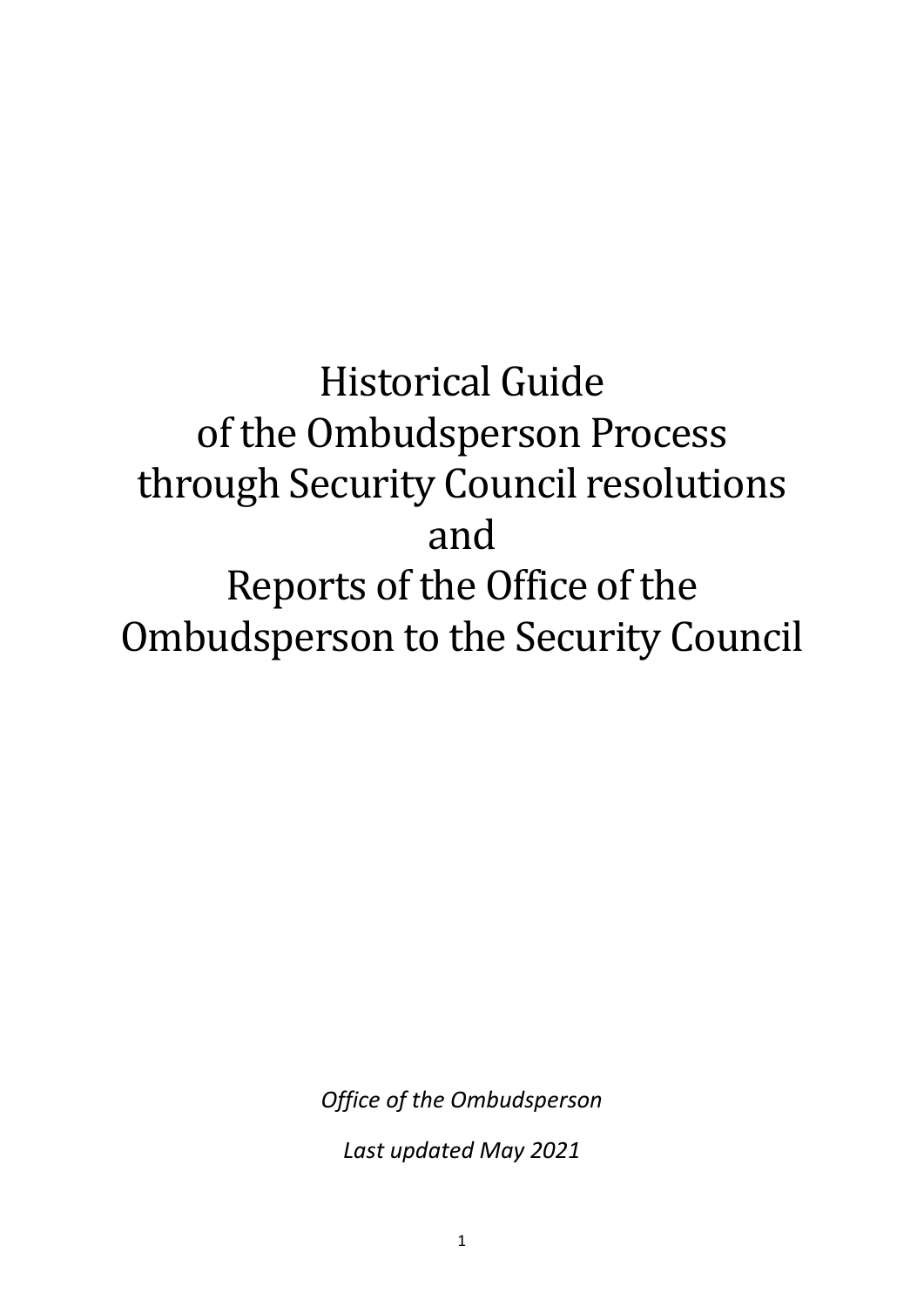# Historical Guide of the Ombudsperson Process through Security Council resolutions and Reports of the Office of the Ombudsperson to the Security Council

# Contents

| Requirement of independence and impartiality and consideration of States' opinions 93 |  |
|---------------------------------------------------------------------------------------|--|
| Procedure and practices related to States' disagreement with recommendations 95       |  |
|                                                                                       |  |
|                                                                                       |  |
|                                                                                       |  |
|                                                                                       |  |
|                                                                                       |  |
|                                                                                       |  |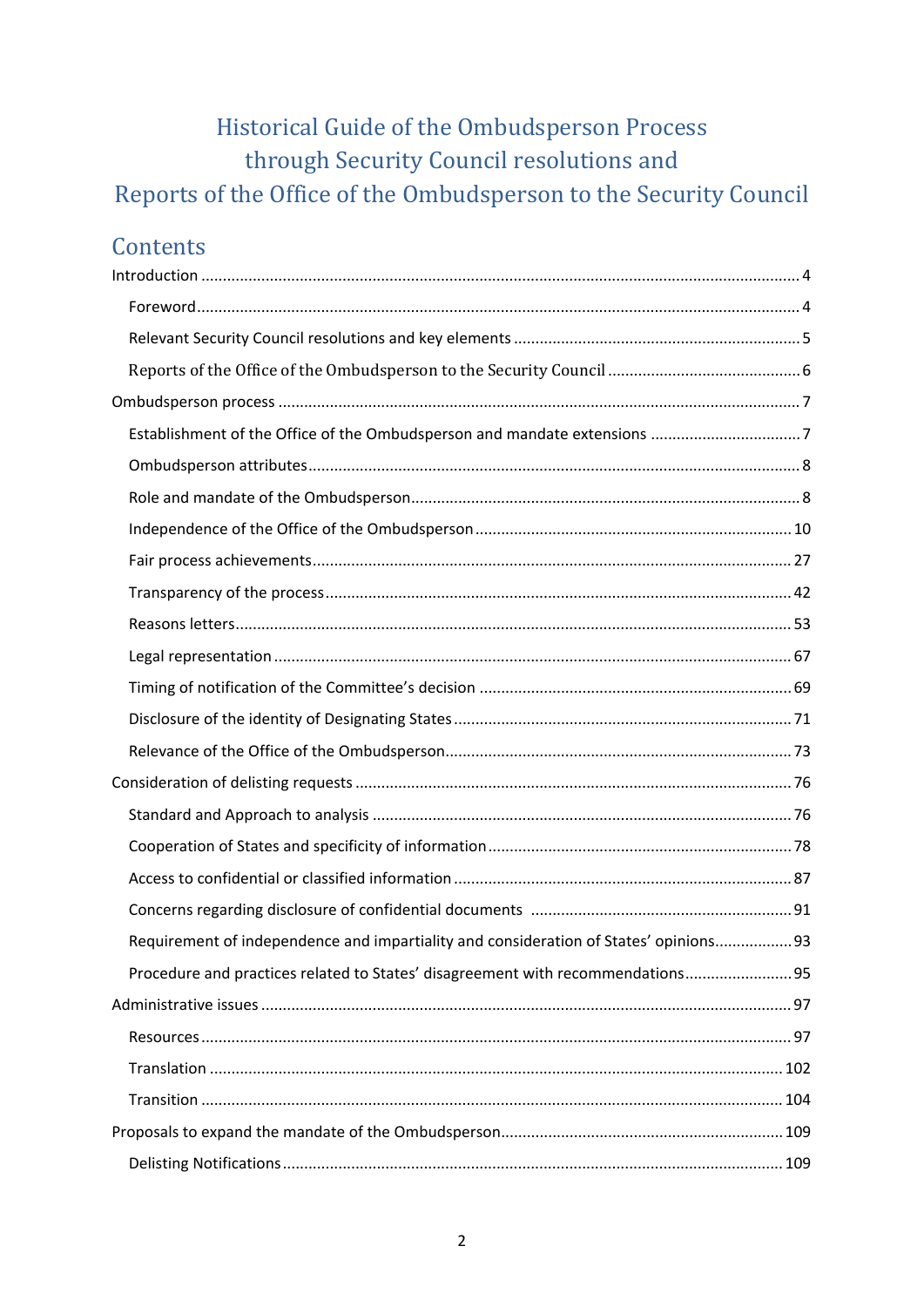| Requests from individuals mistaken for a listed person under another regime 118 |  |
|---------------------------------------------------------------------------------|--|
|                                                                                 |  |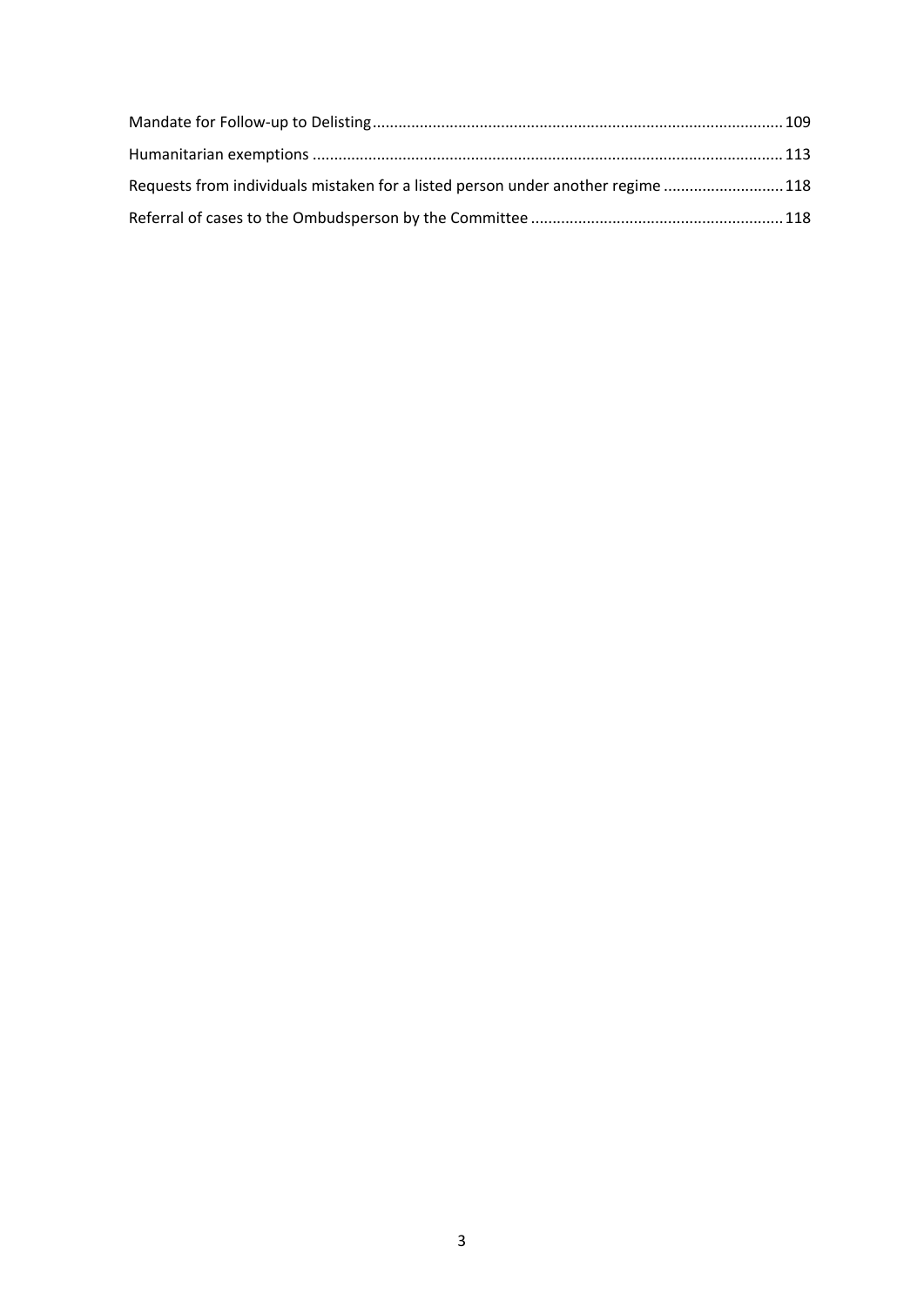# <span id="page-3-0"></span>**Introduction**

# <span id="page-3-1"></span>Foreword

The Office of the Ombudsperson to the Security Council ISIL (Da'esh) and Al-Qaida Sanctions Committee has been operational for approximately eleven years. The Office of the Ombudsperson has compiled the contents of the analytical sections of twenty reports presented by the Office of the Ombudsperson to the Security Council in that time, together with relevant excerpts of the applicable resolutions of the Security Council.

The historical guide is divided in four general themes: the Ombudsperson process, the Consideration of delisting requests, Administrative issues and Proposals to expand the mandate of the Ombudsperson. Each theme is organised by sections inspired by the subjects covered by the Office of the Ombudsperson's reports over the years. The text is quoted from the reports and resolutions.<sup>[1](#page-3-2)</sup>

A list of the relevant Security Council resolutions is available at the beginning of the guide, together with the key elements of each resolution from the perspective of the work of the Office of the Ombudsperson. A list of the reports has also been placed at the beginning of the guide for ease of reference of the reader.

The guide is not an official document of the United Nations. Its purpose is to facilitate the reader's understanding of issues relevant to the Office of the Ombudsperson over the years, the concerns raised by the three Ombudspersons and the Security Council's response to the same. For a full picture of the resolutions and the Ombudsperson's reports, these documents should be consulted directly.

More information about the Office of the Ombudsperson and reference to (future) reports of the Office can be found on the [website](https://www.un.org/securitycouncil/ombudsperson) of the Office of the Ombudsperson.

*The Office of the Ombudsperson*

*May 2021*

<span id="page-3-2"></span> $1$  While paragraph numbers are true to the original, footnote numbers have been changed for the purpose of this guide. However, the original footnote number is indicated in the footnote itself.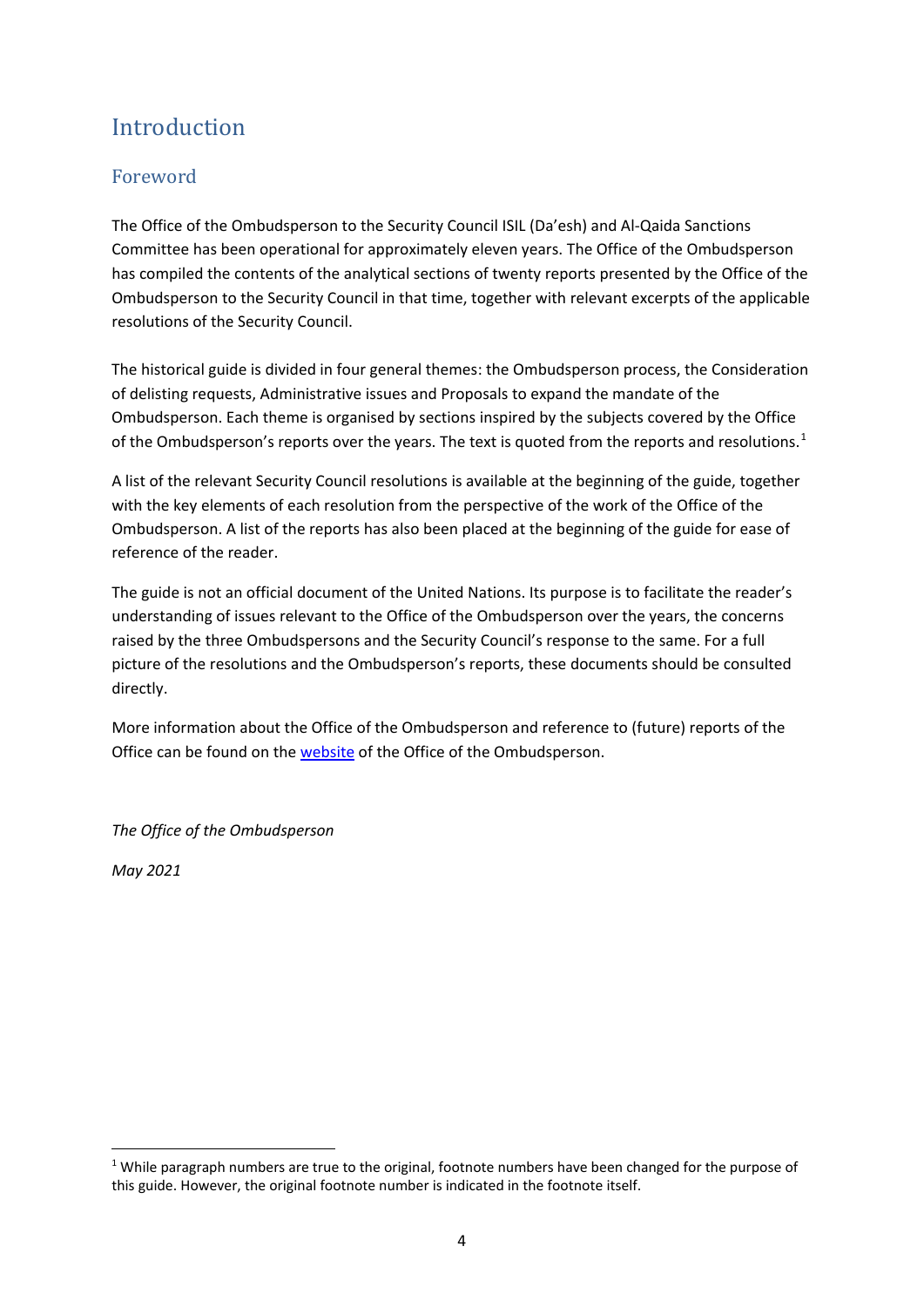# <span id="page-4-0"></span>Relevant Security Council resolutions and key elements

[Security Council resolution 1267 \(1999\)](https://undocs.org/S/RES/1267(1999)) adopted on 15 October 1999: establishes the sanctions regime and the Committee

[Security Council resolution 1904 \(2009\)](https://undocs.org/S/RES/1904(2009)) adopted on 17 December 2009: establishes the Office of the Ombudsperson (paragraphs 20 and 21) and procedure (Annex II) (no recommendation power, decision by the Committee through normal decision-making procedures)

[Security Council resolution 1989 \(2011\)](https://undocs.org/S/RES/1989(2011)) adopted on 17 June 2011: splits the Al-Qaida and Taliban sanctions regimes (the Ombudsperson process applies only to Al-Qaida); gives the Ombudsperson the mandate to make recommendations on delisting requests; introduces a double sunset clause to block the Ombudsperson's recommendation (reverse consensus procedure in the Committee and possibility to bring question to the Security Council)

[Security Council resolution 2083 \(2012\)](https://undocs.org/S/RES/2083(2012)) adopted on 17 December 2012: provides for reasons of the decision to be given regardless of outcome; introduces some elements enhancing transparency; reverses the burden for designating States not wishing for their identity to be known to specify the same

[Security Council resolution 2161 \(2014\)](https://undocs.org/S/RES/2161(2014)) adopted on 17 June 2014: gives the Ombudsperson the discretion to shorten the information-gathering period in cases where all the designating States consulted do not object to delisting; sets deadline for transmittal of reasons letters

[Security Council resolution 2253 \(2015\)](https://undocs.org/S/RES/2253(2015)) adopted 17 December 2015: incorporates ISIL (Da'esh) into the name of the Committee and the sanctions list (although it was already listed as Al-Qaida in Iraq in October 2004); requests the Secretary-General to provide an update to the Committee on actions taken with respect to the necessary arrangements to ensure the Office of the Ombudsperson's continued ability to carry out its mandate in an independent, effective and timely manner

[Security Council resolution 2368 \(2017\)](https://undocs.org/S/RES/2368(2017)) adopted 20 July 2017: provides for immediate notification of the Committee's decision in all cases; details the requirements for the content of reasons letters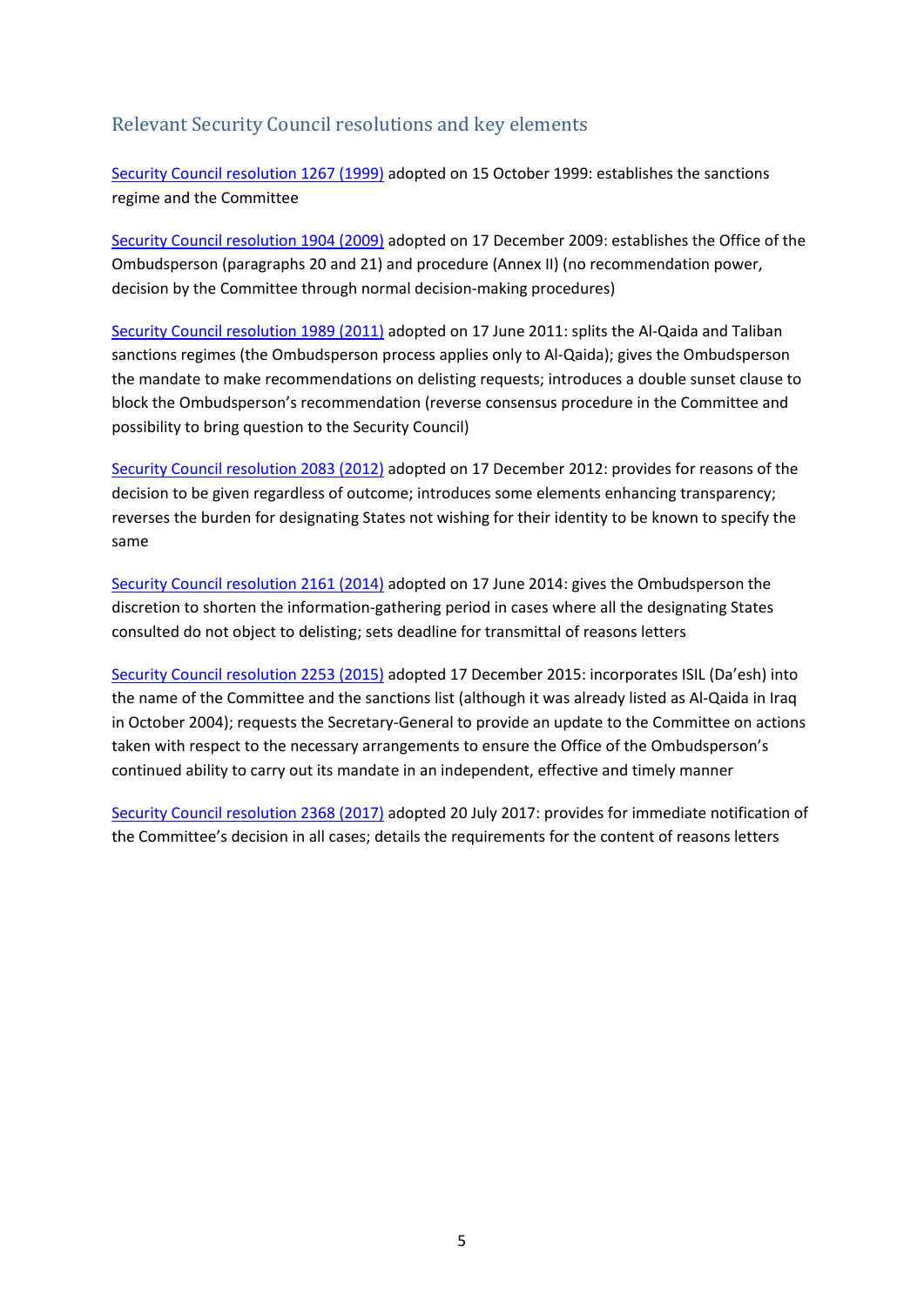# <span id="page-5-0"></span>Reports of the Office of the Ombudsperson to the Security Council

[First Report,](http://undocs.org/S/2011/29) 24 January 2011, S/2011/29 [Second Report,](https://undocs.org/S/2011/447) 22 July 2011, S/2011/447 [Third Report,](https://undocs.org/S/2012/49) 20 January 2012, S/2012/49 [Fourth Report,](https://undocs.org/S/2012/590) 30 July 2012, S/2012/590 [Fifth Report,](https://undocs.org/S/2013/71) 31 January 2013, S/2013/71 [Sixth Report,](https://undocs.org/S/2013/452) 31 July 2013, S/2013/452 [Seventh Report,](https://undocs.org/S/2014/73) 31 January 2014, S/2014/73 [Eighth Report,](https://undocs.org/S/2014/553) 31 July 2014, S/2014/553 [Ninth Report,](https://undocs.org/S/2015/80) 2 February 2015, S/2015/80 [Tenth Report,](https://undocs.org/S/2015/533) 14 July 2015, S/2015/533 [Eleventh Report,](https://undocs.org/S/2016/96) 2 February 2016, S/2016/96 [Twelfth Report,](https://undocs.org/S/2016/671) 1 August 2016, S/2016/671 [Thirteenth Report,](https://undocs.org/S/2017/60) 23 January 2017, S/2017/60 [Fourteenth Report,](https://undocs.org/S/2017/685) 7 August 2017, S/2017/685 Update of the Office [of the Ombudsperson,](https://undocs.org/S/2018/120) 8 February 2018, S/2018/120 [Fifteenth Report,](https://undocs.org/S/2018/579) 8 August 2018, S/2018/579 [Sixteenth Report,](https://undocs.org/S/2019/112) 6 February 2019, S/2019/112 [Seventeenth Report,](https://www.undocs.org/S/2019/621) 1 August 2019, S/2019/621 [Eighteenth Report,](https://www.undocs.org/S/2020/106) 7 February 2020, S/2020/106 [Nineteenth Report,](https://www.undocs.org/S/2020/782) 7 August 2020, S/2020/782 [Twentieth Report,](https://www.undocs.org/S/2021/122) 8 February 2021, S/2021/122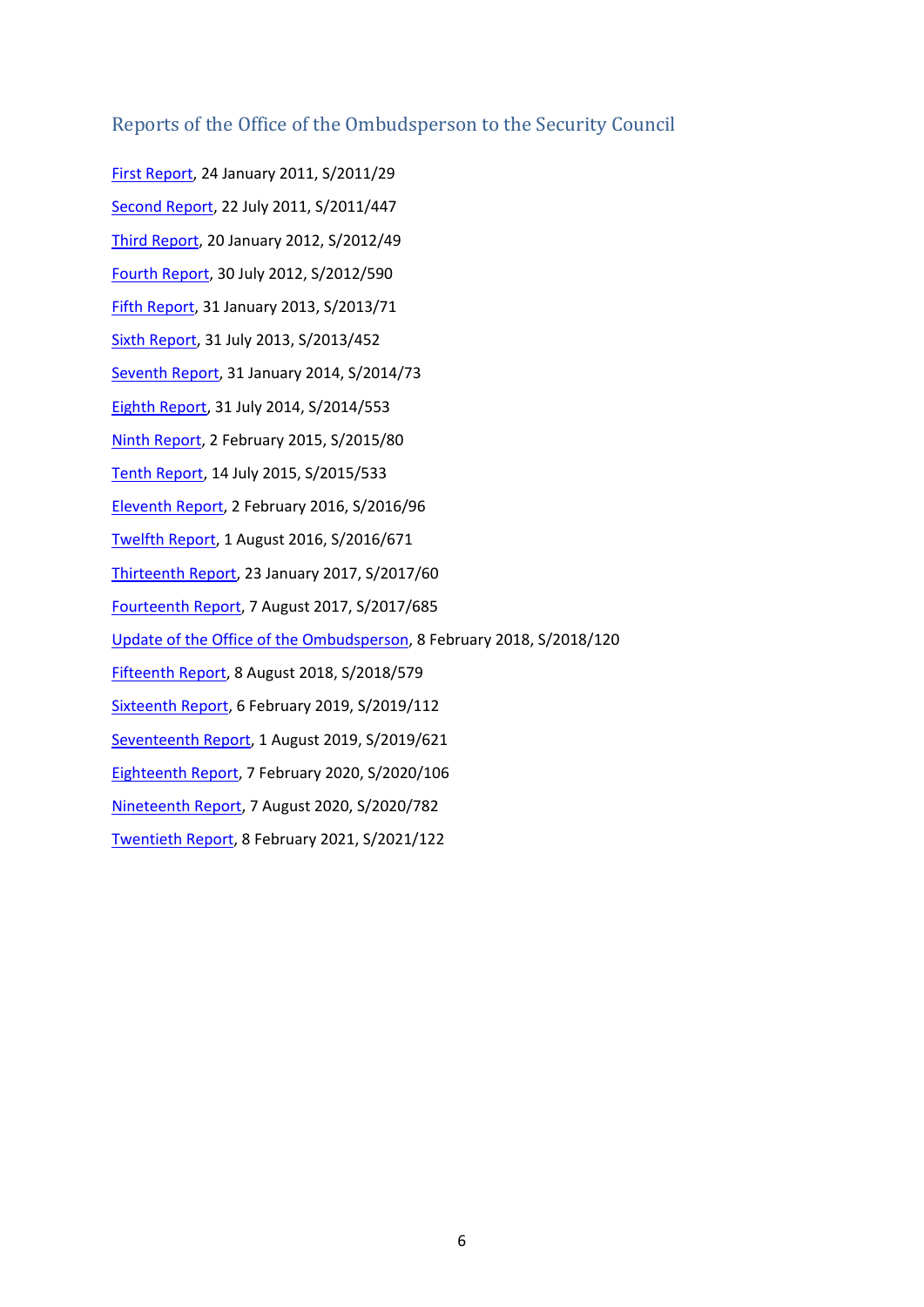# <span id="page-6-0"></span>Ombudsperson process

# <span id="page-6-1"></span>Establishment of the Office of the Ombudsperson and mandate extensions

# *[Security Council resolution 1904 \(2009\)](https://undocs.org/S/RES/1904(2009))*

"20. [The Security Council] *Decides* that, when considering delisting requests, the Committee shall be assisted by an Office of the Ombudsperson, to be established for an initial period of 18 months from the date of adoption of this resolution, […]"

# *[First Report](http://undocs.org/S/2011/29)*

2. The Secretary-General appointed Judge Kimberly Prost Ombudsperson on 3 June 2010. The Ombudsperson formally commenced her functions on 14 July 2010.

# *[Security Council resolution 1989 \(2011\)](https://undocs.org/S/RES/1989(2011))*

(Preamble) *"Welcoming* the establishment of the Office of the Ombudsperson pursuant to resolution 1904 (2009) and the role it has performed since its establishment […]"

"21. *Decides* to extend the mandate of the Office of the Ombudsperson, […] for a period of 18 months from the date of adoption of this resolution,"

# *[Security Council resolution 2083 \(2012\)](https://undocs.org/S/RES/2083(2012))*

*"Welcoming* the establishment of the Office of the Ombudsperson pursuant to resolution 1904 ([2](#page-6-2)009) and the enhancement of the Ombudsperson's mandate in resolution 1989 (2011),"<sup>2</sup>

"19. *Decides* to extend the mandate of the Office of the Ombudsperson, […] for a period of thirty months from the date of adoption of this resolution, […]"

# *[Security Council resolution 2161 \(2014\)](https://undocs.org/S/RES/2161(2014))*

"41. *Decides* to extend the mandate of the Office of the Ombudsperson, […] for a period of thirty months from the date of expiration of the Office of the Ombudsperson's current mandate in June 2015"

# *[Security Council resolution 2253 \(2015\)](https://undocs.org/S/RES/2253(2015))*

"54. *Decides* to extend the mandate of the Office of the Ombudsperson, […] for a period of twenty four months from the date of expiration of the Office of the Ombudsperson's current mandate in December 2017"

#### *[Eleventh report](https://undocs.org/S/2016/96)*

2. The mandate of Kimberly Prost, the first Ombudsperson, ended on 13 July 2015.

3. The Secretary-General appointed Catherine Marchi-Uhel as Ombudsperson on 13 July 2015 (S/2015/534), and she took up her official duties on 27 July 2015.

<span id="page-6-2"></span><sup>&</sup>lt;sup>2</sup> Identical language in subsequent resolutions.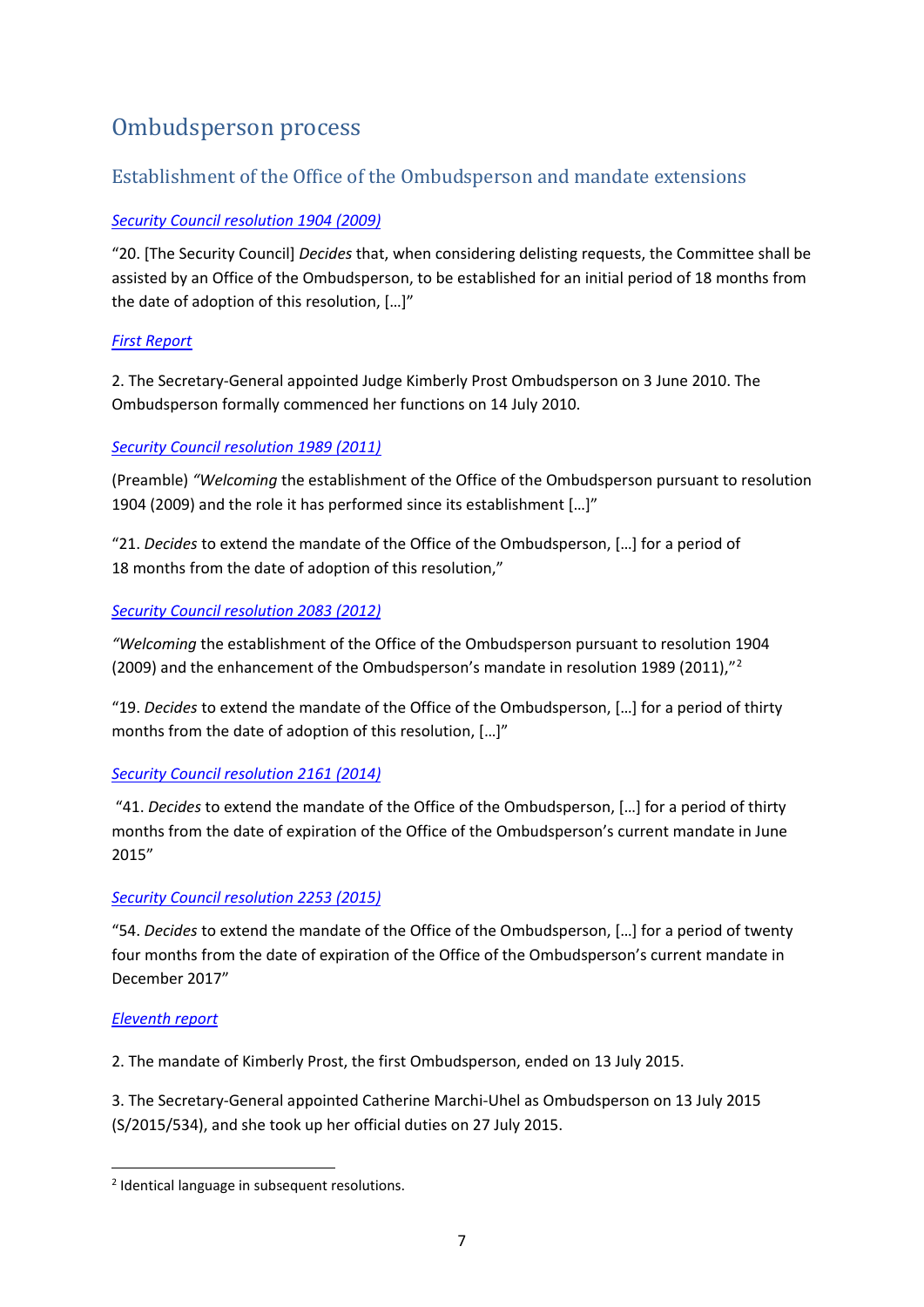## *[Security Council resolution 2368 \(2017\)](https://undocs.org/S/RES/2368(2017))*

"60. *Decides* to extend the mandate of the Office of the Ombudsperson, […] for a period of 24 months from the date of expiration of the Office of the Ombudsperson's current mandate in December 2019,"

## *[Update of the Office of the Ombudspers](https://undocs.org/S/2018/120)on*

2. […] [Catherine Marchi-Uhel] left her position on 7 August 2017. The position remained vacant throughout the reporting period, and no Ombudsperson had been appointed as at 7 February 2018.

# *[Fifteenth report](https://www.undocs.org/en/S/2018/579)*

2. […] The current Ombudsperson was appointed on 24 May 2018 [\(S/2018/514\)](https://www.undocs.org/en/s/2018/514). The position remained vacant from 8 August 2017 until the current Ombudsperson took office on 18 July 2018.

# <span id="page-7-0"></span>Ombudsperson attributes

# *[Security Council resolution 1904 \(2009\)](https://undocs.org/S/RES/1904(2009))*

"20. […] *requests* the Secretary-General, in close consultation with the Committee, to appoint an eminent individual of high moral character, impartiality and integrity with high qualifications and experience in relevant fields, such as legal, human rights, counter-terrorism and sanctions, to be Ombudsperson, with the mandate outlined in annex II of this resolution […]."

#### *[Security Council resolution resolution 2560 \(2020\)](https://undocs.org/S/RES/2560(2020))*

"Recognizing the need to take measures to increase fairness, and the effectiveness of the rules and procedures of the Committee, and reiterating the importance of the Office of the Ombudsperson, […]."

# <span id="page-7-1"></span>Role and mandate of the Ombudsperson

The full mandate and the current Ombudsperson procedure is described in Annex II to resolution 2368 (2017).

#### *[Security Council resolution 1904 \(2009\)](https://undocs.org/S/RES/1904(2009)) (Annex II)*

# *[No recommendation power for the Ombudsperson and decision by the Committee under normal decision-making procedures]*

"7. Upon completion of the period of engagement described above, the Ombudsperson, with the help of the Monitoring Team, shall draft and circulate to the Committee a Comprehensive Report that will exclusively: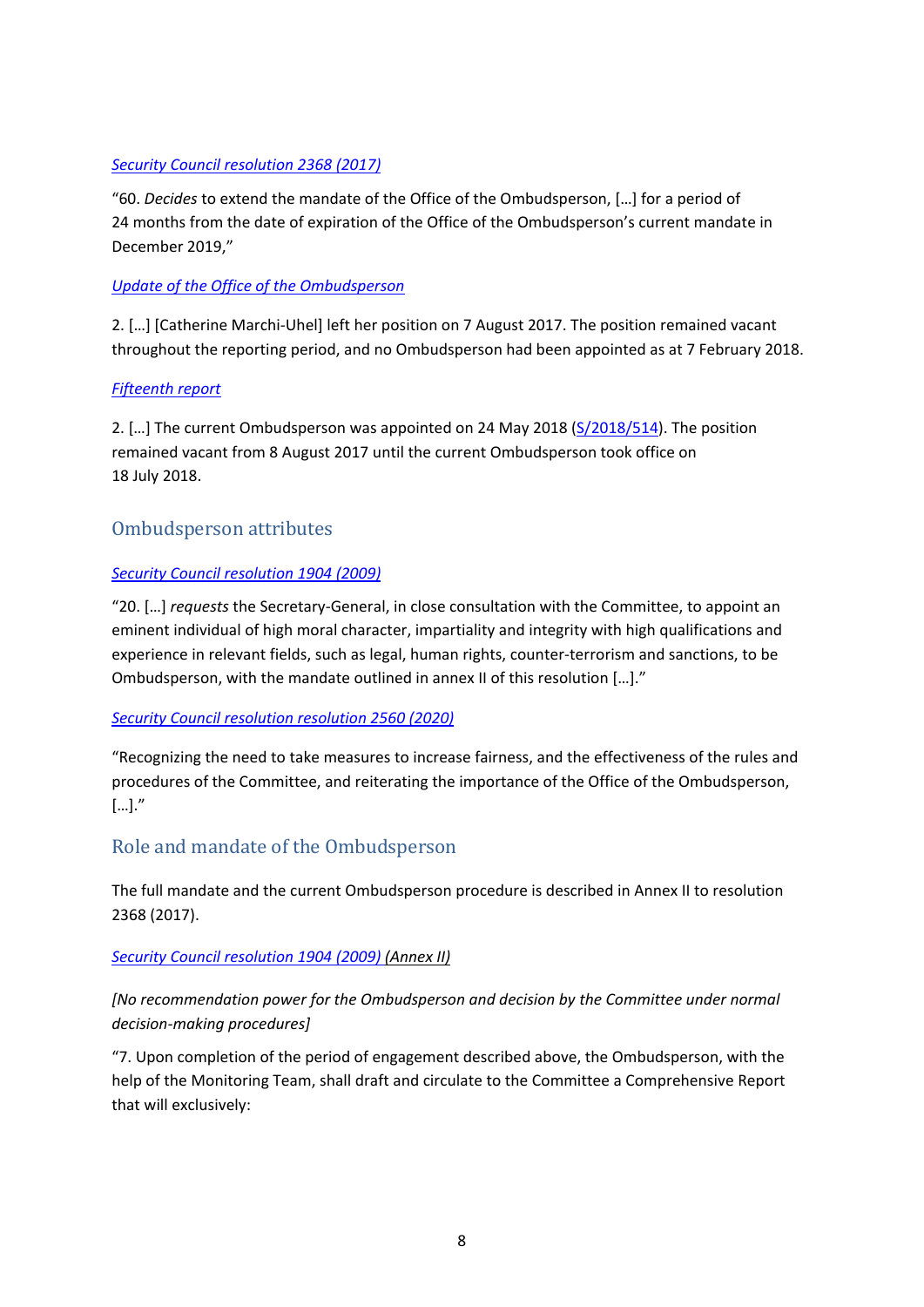(a) Summarize and, as appropriate, specify the sources of, all information available to the Ombudsperson that is relevant to the delisting request. The report shall respect confidential elements of Member States' communications with the Ombudsperson;

(b) Describe the Ombudsperson's activities with respect to this delisting request, including dialogue with the petitioner; and,

(c) Based on an analysis of all the information available to the Ombudsperson and the Ombudsperson's observations, lay out for the Committee the principal arguments concerning the delisting request. "

"10. After the Committee consideration, the Committee shall decide whether to approve the delisting request through its normal decision-making procedures."

#### *[Security Council resolution 1989 \(2011\)](https://undocs.org/S/RES/1989(2011))*

#### *[introduces the mandate for the Ombudsperson to make recommendations]*

(Preamble) *"[…] recalling* the Security Council's firm commitment to ensuring that the Office of the Ombudsperson is able to continue to carry out its role effectively, in accordance with its mandate"

"21. […] *decides* that the Ombudsperson shall present to the Committee observations and a recommendation on the delisting of those individuals, groups, undertakings or entities that have requested removal from the Al-Qaida Sanctions List through the Office of the Ombudsperson, either a recommendation to retain the listing or a recommendation that the Committee consider delisting;

22. *Decides* that the requirement for States to take the measures described in paragraph 1 of this resolution shall remain in place with respect to that individual, group, undertaking or entity, where the Ombudsperson recommends retaining the listing in the Comprehensive Report of the Ombudsperson on a delisting request pursuant to annex II; <sup>[3](#page-8-0)</sup>

23. *Decides* that the requirement for States to take the measures described in paragraph 1 of this resolution shall terminate with respect to that individual, group, undertaking or entity 60 days after the Committee completes consideration of a Comprehensive Report of the Ombudsperson, in accordance with annex II of this resolution, including paragraph 6 (h) thereof, where the Ombudsperson recommends that the Committee consider delisting, unless the Committee decides by consensus before the end of that 60 day period that the requirement shall remain in place with respect to that individual, group, undertaking or entity; *provided* that, in cases where consensus does not exist, the Chair shall, on the request of a Committee Member, submit the question of whether to delist that individual, group, undertaking or entity to the Security Council for a decision within a period of 60 days; and *provided further* that, in the event of such a request, the requirement for States to take the measures described in paragraph 1 of this resolution shall remain in force for

<span id="page-8-0"></span><sup>&</sup>lt;sup>3</sup> Similar language in paragraph 11 of Annex II to the same resolution. Identical language in subsequent resolutions.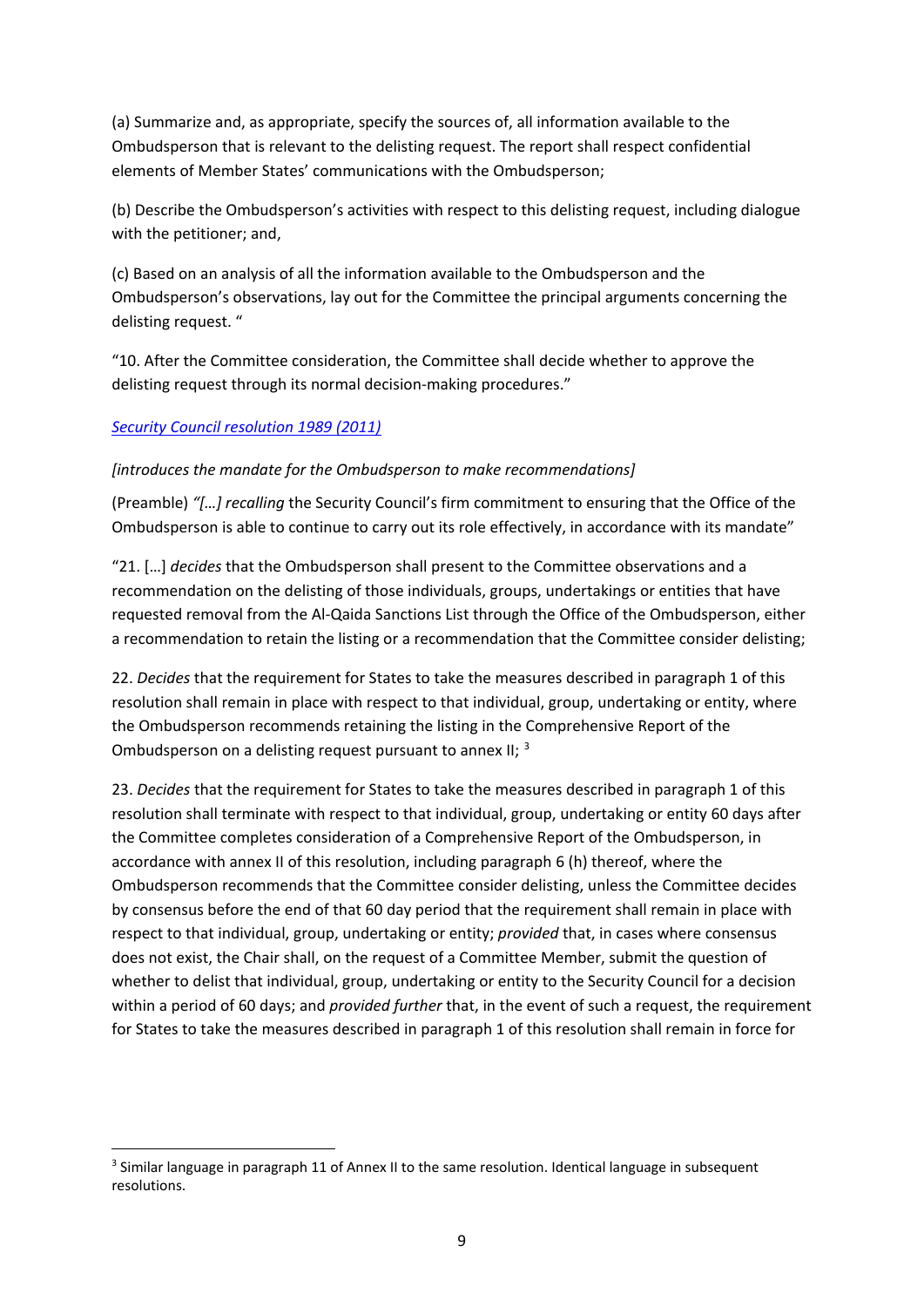that period with respect to that individual, group, undertaking or entity until the question is decided by the Security Council"<sup>[4](#page-9-1)</sup>

Annex II, paragraph 7(c): "Based on an analysis of all the information available to the Ombudsperson and the Ombudsperson's recommendation, lay out for the Committee the principal arguments concerning the delisting request."

# *[Security Council resolution 2083 \(2012\)](https://undocs.org/S/RES/2083(2012))*

Annex II, paragraph 7(c): "Based on an analysis of all the information available to the Ombudsperson and the Ombudsperson's recommendation, lay out for the Committee the principal arguments concerning the delisting request. The recommendation should state the Ombudsperson's views with respect to the listing as of the time of the examination of the delisting request." *(Emphasis added, the underlined sentence is new).[5](#page-9-2)*

# <span id="page-9-0"></span>Independence of the Office of the Ombudsperson

# *[Security Council resolution 1904 \(2009\)](https://undocs.org/S/RES/1904(2009))*

"20. […] further *decides* that the Ombudsperson shall perform these tasks in an independent and impartial manner and shall neither seek nor receive instructions from any government;" [6](#page-9-3)

#### *[Security Council resolution 1989 \(2011\)](https://undocs.org/S/RES/1989(2011))*

(Preamble)*: "[…]*, *recalling* the Security Council's firm commitment to ensuring that the Office of the Ombudsperson is able to continue to carry out its role effectively, in accordance with its mandate"

#### *[Fifth report](https://undocs.org/S/2013/71)*

30. […][the Ombudsperson] also notes the extension of the term of the Ombudsperson for a 30 month period, which significantly strengthens the structure of the Office in terms of independence and contributes to enhanced efficiency.

#### *[Sixth report](https://undocs.org/S/2013/452)*

28. The Office of the Ombudsperson has been operational for three years. It is fair to say that with respect to the Al-Qaida sanctions regime there is a functioning independent mechanism that provides recourse to listed persons and entities and that operates in a manner that is fully consistent with the fundamental principles of a fair process, as detailed below. The regime is subject to strict timelines and, as a result, the cases are dealt with efficiently and there is no backlog. Information gathered in each case is assessed consistently to a known and defined standard, which is based on principles drawn from different legal traditions. As such, the test applied by the Ombudsperson is appropriate to this unique international context and is not premised on any single national or regional legal system or tradition.

<span id="page-9-1"></span><sup>4</sup> Similar language in paragraph 12 of Annex II to the same resolution. Identical language in subsequent resolutions.

<span id="page-9-2"></span><sup>5</sup> Identical language in subsequent resolutions.

<span id="page-9-3"></span><sup>6</sup> Identical language in subsequent resolutions.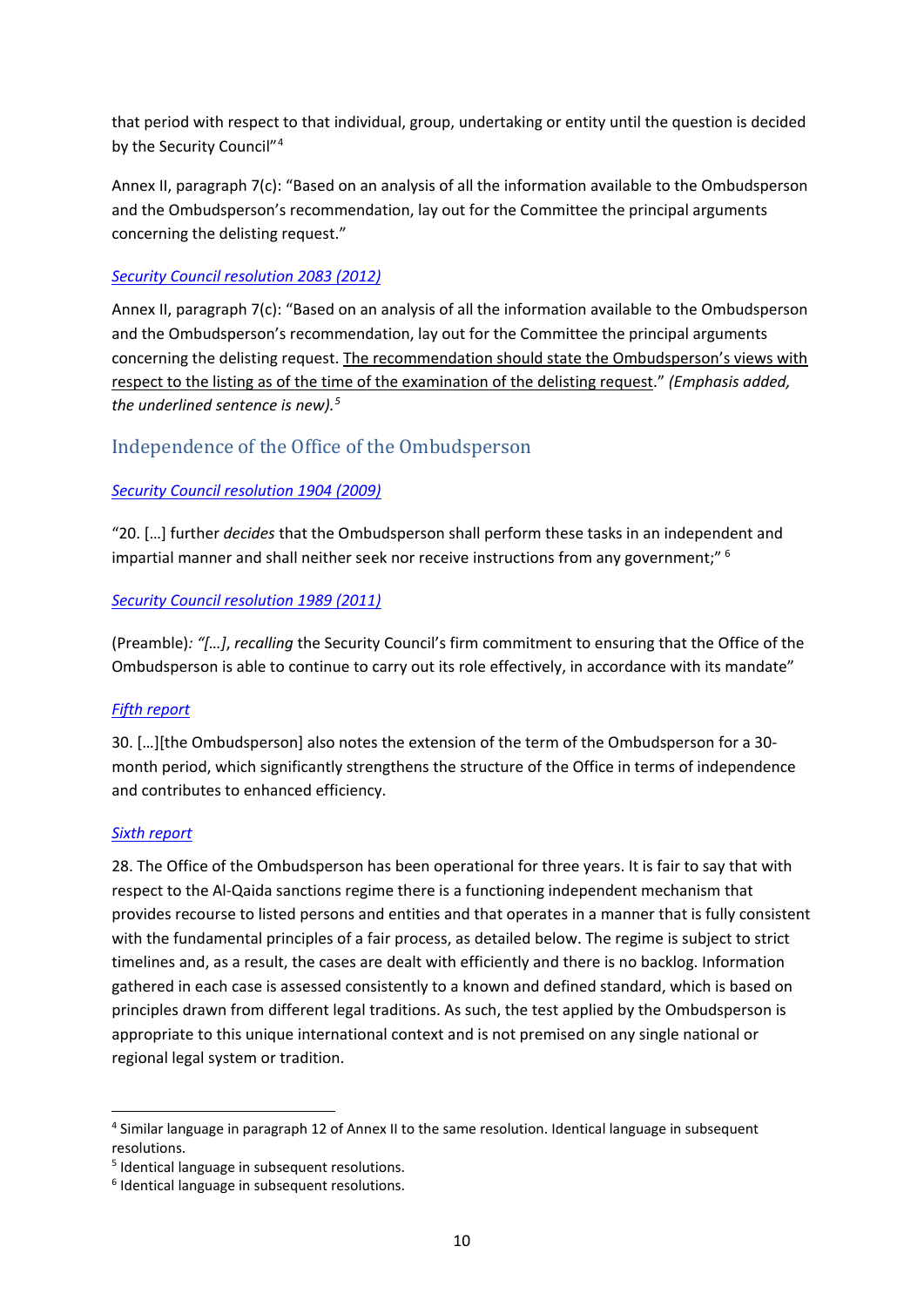#### *[Seventh report](https://undocs.org/S/2014/73)*

#### *Assistance from staff members and independence ["Trip reports"]*

69. The Ombudsperson continues to be assisted in her work by a Legal Officer (P-4) and an Administrative Assistant. This assistance has been essential to the proper fulfilment of the mandate of the Ombudsperson, in particular given the caseload and the increasingly complex and challenging issues that have arisen in some instances.

70. The Secretariat, however, has recently decided that substantive trip reports must be submitted at the conclusion of any official travel undertaken by the staff members assisting the Ombudsperson. While this does not affect the Administrative Assistant, the Legal Officer has, on occasion, accompanied the Ombudsperson on her travels, in particular to assist with petitioner interviews. Despite assurances by the Secretariat that the reports will respect the confidentiality of the work, it is difficult to envisage how the content of any such report will not infringe on that confidentiality. Moreover, in principle, the establishment of a reporting line between the Office of the Ombudsperson and the Secretariat on substantive matters represents a direct and significant incursion into the independence of the Office, both in terms of perception and in practice. To safeguard that independence and to preserve the relationships of trust that underpin the effectiveness of the process, it will no longer be possible for the Legal Officer to participate in any operational travel. That restriction will need to remain in place as long as participation in any such travel triggers an obligation to report on substantive matters. This development is highly regrettable given the valuable assistance provided by the Legal Officer in this context. In addition, in some cases, it is evident that other resources — perhaps in the form of independent consultants — will have to be identified when it is essential for the Ombudsperson to have support during an official trip.

#### *[Security Council resolution 2161 \(2014\)](https://undocs.org/S/RES/2161(2014))*

"46. *Requests* the Secretary-General to continue to strengthen the capacity of the Office of the Ombudsperson by providing necessary resources, including for translation services, as appropriate, to ensure its continued ability to carry out its mandate in an independent, effective and timely manner;" *(Emphasis added, the underlined word is new)*

#### *[Eighth report](https://undocs.org/S/2014/553)*

49. Over the four-year period of its operation, the Office of the Ombudsperson has functioned independently in fulfilling the mandate accorded to it by the Security Council. The work of the Office has been carried out autonomously and in each of the concluded cases the individual or entity involved has benefited from a fair and impartial process which has included an objective review of the factual basis for the listing.

50. However, in light of the contractual, administrative and staffing arrangements through which the resolution mandate has been implemented, success in safeguarding the independence of the Ombudsperson and her Office has been due to the personal efforts of the Ombudsperson, relevant officials within the Department of Political Affairs and the staff members assigned to the Office. While achieved in practice, in principle, no separate office has been established and the applicable administrative arrangements, particularly for budget, staffing staff management and resource utilization, lack the critical features of autonomy. Further, the contractual arrangements for the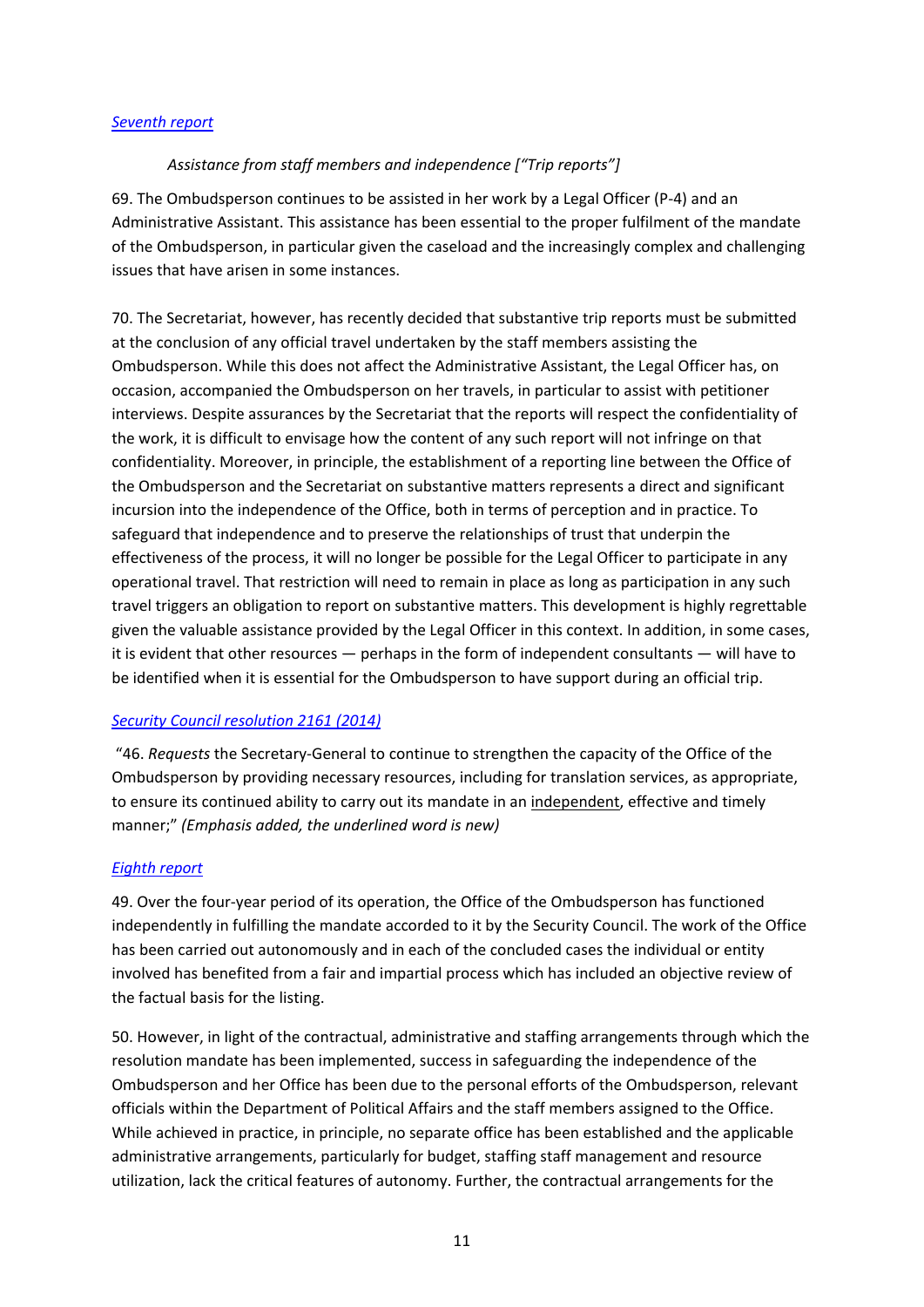Ombudsperson are not consistent with the mandate accorded by the Security Council and contain insufficient safeguards for independence. The need for a framework which reflects the independent nature of the Office has been underscored by the Security Council in resolution 2161 (2014) with the addition of the word "independent" in paragraph 46.[7](#page-11-0)

51. As described in the seventh report, practical challenges have begun to arise from these structural difficulties. With reference to the issue raised in that report, through discussions, arrangements have been put in place to address administrative and logistical issues such that no substantive reports on trips are required from staff assisting the Ombudsperson. However, this issue was merely symptomatic of the wider problem arising directly from the current contractual and administrative arrangements that are in place. Given the welcome extension of the Ombudsperson's mandate for an additional period of 30 months from July 2015, urgent consideration needs to be given to establishing contractual arrangements and a structure that provides for institutional independence for the Ombudsperson and the Office of the Ombudsperson.

#### *[Ninth report](https://undocs.org/S/2015/80)*

51. In resolution 1904 (2009) the Security Council decided that, when considering delisting requests, the Committee shall be assisted by an Office of the Ombudsperson. However, as noted in the eighth report, in the light of the contractual, administrative and staffing arrangements through which the resolution mandate has been implemented, no separate office has ever been established.

52. Further, the Security Council has requested that the capacity of the Office of the Ombudsperson be strengthened to ensure its continued ability to carry out its mandate in an independent, effective and timely manner. Over the four and a half year period of operation, the Office of the Ombudsperson has fulfilled the mandate accorded to it by the Security Council in an independent manner. The work of the Office has been carried out autonomously and in each of the concluded cases the individual or entity involved has benefited from a fair and impartial process, which has included an objective review of the factual basis for the listing. However, this has not been as a result of any structural capacity or protections for independence. On the contrary, the applicable administrative arrangements put in place for the Ombudsperson, particularly for budget, staffing, staff management and resource utilization, lack the critical features of autonomy. Further, the contractual arrangements for the Ombudsperson are not consistent with the mandate accorded by the Security Council and contain insufficient safeguards for independence. Once again during this reporting period tensions have arisen because of a mandatory requirement of the contract which has been chosen for use, which raises the potential for interference with the performance of the mandate by the Ombudsperson. In practice, the personal efforts of the Ombudsperson, relevant officials within the Department of Political Affairs, and the staff members assigned to the Office have protected the independence of the Ombudsperson and the Office. However, this is evidently not what was foreseen by the Security Council in the mandate accorded and it is an extremely fragile basis for ensuring the independence of the Office of the Ombudsperson, particularly when in future it undergoes normal transition.

<span id="page-11-0"></span><sup>&</sup>lt;sup>7</sup> 10 "The Security Council ... Requests the Secretary-General to continue to strengthen the capacity of the Office of the Ombudsperson by providing necessary resources, including for translation services, as appropriate, to ensure its continued ability to carry out its mandate in an independent, effective and timely manner".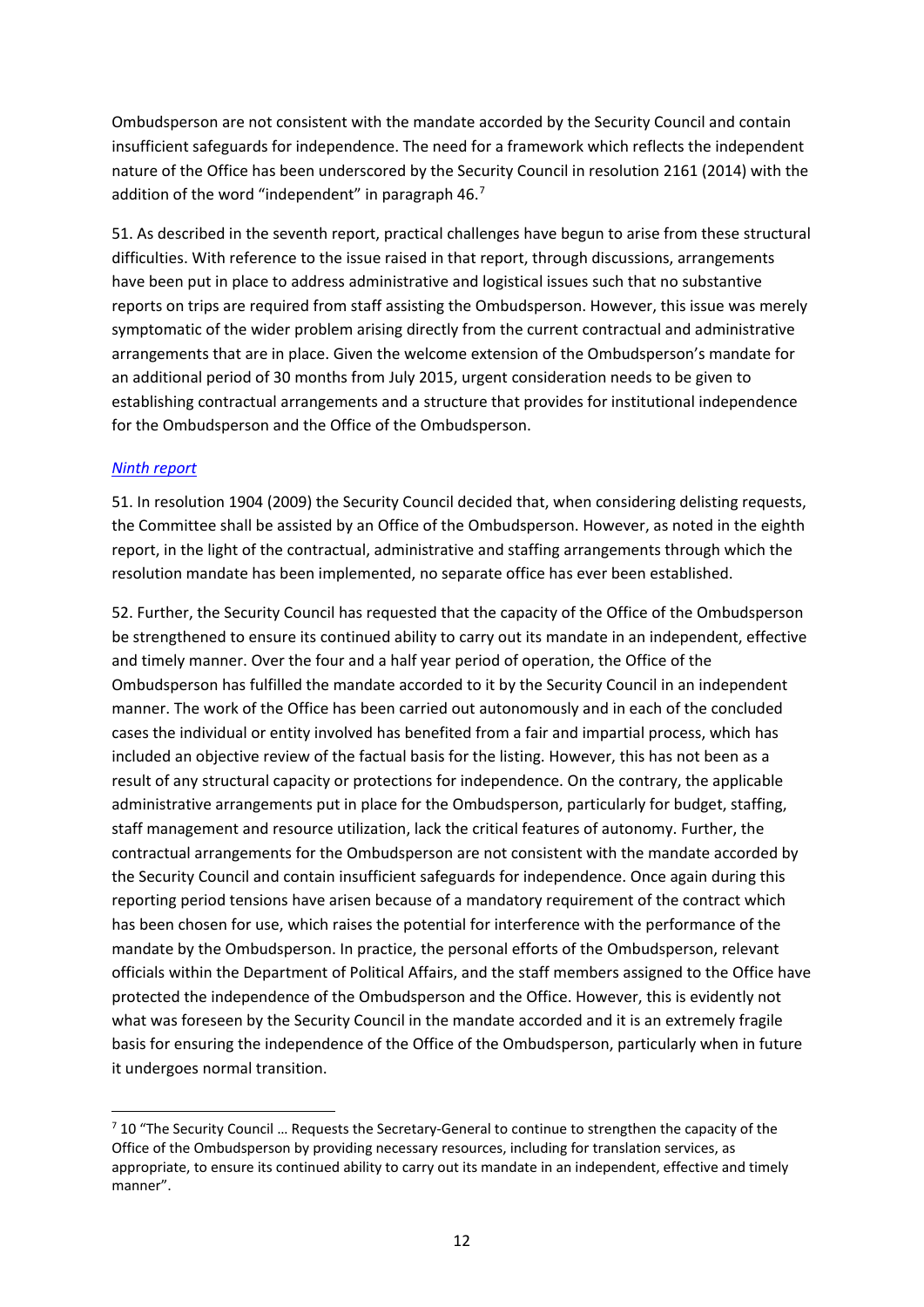53. As noted previously, given the extension of the mandate of the Office of the Ombudsperson for an additional period of 30 months from July 2015, urgent consideration needs to be given to establishing contractual arrangements and a structure which implement the Security Council mandate for an Office of the Ombudsperson and which provide for institutional independence for the Ombudsperson and the Office.

## *[Tenth report](https://undocs.org/S/2015/533)*

#### *Implementation of the resolutions*

55. In its resolution 1904 (2009), the Security Council decided that, "when considering delisting requests, the Committee shall be assisted by an Office of the Ombudsperson".<sup>[8](#page-12-0)</sup> Five and a half years later, no steps have been taken by the Secretariat to establish an independent Office within the structure of the United Nations.

56. In its resolution 2161 (2014), the Security Council emphasized its original intention by requesting the Secretary-General to continue to strengthen the capacity of the Office of the Ombudsperson to "ensure its continued ability to carry out its mandate in an independent, effective and timely manner".[9](#page-12-1) The addition of "independent" did not prompt any action on the part of the Secretariat to put in place institutional arrangements which support and safeguard independence.

57. Over a two-year period, the Ombudsperson highlighted directly to the Secretariat the issue of independence and deficiencies in the current structural and contractual arrangements. The issue was also addressed in the seventh, eighth and ninth reports to the Security Council.

58. On 17 April 2014, the Group of Like-Minded States on Targeted Sanctions transmitted an input paper to the Security Council noting that the current contractual arrangements fail to fully implement the Security Council resolutions and significantly impair the ability of the Ombudsperson to fulfil the mandate, particularly in terms of independence.<sup>[10](#page-12-2)</sup> It called for the establishment of a permanent office and improvement of the contractual arrangements. On 18 June 2015, the Group reiterated these concerns in a letter to the Security Council, in which it called for the improvement of the institutional independence of the Office.<sup>[11](#page-12-3)</sup> It noted that "the status and privileges of the position should fully reflect the independence required to perform the tasks of the Ombudsperson effectively. Furthermore, the applicable administrative arrangements in place for budgeting, staffing, staff management and resource utilization at the Ombudsperson's Office lack the critical features of autonomy. In fact, structurally no Office of the Ombudsperson has been created despite the decision in Security Council resolution 1904 (2009)".

59. However, the Secretariat continues to rely upon a consultancy contract to fulfil the requirements of successive resolutions relating to the Ombudsperson. As far as the Ombudsperson is aware, no consideration has been given by the Security Council Affairs Division of the Department of Political Affairs to adopting another form of contractual arrangement in order to alleviate the problems

<span id="page-12-0"></span><sup>8</sup> 16 See resolution 1904 (2009), para. 20.

<span id="page-12-1"></span><sup>&</sup>lt;sup>9</sup> 17 See resolution 2161 (2014), para. 46.

<span id="page-12-2"></span><sup>10</sup> 18 S/2014/286, annex.

<span id="page-12-3"></span> $11$  19 S/2015/459.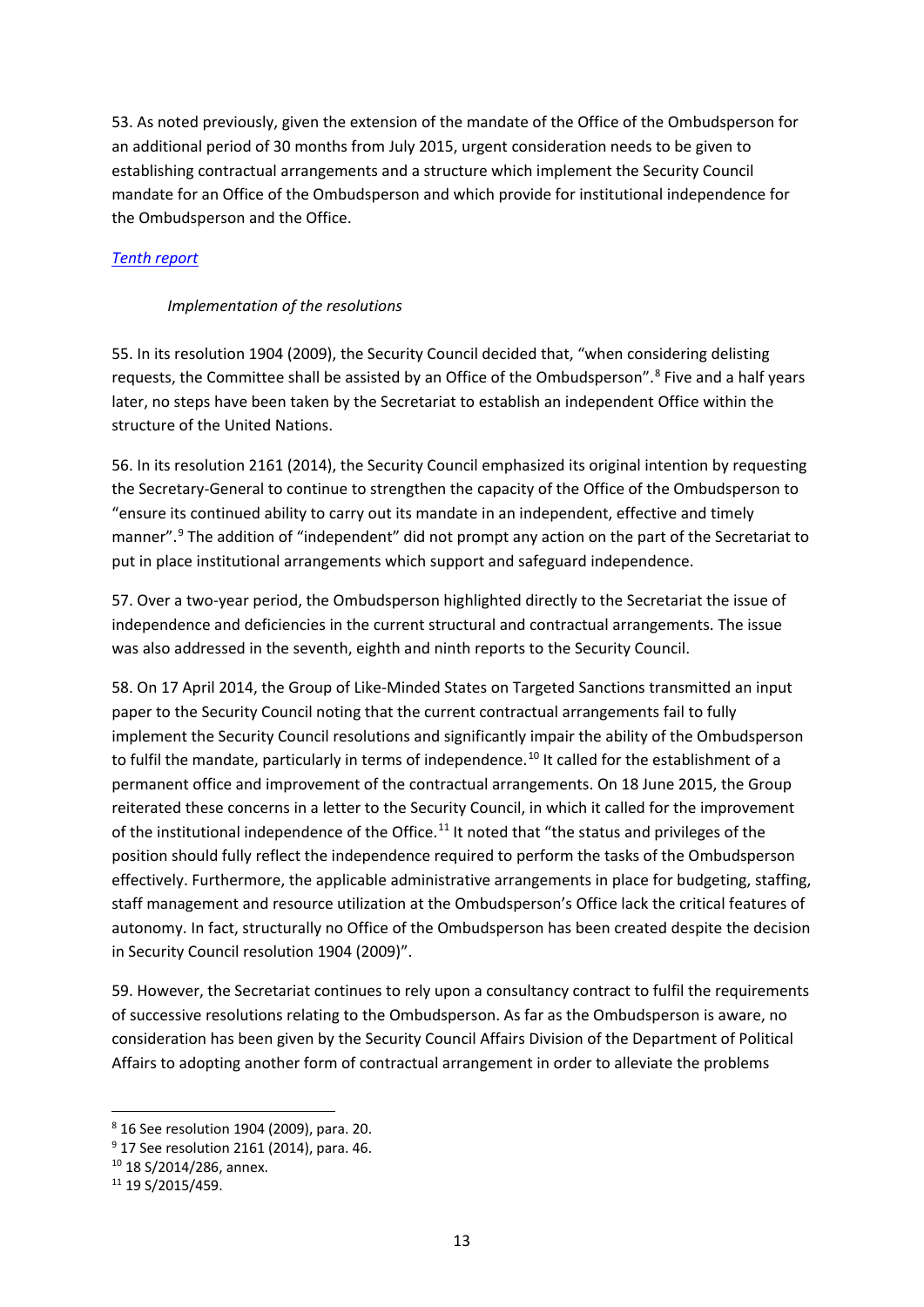which have been identified. The only change to terms and conditions came in January 2013, when the application of guidelines developed exclusively for the recruitment and administration of the consultants who serve as experts on groups/panels assisting sanctions Committees was extended to the Ombudsperson.

60. These guidelines were made applicable to the Ombudsperson position, along with the resulting contract changes, without notice to, or discussion with, the Ombudsperson. Moreover, the guidelines were applied without consideration as to their appropriateness for the Ombudsperson given the unique role of the position and its fundamental differences from the expert panels in all core respects.

# *Terms of contract inconsistent with independence*

61. The terms of the resulting consultancy contract are fundamentally inconsistent with the independent role and functions of the Ombudsperson. Among the most serious concerns is a certification requirement, which is antithetical to independence. The problem is succinctly captured in a memorandum sent to the Ombudsperson by the Secretariat in January 2015. Noting that certification of service is mandatory for all consultancy contracts, including with respect to the Ombudsperson, the memorandum states that certification

"covers both performance and attendance, since the Office of the Ombudsperson was established at United Nations Headquarters in order that it might adequately support the work of the 1267/1989 Committee. Notwithstanding the independence of the Ombudsperson, the Secretary-General must be able to certify that certain conditions of performance have been met if he is expected to authorize monthly payment of fees".

62. The memorandum adds that the performance of the Ombudsperson is to be certified by the administering office, i.e., the Security Council Affairs Division. Accordingly, the performance of the Ombudsperson is subject to an evaluation with reference to undefined "conditions" by unidentified officials within the division of the United Nations responsible for supporting and assisting the Security Council and the Al-Qaida sanctions Committee, including with respect to the imposition, enforcement and implementation of sanctions. These are the very bodies in relation to which the Ombudsperson must maintain independence. In the absence of certification, the Ombudsperson will not be paid.

63. To date, the certification requirement has not been used in practice to attempt to interfere with the performance of functions by the Ombudsperson. Nonetheless, that does not detract in any way from the fact that this contractual requirement, in principle and in terms of perception, constitutes a significant restriction on the independence of the Ombudsperson.

64. Furthermore, the general terms of consultancy contracts prohibit any participation by the Ombudsperson in management functions with respect to budget, resource and staff issues and even the staff selection process. Therefore, the contract pre-empts the structural establishment of any form of "Office of the Ombudsperson", independently managed by the Ombudsperson, as foreseen by the Security Council.

65. Instead, all of these functions are carried out by political affairs officers within the Security Council Subsidiary Organs Branch, and these officers are in a position to direct the staff working with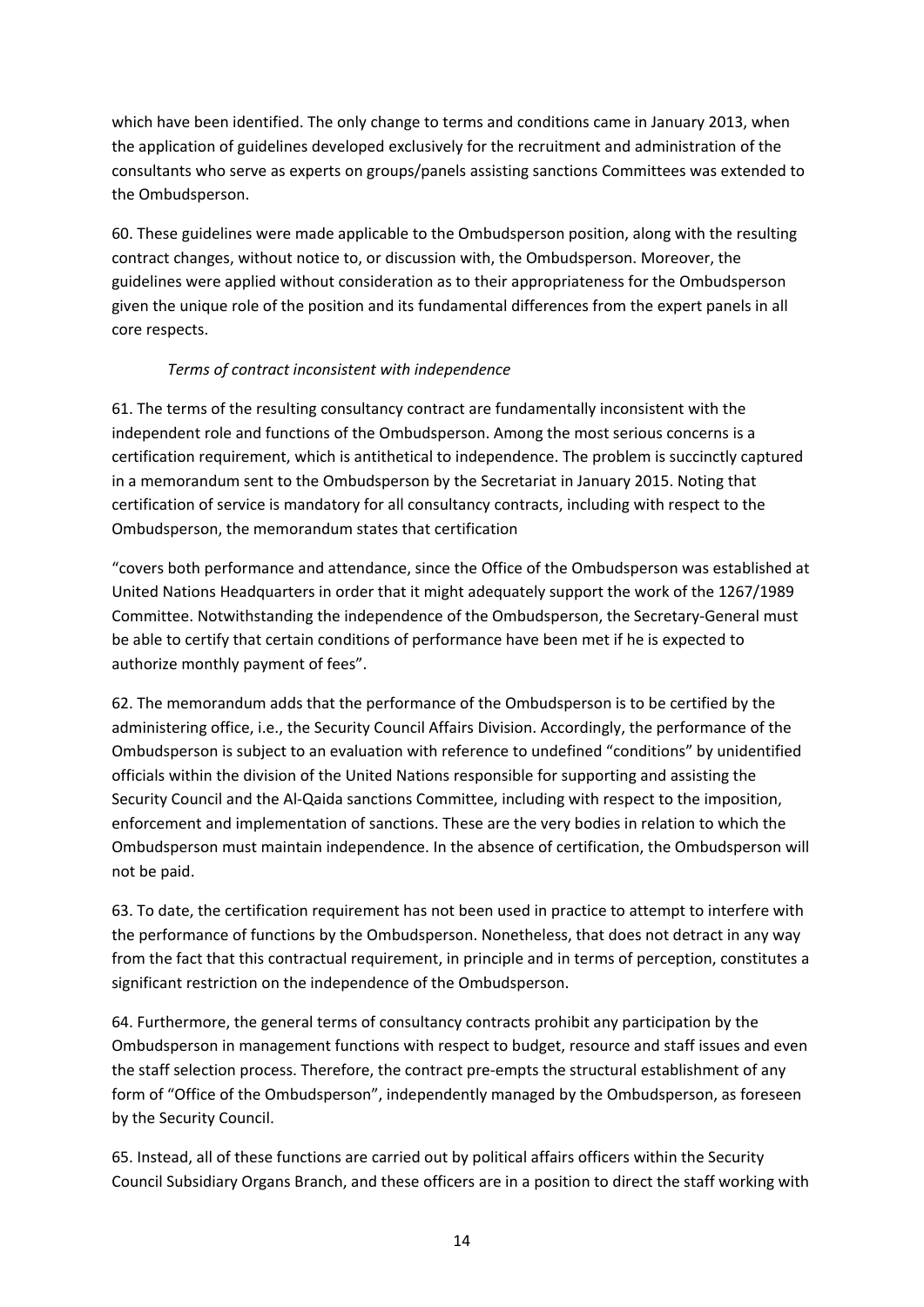the Ombudsperson. Until very recently, the responsibility of supervision and performance appraisal was, in fact, assigned to the Secretary of the Al-Qaida sanctions Committee, further exacerbating the potential for conflict. The structure is not a workable or sustainable one for an independent office. It is also a configuration which places the two staff members assisting the Ombudsperson in a difficult situation of conflict between de facto and de jure managers. This has created specific challenges identified in the present and previous reports.<sup>[12](#page-14-0)</sup> While the staff has now been placed under the direct supervision of another official within the Branch, this does not alleviate the fundamental structural problem arising from the inability of the Ombudsperson to independently manage the staff.

66. There are similar structural problems with respect to budget and resource management more generally. As the Office of the Ombudsperson does not exist as an independent institution, there is no independent budget for its mandate. Furthermore, the Ombudsperson, as a consultant, is not in a position to directly manage budgetary priorities.

# *Practical concerns with respect to independence*

67. There were also other worrying incidents during the reporting period in terms of independence. On one occasion, for reasons entirely unrelated to financial accountability, officials in the Security Council Subsidiary Organs Branch temporarily blocked the travel of the Ombudsperson for a core function, the interview of a petitioner. While the matter was resolved fairly quickly, it illustrates the dangers to independence, even with respect to core functions, when the Office is reliant exclusively on the discretion of individuals, without institutional safeguards. Another situation, which apparently occurred by mistake, highlighted the dangers arising from the fact that the Ombudsperson does not have control over who has access to the electronic drives which containing the general material related to the work of the Office (although no State confidential material). This is glaringly inconsistent with the fundamental architecture of an independent office and jeopardizes the overall confidential nature of the mandate. Finally, without notice to the Ombudsperson, the staff of the Office were recently directed by the Branch to make a substantive change to the website of the Office of the Ombudsperson, which is a stand-alone, independent website. Those instructions, countermanded by the Ombudsperson, again illustrate the fragility of the protection for independence arising from the structure.

# *Fundamental restructuring required*

68. During its five years of operation, the "Office of the Ombudsperson" has, in practice, fulfilled in a robustly independent manner the mandate accorded to it by the Security Council. However, this has not been as a result of any structural capacity or protections for independence. To the contrary, as described, the applicable administrative and contractual arrangements in place for the Ombudsperson lack the critical features of autonomy and the structural attributes of an independent Office. It is an achievement attributable only to individual efforts. Evidently, this is not what was foreseen by the Security Council in mandating the creation of an independent Office of the Ombudsperson.

<span id="page-14-0"></span> $12$  20 See the eighth report (S/2014/553), para. 51; and the seventh report (S/2014/73), paras. 69 and 70.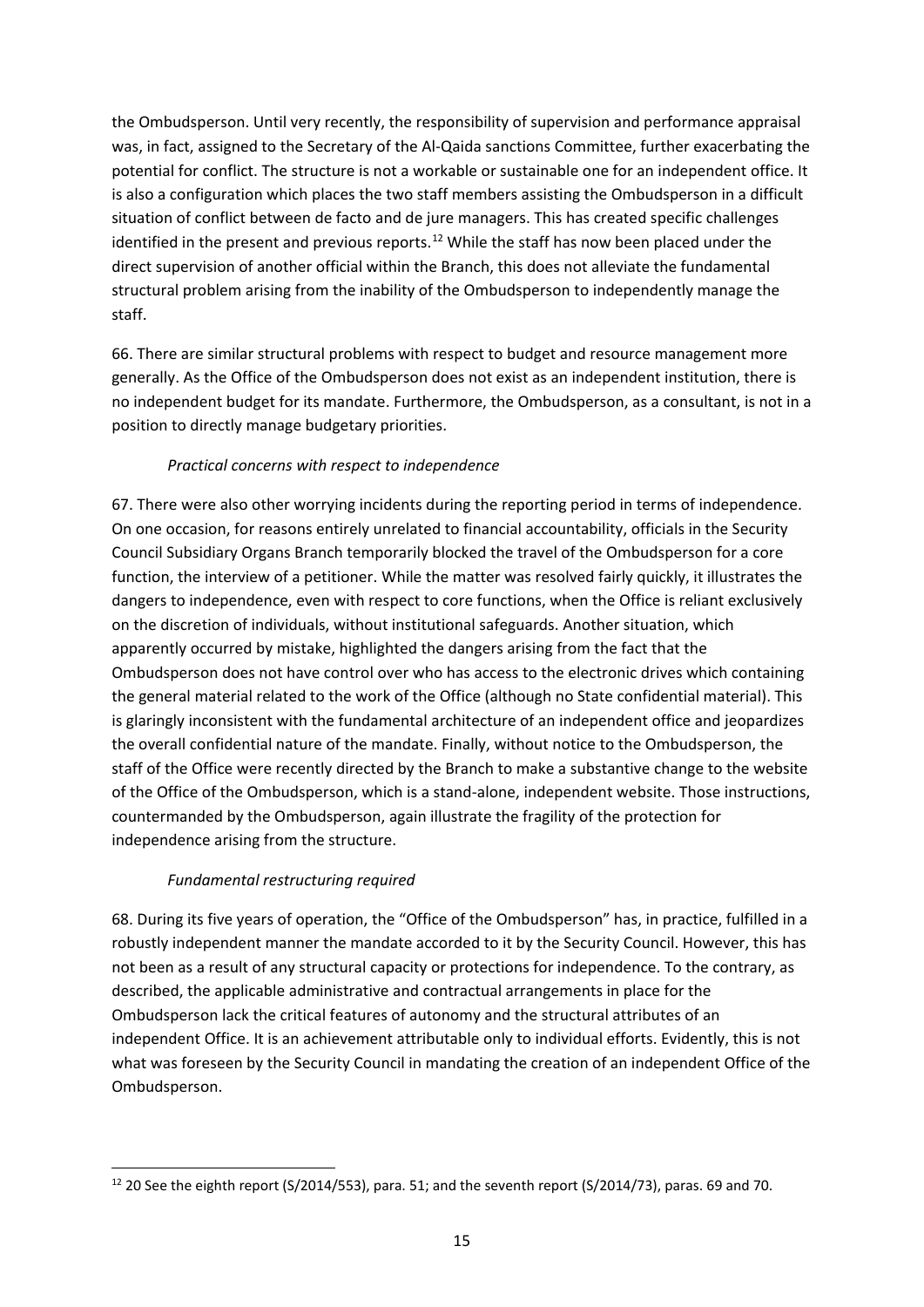69. For these reasons and those articulated in the seventh, eighth and ninth reports, urgent attention needs to be given to revising the contractual and structural arrangements underpinning the Office of the Ombudsperson. Steps need to be taken to establish an independent Office, within the United Nations structure, as envisaged by the Security Council. The arrangements should be such that the Office of the Ombudsperson is able to function independently and the Ombudsperson is competent to autonomously manage the staff, budget and other resources of the Office, with normal provisions and protections for financial accountability.

# *Administration of the Office of the Ombudsperson*

70. The Security Council Affairs Division, within the Department of Political Affairs, currently has administrative responsibility for the Ombudsperson. In terms of perceptions as to independence, it is difficult to envisage a worse placement of these functions than within the branch/division/department which provides direct support on sanctions-related matters to the bodies from which independence is essential. In addition to obvious perception issues, officials within the Division continue to view the role of the Ombudsperson as analogous to that of the panel experts who advise and assist the various sanctions committees. Moreover, as discussed, they consider it essential to apply equally to the Ombudsperson internal guidelines and contractual arrangements developed for administration of the panel experts.

71. Given that the Ombudsperson's role, functions, reporting responsibilities and reasons for independence of the Ombudsperson are profoundly different from those of the experts, this approach poses a significant threat to the independence which is so essential to the effectiveness of the Ombudsperson process. In the case of the Ombudsperson, even a perception of lack of independence, arising from structural defects, can have a direct impact on the credibility of the mechanism and its fitness for purpose. And most significantly, a lack of independence for the Ombudsperson not only affects practice before the Committee and the Council, but also directly infringes on the rights of individuals and entities to an independent review and an effective remedy.

72. In these circumstances, in addition to the broader changes to the contractual and administrative structures, urgent consideration should be given to transferring administrative responsibilities for the Ombudsperson and the related support positions of Administrative Assistant and Legal Officer to another part of the Organization not directly related to the work of the Security Council, sanctions panels or sanctions more generally.

# *See also paragraphs 89 to 91 of the [Tenth report](https://undocs.org/S/2015/533) below relating to the staff supporting the Office of the Ombudsperson (Section on Resources)*

# *[Security Council resolution 2253 \(2015\)](https://undocs.org/S/RES/2253(2015))*

Preamble: "[…] *recalling the* Security Council's firm commitment to ensuring that the Office of the Ombudsperson is able to continue to carry out its role effectively and independently, in accordance with its mandate," *[Emphasis added, the underlined wording is new]*

"59. *Underscores* the importance of the Office of the Ombudsperson, and *requests* the Secretary-General to continue to strengthen the capacity of the Office of the Ombudsperson by providing necessary resources, including for translation services, as appropriate, and to make the necessary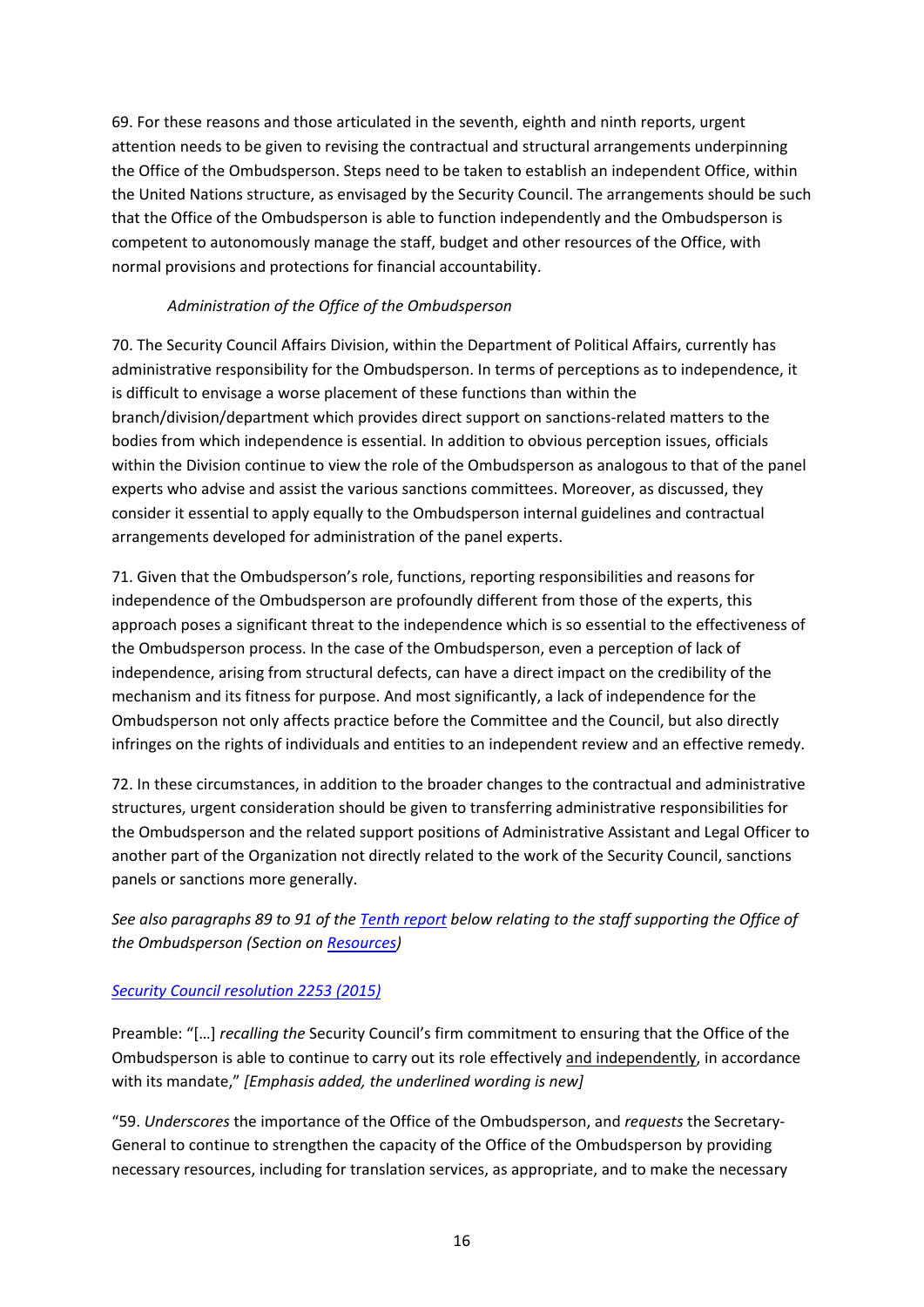arrangements to ensure its continued ability to carry out its mandate in an independent, effective and timely manner, and to provide the Committee an update on actions taken in six months;" *[Emphasis added, the underlined wording is new]*

## *[Eleventh report](https://undocs.org/S/2016/96)*

44. The previous Ombudsperson highlighted in great detail the deficiencies in the current structural and contractual arrangements and the need to address them in her seventh to tenth reports to the Security Council.

45. In paragraph 46 of its resolution 2161 (2014), the Security Council requested the Secretary-General to continue to strengthen the capacity of the Office of the Ombudsperson to ensure its continued ability to carry out its mandate in an independent, effective and timely manner.

46. Notwithstanding the earlier request from the Security Council, the deficiencies in question remain. Notably, the Ombudsperson is subject to the same clause of the consultancy contract described in the tenth report as being fundamentally inconsistent with the independent role and functions of the Ombudsperson. Another aspect of the inadequacy of this consultancy contact became apparent during the transition period. The nature of this contract prevented adequate compensation of the former Ombudsperson, who prepared for and presented her comprehensive reports to the Committee in the various cases scheduled on the agenda of the Committee after the completion of her term. Her presence was deemed necessary to comply with the procedural requirement that the Ombudsperson orally present her comprehensive report to the Committee.<sup>[13](#page-16-0)</sup> To maintain fairness to the petitioners and the integrity of the process, it was essential to ensure that the Committee had an opportunity to engage with and pose questions to the author of the comprehensive reports, who had unique knowledge of the case.

47. In addition, based on the contractual arrangement under which the current Ombudsperson was recruited, she was prevented from fully taking part in the recruitment process for a replacement, for the duration of the maternity leave of the only Legal Officer assigned to support the Office. The Ombudsperson was consulted prior to shortlisting the candidates and spoke individually to the few candidates that the recruitment panel ultimately found to be suitable. Her opinion was taken into account before recruitment, but she was denied participation, even as an observer, in the competency-based interviews of candidates shortlisted for the position.

48. In 2015, two documents containing proposals to address the lack of institutional guarantees of independence of the Ombudsperson were prepared. The first document is the Compendium of the High-level Review of United Nations Sanctions (A/69/941-S/2015/432, issued in June 2015). It notably recommends that the Secretary-General propose options for ensuring that the administrative, contractual and other support arrangements for the Ombudsperson be specific to the distinctive role of the Ombudsperson and include institutional protections to allow the Office to actually meet the requirements of an independent office. The second document is a proposal transmitted to the President of the Security Council by the Group of Like-Minded States on Targeted Sanctions (see S/2015/867). The proposal calls for "fair and clear procedures for a more effective United Nations sanctions system", including a suggestion that the Office of the Ombudsperson

<span id="page-16-0"></span><sup>&</sup>lt;sup>13</sup> 5 Paragraph 3 (d) of the Committee Guidelines requires the Chair to invite the Ombudsperson to present his/her comprehensive report on any delisting request.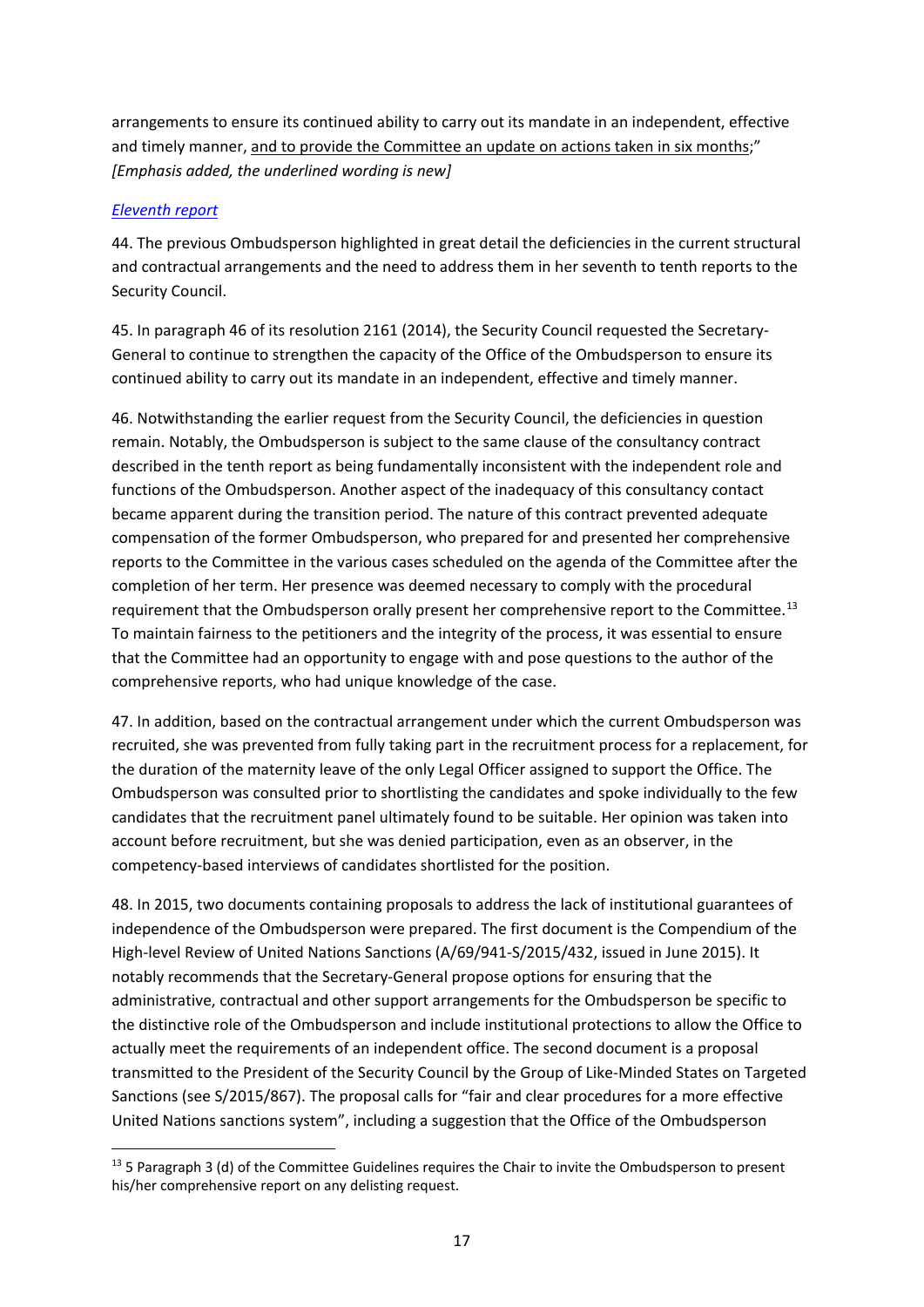should be restructured with a view to institutionalizing it through its transformation into a permanent office or a special political mission office within the Secretariat.<sup>[14](#page-17-0)</sup>

49. In paragraph 59 of its resolution 2253 (2015), the Security Council requested the Secretary-General to continue to strengthen the capacity of the Office of the Ombudsperson and to make the necessary arrangements to ensure its continued ability to carry out its mandate in an independent, effective and timely manner, and to provide the Committee an update on actions taken in six months. The Ombudsperson is encouraged by this request and looks forward to the specific actions to be taken to adequately address the above-mentioned deficiencies and to provide institutional safeguards to ensure the independence of the Office.

# *[Twelfth report](https://undocs.org/S/2016/671)*

33. Resolution 2253 (2015) specifies that the Ombudsperson shall neither seek nor receive instructions from any government. The independent and impartial review of delisting requests is at the core of the Ombudsperson's mandate. The Ombudsperson must not only act in an independent and impartial manner when conducting reviews of delisting requests, but must also be seen as doing so. The Ombudsperson's role, functions, reporting responsibilities with regard to delisting requests, and reasons for independence are profoundly different from those of the experts.<sup>[15](#page-17-1)</sup> Furthermore, in view of the weight given by the Security Council to the recommendations of the Ombudsperson.<sup>[16](#page-17-2)</sup> the guarantees of and respect for the requirements of independence and fairness on the part of the Ombudsperson mechanism are all the more important for its integrity and credibility.

34. In resolution 2253 (2015), the Security Council requested the Secretary-General to continue to strengthen the capacity of the Office of the Ombudsperson and to make the necessary arrangements to ensure its continued ability to carry out its mandate in an independent, effective and timely manner, and to provide the Committee with an update on actions taken in six months.<sup>[17](#page-17-3)</sup>

# *Current deficiencies in the status of the Office of the Ombudsperson*

35. The former and current Ombudspersons identified a number of deficiencies in the current arrangements with the Secretariat. Those deficiencies were highlighted in great detail by the previous Ombudsperson in the seventh to tenth reports to the Security Council and by the current

<span id="page-17-0"></span><sup>&</sup>lt;sup>14</sup> 6 The Group of Like-Minded States on Targeted Sanctions had previously brought these concerns to the attention of the Security Council in April 2014 and in June 2015 (S/2014/286 and S/2015/459). They noted in the latter document that "the status and privileges of the position should fully reflect the independence required to perform the tasks of the Ombudsperson effectively. Furthermore, the applicable administrative arrangements in place for budgeting, staffing, staff management and resource utilization at the Office of the Ombudsperson lack the critical features of autonomy. In fact, structurally no Office of the Ombudsperson has been created despite the decision in Security Council resolution 1904 (2009)."

<span id="page-17-1"></span><sup>15</sup> 9 See S/2015/533, para. 71.

<span id="page-17-3"></span><span id="page-17-2"></span><sup>&</sup>lt;sup>16</sup> 10 Under para. 14 of annex II to resolution 2253 (2015), the Ombudsperson's recommendation to maintain a listing stands unless a Committee member submits a delisting request. Under para. 15 of the same annex, the Ombudsperson's recommendation to delist stands by default unless the Committee decides by consensus before the end of the 60-day period to maintain the listing; or, in cases in which consensus does not exist, the question of the listing is submitted to the Security Council and the Council decides to maintain the listing. <sup>17</sup> 11 See resolution 2253 (2015), para. 59.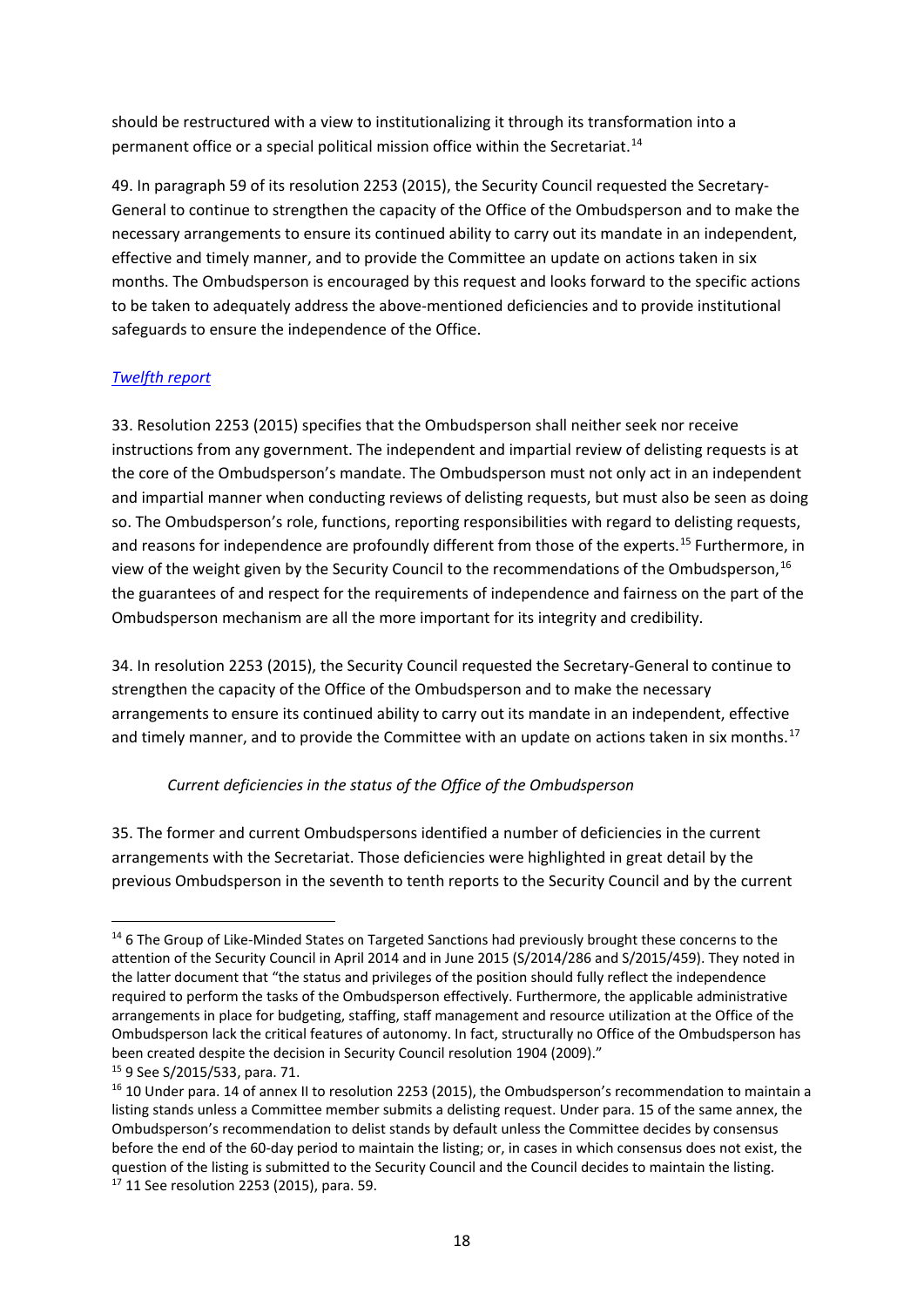Ombudsperson in the eleventh report. The main aspects of the deficiencies are summarized below for ease of reference.

36. To date, no separate "Office of the Ombudsperson" has been established. As a result, the budget for the operations of the Ombudsperson mechanism is subsumed in the budget for the Analytical Support and Sanctions Monitoring Team. Furthermore, the two successive Ombudspersons have been recruited as consultants. Without certification with respect to both attendance and performance, the Ombudsperson will not be paid. As noted by the former Ombudsperson, the performance of the Ombudsperson is subject to an evaluation with reference to undefined "conditions" by unidentified officials within the division of the United Nations responsible for supporting and assisting the Security Council and the ISIL (Da'esh) and Al-Qaida Sanctions Committee, including with respect to the imposition, enforcement and implementation of sanctions. Those are the very bodies from which the Ombudsperson must maintain independence.<sup>[18](#page-18-0)</sup> The former Ombudsperson recognized that the certification requirement had not been used in practice to attempt to interfere with her performance of functions. Nonetheless, she was of the view that that contractual requirement, in principle and optically, constituted a significant restriction on the independence of the Ombudsperson.<sup>[19](#page-18-1)</sup> Furthermore, the consultancy contract pre-empts the structural establishment of any form of "Office of the Ombudsperson" independently managed by the Ombudsperson, as envisaged by the Security Council.<sup>[20](#page-18-2)</sup> Indeed, as a consultant, the Ombudsperson can be neither a recruiting officer nor a supervisor of the staff members assisting her. The Security Council Subsidiary Organs Branch has recruited and formally supervises the two staff members in question, a Legal Officer (P-4) and an Administrative Assistant. As reported by the Ombudsperson in the eleventh report, she was prevented from fully participating in the recruitment process to replace the Legal Officer during the maternity leave of the Officer.<sup>[21](#page-18-3)</sup> Furthermore, in the past the responsibility of the supervision and performance appraisal of the staff assisting the Ombudsperson was assigned to the Secretary of the Committee, further exacerbating the potential for conflict.<sup>[22](#page-18-4)</sup> Also, while the views of the Ombudsperson as to the performance of the two staff members have been reflected in the evaluation of their performance for the period 2015-2016, there have been past instances in which this was not the case. This demonstrates that guarantees of the independence of the Ombudsperson and her Office cannot be left to the goodwill of individuals in the Secretariat. In addition, the former Ombudsperson has described practical challenges arising from instructions being given by political affairs officers within the Security Council Subsidiary Organs Branch to staff assisting the Ombudsperson, as well as other obstacles to the independent operation of the Office.<sup>[23](#page-18-5)</sup> Finally, in the eleventh report the Ombudsperson described another

<span id="page-18-4"></span><sup>22</sup> 16 See S/2015/533, para. 65.

<span id="page-18-0"></span><sup>18</sup> 12 See S/2015/533, para. 62.

<span id="page-18-1"></span><sup>19</sup> 13 Ibid., para. 63.

<span id="page-18-2"></span><sup>20</sup> 14 Ibid., para. 64.

<span id="page-18-3"></span> $21$  15 See S/2016/96, para. 47. The Ombudsperson was consulted prior to shortlisting the candidates and spoke individually to the few candidates whom the recruitment panel ultimately found to be suitable. Her opinion was taken into account before recruitment, but she was denied participation, even as an observer, in the competency-based interviews of candidates shortlisted for the position.

<span id="page-18-5"></span><sup>&</sup>lt;sup>23</sup> 17 In the past, the Branch required the Legal Officer to submit substantive trip reports at the conclusion of any official travel undertaken to assist the Ombudsperson, and this led the former Ombudsperson to suspend such assistance until that requirement was ultimately discontinued (see S/2014/73, para. 70, and S/2014/553, para. 51). On another occasion, without notice to the former Ombudsperson, the staff of the Office were directed by the Branch to make a substantive change to the website of the Office. Those instructions were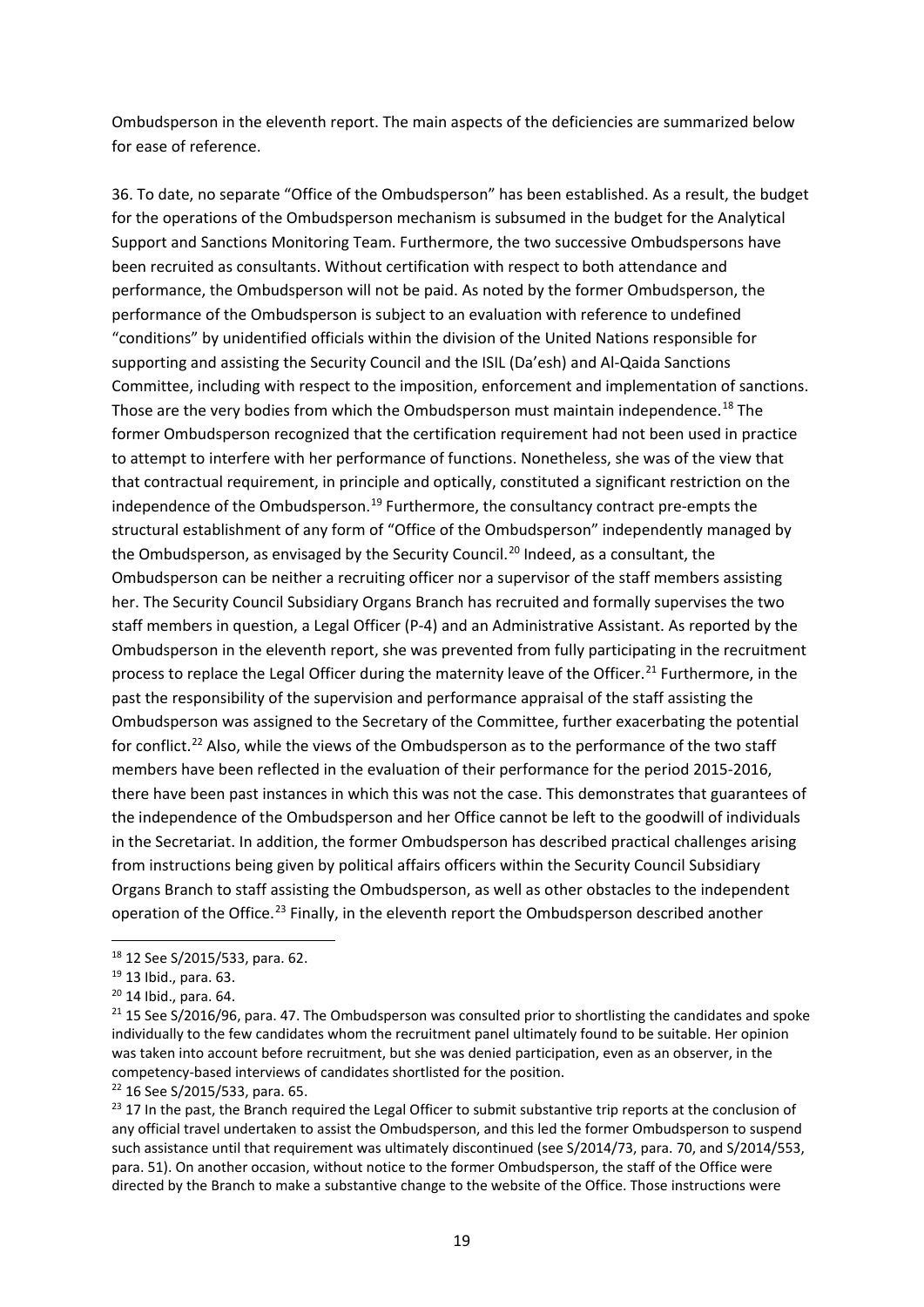aspect of the inadequacy of the consultancy contract which had become apparent during the transition period.<sup>[24](#page-19-0)</sup>

37. In its June 2015 Compendium [\(A/69/941-S/2015/432\)](https://www.un.org/en/ga/search/view_doc.asp?symbol=S/2015/432), the High-level Review of United Nations Sanctions notably recommended that the Secretary-General propose options for ensuring that the administrative, contractual and other support arrangements for the Ombudsperson were specific to the distinctive role of the Ombudsperson. It also recommended that those arrangements include institutional protections to enable the Office to actually meet the definition of an "independent office". Furthermore, a proposal transmitted to the President of the Security Council by the Group of Like-Minded States on Targeted Sanctions calls for fair and clear procedures for a more effective United Nations sanctions system, including a suggestion that the Office of the Ombudsperson should be restructured with a view to institutionalizing it through its transformation into a permanent office or a special political mission office within the Secretariat.<sup>[25](#page-19-1)</sup>

# *Update to the Committee by the Secretariat under paragraph 59 of resolution 2253 (2015)*

38. During the reporting period, in view of the Security Council's request to the Secretary-General, in paragraph 59 of resolution 2253 (2015), to provide the Committee with an update on actions taken in six months, the Ombudsperson reviewed several relevant arrangements in place for United Nations officials who carry out functions involving a requirement of independence.<sup>[26](#page-19-2)</sup> Thereafter, the Ombudsperson engaged and had fruitful discussions with the Security Council Affairs Division on ways to include guarantees of independence in future administrative arrangements pertaining to the Ombudsperson and the Office of the Ombudsperson. The Ombudsperson identified priorities for those possible future arrangements. The priorities are based on the comparison between the

<span id="page-19-0"></span>countermanded by the then-Ombudsperson (see S/2015/533, para. 67). At another time, for reasons entirely unrelated to financial accountability, officials in the Security Council Affairs Division temporarily blocked the travel of the Ombudsperson for a core function: interviewing a petitioner. The former Ombudsperson noted that, while the matter had been resolved fairly quickly, it illustrated the dangers posed to independence even with respect to core functions when the Office was reliant exclusively on individual actions, without institutional safeguards. Another situation, which apparently occurred by mistake, highlighted the dangers arising from the fact that the Ombudsperson lacks control over who has access to the electronic drives containing the general material related to the work of the Office (although no State confidential material). <sup>24</sup> 18 See S/2016/96, para. 46. The nature of the contract prevented adequate compensation of the former Ombudsperson, who, as required, prepared for and presented her comprehensive reports to the Committee in the various cases scheduled on the agenda of the Committee after the completion of her term. <sup>25</sup> 19 See S/2015/867, annex. The Group of Like-Minded States on Targeted Sanctions had previously brought these concerns to the attention of the Security Council in April 2014 and June 2015, in the annexes to S/2014/286 and S/2015/459, respectively. They noted in the latter document that "the status and privileges of the position should fully reflect the independence required to perform the tasks of the Ombudsperson effectively. Furthermore, the applicable administrative arrangements in place for budgeting, staffing, staff management and resource utilization at the Office of the Ombudsperson lack the critical features of autonomy. In fact, structurally no Office of the Ombudsperson has been created despite the decision in Security Council resolution 1904 (2009)".

<span id="page-19-2"></span><span id="page-19-1"></span><sup>&</sup>lt;sup>26</sup> 20 The arrangements reviewed are those in place for officials having the status of either staff members (the Under-Secretary-General for Internal Oversight Services, the Ombudsman (Assistant Secretary-General) or the Executive Director of the Counter-Terrorism Committee Executive Directorate) or officials other than Secretariat officials (permanent and ad litem judges of the International Tribunal for the Former Yugoslavia, judges of the United Nations Dispute Tribunal and international judges of the Extraordinary Chambers in the Courts of Cambodia).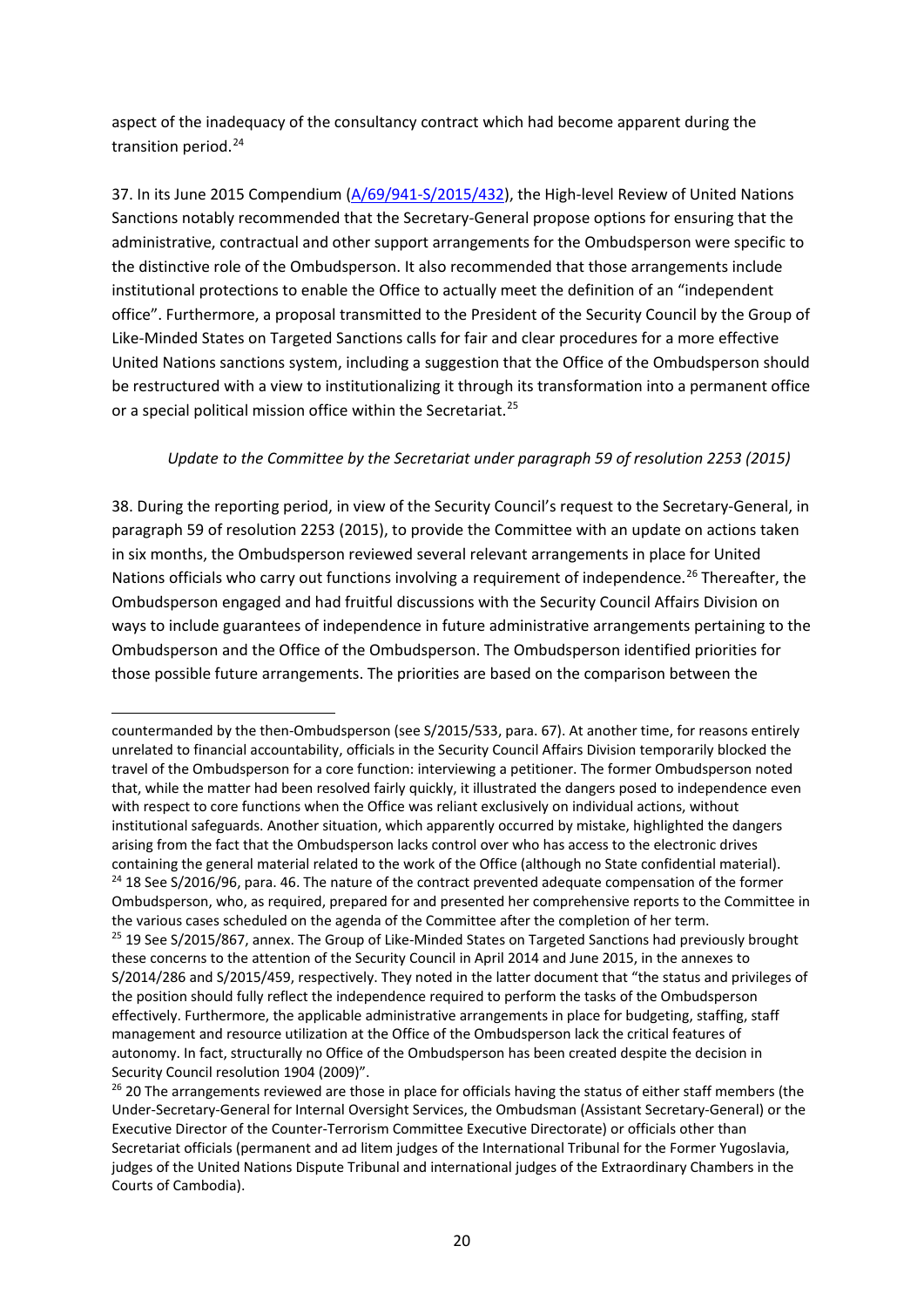functions and administrative arrangements of the Ombudsperson and those of United Nations officials whose functions require independence.

39. On 17 June 2016, the Security Council Affairs Division briefed the Committee on the current arrangements for the Ombudsperson and her Office and on issues arising from those arrangements; it also presented options for reforming them. The Division stressed that the structures retained for the Office of Internal Oversight Services (OIOS), the Office of the United Nations Ombudsman and Mediation Services and tribunals, which required dedicated administrative support, would be costly and time-consuming to set up for the Office of the Ombudsperson. By contrast, establishing the Office of the Ombudsperson as a stand-alone special political mission would require minor adjustments to the thematic cluster II special political mission framework<sup>[27](#page-20-0)</sup> and would not involve a significant cost increase. The Division highlighted that the Executive Office of the Department of Political Affairs, which would be supporting such a special political mission, was already supporting the Office of the Ombudsperson. In turn, the Office of the Ombudsperson would have to take on some additional administrative work previously carried out by the Division. In terms of possible status and contractual arrangements, the Division presented two options. The first was the status of that of "official other than Secretariat official". If that option were chosen, the Ombudsperson's conditions of service would have to be specifically spelled out. The second option was the status and contractual arrangements of a United Nations staff member. That option would require the inclusion of an operational independence clause in the Ombudsperson's contract and periodic evaluation of the Ombudsperson's performance by the Secretariat. Following the Division's presentation of those options, the Chair of the Committee invited the Ombudsperson to share her views on these matters with the Committee.

#### *Options for a new structure and status*

40. The Ombudsperson agrees with the Secretariat's proposal that the Office of the Ombudsperson be established as a stand-alone special political mission with a dedicated budget. The size of the Office as currently staffed does not justify its having an executive office of its own. There would be no adverse consequences in terms of the independence of the Office in continuing to rely on the Executive Office of the Department of Political Affairs for logistical and administrative support, as it does at present. The Office would also be able to absorb the additional administrative work previously performed by the Security Council Affairs Division, as noted above.

41. While neither the status of official other than Secretariat official nor the status of United Nations staff member is a perfect option for the Ombudsperson, each is fully satisfactory, provided that a few conditions pertaining to it are met. However, in the view of the Ombudsperson, the status of official other than Secretariat official is the better of the two options in terms of the real and perceived independence of the Ombudsperson. This is the status that the United Nations accords to its international judges, $28$  and it does not require an evaluation of the Ombudsperson's performance.

<span id="page-20-0"></span><sup>&</sup>lt;sup>27</sup> 21 Cluster II comprises 14 special political missions (sanctions monitoring teams, groups and panels).

<span id="page-20-1"></span><sup>&</sup>lt;sup>28</sup> 22 Consideration could be given to subjecting the Ombudsperson to procedures applicable in the United Nations in the event of the misconduct of an official. Likewise, the operations of the Office would be subject to the existing oversight mechanism.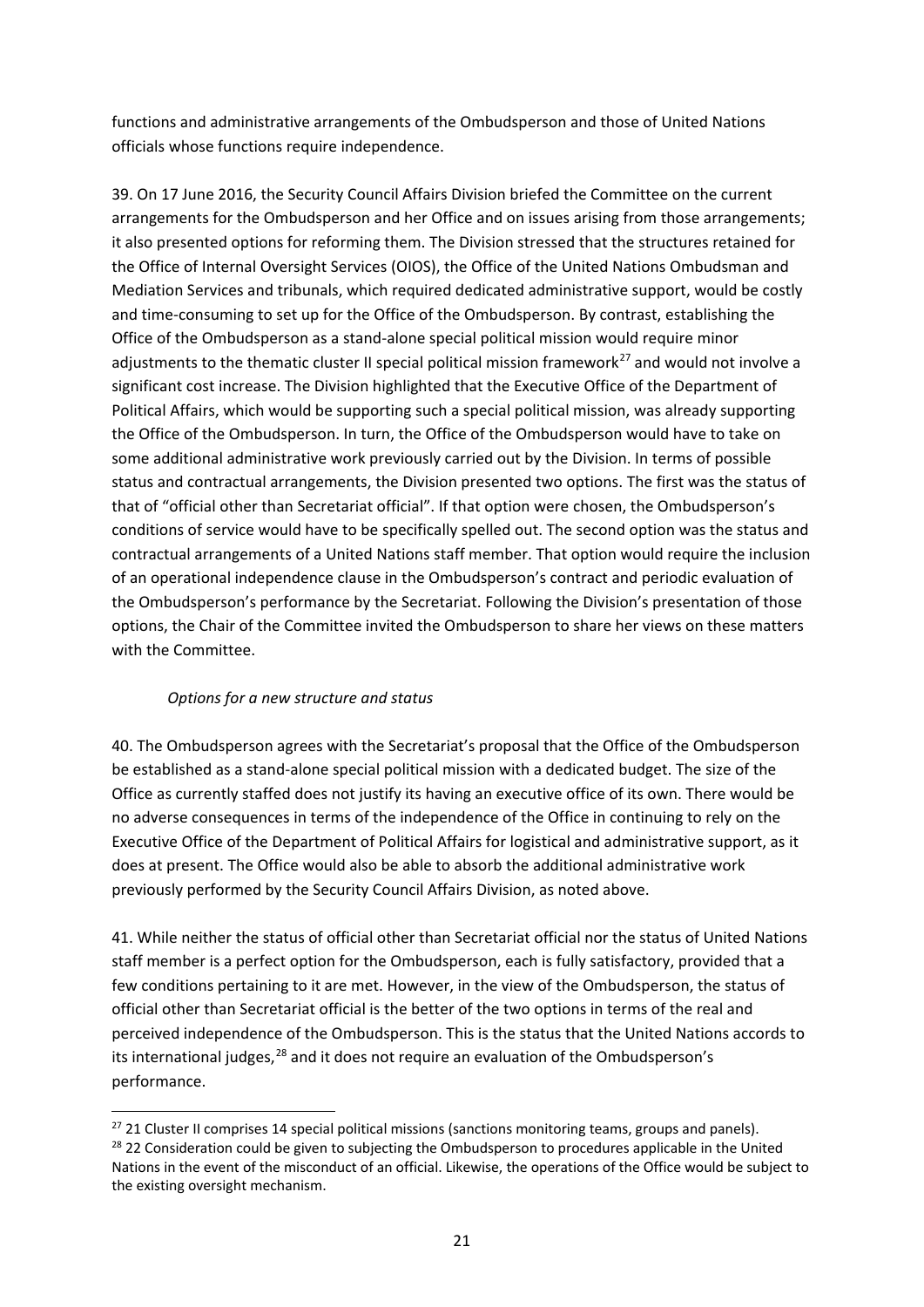42. The status of United Nations staff member would also be acceptable, but there is an important caveat with regard to that option in order to fully guarantee the independence of the Ombudsperson. It concerns the modalities used to evaluate the Ombudsperson's performance. If the option were preferred, it would be critical to ensure that the modalities of evaluation, the reporting lines and the goals employed as part of the evaluation would not encroach on the independence of the Ombudsperson. This is a sensitive issue, but not an unsurmountable one, and there are precedents, for example, the heads of two independent offices (OIOS and the Office of the United Nations Ombudsman and Mediation Services) whose performance is evaluated by the Secretary-General under a "compact".<sup>[29](#page-21-0)</sup> The Ombudsperson is of the view that under this status, the reporting line for the Ombudsperson should be outside the Department of Political Affairs.

43. Unlike the status of United Nations staff member, the choice of the status of official other than Secretariat official would not automatically resolve the managerial aspects arising from the functioning of the Office of the Ombudsperson as an independent office. Under that status, the Ombudsperson could not formally serve as a hiring officer or supervisor. However, unlike that of consultant, the status of official other than Secretariat official is sufficiently flexible to allow for satisfactory arrangements to guarantee the involvement of the Ombudsperson in the recruitment, tasking, substantive direction and performance evaluation of staff members. There are precedents for such arrangements in terms of international judges. Such arrangements are unquestioned in these institutions, so they have not been formalized. But in the light of past practice under the Ombudsperson's consultant status, it would be necessary to formalize such arrangements for the Ombudsperson. This could be done in the conditions of service or the terms of reference, or even in an inter-office memorandum between the Ombudsperson and the office formally tasked with the recruitment and evaluation of the staff of the Office.

44. Finally, the maximum term of five years for the Ombudsperson is a consequence of the Ombudsperson's current status of consultant. The Ombudsperson is of the view that imposing a maximum term of office would not encroach on the independence of the Ombudsperson. It could be considered under either of the two options discussed above. Five or, even better, seven years would be a reasonable term. Also under these options, unlike with a consultancy contract, there would be no implied bar to the Ombudsperson's eligibility for posts in the Secretariat upon the completion of her or his mandate. However, the Ombudsperson is of the view that ineligibility for a set period of time may enhance the appearance of independence on the part of the Ombudsperson.

#### *Conclusion*

45. The Ombudsperson commends the efforts made and steps taken by the Secretariat as requested by the Security Council in paragraph 59 of resolution 2253 (2015). The options presented by the Security Council Affairs Division for arrangements that would be necessary to ensure that the Office of the Ombudsperson has the ability to carry out her mandate in an independent and effective

<span id="page-21-0"></span><sup>&</sup>lt;sup>29</sup> 23 In 2006, the United Nations introduced senior managers' compacts. A compact is an annual agreement between the Secretary-General and senior officials clearly outlining the roles and responsibilities of the officials and setting specific objectives and managerial tasks for each year. In 2010, the compact regime was broadened to include heads of peacekeeping missions and special political missions.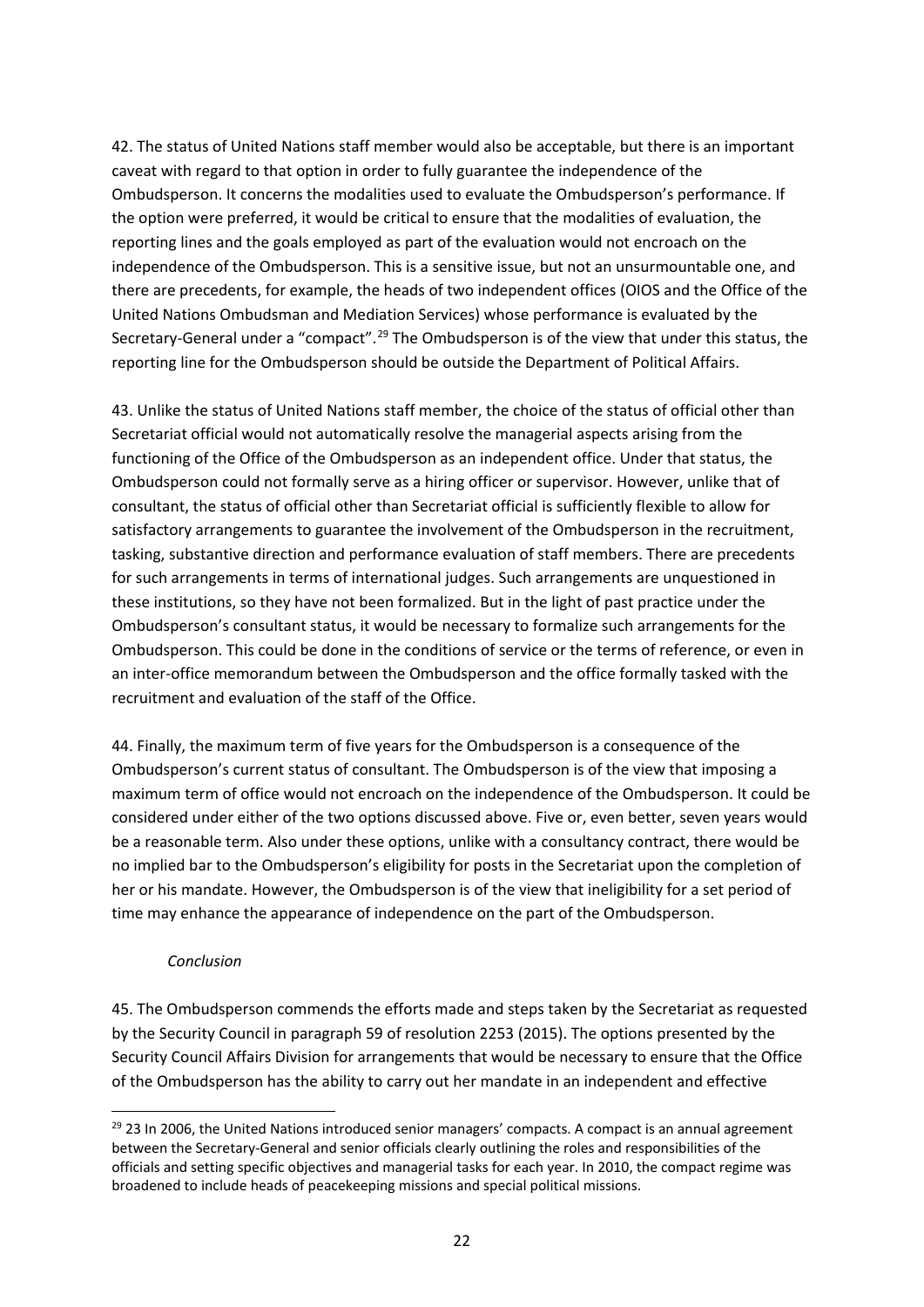manner provide a sound basis for guaranteeing the independence of the Office in the future. The Ombudsperson is hopeful that these efforts will not be in vain and that one of these options will materialize, thus increasing the credibility of the Ombudsperson process.

## *[Thirteenth report](https://undocs.org/S/2017/60)*

36. The twelfth report described the various options developed and presented by the Security Council Affairs Division, pursuant to paragraph 59 of resolution 2253 (2015), <sup>[30](#page-22-0)</sup> at an informal meeting of the Committee on 17 June 2016. In the view of the Ombudsperson, those options provided a sound basis to remedy current deficiencies in the status of the Office and offered appropriate contractual arrangements to guarantee its independence.<sup>[31](#page-22-1)</sup> However, the Ombudsperson was informed during the reporting period that the Committee was unable to agree to take action on the basis of any of those options. This situation is not surprising given the consensus rule by which the Committee reaches decisions other than those with respect to the merit of delisting requests. It is nonetheless regrettable given the importance of those arrangements for the credibility of the Office. On 4 November, the Committee reminded the Secretariat of the point made by the Security Council Affairs Division at the above-mentioned informal meeting that the Secretariat may be able to explore certain informal arrangements to address some of the concerns regarding the Office. On 27 December, the Secretariat informed the Committee that the following four informal measures had been put in place:

(a) The views of the Ombudsperson will be taken into account in the performance appraisals of the staff supporting the Office;

(b) All recruitment processes for the staff supporting the Office will involve the Ombudsperson and her views will be taken into account;

(c) The Ombudsperson will have access to all material, including electronic drives, relevant to the work of the Office;

(d) The Ombudsperson will have full editorial control of the Office website.<sup>[32](#page-22-2)</sup>

37. The Ombudsperson welcomes the adoption of these informal arrangements, which will reinforce the independence of the Office. Although the consultancy contract and conditions of service under which the Ombudsperson is recruited do not necessarily reflect the importance of the function, the arrangements appropriately address almost all of the consequences of the contractual status of the Ombudsperson that affect the independence of the Office.<sup>[33](#page-22-3)</sup> However, the lack of an independent Office with its own budget<sup>[34](#page-22-4)</sup> cannot be resolved by way of informal arrangements. Nevertheless, the Ombudsperson is hopeful that further progress can be made by the Secretariat in relation to

<span id="page-22-0"></span><sup>&</sup>lt;sup>30</sup> 14 In paragraph 59 of resolution 2253 (2015), the Security Council requested the Secretary-General to continue to strengthen the capacity of the Office and to make the necessary arrangements to ensure its continued ability to carry out its mandate in an independent, effective and timely manner, and to provide the Committee an update on actions taken in six months.

<span id="page-22-1"></span><sup>31</sup> 15 See S/2016/671, paras. 35 to 36.

<span id="page-22-2"></span><sup>32</sup> 16 S/AC.37/2016/NOTE.214.

<span id="page-22-3"></span><sup>33 17</sup> The arrangements generalize practices that had been applied unevenly during the terms of the previous and current Ombudspersons.

<span id="page-22-4"></span> $34$  18 Currently its budget comes under the special political mission for the Monitoring Team.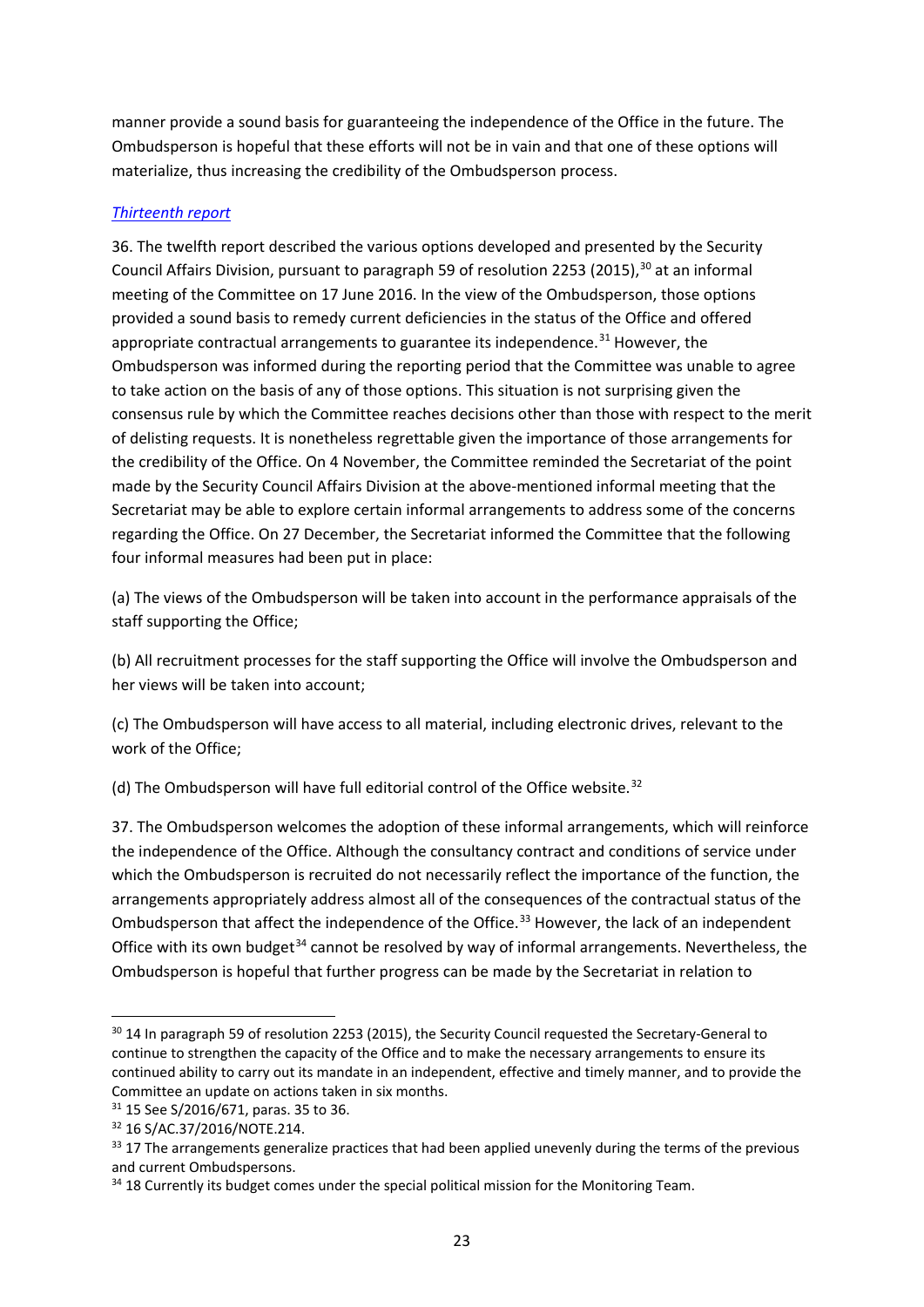addressing the requirement for certification of service embedded in consultancy contracts, which covers both performance and attendance and is considered to be fundamentally inconsistent with the independent role and functions of the Ombudsperson.<sup>[35](#page-23-0)</sup> The Ombudsperson is encouraged in this regard by the Secretariat's indication that it will continue to explore additional informal modalities with respect to some of the issues identified by the Secretariat and the Ombudsperson, where possible and in line with the rules and regulations of the Organization, and will keep the Committee apprised accordingly.[36](#page-23-1)

# *[Security Council resolution 2368 \(2017\)](https://undocs.org/S/RES/2368(2017))*

"65. *Underscores* the importance of the Office of the Ombudsperson, and *requests* the Secretary-General to continue to strengthen the capacity of the Office of the Ombudsperson by providing necessary resources, including for translation services, as appropriate, and to make the necessary arrangements to ensure its continued ability to carry out its mandate in an independent, effective and timely manner, and to keep the Committee updated on actions in this regard;" *[Emphasis added, the underlined language is new].*

#### *[Fourteenth report](https://undocs.org/S/2017/685)*

#### *Informal arrangements reinforcing the independence of the Office*

48. The thirteenth report described the adoption of some informal arrangements by the Secretariat with a view to reinforcing the independence of the Office of the Ombudsperson.<sup>[37](#page-23-2)</sup> In the same report the hope was expressed that the Secretariat could achieve further progress in relation to addressing the requirement of certification of service embedded in consultancy contracts, which covers both performance and attendance and is considered to be fundamentally inconsistent with the independent role and functions of the Ombudsperson.<sup>[38](#page-23-3)</sup> I am pleased to report that this has been the case. If required, the output evaluation will be submitted only after the Ombudsperson has concluded her period of assignment and will make clear that such evaluation contains no substantive assessment of the Ombudsperson's work. The Ombudsperson understands that the Department of Political Affairs is also exploring the possibility of an additional step, which, if implemented, would remove any possible remaining concern regarding the appearance of independence of the Ombudsperson.

#### *[Sixteenth report](https://undocs.org/en/S/2019/112)*

#### *Contractual arrangement and independence*

33. For reasons of independence, the Ombudsperson has been hired under the contract of a United Nations consultant and not under the contract of United Nations staff. The consultant's contract, however, brings a number of unintended consequences that are not always appropriate to the

<span id="page-23-0"></span><sup>35</sup> 19 See S/2015/533, para. 61.

<span id="page-23-1"></span><sup>36</sup> 20 S/AC.37/2016/NOTE.214.

<span id="page-23-2"></span><sup>&</sup>lt;sup>37</sup> 13 See S/2017/60, para. 36, referring to four informal measures: The views of the Ombudsperson will be taken into account in the performance appraisals of the staff supporting the Office; all recruitment processes for the staff supporting the Office will involve the Ombudsperson and her views will be taken into account; the Ombudsperson will have access to all material, including electronic drives, relevant to the work of the Office; and the Ombudsperson will have full editorial control of the Office website.

<span id="page-23-3"></span><sup>38</sup> 14 See S/2017/60, para. 37.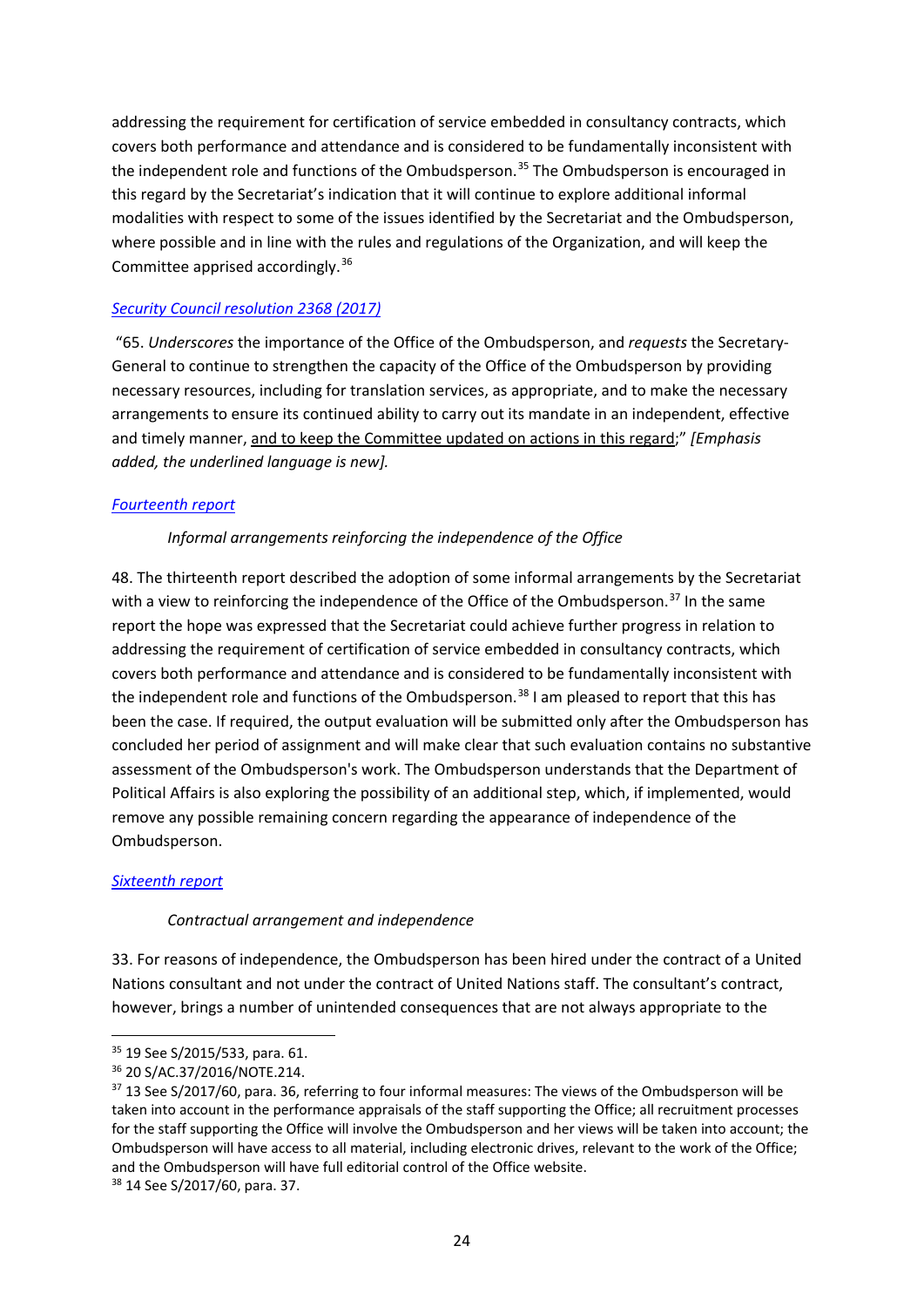requirements of the Ombudsperson's position (see resolution 1904 (2009), para. 20), have implications for the Ombudsperson's independence in the broader and institutional sense, and compromise the attractiveness of the post issues mentioned also in the biannual reports of the former Ombudspersons (see, for example, S/2016/671, paras. 33 ff., especially paras. 40–42). The contractual conditions should therefore be adapted to address these concerns. The Secretariat is currently exploring options regarding the status of experts (including the Ombudsperson), in line with the recommendation of the Board of Inquiry on the critical incident related to the death of two members of the Group of Experts in the Democratic Republic of the Congo in 2017.

34. The Ombudsperson is also familiar with the above-mentioned letter from the Group of Like-Minded States which raised, among others, the same concern: to explore the option of treating the Ombudsperson contractually as an "official other than Secretariat official". The Ombudsperson welcomes the review of this issue and supports the idea, currently under discussion, to adapt the contractual conditions.

# *Institutional independence of the Office*

35. Since the Office of the Ombudsperson is administratively integrated in the Secretariat, it cannot be said that it is institutionally independent. The institutional independence of the Office has been mentioned in the past several times and by different authors: both predecessors of the Ombudsperson in their biannual reports (see, for example, S/2016/671, paras. 33 ff., and S/2017/60, paras. 36 ff.), the Group of Like-Minded States in the above-mentioned letter and the study Fairly Clear Risks (see para. 31 above).

36. On the basis of his initial experience, the Ombudsperson notes that the resources provided by the Secretariat are sufficient to cope with the current workload.

37. The informal arrangements for improving the independence between the Secretariat and the Office of the Ombudsperson continued during the reporting period. These conditions have been implemented gradually under certain conditions, which were reported to the Committee on 27 December 2016 (see S/2017/60, para. 36).

38. A further positive step towards greater institutional independence was taken during the reporting period, the Office itself assuming responsibility for its own budget as from 1 January 2019.

39. The basic arguments put forward in the past in favour of an institutionally independent Office, however, remain valid.

# *Eighteenth report*

25. On 17 December 2019, an event was held at the Secretariat to celebrate the tenth anniversary of the adoption of Security Council resolution 1904 (2009), in which the function of the Ombudsperson was created. It is clear that, through the resolution, the Security Council established, at least de facto, an independent, impartial and effective review mechanism for the ISIL (Da'esh) and Al-Qaida sanctions regime. The fact that over the past decade approximately 70 per cent of delisting requests have been granted is one indicator of its effectiveness. However, the institutional independence of the Office, including the Ombudsperson's contractual arrangement, remains a concern (see para. 34 below).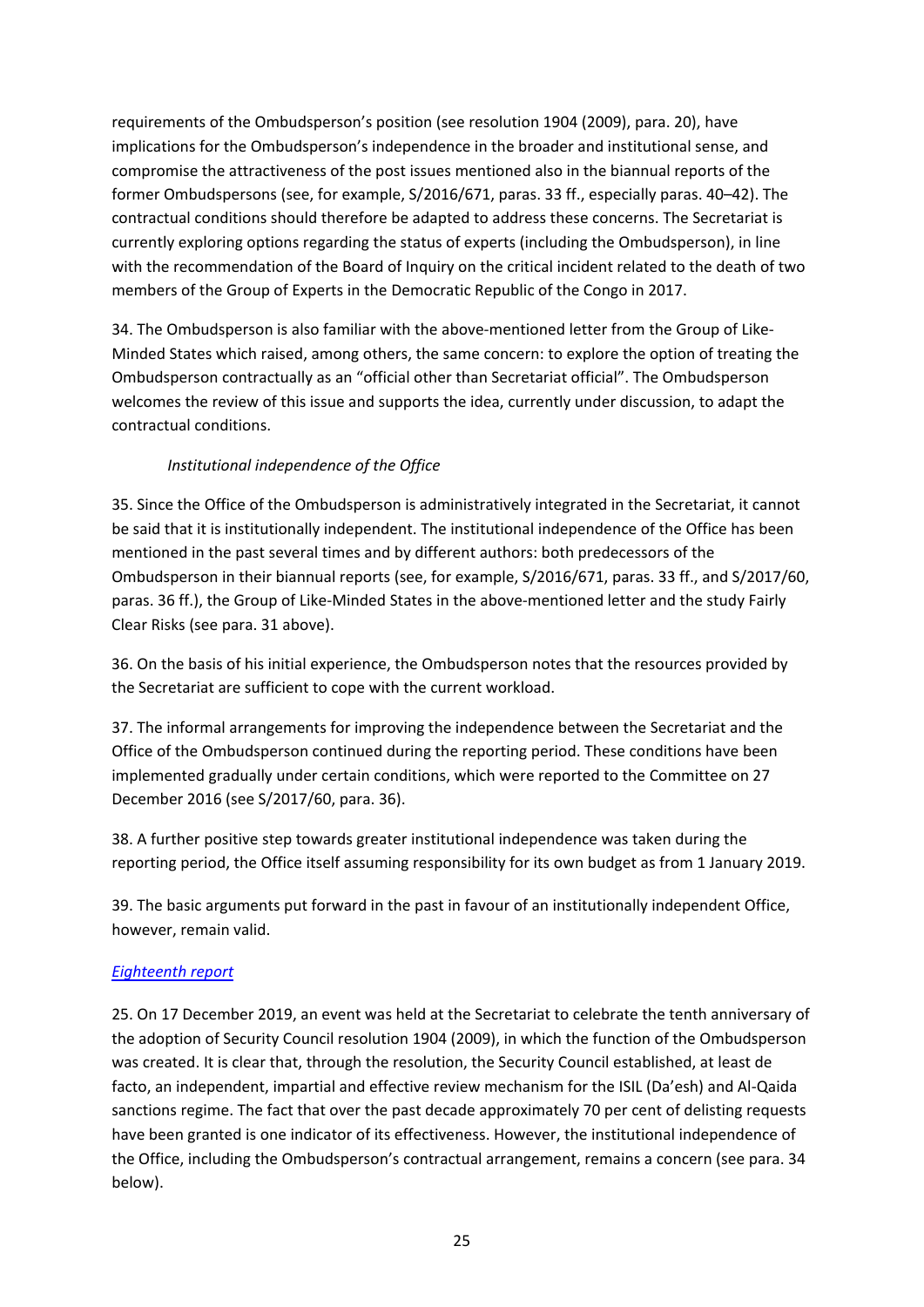34. On several occasions, the Ombudsperson has participated in discussions with various representatives of the Secretariat and Member States regarding efforts to improve the conditions under which the Ombudsperson's mandate is fulfilled, especially with regard to status and contractual arrangements. This issue has been extensively addressed in previous biannual reports of the Ombudsperson (e.g., S/2019/112, para. 33). Recalling the competence of the Security Council in the matter, the Secretariat has acknowledged the issue but declined to take any initiative specifically related to the Ombudsperson. The Ombudsperson welcomes the ongoing efforts of the Secretariat to enhance the status and conditions of service across the board for experts serving on sanctions groups and panels, as well as the Ombudsperson. From the perspective of the Ombudsperson, it would be imperative, in the interests of transparency, to acknowledge when such institutional improvements become blocked. The Ombudsperson reiterates the point that he and his two predecessors have raised, namely, that the contractual arrangement as a consultant is not appropriate to the function in many different respects.<sup>[39](#page-25-0)</sup>

#### *Nineteenth report*

29. During the reporting period, the Office of the Ombudsperson has delivered on all aspects of its mandate, despite the global upheaval that followed the outbreak of the coronavirus pandemic. Some adaptation of working methods was required in order to achieve this, as detailed below.

35. The Ombudsperson is grateful for the infrastructure that has made it possible to fulfil his mandate without having to be physically present in the office during the coronavirus pandemic. The Ombudsperson fully supports a move towards greater flexibility when it comes to telecommuting. However, he also emphasizes that the nature of the Ombudsperson's mandate is such that it would not be feasible to move the Ombudsperson's home base away from United Nations Headquarters.

#### *Twentieth report*

42. During the reporting period, it has once again become evident that in certain cases it is only possible to obtain information from Member States through face-to-face meetings or hard-copy documents – not electronically. This means that the physical presence of the Ombudsperson at the duty station is essential.

44. During the reporting period, it was possible in cases 91 and 92 to travel to each petitioner's country of residence to conduct in-person interviews and to meet with the relevant authorities. Two separate trips were necessary, and the organization of each required some flexibility from the Ombudsperson and from the Secretariat. Owing to the travel restrictions in place, each trip was only possible if taken in conjunction with a limited stay in the Ombudsperson's home country. In the planning and execution of those trips, it became manifest that the structures and clerical requirements of the United Nations administration were not favourable to pragmatic solutions in the interest of an independent proceeding. On the contrary, they were an obstacle to independent execution of the mandate, especially in times of crisis. Although a satisfactory conclusion was ultimately reached, the Ombudsperson felt pressured by a United Nations policy whereby his ability

<span id="page-25-0"></span><sup>&</sup>lt;sup>39</sup> 5 United Nations, Office of the Ombudsperson, "Historical guide of the ombudsperson process through Security Council resolutions and reports of the Office of the Ombudsperson to the Security Council", pp. 10–25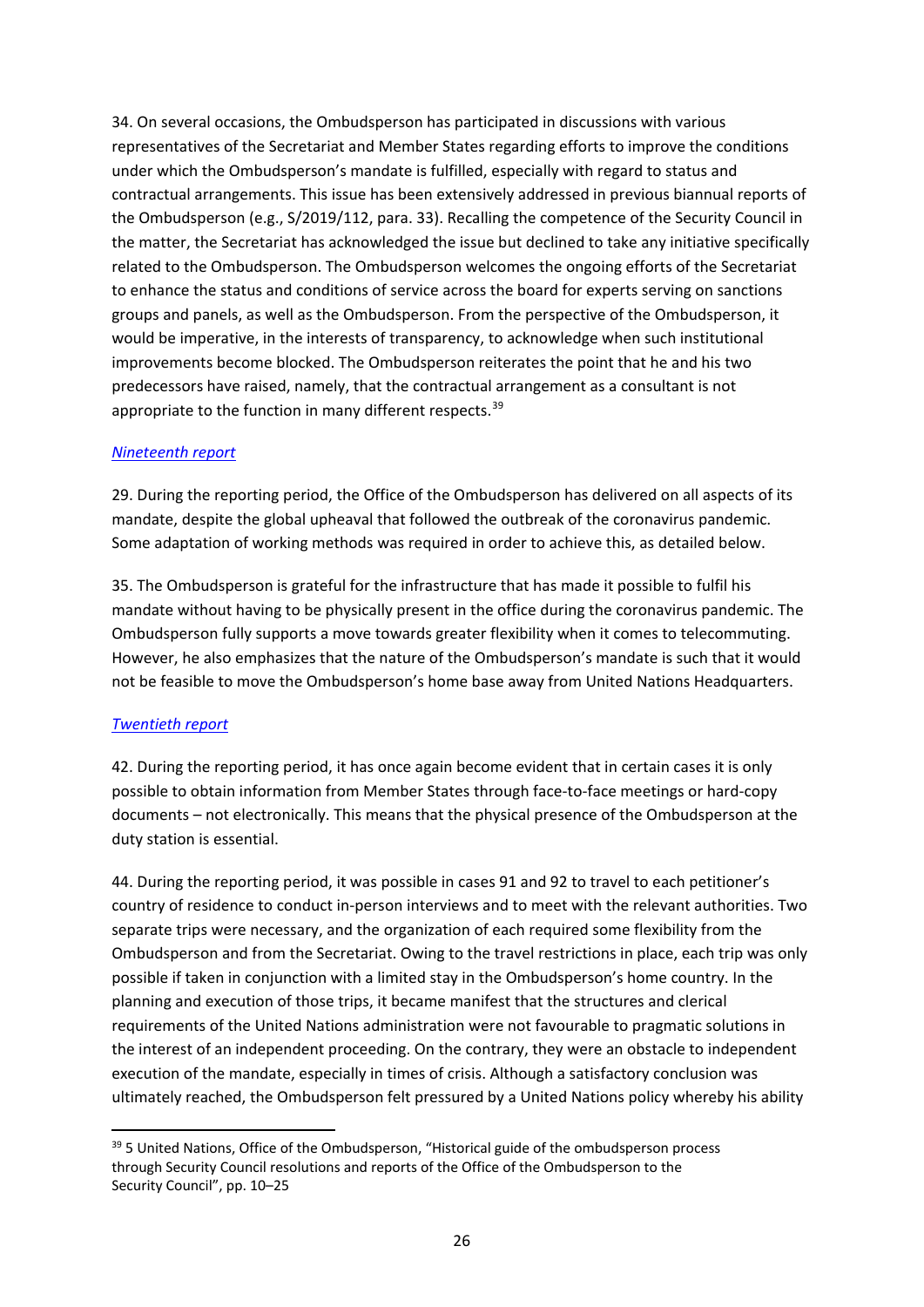to work from outside the duty station – in this case, a necessary measure for the execution of his mandate – could be made conditional on a partial waiver of his contractual claims.

45. Ultimately, the situation demonstrates what the Ombudsperson himself as well as both his predecessors have emphasized at length: that the way the Office is integrated into the Secretariat, the Ombudsperson's contractual arrangement and the resultant working conditions are not appropriate for the function of the Ombudsperson as an independent reviewer. The Ombudsperson invites the Council to address the inappropriate contractual arrangement and the lack of institutional independence afforded to the Office. The Ombudsperson has recorded his reflections on the major achievements of the Office and the challenges regarding fairness, institutional independence and transparency. He has shared these reflections with a few interested Member States and members of the Secretariat. He is prepared and willing to discuss these considerations with the Council or its members, should they be of interest.

# <span id="page-26-0"></span>Fair process achievements

# *[Security Council resolution 1904 \(2009\)](https://undocs.org/S/RES/1904(2009))*

*(Preamble): "*[..] *expressing* its intent to continue efforts to ensure that procedures are fair and clear,"

#### *[Security Council resolution 1989 \(2011\)](https://undocs.org/S/RES/1989(2011))*

(Preamble)*: "[…] noting* the Ombudsperson's important role in improving fairness and transparency, *[…]*"

#### *[Second Report](https://undocs.org/S/2011/447)*

42. The cases mentioned above have illustrated clearly the potential for the Office of the Ombudsperson to carry out a fair process. With cooperation from States and through the information-gathering process, the dialogue phase and the comprehensive report, key components of fairness ("knowing the case against you" and "having an opportunity to respond and be heard") are being met. Moreover, the overall procedure allows the Ombudsperson to review the underlying information on a case and provide the Committee with an independent and objective assessment of whether the information is sufficient to warrant the continued listing of a given individual or entity. Since the adoption of Security Council resolution 1989 (2011), this aspect is now recognized more formally, as the Council mandated the Ombudsperson to provide a recommendation in addition to analysis, observations and an outline of principal arguments.

43. As to the fairness and transparency of the process in terms of deliberation and decision-making, the experience to date is too limited to provide a basis for any significant comment. The one point that can be made, at this early stage, is that Committee members have been carefully considering the comprehensive reports presented and engaging with the Ombudsperson with respect to their contents, a practice that hopefully will continue. In addition, with reference to this final phase of the process, consideration will need to be given to the changes resulting from Security Council resolution 1989 (2011), in particular paragraph 23, which deals with the decision-making process. Ultimately, any assessment will have to await practical implementation of that aspect of the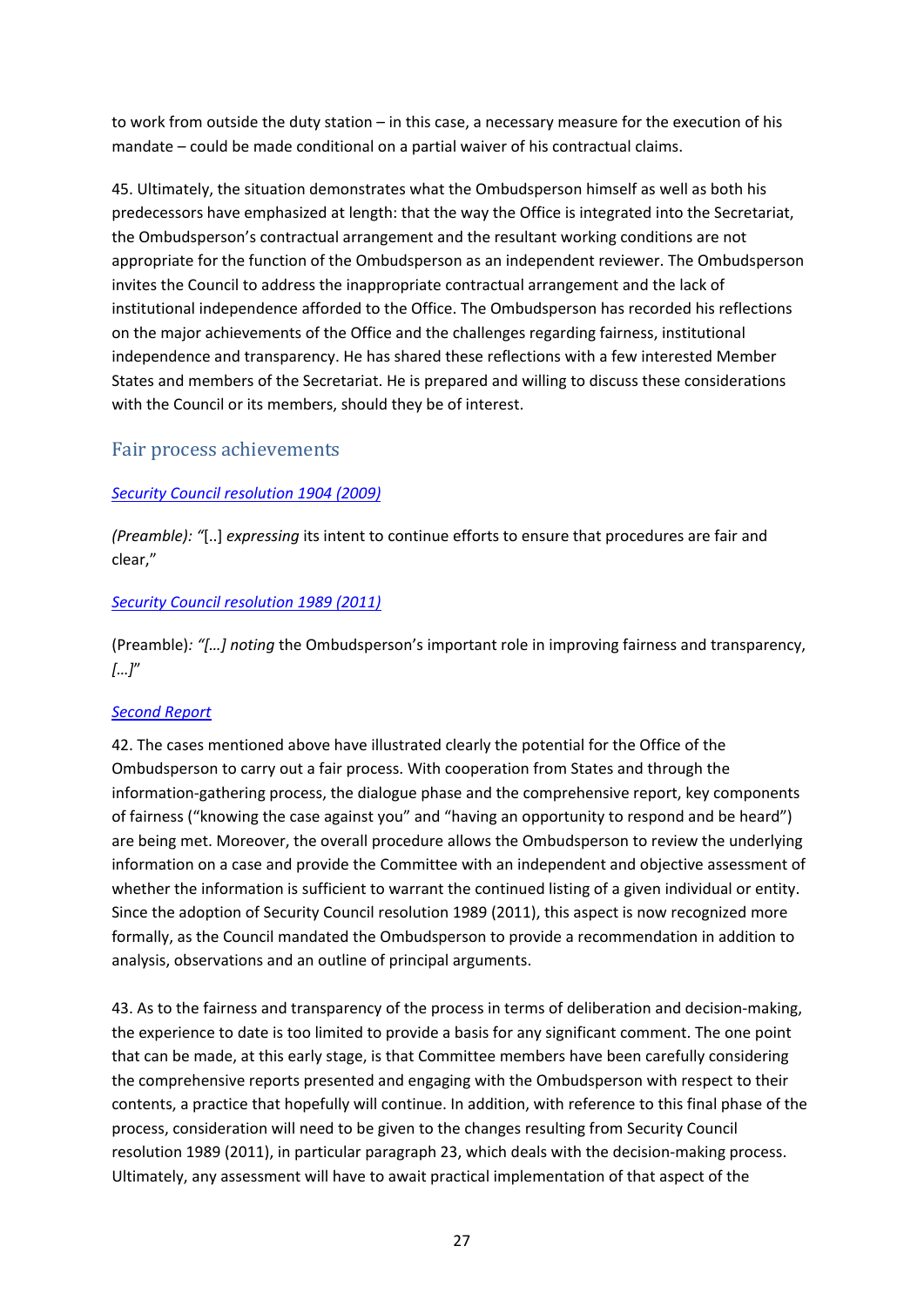resolution. However, in principle, the fact that a recommendation by the Ombudsperson in favour of de-listing can be disregarded by the Committee only through a consensus determination or by a decision of the Council represents a significant step forward in terms of enhancing the fairness and transparency of the process.

# *[Third report](https://undocs.org/S/2012/49)*

42. Despite the challenges with respect to the gathering of information, there continue to be achievements in terms of enhancing the overall fairness and transparency of the process. In accordance with resolution 1989 (2011), the Ombudsperson and the Committee assess cases on the basis of the information made available to the Ombudsperson. Therefore, any lack of detail does not work to the prejudice of the petitioner. The information as gathered by the Ombudsperson, subject to any confidentiality restrictions, forms the case presented to the petitioner for response and is subsequently incorporated into and analysed in the comprehensive report. It also forms the basis for the recommendation of the Ombudsperson, and the Committee decisions taken since the adoption of resolution 1989 (2011) have been consistent with the recommendations made to date. Thus, the experience gained so far demonstrates that the cumulative process allows the petitioner to know and respond to the case and to be heard by the decision maker. Furthermore, the decisions in each case are made after the Committee has received the independent, objective assessment and recommendation of the Ombudsperson, formulated on the basis of a thorough review of the relevant underlying information gathered.

43. There continues to be interaction between the Ombudsperson and the States members of the Committee with respect to the comprehensive reports, which demonstrates the serious and detailed consideration given to each de-listing petition. It is evident that the reports are being examined in capitals, and there have been exchanges with the Ombudsperson, involving several States, with respect to each case presented before the Committee.

44. Decisions in nine cases<sup>[40](#page-27-0)</sup> have been taken in accordance with the revised procedure, all during the six-month period since the issuance of the second report of the Office. All have resulted in delisting. To date, according to the information available to the Ombudsperson, no State has requested that a case be referred to the Security Council.

# *Effect of resolution 1989 (2011)*

45. Overall, in the light of the application of the new procedures in the limited number of cases to date, it is already clear that the revised process encourages cooperation on the part of States with the Ombudsperson and serves to enhance the fairness and transparency of the decision-making process.

# *[Fourth report](https://undocs.org/S/2012/590)*

30. In the cases completed to date, the Ombudsperson process has operated in conformity with the fundamental principles of fair process which it was designed to address. The individual petitioners have been informed of the case against them through the combined effect of the information-

<span id="page-27-0"></span><sup>&</sup>lt;sup>40</sup> 12 Three individuals and six entities, as identified in footnotes 2 and 3. The six entities formed part of a single de-listing request.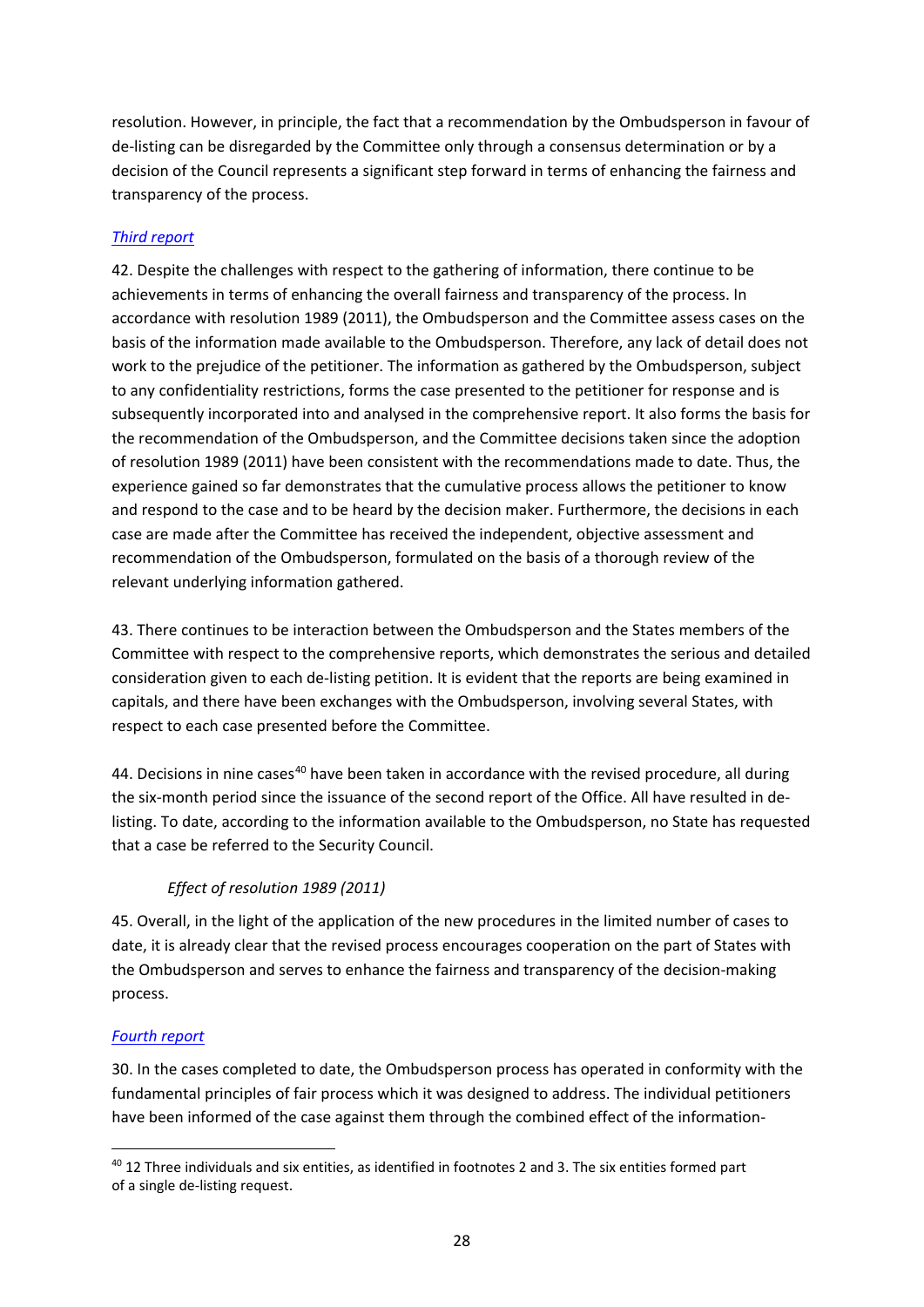gathering and dialogue phases. The information gathered by the Ombudsperson, subject to any confidentiality restrictions, has been presented to the petitioner. Each petitioner has also had an opportunity to respond to that case and be heard by the decision maker through the information imparted to the Ombudsperson in the dialogue phase and subsequently captured in the comprehensive report. In accordance with resolution 1989 (2011), the Ombudsperson and the Committee continue to assess each case on the information made available to the Ombudsperson, and that information also forms the basis for the recommendation of the Ombudsperson. In this reporting period, the Committee's decisions have once again been consistent with those recommendations and to date, no State has requested that a case be referred to the Security Council.

31. The experience with the individual delisting petitions in this reporting period has clearly demonstrated that the Ombudsperson procedure, as currently formulated by the Security Council, is a robust one with significant protections which enshrine the fundamental principles of fairness. Most notably, the detailed nature of the comprehensive report, in combination with the requirement for a consensus decision to overturn a recommendation by the Ombudsperson, has proven to be an essential safeguard for those principles. It ensures that, during the deliberation phase, the focus remains on the underlying information in the case and the reasons for the decision which the Committee will ultimately take.

32. In sum, through the Ombudsperson process so far, each petitioner has been informed and had an opportunity to be heard; the underlying information has been reviewed and assessed by an objective third party culminating in a recommendation; and the decision taken has been premised on the information gathered and the case as disclosed to the petitioner.

#### *[Security Council resolution 2083 \(2012\)](https://undocs.org/S/RES/2083(2012))*

*(Preamble) "noting* the Office of the Ombudsperson's significant contribution in providing additional fairness and transparency,  $[\dots]^{n+1}$ 

#### *[Fifth report](https://undocs.org/S/2013/71)*

28. The practice during the reporting period further showed that the Ombudsperson process operates in compliance with the fundamental principles of fairness. In each of the completed cases, including the single instance in which delisting was denied, the petitioner was made aware of the case underlying the listing, with supporting information being provided to the greatest extent possible. The petitioner had the opportunity to respond factually and detail arguments, and his or her answer was fully presented to the decision maker through the comprehensive report of the Ombudsperson. The decisions made during the reporting period were all in accordance with the recommendation of the Ombudsperson, and no matter was referred to the Security Council. With regard to the case in which delisting was refused, detailed reasons were provided by the Committee and transmitted to the petitioner in accordance with resolution 2083 (2012). Regarding the other cases completed during the reporting period, the reasons for the decision are expected but have yet to be submitted. The cases have also demonstrated the importance of the structure of the process as mandated, in particular the requirement for consensus to overturn the recommendation of the

<span id="page-28-0"></span><sup>&</sup>lt;sup>41</sup> Identical language in subsequent resolutions.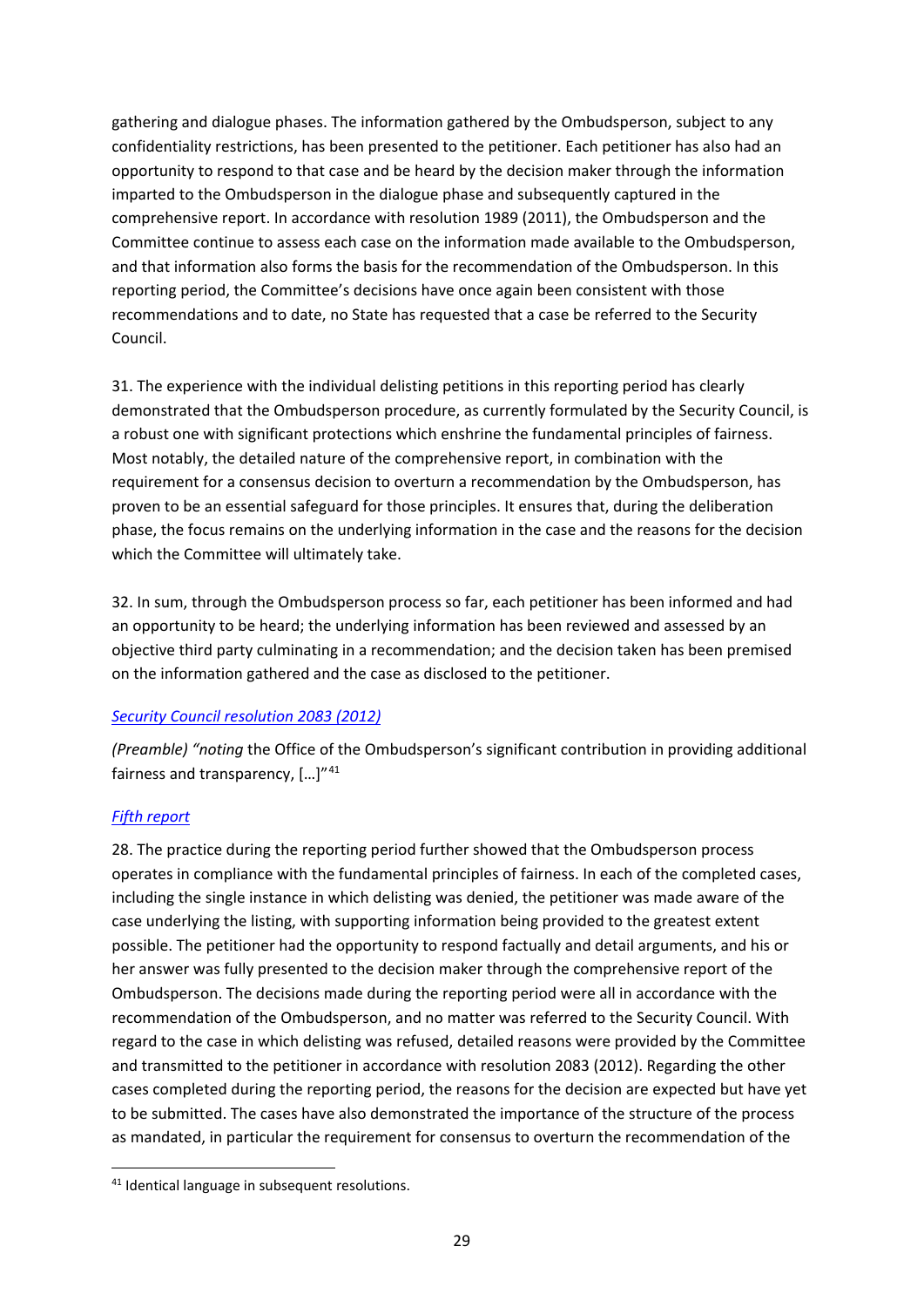Ombudsperson, in ensuring a fair decision-making process premised solely on the information gathered by the Ombudsperson and relayed to the petitioner.

29. Overall, since the Office of the Ombudsperson became operational, the experience has been consistent in terms of fair process. The petitioner has been notified of the case against him or her and has had an opportunity to respond and be heard by the decision maker. The underlying information is reviewed and assessed by an objective third party and, since the adoption of resolution 1989 (2012), that analysis has resulted in a recommendation that forms the basis for all of the decisions taken. While the possibility of a decision being overturned by consensus or of a case being referred to the Security Council exists, in practice this has never occurred. In addition, the strict timelines imposed by the Council for the consideration of the cases have contributed to the overall fairness of the process.

30. In this light, the Ombudsperson welcomes the extension of the mandate of the Office pursuant to resolution 2083 (2012), by which the Council retained, and in some instances strengthened, those critical components of the Ombudsperson system that safeguard the fairness of the process. […]

# *Sufficiency of the process (Special Rapporteur[42\)](#page-29-0)*

52. In September 2012, the Special Rapporteur on the promotion and protection of human rights and fundamental freedoms while countering terrorism submitted a report [\(A/67/396\)](https://undocs.org/A/67/396) focusing on fair process in the Al-Qaida sanctions regime with an emphasis on the Office of the Ombudsperson. Some specific aspects of the Ombudsperson process were addressed in detail in his report. The Special Rapporteur commented on several issues that had been addressed previously by the Ombudsperson and for which provisions have been incorporated into resolution 2083 (2012), eliminating the need to discuss those points in any detail.<sup>[43](#page-29-1)</sup>

59. The Special Rapporteur, in the context of his specific mandate, has given an assessment of and his opinion on the overall fairness of the Ombudsperson process and its compatibility with international minimum standards of due process. It is evidently not appropriate for the Ombudsperson to comment on such a broad question, given the nature of the mandate accorded to her. Nevertheless, the Ombudsperson emphasizes the comments in paragraphs 28 and 29 above as to the fair nature of the procedure in the individual cases that have been considered through the Ombudsperson process to date.

#### *[Sixth report](https://undocs.org/S/2013/452)*

<span id="page-29-0"></span><sup>42</sup> Report of the Special Rapporteur on the promotion and protection of human rights and fundamental freedoms while countering terrorism [\(A/67/396\)](https://undocs.org/A/67/396).

<span id="page-29-1"></span><sup>43 11</sup> The Special Rapporteur called for the Ombudsperson to be given a role with respect to humanitarian exemptions and bringing them to the attention of the Committee. This was addressed in resolution 2083 (2012) through the focal point, who has been accorded that responsibility. The Special Rapporteur also voiced support for the need for the Ombudsperson to be able to disclose to the petitioner the identity of the designating State(s) and has called for mandatory reasons for delisting and proper resources for translation/interpretation. As discussed above, there are new provisions on these issues in resolution 2083 (2012).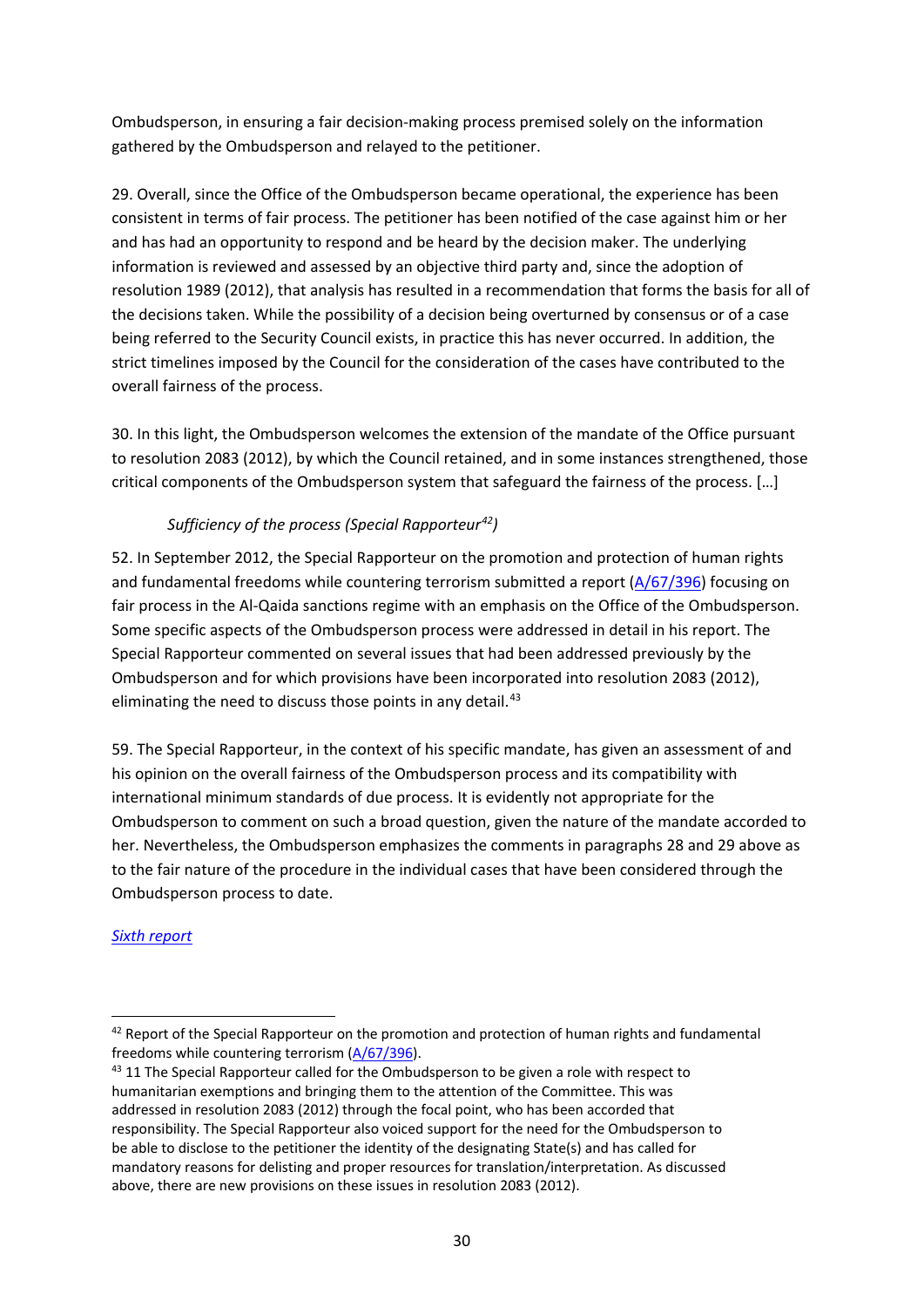32. The practice during the reporting period shows that the Ombudsperson process operates in compliance with the fundamental principles of fairness. With one exception, detailed below, in all of the cases completed since the previous report the petitioner was informed of the case underlying the listing. Moreover, in all instances the petitioner had an opportunity to respond to the disclosed case and to be heard by the decision maker through the comprehensive report. The underlying information related to each listing was objectively reviewed and assessed and all the decisions made during the reporting period followed the recommendation of the Ombudsperson. As a result, each petitioner benefited from an effective, independent review of the basis for the listing and the information supporting the same and all decisions taken were consistent with the conclusions reached by the independent reviewer. In no case did the Committee take a decision by consensus that was contrary to the recommendation of the Ombudsperson and no matter was referred to the Security Council. In the case in which the request for delisting was refused, detailed reasons were provided by the Committee and transmitted to the petitioner by the Ombudsperson in accordance with Council resolution 2083 (2012).

33. As noted, on one occasion there were problems with the communication of the case to the petitioner. The difficulties stemmed from the fact that information continued to be gathered well into the dialogue phase and that some of it was obtained at such a late stage that it could not be disclosed to the petitioner before completion of the comprehensive report. The case in question was a very complex one and the regrettable delays in the submission of information were attributable to the intricacy and denseness of the issues and to the challenges faced in gathering material. As a result of those delays, the petitioner was prejudiced as he did not see or have an opportunity to respond to all the relevant material. Moreover, because of the piecemeal way in which the information was communicated, he was not able to submit a comprehensive response to the case as a whole.

34. In that particular case, the decision was taken to retain the listing; detailed reasons for that determination were transmitted to the petitioner by the Ombudsperson. In addition, to address the fair process concerns, the Ombudsperson sent the petitioner a summary of the information gathered in the case that was as detailed as possible. New information not previously communicated was highlighted in the document. In her communication, the Ombudsperson outlined the concerns about the process to the petitioner. In addition, the petitioner was invited to consider the full summary and to submit any comments he might wish to make on the material, in particular with reference to any additional information not previously communicated. Should he choose to do so, his response will be assessed by the Ombudsperson with a view to deciding whether it meets the threshold for a new petition.

35. While this obviously is not ideal, the Ombudsperson is satisfied that this additional step accords the petitioner with an appropriate recourse for the fair process deficiencies in this particular instance. On this basis, it remains the case that during the reporting period the Ombudsperson process continued to deliver, in the individual cases, a process that was fair overall.

#### *[Seventh report](https://undocs.org/S/2014/73)*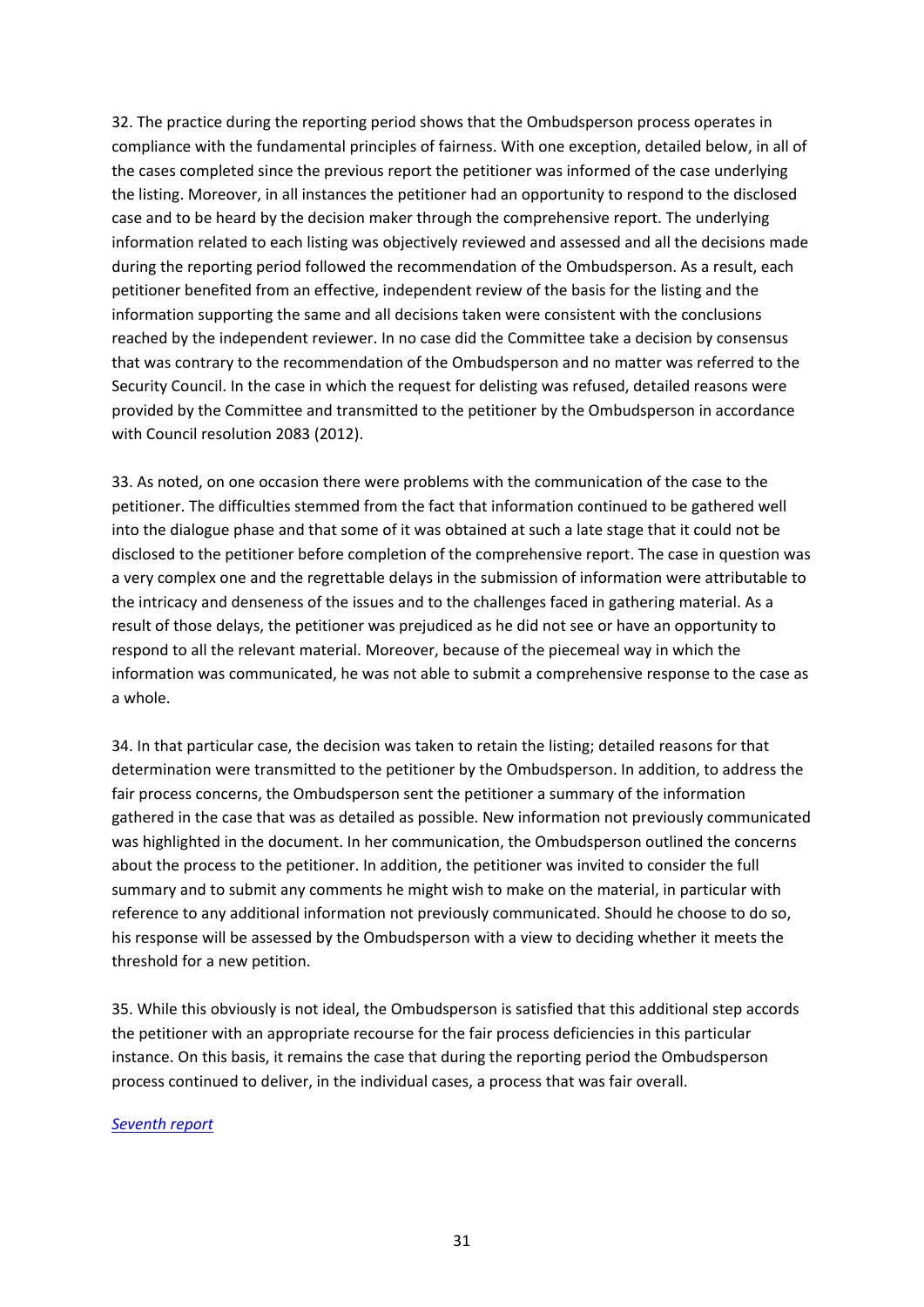32. The Ombudsperson process continues to operate in compliance with the fundamental principles of fairness highlighted in previous reports.<sup>[44](#page-31-0)</sup> Notably, in all cases completed during the reporting period, the petitioner was informed of the case underlying the listing and had an opportunity to respond and be heard by the decision maker through the Ombudsperson's comprehensive report. All Committee decisions on delisting petitions made during the reporting period were premised solely on information gathered by the Ombudsperson and followed her recommendation. In no case did the Committee take a decision by consensus contrary to the recommendation of the Ombudsperson and no matter was referred to the Security Council. As a result, each petitioner benefited from an effective, independent review of the basis for the listing and the information supporting it.

33. On one occasion, however, a petitioner's name was placed on the Al-Qaida sanctions list immediately after the Committee's decision to delist, with the result that the petitioner continues to be subject to the same sanctions measures. Given the proximity of the two decisions and the combined effect on the petitioner, the ramifications of this case for the fairness of the Ombudsperson process merit consideration.

34. The decision to relist was the result of a separate and independent decision of the Committee in which the Ombudsperson had no role. However, in a press release, the Committee stated that the decision had been taken on the basis of new information concerning recent support to Al-Qaida by the petitioner. That information was not available to the Ombudsperson when the comprehensive report was delivered to the Committee and was therefore not considered by the Committee when making its decision on the petition.[45](#page-31-1)

35. The circumstances surrounding the relisting decision are significant in terms of the fairness of the Ombudsperson process. Although the Committee evidently received new information prior to the delisting, it did not rely on it in assessing and deciding on the petition. This is consistent with a fundamental fairness precept of the Ombudsperson process: that the Committee's decision be premised solely on the information gathered by the Ombudsperson as detailed in the comprehensive report. If the Committee were to rely on additional material not disclosed to the petitioner and scrutinized by the Ombudsperson, it would contravene the principles of fair process in terms of knowing and responding to the case, as well as effective independent review. Given that the new information played no part in the decision on the delisting petition, however, the Ombudsperson process in the specific case remained procedurally fair.

36. Particularly from the perspective of the petitioner, it is unfortunate that the Committee received new information at such a late stage in its consideration of that particular listing. Nonetheless, the possibility of new material surfacing late or even subsequent to delisting has always existed. While the timing is certainly regrettable, relisting on the basis of new information does not constitute an unfair procedure absent any other circumstances indicating to the contrary. Moreover, as the decision to list constitutes a new determination by the Committee, at least with respect to the

<span id="page-31-0"></span><sup>44</sup> 9 See in particular the detailed discussion in paragraphs 28-32 of the sixth report (S/2013/452).

<span id="page-31-1"></span><sup>45</sup> 10 See www.un.org/News/Press/docs/2014/sc11241.doc.htm.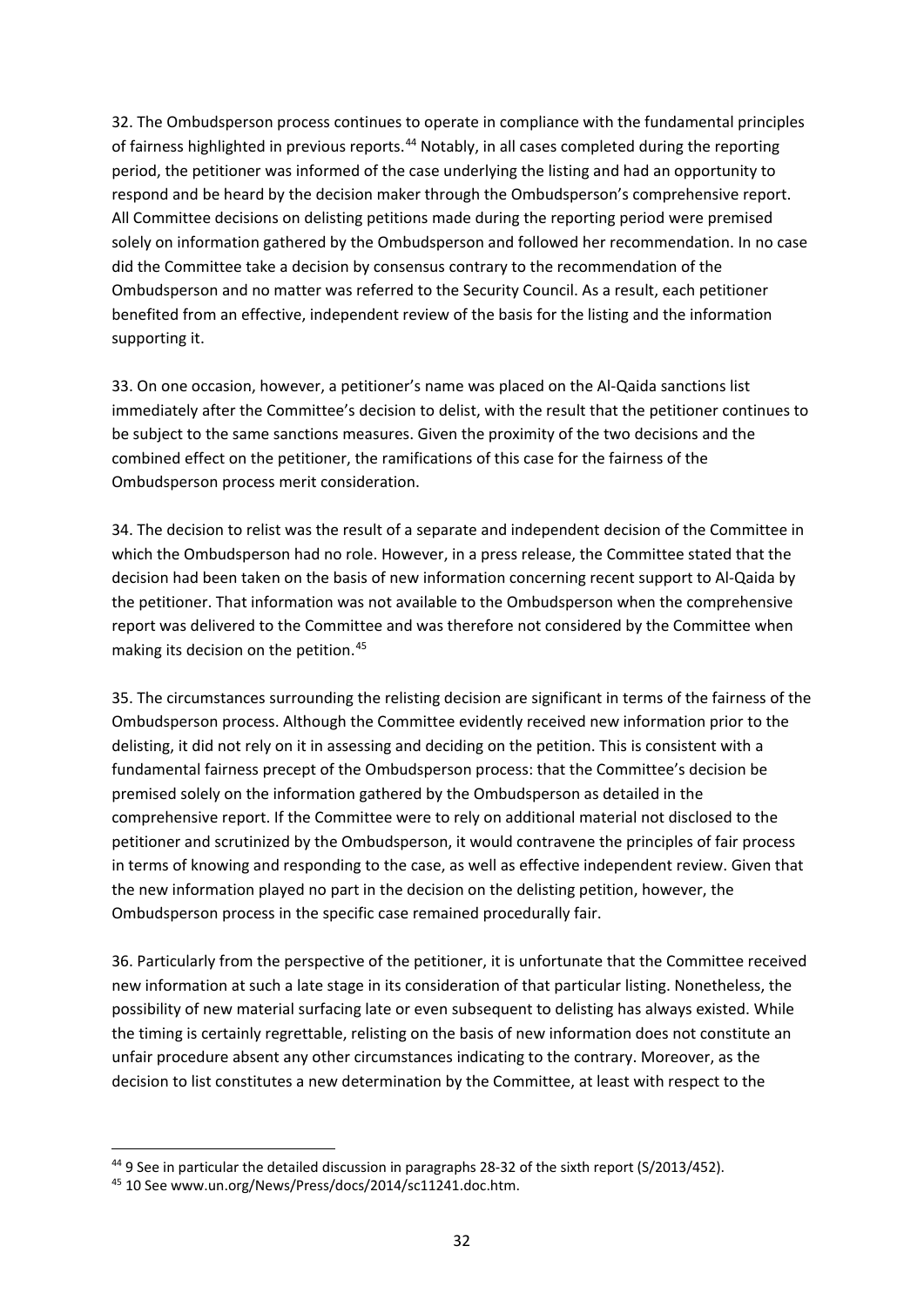Al-Qaida sanctions list, the petitioner has an immediate recourse available in that he can seek delisting through the Ombudsperson process. In this case, in accordance with paragraph 18 (b) of annex II to Security Council resolution 2083 (2012), the Ombudsperson has already notified the petitioner of the relisting and the availability of the Ombudsperson process.

37. The Ombudsperson is of the view that an independent decision to relist does not affect the fairness of the Ombudsperson process, in general or in this specific case. Thus, during the reporting period the Ombudsperson process continued to deliver, in the individual cases, a fair process.

#### *Time frames*

38. Another important factor when assessing the fairness of the process is its expeditiousness. Based on the current regime as mandated by the Security Council, the possible time frame for the consideration of a delisting request ranges from approximately 8 to 14 months.<sup>[46](#page-32-0)</sup> Statistics show that in the three and a half years of operation of the Ombudsperson mechanism, the average time between the submission of a delisting request and the Committee's decision on the same has been just more than nine months. This number speaks for itself and is clearly a testament to the fact that there is a focus on making the process as expeditious as possible.

#### *[Security Council resolution 2161 \(2014\)](https://undocs.org/S/RES/2161(2014))*

Annex II, paragraph 3: "Where all designating States consulted by the Ombudsperson do not object to the petitioner's delisting, the Ombudsperson may shorten the information gathering period, as appropriate."[47](#page-32-1)

#### *[Eighth report](https://undocs.org/S/2014/553)*

34. The Ombudsperson process continues to operate in compliance with the fundamental principles of fairness highlighted in previous reports.<sup>[48](#page-32-2)</sup> In all cases completed in the reporting period, the petitioner was informed of the case underlying the listing and had an opportunity to respond and to be heard by the decision maker through the Ombudsperson's comprehensive report. While confidential material, which could not be disclosed to the petitioner, was relied on in one of the cases considered in the reporting period, the Ombudsperson was of the view that on the basis of the totality of the disclosed material in that instance, the petitioner did know the substance of the case if not all the details. All the Committee decisions on delisting petitions made during the reporting period were premised solely on information gathered by the Ombudsperson and followed her recommendation. In no case did the Committee take a decision by consensus contrary to the recommendation and no matter was referred to the Security Council. As a result, each petitioner benefited from an effective, independent review of the basis for the listing and the information supporting it.

35. All of the features of the Ombudsperson process have been retained in resolution 2161 (2014) and the mandate of the Ombudsperson has been extended for an additional 30-month period from

<span id="page-32-0"></span><sup>&</sup>lt;sup>46</sup> 11 These average numbers do not take account of the timing of the delivery of reasons (see below), as this requirement was adopted too recently with respect to granted delisting requests to be meaningfully assessed at this time.

<span id="page-32-1"></span><sup>47</sup> Identical language in subsequent resolutions.

<span id="page-32-2"></span><sup>&</sup>lt;sup>48</sup> 7 See in particular the detailed discussion in the sixth report (S/2013/452, paras.28-32).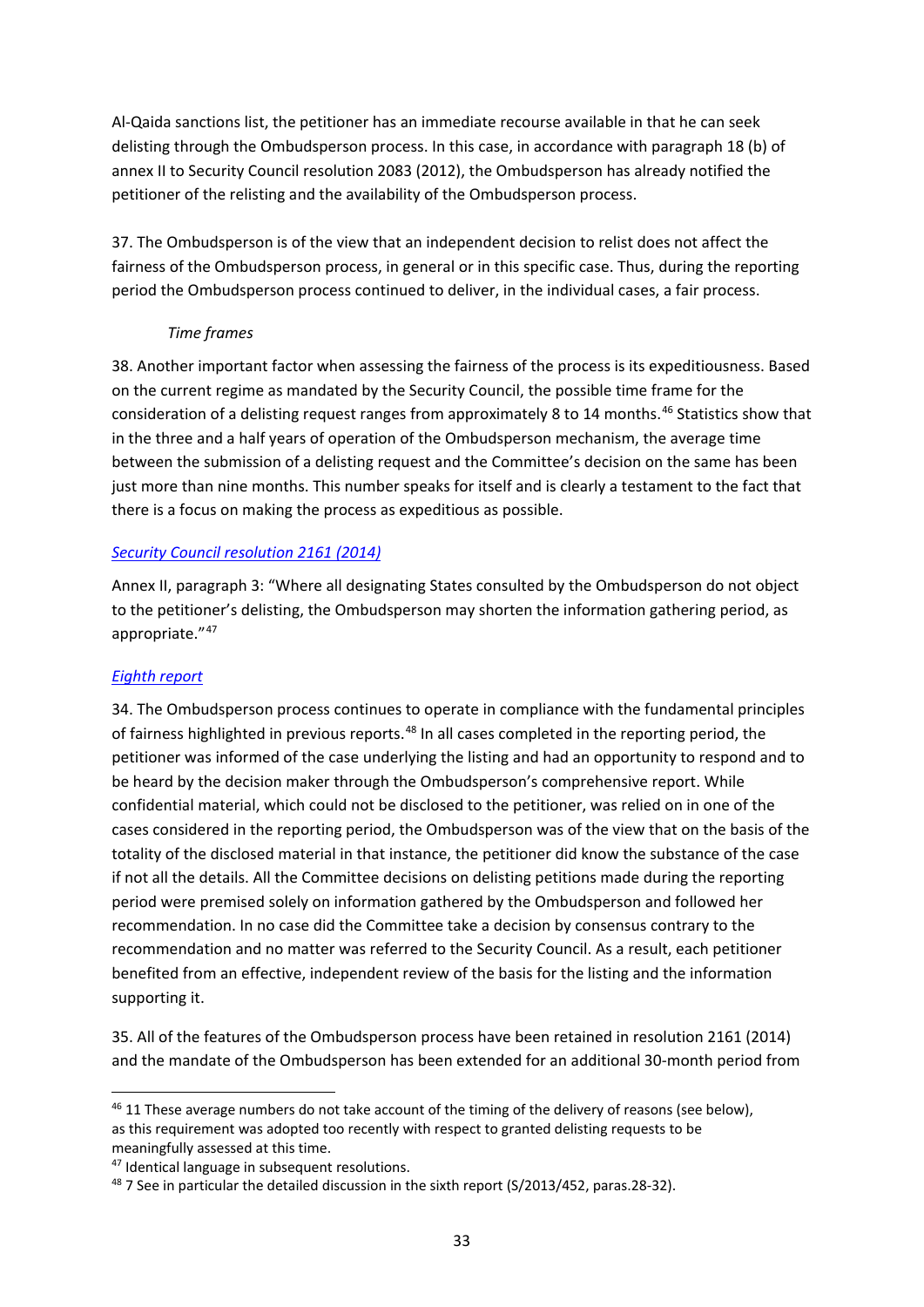15 July 2015. The essential time frames, which contribute appreciably to the overall fairness of the process, have been maintained with some additional deadlines added to enhance the timeliness of aspects of the procedure.<sup>[49](#page-33-0)</sup> In addition, paragraph 3 of annex II to resolution 2161 (2014) now provides the Ombudsperson with the discretion to shorten the information-gathering period in cases where all the designating States consulted do not object to delisting. This will augment the fairness of the process for petitioners by allowing for a reduced time frame for consideration of the request in appropriate cases.

#### *[Ninth report](https://undocs.org/S/2015/80)*

36. As highlighted by the Ombudsperson in her oral briefing to the Security Council in October, while international law in this area continues to evolve, a consistent message comes from the relevant international instruments, authorities and jurisprudence. The imposition of targeted sanctions, which directly affect the rights of individuals and entities, without the availability of an independent review mechanism which can deliver an effective remedy, is a practice inconsistent with fundamental human rights obligations. The Ombudsperson mechanism has been criticized in principle for not going far enough in this regard, in particular as the decisions of the Ombudsperson are not fully binding. However, it has not been disputed that in practice, if the recommendations of the Ombudsperson are followed, as they have been to date, the mechanism can deliver a fair process and independent review, with the availability of an effective remedy for individual petitioners.

37. Through extensive practice over four and a half years of operation, the Ombudsperson mechanism has consistently met these goals with respect to the delisting applications presented, as highlighted in previous reports.<sup>[50](#page-33-1)</sup> Once again in the cases completed in this reporting period, the petitioner was informed of the case underlying the listing, and had an opportunity to respond and to be heard by the decision maker through the Ombudsperson's comprehensive report. All the Committee decisions on delisting petitions made during the reporting period were premised solely on information gathered by the Ombudsperson and followed her recommendation. In no case did the Committee take a decision by consensus contrary to the recommendation and no matter was referred to the Security Council. As a result, each petitioner benefited from an effective, independent review of the basis for the listing and the information supporting the same.

38. Further, with additional experience, the positive comments made about the robustness of the protections to the fairness of the process,  $51$  arising from the procedures designed by the Security Council, have only been reinforced. Committee member interaction with the Ombudsperson with regard to the comprehensive reports has increased in scope and thoroughness both at the individual and the collective level. This too has added to the thoroughness and effectiveness of the mechanism. The firm timelines for the process also continue to ensure a strong and effective mechanism for the efficient consideration of delisting petitions.

<span id="page-33-0"></span><sup>&</sup>lt;sup>49</sup> 8 See the discussion below on the time limit for the transmittal of reasons by the Committee to the Ombudsperson.

<span id="page-33-1"></span><sup>&</sup>lt;sup>50</sup> 8 See in particular the detailed discussion in the sixth report (S/2013/452), paras. 28-32. See also the eighth report (S/2014/553), para. 34; the seventh report (S/2014/73), para. 32; and the fifth report (S/2013/71), paras. 28-30.

<span id="page-33-2"></span><sup>51</sup> 9 See the fourth report (S/2012/590), paras. 30-32.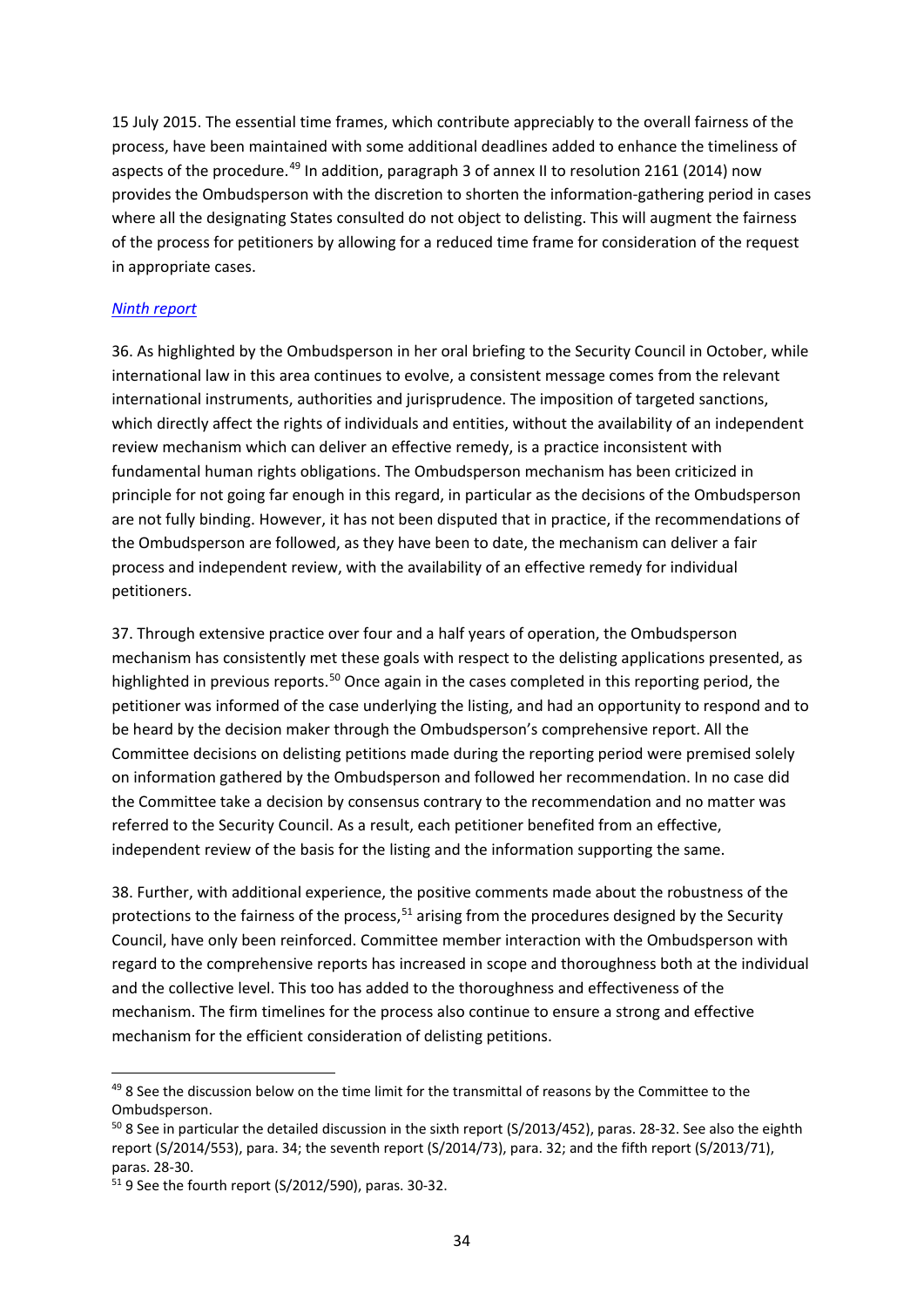#### *[Tenth report](https://undocs.org/S/2015/533)*

#### *Overall assessment*

26. This tenth report marks five years of implementation of the Security Council mandate with respect to the Office of the Ombudsperson. Experience over this period has consistently demonstrated that the mechanism designed by the Council provides for an independent review process that comports with the principles of fairness and is able to deliver an effective remedy. In this regard, the practice with respect to sanctions imposed by the Al-Qaida sanctions Committee comports with fundamental human rights principles and international law as envisaged in Article 1 of the Charter of the United Nations. The mechanism also meets the criteria for the independent review process postulated by former Secretary-General Annan and urged in various forums.<sup>[52](#page-34-0)</sup>

27. The number of applications to date, 64, also shows that the mechanism is needed, and that the design of the process and the approach to implementation by the Ombudsperson have generated confidence in the mechanism.

28. Experience to date has reinforced the critical components of the process, which, individually and in combination, make it robust and effective. There are limited procedural requirements for the submission of a delisting request. This has made the mechanism easily accessible, especially for individuals without legal representation, which has been the circumstance with respect to almost half of the cases to date. The dialogue phase and the Security Council's exhortation to the Ombudsperson to meet with petitioners<sup>[53](#page-34-1)</sup> for that exchange have proved to be features which are integral to fairness and essential to effectiveness. It is through this phase that the principles that the petitioner must know the case against him and must have an opportunity to respond to the case are fulfilled. In addition, the face-to-face interaction provides a critical opportunity for the Ombudsperson to assess the validity of the petition and the credibility of the petitioner.

29. As recognized in previous reports,<sup>[54](#page-34-2)</sup> the architecture of the process, in particular the fixed timelines for all of the procedural stages, has been fundamental to success and has contributed considerably to the credibility of the mechanism and the external perception of this quality.

30. The requirement that reasons be given for the decisions taken in both delisting and retention cases has been instrumental in demonstrating that the process is reasonable, as opposed to arbitrary. The provision of reasons also serves as an opportunity to disseminate information beyond the Committee and the Ombudsperson, thereby enhancing the transparency of the process

<span id="page-34-0"></span> $52$  3 These principles include the right of a person against whom measures have been taken by the Security Council to be informed of those measures and to know the case against him or her as soon as and to the extent possible; the right to be heard, via submissions in writing, within a reasonable time by the relevant decision-making body; and the right to review by an effective review mechanism. (See S/PV.5474 (2006), p. 5, for comments by the Legal Counsel of the United Nations on behalf of the Secretary-General at the 5474th meeting of the Security Council, on 22 June 2006, during which he read from a letter and the non-paper annexed thereto from the Secretary-General to the Security Council setting out his views concerning the listing and delisting of individuals and entities on sanctions lists.)

<span id="page-34-1"></span><sup>&</sup>lt;sup>53</sup> 4 Security Council resolution 2161 (2014), annex II, paragraph 7 (c).

<span id="page-34-2"></span> $54$  5 See the fourth report (S/2012/590), para. 36; and the ninth report (S/2015/80), para. 38.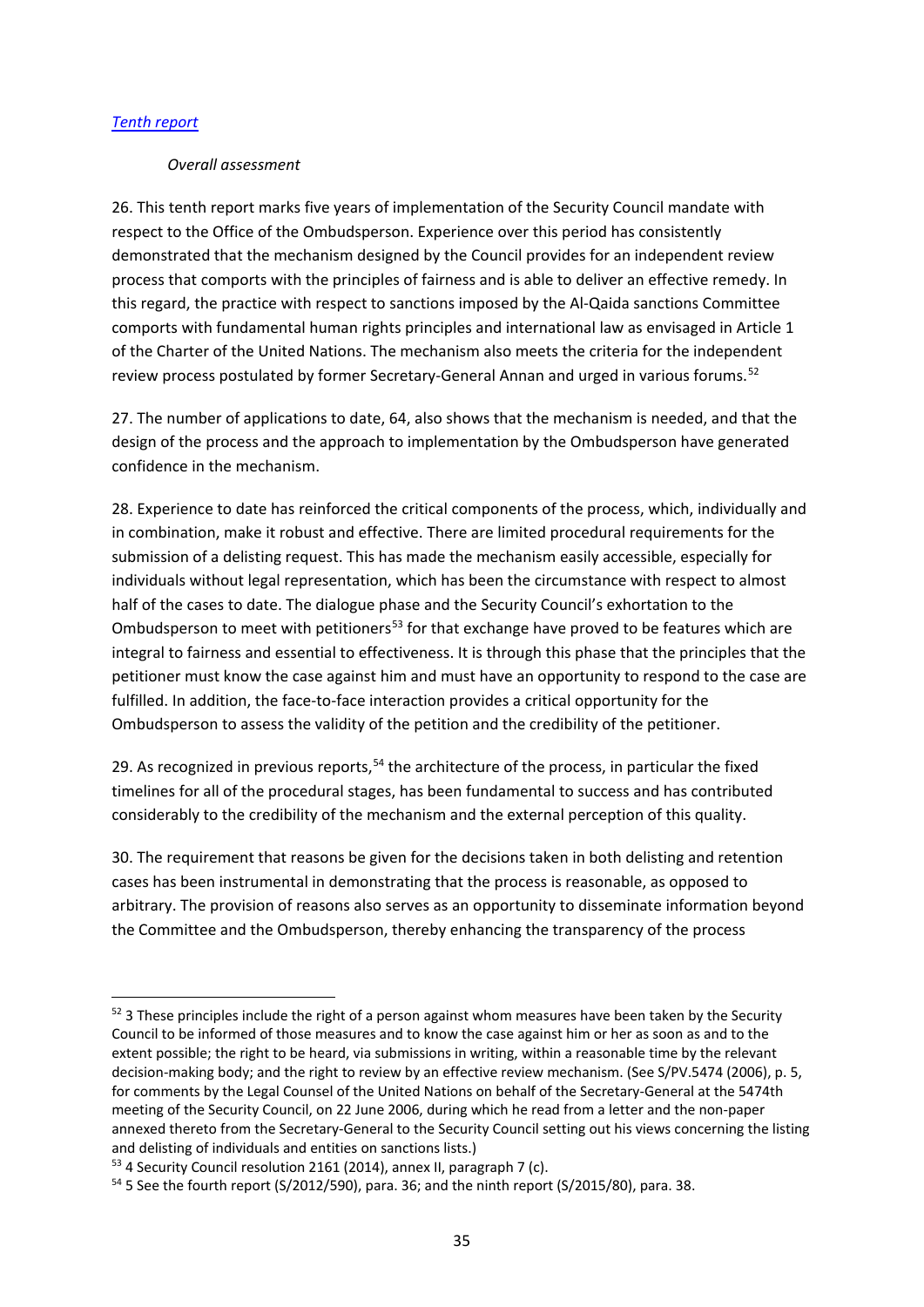generally. It also allows for the underlying basis of decisions to be communicated to other bodies, such as domestic and regional courts, in particular cases where merited.

31. Finally, the limited circumstances in which a recommendation for delisting by the independent reviewer can be overridden<sup>[55](#page-35-0)</sup> and the fact that the exceptions have not been resorted to in practice remain vital to the categorization of the Ombudsperson process as one which is fair, independent and able to deliver an effective remedy.

## *Assessment during the reporting period*

32. In each of the cases completed during the reporting period, the petitioner was informed of the case underlying the listing and had an opportunity to respond and to be heard by the decision maker through the Ombudsperson's comprehensive report. While confidential material was considered in two cases, the Ombudsperson remained satisfied that the petitioner was still aware of the substance of the case to be met.

33. All of the decisions made by the Committee on delisting petitions during the reporting period were premised solely on information gathered by the Ombudsperson and followed her recommendation. In no case did the Committee take a decision by consensus contrary to the recommendation, and no matter was referred to the Security Council. Therefore, all cases met the fundamental requirements of fairness in terms of providing each petitioner with the opportunity to know and respond to the case against him and the availability of an independent review process and an effective remedy.

34. However, during the reporting period, in accordance with administrative guidelines, the Secretariat initiated a process for the replacement of the incumbent Ombudsperson. Unfortunately, for the resulting transition, the Secretariat has elected to rigidly apply the five-year contractual limitation arising from the guidelines, without any regard for the status of the pending cases. In particular, the deadline set did not take account of cases which were at an advanced stage in the Ombudsperson process, such that fairness mandated that they be completed by the incumbent. Furthermore, no respect was shown for the time periods mandated by the Security Council for the completion of those cases. In addition, neither the practical effects that a reduction in those deadlines would have on the fairness of the process nor the ability of the Ombudsperson to complete the necessary work within that time frame was taken into consideration. Appeals for a limited extension to allow for a natural transition date based on the status of the cases went unheeded.

35. As a result of this approach, the process with respect to Case 60 has been rendered unfair. Specifically, as a result of the Secretariat's actions, the time period mandated by the Council for consideration of the petition was overridden and reduced by over two weeks. This meant that the petitioner was not accorded the benefit of the process provided for by the Security Council and

<span id="page-35-0"></span><sup>55 6</sup> Pursuant to Security Council resolution 2161 (2014), annex II, para. 15, listing will be terminated 60 days after the Committee completes consideration of a comprehensive report of the Ombudsperson recommending delisting, unless the Committee decides by consensus before the end of that 60-day period to retain the listing; or the Chair, at the request of a Committee member, submits the question of delisting to the Security Council for a decision within a period of 60 days.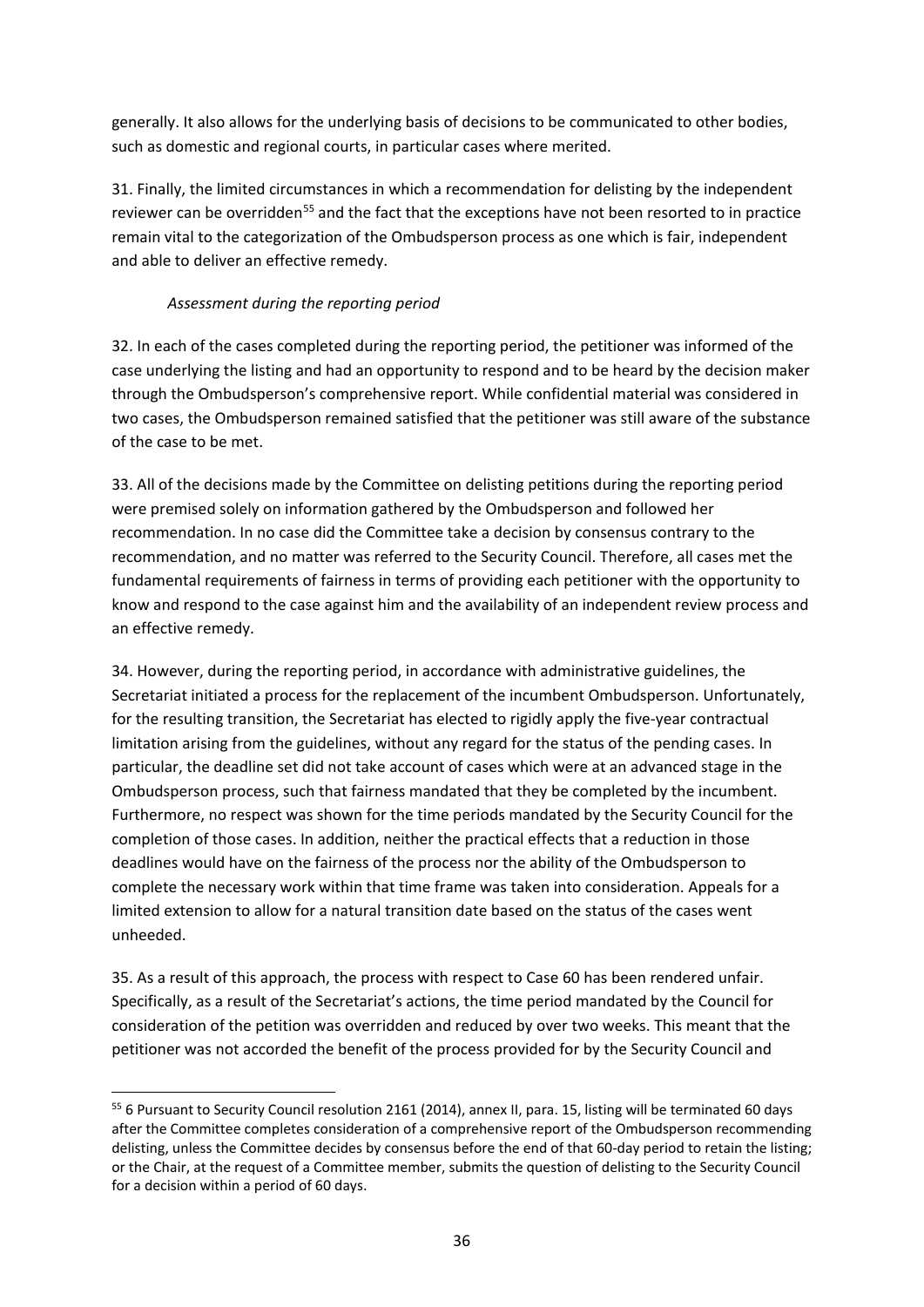available in the context of other delisting petitions that were presented. Critically, the Ombudsperson considered that this case merited a fully extended dialogue phase for complete and proper interaction with the petitioner and the preparation of the comprehensive report. That was not possible because of the shortened deadline. Owing to efforts within the Office of the Ombudsperson, the report relevant to this case was submitted prior to the departure of the incumbent. The Ombudsperson is satisfied that, ultimately, the report was sufficiently comprehensive. It contained adequate information and a complete analysis for the Committee to consider in reaching a decision and, notably, it fully protected the right of the petitioner to be heard by the decision maker. As a result, in the view of the Ombudsperson, the petitioner did not suffer actual prejudice. However, it is highly regrettable that, in principle, this individual did not benefit from a fair and equal process.

36. Two other cases were similarly rushed to completion as a result of shortened time periods, which limited the ability of the Ombudsperson to follow up on particular matters. While that affected the comprehensiveness of the reports in comparison with general practice, it did not, in the view of the Ombudsperson, affect the outcome or render the process unfair in those two cases.

37. At the time of the preparation of reporting, there also remained the potential for the procedure in one other case to be damaged, as discussed below in relation to the transition.

## *[Eleventh report](https://undocs.org/S/2016/96)*

## *Assessment during the reporting period*

34. All the Committee decisions on delisting petitions made during the reporting period were premised solely on information gathered by the Ombudsperson and followed her recommendations. In no case did the Committee take a decision by consensus contrary to the recommendation, and no matter was referred to the Security Council. While confidential material was considered in two transition cases during the reporting period, the Ombudsperson remained satisfied that the petitioner was still aware of the substance of the case to be met. In terms of knowing and responding to the case and benefiting from an independent review and the availability of an effective remedy, all of the cases met these fundamental requirements of fairness.

#### *[Twelfth report](https://undocs.org/S/2016/671)*

28. All the Committee decisions on delisting petitions made during the reporting period were premised solely on information gathered by the Ombudsperson and followed her recommendations. In no cases did the Committee take a decision by consensus contrary to the recommendation, and no matters were referred to the Security Council. While confidential material was considered in two cases during the reporting period, the Ombudsperson remained satisfied that the petitioner was still aware of the substance of the case to be met. Therefore, in terms of knowing and answering the case and benefiting from an independent review and the availability of an effective remedy, all of the cases met these fundamental requirements of fairness.

#### *[Thirteenth report](https://undocs.org/S/2017/60)*

*Access to petitioners*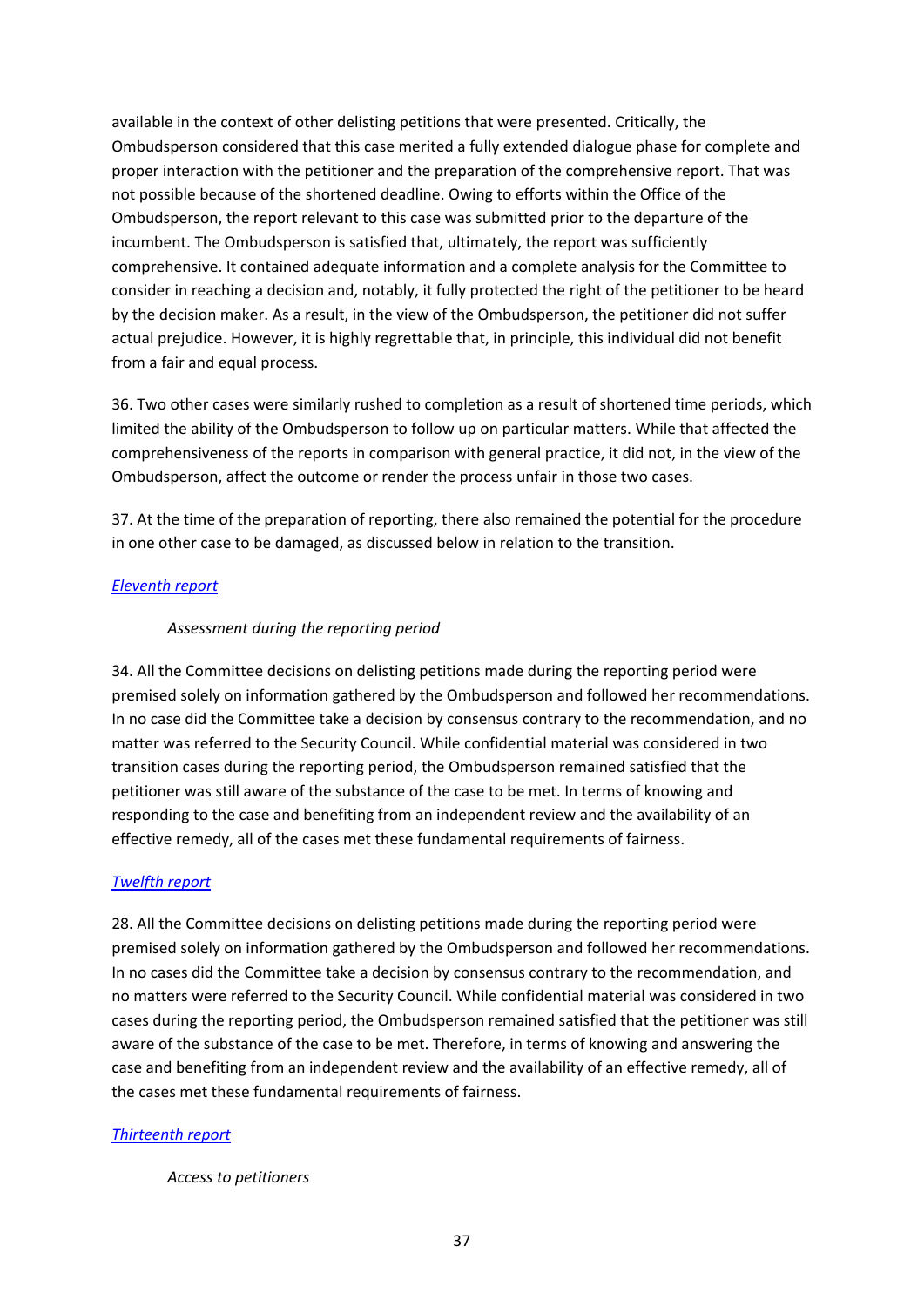25. The decision taken by the Committee on a delisting petition during the reporting period was premised solely on information gathered by the Ombudsperson and followed her recommendation.

26. During the reporting period, the Ombudsperson was unable travel to interview two petitioners in person because their countries of residence did not deliver entry visas in time. The Ombudsperson is satisfied that, given the particular circumstances of their cases, the situation did not jeopardize fairness to those petitioners. In the first case, the Ombudsperson had planned to travel to meet the authorities and interview the petitioner in early January 2017. However, in November 2016, she was informed by the Secretariat that, as a result of the consultancy nature of her contract, it could not extend her contract in time to approve travel in early January. In order to avoid imposing undue delay on the petitioner, and with a view to saving on costs, the Ombudsperson decided to prepone her travel in that case and to combine it with other travel. When it became clear that the relevant authorities would be unable to issue an entry visa in time, the Ombudsperson arranged a video conference with the petitioner with the support of a United Nations entity. That was possible only because the petitioner did not require interpretation. The Ombudsperson has nonetheless requested to meet with the Ambassador of the relevant Permanent Mission to the United Nations to explore ways to avoid similar occurrences in the future, and hopes that that discussion will take place soon.

27. In the second case, the Ombudsperson informed the relevant Permanent Mission a month in advance of her plan to visit the authorities<sup>[56](#page-37-0)</sup> and to interview the petitioner in country. However, the Permanent Mission could not deliver a visa because it had not received a letter from its capital authorizing the visit. The Ombudsperson first postponed her visit by a week to give that State additional time to issue the visa, which would have allowed her to combine that visit with previously arranged travel. However, the limited amount of information that had been gathered in that case minimized the need for an in-person interview. In addition, the petitioner could not be interviewed through videoconferencing because he required interpretation. While not ideal, the Ombudsperson therefore ultimately opted for a written dialogue and considers that doing so did not affect the overall fairness of the process in that particular case. The Ombudsperson subsequently met with the Permanent Representative of the relevant State, who assured her that pertinent information in the case would be provided, if available. The Ombudsperson is satisfied that a suitable procedure is now in place to prevent similar situations from arising in the future.

## *[Fourteenth report](https://undocs.org/S/2017/685)*

#### *Access to petitioners*

23. During the dialogue phase, the Ombudsperson is required to meet with the petitioner, to the extent possible.<sup>[57](#page-37-1)</sup> During the reporting period, the Ombudsperson approached the authorities of one of the designating States in the case of a detained petitioner with a view to exploring the possibility of meeting him in person. An in-person interview is in principle the best way to assess a petitioner's credibility and state of mind. Not only is such an assessment critical to determining whether he or she has engaged in a disassociation process, it is also important in cases where a petitioner has been

<span id="page-37-0"></span><sup>&</sup>lt;sup>56</sup> 7 The State of nationality and residence did not respond to the Ombudsperson's request for information and did not seek an extension of the time in which to do so.

<span id="page-37-1"></span><sup>57</sup> 4 Resolution 2368 (2017), annex II, para. 7 (c).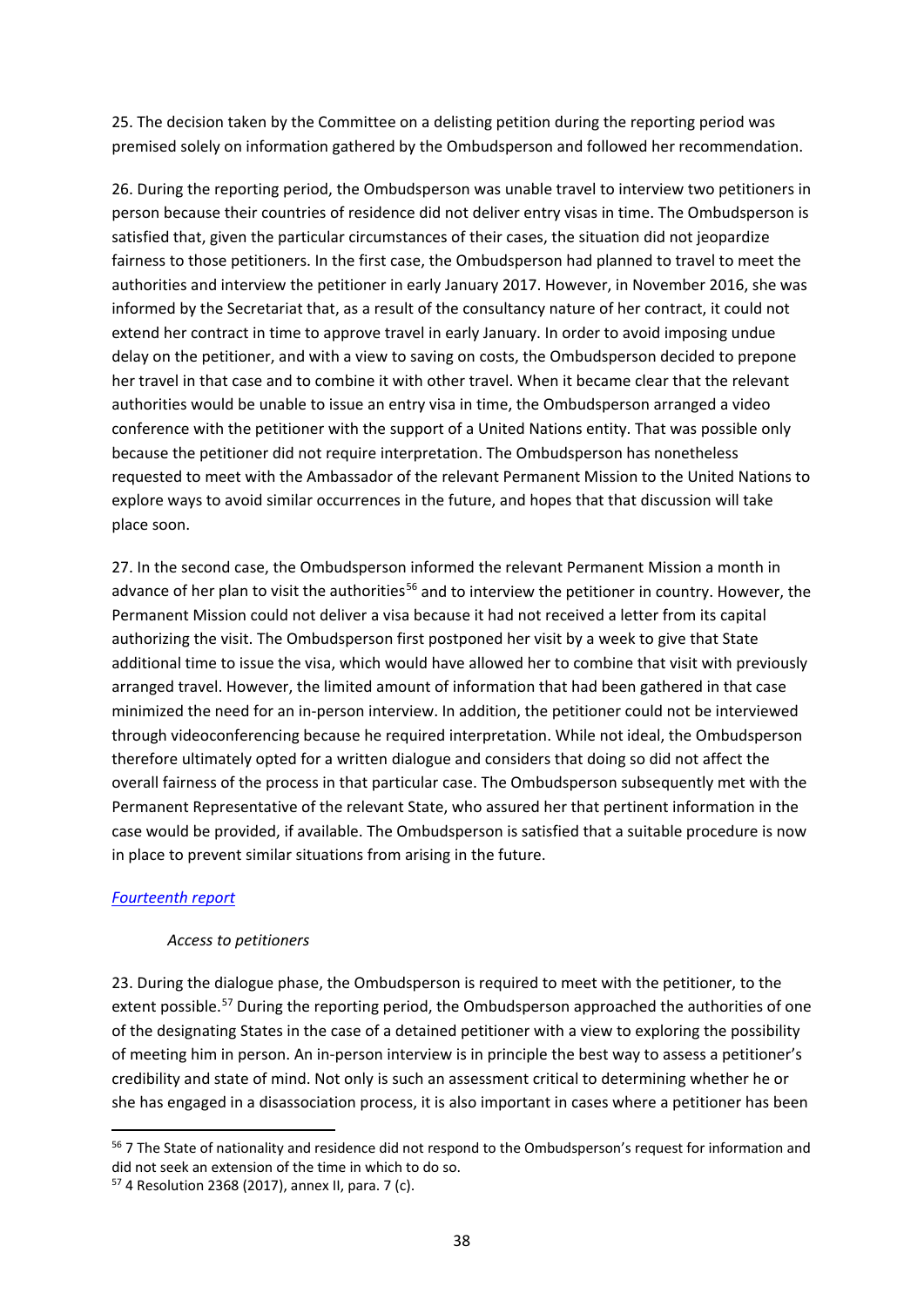detained for a significant period of time and no recent information on any activities in support of a listed entity is available.<sup>[58](#page-38-0)</sup> In this particular case, moreover, in the light of the information gathered, an in-person interview would inevitably have generated an extensive number of topics, questions and follow-up questions. In this case there was no other opportunity for the petitioner to be heard.

24. The Ombudsperson had the opportunity to meet with the relevant authorities early in the process and to explain the importance of conducting an in-person interview in this particular case. However, without providing any reason, those authorities informally conveyed to the Ombudsperson that no in-person contact with the petitioner would be authorized in this case. Further, the Ombudsperson received no response to her repeated attempts to explore the possibility of providing the petitioner with an opportunity to be heard through another form of engagement with the Ombudsperson, whether through videoconference or even telephone. This complete lack of cooperation from the State in question with respect to access to the petitioner is all the more surprising as this State usually extends support and cooperation to the Office of the Ombudsperson. As no access to the petitioner was granted to the Ombudsperson, she had no choice but to meet with the petitioner's counsel instead. As a result, the Ombudsperson was unable to engage with the petitioner and directly assess the petitioner's current state of mind. The Ombudsperson based her analysis and recommendation on the information before her and submitted her report to the Committee. However, the petitioner in this case had no opportunity to know the case and respond to the information. As a result, the petitioner was not accorded all the elements of fairness envisaged under resolution 2368 (2017). The Ombudsperson raised her concerns in this respect with the Committee and proposed an exceptional measure to mitigate the fact that the petitioner did not get the opportunity to know the case against him. At the date of this report, the case remains pending before the Committee.

## *[Update by the Office](https://undocs.org/S/2018/120) of the Ombudsperson*

## *Access to petitioners*

24. In her last report to the Security Council, the Ombudsperson described one case in which the petitioner did not have an opportunity to be heard, to know the case and respond to the information as a result of the Ombudsperson's not being granted access to him. The Ombudsperson concluded that the petitioner had not been accorded all the elements of fairness envisaged under resolution 2368 (2017). She indicated that she had raised her concerns in this respect with the Committee and proposed an exceptional measure to mitigate the fact that the petitioner had not had the opportunity to know the case against him. The Committee has since concluded its consideration of the case but rejected the exceptional measure proposed by the former Ombudsperson.

## *[Sixteenth](https://undocs.org/en/S/2019/112) report*

*Access to petitioners*

<span id="page-38-0"></span><sup>58</sup> 5 See S/2017/60, para. 32.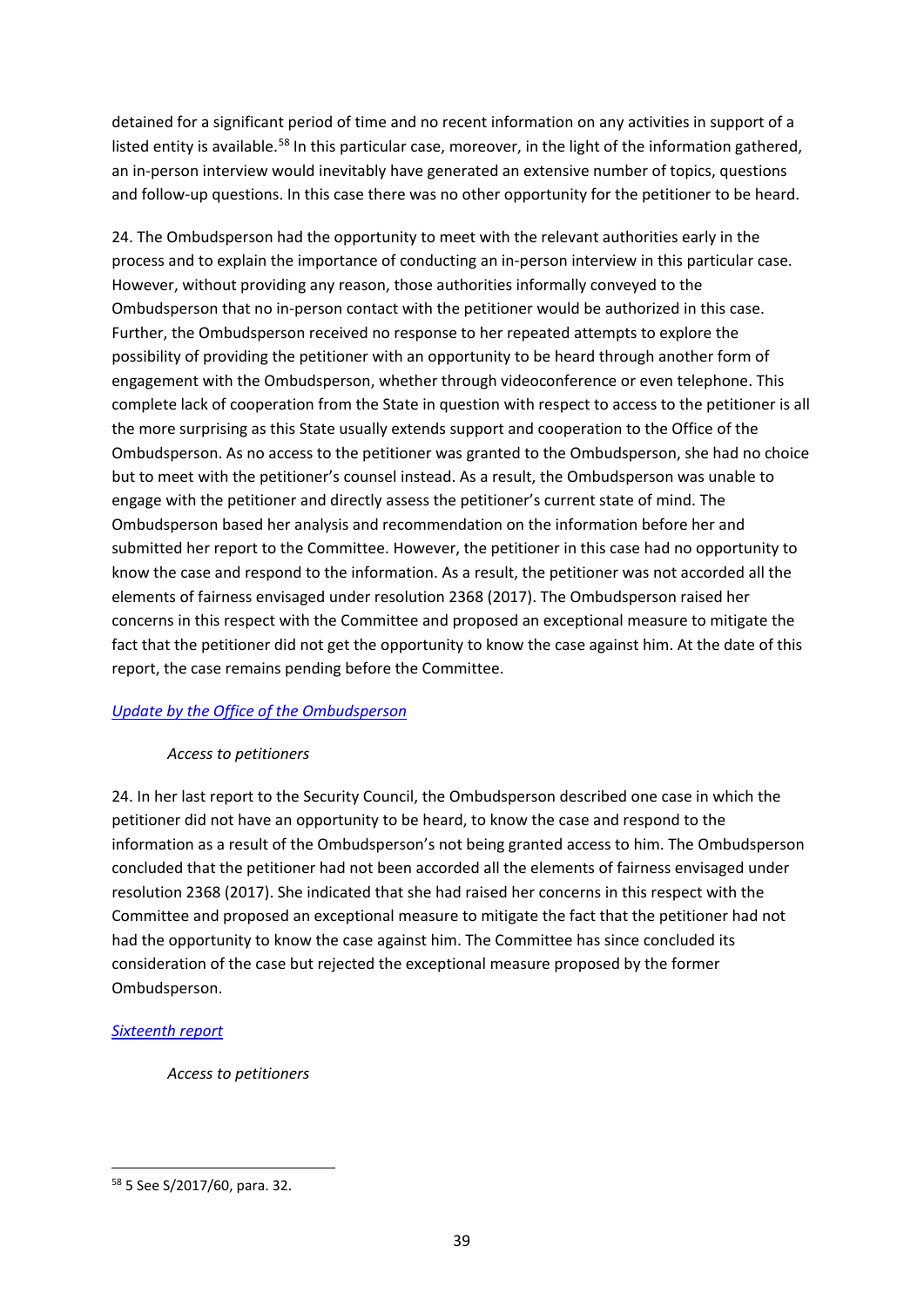26. […] in one case it was not possible for the Ombudsperson to meet the petitioner in person, because the State of residence did not agree to issue a visa to the Ombudsperson in time.

27. It is stipulated in the resolution that the Ombudsperson should interview the petitioner in person, to the extent possible [\(resolution 2368 \(2017\), annex II, para. 7 \(c\)\)](https://undocs.org/S/RES/2368(2017)). As laid out, the petitioner's interview could not be conducted in person for reasons beyond the Ombudsperson's control. The Ombudsperson decided – on an exceptional basis and without prejudice to future cases – to undertake the interview via videoconference, with the petitioner's consent. In this way, the right to be heard was protected.

28. In this connection, it should be emphasized that in order for the Ombudsperson to properly and professionally exercise his or her mandate, videoconferences should be used for interviews of petitioners only as a measure of last resort. Resolution 2368 (2017) provides clearly in annex II, paragraph 7 (c), that the Ombudsperson "should meet with the petitioner, to the extent possible". Interviews undertaken by videoconference restrict the Ombudsperson's wholistic observation of the petitioner regarding certain important indices of credibility, such as body language, tone, facial expressions, and overall demeanour. Should a similar situation of non-issuance of visas emerge in the future, the Ombudsperson will consider invoking paragraph 80 of resolution 2368 (2017) and request the Committee to authorize travel ban and asset freeze exemptions to enable the petitioner to be interviewed outside the country of residence.

#### *Eighteenth report*

27. Fairness, clarity and due process are requirements that should apply holistically to the ISIL (Da'esh) and Al-Qaida sanctions regime, not only to delisting requests handled by the Office. Annex II to resolution 2368 (2017) is not a panacea; issues related to fairness in the listing process cannot be remedied through a review mechanism. The Ombudsperson considers that the academic and public debate concerning fairness in the context of counter-terrorism sanctions is too narrowly focused on the Ombudsperson's procedures. It is crucial and mandatory under the conditions of fairness for a listed person to have access to an independent and impartial review mechanism. However, fairness and due process equally concern the process by which an individual or entity is listed in the first place.

28. Fairness and due process issues at the listing stage of a designation can have a direct impact on the Ombudsperson's procedure, making the grounds for designation more difficult to deduce and assess. Furthermore, the fact that the Ombudsperson has no mandate to review the original listing decision is one of the most persistent hurdles that the mechanism seems to face before national and regional courts. The legitimacy of the sanctions regime as a whole could therefore be meaningfully bolstered through efforts to strengthen the fairness and transparency of listing procedures. The language of resolution 2368 (2017) allows for enhancements to the standard of information and evidence required for listings, thereby enhancing the content of narrative summaries as one of the primary instruments for ensuring due process rights.

#### *Nineteenth report*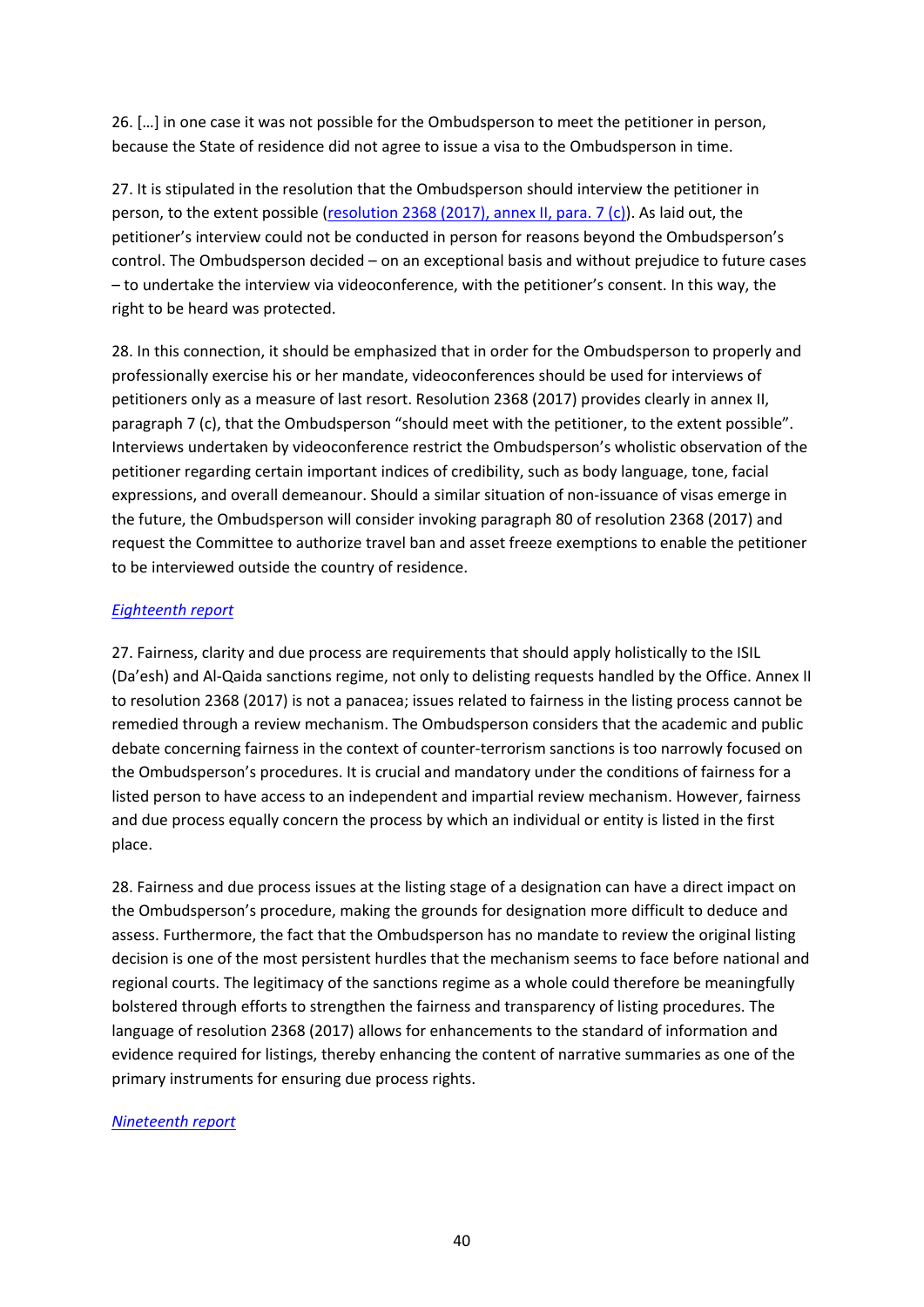29. During the reporting period, the Office of the Ombudsperson has delivered on all aspects of its mandate, despite the global upheaval that followed the outbreak of the coronavirus pandemic. Some adaptation of working methods was required in order to achieve this, as detailed below.

30. The Ombudsperson is required to present comprehensive reports to the Committee in person during informal consultations (see resolution 2368 (2017), annex II, para. 10). The timeline for presentation of the comprehensive report in case 88 fell in the first half of April 2020, at which time the impact of the pandemic had made in-person meetings impossible. In lieu of an in-person discussion, the Ombudsperson presented his comprehensive report to the Committee in writing, and an exchange of written correspondence between the Ombudsperson and the Committee followed. Regarding the presentation of future comprehensive reports to the Committee, the Ombudsperson supports the use of videoconference technology where an in-person meeting is not possible.

31. Regarding case 89, as part of the effort to contain the spread of the coronavirus, the border of the petitioner's country of residence was closed to non-citizens throughout the extended dialogue period. Therefore, on 7 July 2020, the Ombudsperson conducted an interview with the petitioner by videoconference with his legal counsel present. Also present on the call were an interpreter, as well as the Legal Officer and Research Assistant supporting the Office of the Ombudsperson, with the latter providing technical support throughout.

32. The Ombudsperson takes the opportunity to reiterate in this context that the decision to conduct the interview via videoconference in case 89 was made with the petitioner's consent on an exceptional basis and without prejudice to future cases. In taking the decision, the Ombudsperson was cognisant of balancing the petitioner's right to be heard against the right to timely resolution of the case. Ultimately in this case, both rights were protected.

33. It should be emphasized once again that, in order for the Ombudsperson to properly and professionally exercise their mandate, videoconferences should be used for petitioner interviews only as a measure of last resort. Resolution 2368 (2017) provides clearly in annex II, paragraph 7 (c), that the Ombudsperson "should meet with the petitioner, to the extent possible". A petitioner's right to be heard requires that a petitioner should be interviewed in person whenever possible. Interviews undertaken by videoconference restrict the Ombudsperson's holistic observation of the petitioner regarding certain important indicators of credibility, such as body language, tone, facial expressions, and overall demeanour. Moreover, virtual interviews place an additional burden upon interpreters as they navigate the challenges that the format poses. Finally, the virtual format significantly inhibits the Ombudsperson's ability to monitor and observe the petitioner's communication with third parties during the interview.

## *[Security Council resolution resolution 2560 \(2020\)](https://undocs.org/S/RES/2560(2020))*

"Recognizing the need to take measures to increase fairness, and the effectiveness of the rules and procedures of the Committee, and reiterating the importance of the Office of the Ombudsperson, […]."

## *Twentieth report*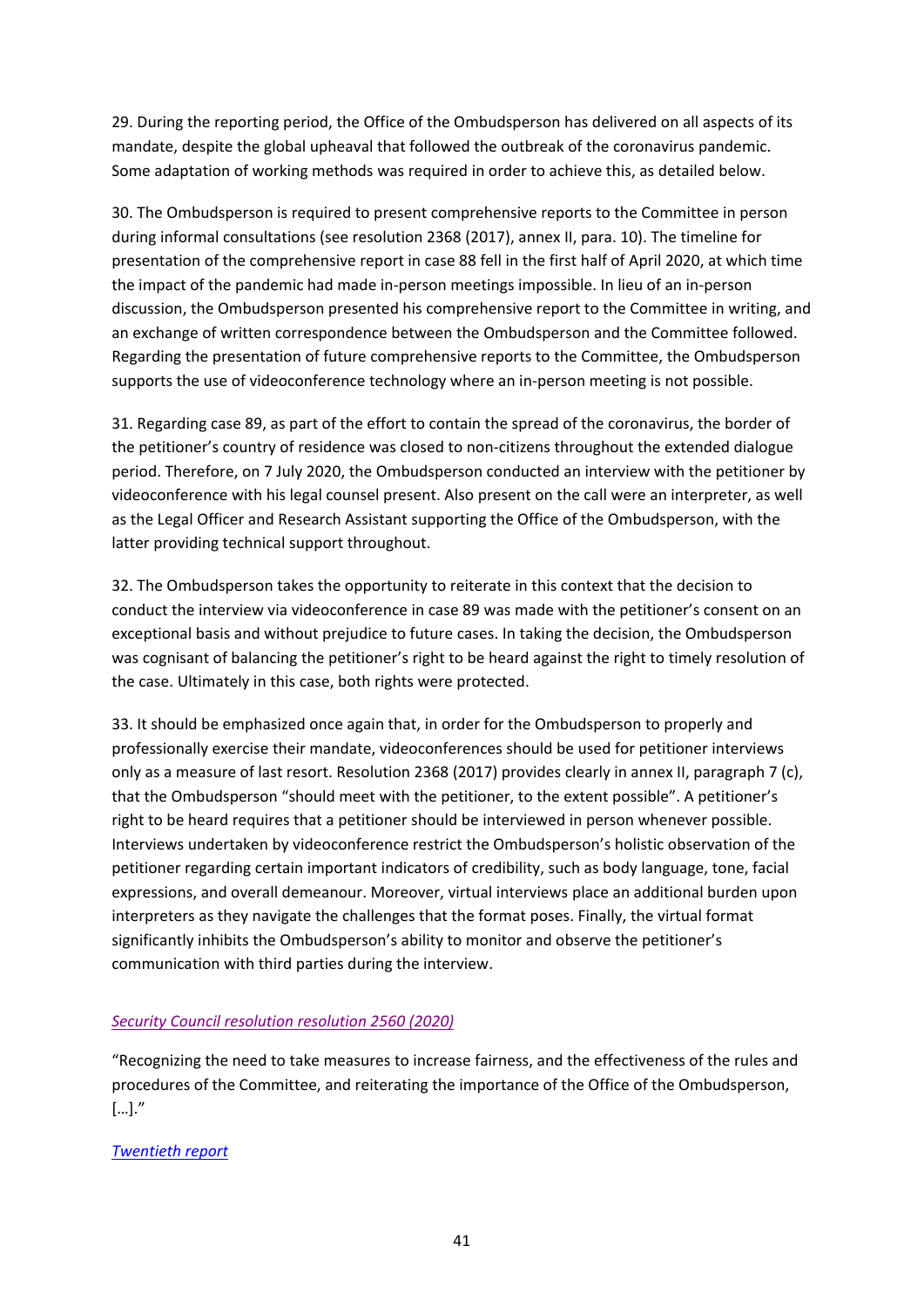43. During the reporting period, the Office of the Ombudsperson has delivered on all aspects of its mandate, despite the global upheaval that followed the outbreak of the COVID-19 pandemic. Some adaptation of working methods was required in order to achieve this, as detailed in the Ombudsperson's previous report (S/2020/782). In addition, during the reporting period, the pandemic has meant that in one proceeding (case 90) it was not possible to travel to the petitioner's country of residence to hold in-person meetings with the authorities and the petitioner himself. The relevant discussions, and in particular the interview with the petitioner, were therefore conducted by videoconference. The Ombudsperson takes the opportunity to reiterate in this context that the decision to conduct the interview via videoconference in case 90 was made with the petitioner's consent on an exceptional basis and without prejudice to future cases. In taking the decision, the Ombudsperson was cognizant of balancing the petitioner's right to be heard against the right to timely resolution of the case. In this case, both rights were ultimately protected. At the time of writing, owing to ongoing travel restrictions, the Ombudsperson is planning an interview in another case by videoconference, with the petitioner's consent.

44. During the reporting period, it was possible in cases 91 and 92 to travel to each petitioner's country of residence to conduct in-person interviews and to meet with the relevant authorities. Two separate trips were necessary, and the organization of each required some flexibility from the Ombudsperson and from the Secretariat. Owing to the travel restrictions in place, each trip was only possible if taken in conjunction with a limited stay in the Ombudsperson's home country. In the planning and execution of those trips, it became manifest that the structures and clerical requirements of the United Nations administration were not favourable to pragmatic solutions in the interest of an independent proceeding. On the contrary, they were an obstacle to independent execution of the mandate, especially in times of crisis. Although a satisfactory conclusion was ultimately reached, the Ombudsperson felt pressured by a United Nations policy whereby his ability to work from outside the duty station – in this case, a necessary measure for the execution of his mandate – could be made conditional on a partial waiver of his contractual claims.

# Transparency of the process

#### *[Fourth report](https://undocs.org/S/2012/590)*

38. In resolution 1989 (2011), the Security Council set out in detail the process by which requests for delisting are to be considered by the Committee with the assistance of the Ombudsperson. This includes clear timelines and a delineation of the three means by which the ultimate decision with respect to any delisting petition will be taken: by the Committee in accordance with the recommendation of the Ombudsperson, through a consensus decision contrary to the recommendation, or by a Security Council vote. In so doing, the Security Council significantly enhanced the fairness of the process by allowing for a transparent procedure whose component steps and their timing are apparent to the petitioners and to the public.

39. The Ombudsperson further contributes to transparency by disclosing information as far as possible<sup>[59](#page-41-0)</sup> and advising the petitioner and interested States as to the progress of the delisting

<span id="page-41-0"></span><sup>&</sup>lt;sup>59</sup> 11 The Ombudsperson will disclose the information gathered in the case to the petitioner except for any material subject to confidentiality constraints. The Ombudsperson will also generally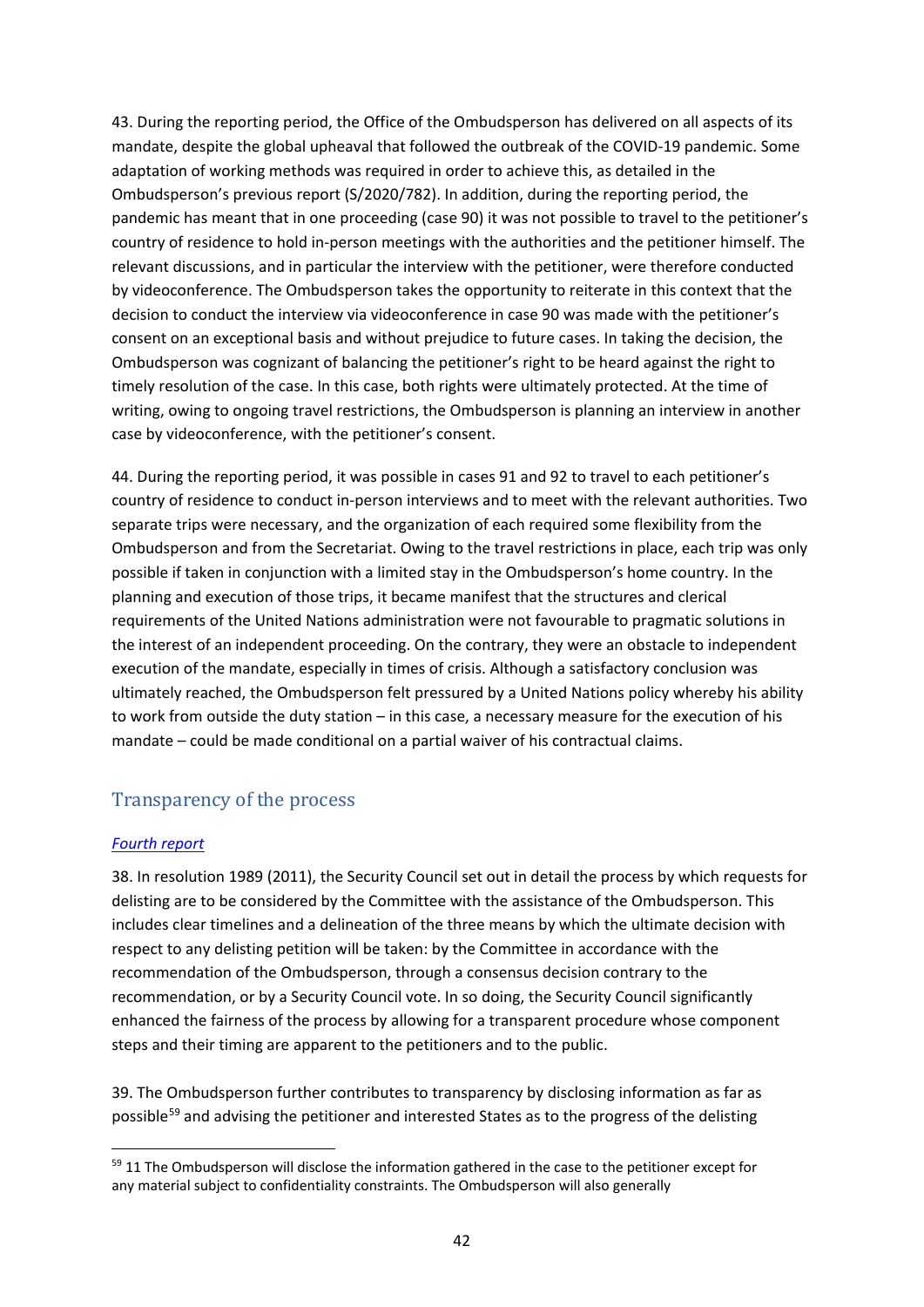petition at each stage up to the consideration of the comprehensive report by the Committee. However, under the current mandate the Ombudsperson is constrained in terms of the information which can be disclosed to the petitioner, to an interested State that is not a member of the Committee or to the public. Most notably, the comprehensive report is confidential to the Committee, and this includes even the recommendation made by the Ombudsperson in the report. Moreover, resolution 1989 (2011) provides no basis for the Ombudsperson to update the petitioner and relevant States about the progress of the case once it reaches the Committee for consideration and decision, other than with respect to her own activities.<sup>[60](#page-42-0)</sup> Similarly, once a decision has been taken on a petition, it is not clear whether the Ombudsperson can make any public disclosure as to which of the three options was employed in reaching that conclusion.

40. A case can certainly be made for more open access to the comprehensive reports of the Ombudsperson or portions thereof. The Monitoring Team, for example, has recommended more transparency for these reports and has advanced a well-grounded argument in support of its recommendation.[61](#page-42-1) However, the most pressing issue at the moment relates specifically to the inability of the Ombudsperson to disclose the recommendation made, and the next steps taken in the specific case, to the petitioner and to an interested State that is not a Committee member. Further, the absence of full public transparency as to how the options in the resolution are being applied in specific cases is equally problematic.

41. These constraints unnecessarily impair the transparency of the Ombudsperson and Committee processes and detract from their credibility and fairness. Further, the underlying rationale for these restrictions is not clear, as they do not relate to the sensitive issue of information provided or positions taken by individual States on the request. Moreover, confidentiality is somewhat misplaced in this context given that the timelines applicable in accordance with resolution 1989 (2011) will be apparent to the petitioner, interested States and even the general public, for the most part.<sup>[62](#page-42-2)</sup> In most instances, individuals and States will be able to deduce what the recommendation was, whether the "trigger mechanism" applied or a consensus decision to overturn was reached or if the matter was referred to the Security Council, simply as a result of the time it takes for the decision.

42. The decision ultimately taken by the Committee or the Security Council with respect to a delisting petition directly affects the rights of the petitioner. It is essential for fairness that he or she be made aware of the particulars of the process in his or her case as it progresses. Similarly, a designating State or State of residence which is not a member of the Committee but has a direct interest in the outcome should have access to the same information and within the same time frame. And for the overall transparency, credibility and fairness of the process, the manner in which the decision was taken in an individual case should be publicly disclosed at the end of the process.

disclose the description of the petitioner's case which is to be incorporated into the comprehensive report to ensure that the petitioner is satisfied with it.

<span id="page-42-0"></span> $60$  12 The Ombudsperson does advise petitioners and relevant States when she is to appear before the Committee to present a comprehensive report.

<span id="page-42-1"></span><sup>61</sup> 13 See, for example, S/2011/245, para. 38.

<span id="page-42-2"></span><sup>&</sup>lt;sup>62</sup> 14 It will not be evident when the 30-day time period for consideration will begin since it will not be generally known when translations are delivered.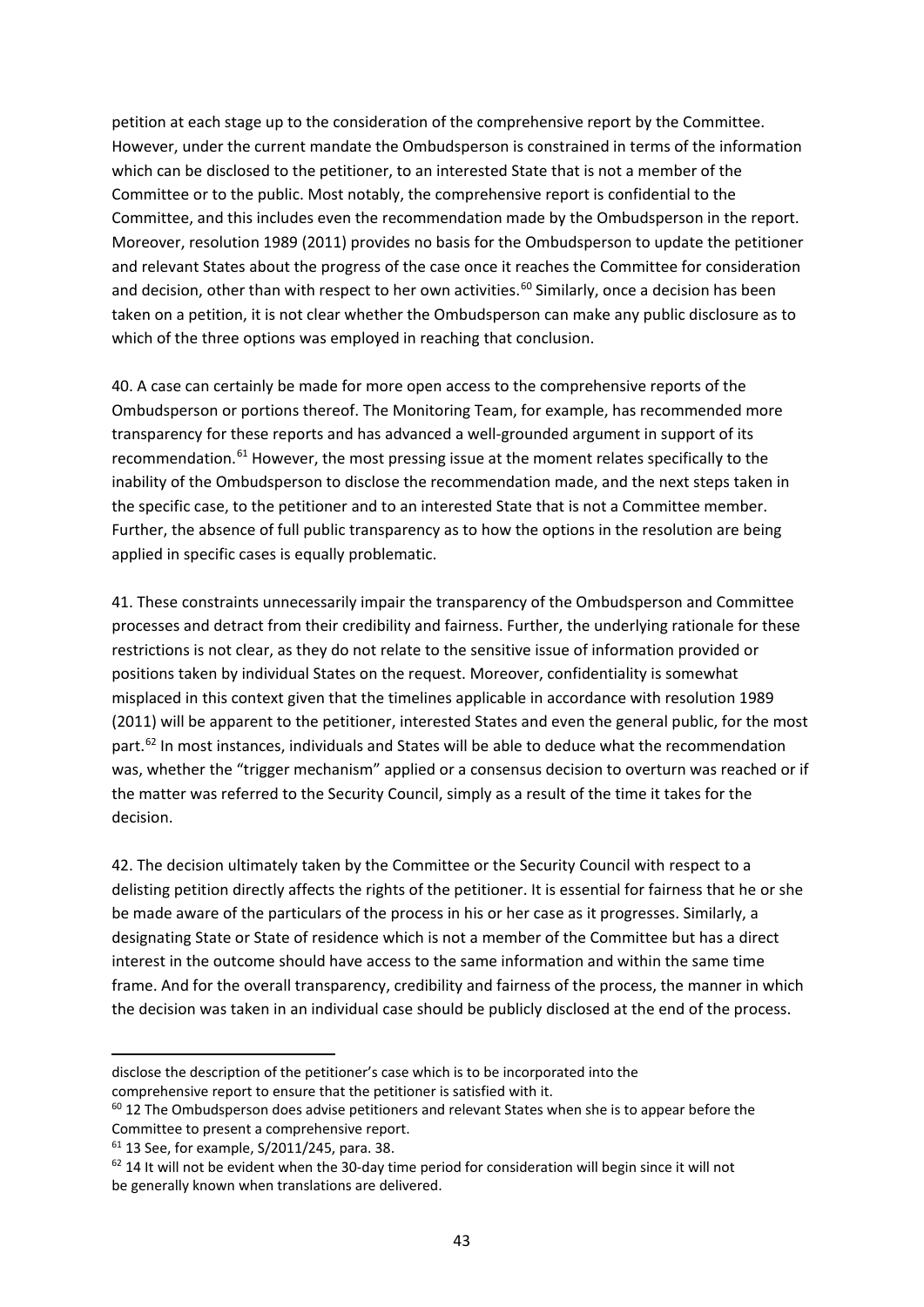Consistent with the important steps taken by the Security Council to make clear the applicable procedure for delisting petitions generally, it would seem reasonable to remove any secrecy as to how that process is applied in individual cases.

43. For all of these reasons, it would be useful if consideration were given to empowering the Ombudsperson to disclose the recommendation made in the comprehensive report to the petitioner and interested States which are not members of the Committee, once the Committee has concluded its consideration of the case. The Ombudsperson should also be mandated to keep the petitioner and States informed of the steps taken subsequently, including the timing of the circulation of the request under the Committee's no-objection procedure<sup>[63](#page-43-0)</sup> and the particular method by which the decision is ultimately made. Further, at the conclusion of the case, the Ombudsperson should be permitted to publicly identify in each individual case whether the decision to retain or delist was based on the recommendation of the Ombudsperson, a consensus decision by the Committee to retain the listing or a Security Council referral and vote.

*See also paragraph 51 of the [Fourth report](https://undocs.org/S/2012/590) concerning the lack of transparency arising from the uncertainty around the time when the 30-day period for consideration of the report by the Committee begins (Section on Translation)*

## *[Security Council resolution 2083 \(2012\)](https://undocs.org/S/RES/2083(2012))*

"11. After the Committee has completed its consideration of the Comprehensive Report, the Ombudsperson may notify all relevant States of the recommendation." [64](#page-43-1)

"17. The Ombudsperson may notify the petitioner, as well as those States relevant to a case but which are not members of the Committee, of the stage at which the process has reached." <sup>[65](#page-43-2)</sup>

## *[Fifth report](https://undocs.org/S/2013/71)*

40. Only marginal progress has been made in resolution 2083 (2012) to enhance the transparency of the Ombudsperson process. The resolution continues to describe the general procedures in detail, and two additions have been made in terms of disclosure of information about the application of the procedure in individual cases. The Ombudsperson is now specifically authorized to notify the petitioner and relevant States that are not members of the Committee of the stage reached in the process. This will be helpful in ensuring that the petitioners and interested States are kept informed of the general progress of the case. Furthermore, at the end of the consideration of the case by the Committee, the Ombudsperson may now advise interested States that are not members of the Committee of the recommendation made, which will be very beneficial to the implicated States and support the overall process by ensuring that States that are asked to cooperate will be given information on the results.

<span id="page-43-0"></span> $63$  15 The fact that the request will be circulated under the no-objection procedure in the case of a recommendation for delisting is publicly known by virtue of paragraph 7 (ee) of the guidelines of the Committee for the conduct of its work, found at

https://www.un.org/securitycouncil/sites/www.un.org.securitycouncil/files/guidelines\_of\_the\_committee\_for the conduct of its work 0.pdf.

<span id="page-43-1"></span> $\overline{64}$  Identical language in subsequent resolutions.

<span id="page-43-2"></span><sup>&</sup>lt;sup>65</sup> Identical language in subsequent resolutions.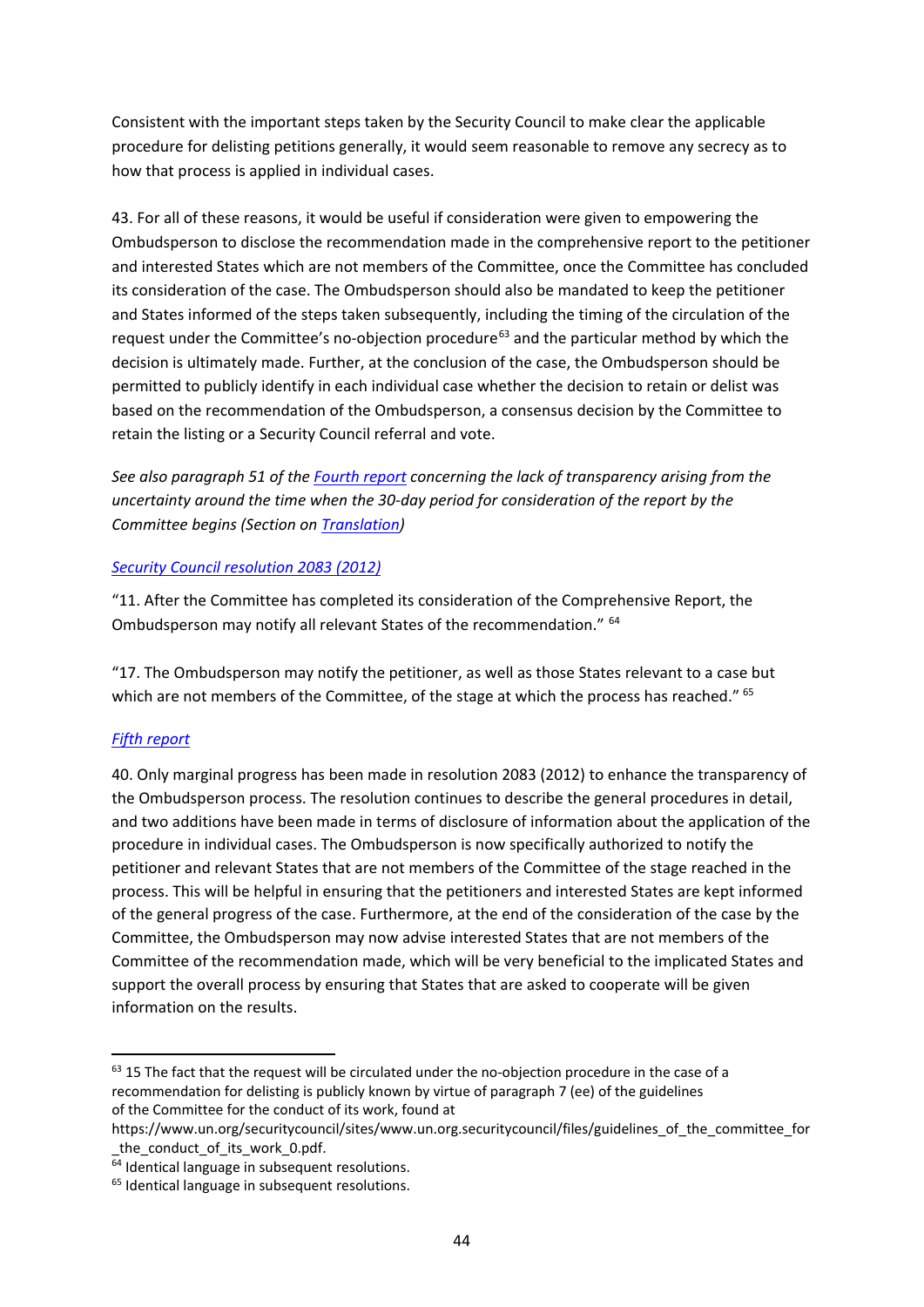41. However, despite those developments, much of the procedure, including the critical recommendation of the Ombudsperson, remains a subject for pure speculation for the petitioner. As for the public, including such interested bodies as courts and academia, the transparency of the process is not enhanced. This is disappointing, given the importance of general transparency to the credibility of the Ombudsperson regime.

42. In addition, the decision not to provide for the disclosure of any specific information to the petitioner perpetuates inequality between petitioners. As the applicable timelines in accordance with resolution 2083 (2012) and the guidelines of the Committee for the conduct of its work are apparent from a careful review of the same,<sup>[66](#page-44-0)</sup> petitioners or counsel who are fully acquainted with the provisions of the resolution and the guidelines will be able to deduce what the recommendation of the Ombudsperson was and whether the "trigger mechanism" applied, a decision was overturned by consensus or the matter was referred to the Security Council, simply as a result of the time it takes for the decision. On the other hand, petitioners who are less familiar with or who have limited access to the resolution will be left largely in the dark throughout the process.

43. The decision ultimately taken by the Committee or the Security Council with respect to a delisting petition directly affects the rights of the petitioner, and thus it is essential, in the interest of fairness, that he or she be made aware of the particulars of the process in his or her case as it progresses. This should include not only general information on the timing and stages but also the critical decisions made and, for completeness, the reasoning behind the decisions.

44. With regard to the general public, the lack of disclosure of information and the reluctance to do so can only serve to raise suspicions as to the fairness and effectiveness of the Ombudsperson process.

45. Overall, while improvements have been made, the lack of transparency in the process for the petitioner and the general public remains a considerable concern.

[..]

53. The Special Rapporteur has reiterated the position of the Ombudsperson calling for the disclosure of the Ombudsperson's recommendation to the petitioner. He has also gone further to recommend the general publication of the comprehensive report, subject to any necessary redactions [\(A/67/396,](https://undocs.org/A/67/396) para. 50). He has argued forcefully for those steps in support of greater transparency of the process. As discussed above, the Ombudsperson agrees fully with the Special Rapporteur's comments on the deficiencies in the transparency of the process. No measures to address those specific deficits were included in resolution 2083 (2012),<sup>[67](#page-44-1)</sup> and the Ombudsperson joins the Special Rapporteur in recommending that measures be adopted in any future resolution to enhance the procedure in this respect.

## *[Sixth report](https://undocs.org/S/2013/452)*

<span id="page-44-0"></span><sup>&</sup>lt;sup>66</sup> 10 It will not be evident when the 30-day time period for consideration will begin, since in general the date on which translations are delivered will not be known.

<span id="page-44-1"></span> $67$  12 As discussed in paragraph 40 above, there have been some improvements in terms of disclosure of status information and with respect to information provided to States that are not members of the Committee.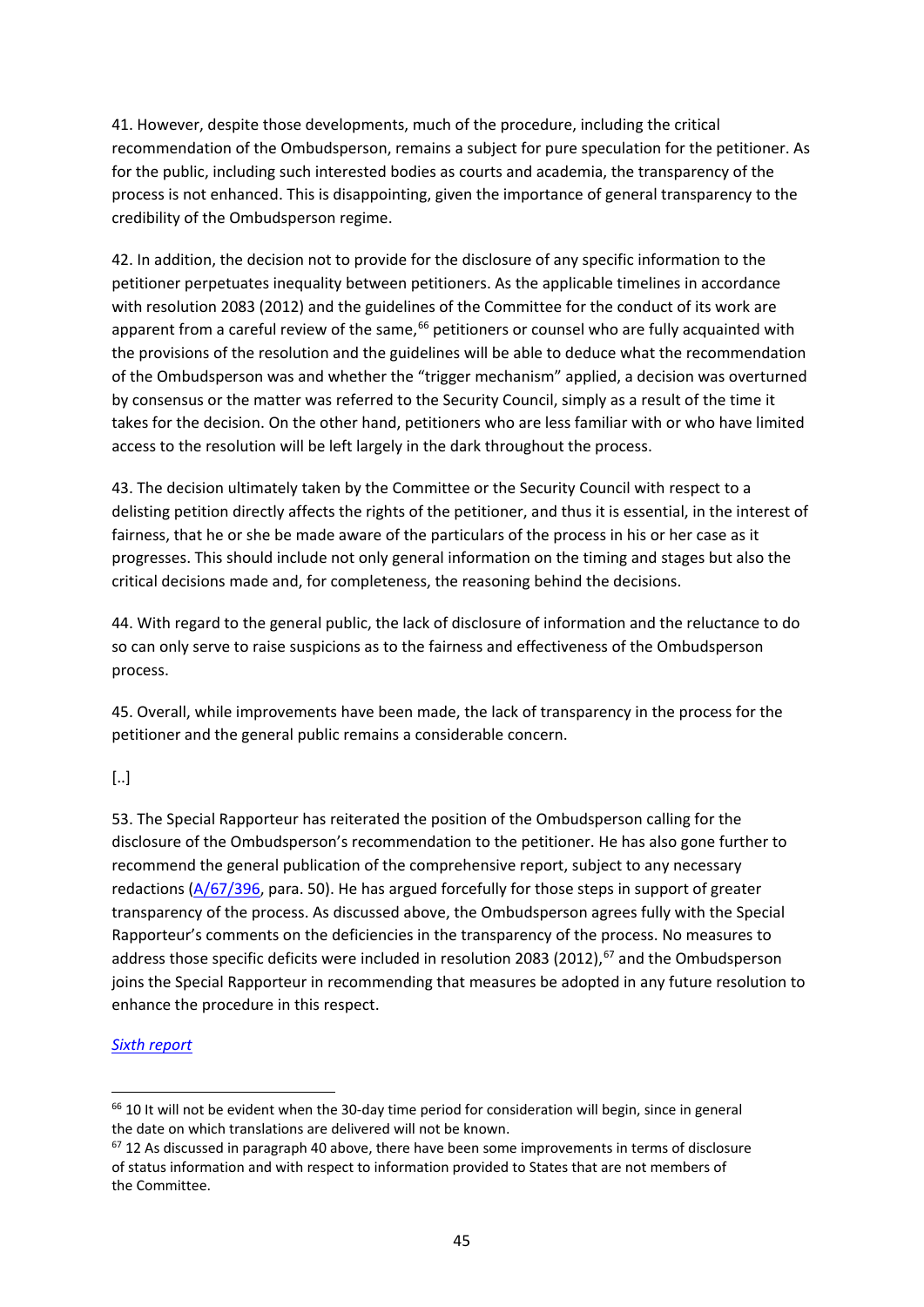50. Problems with the lack of transparency in the process have continued to be evident during the reporting period. Security Council resolution 2083 (2012) allows for the Ombudsperson to communicate her recommendation to States that are not members of the Committee. The comprehensive report, however, remains confidential to the Committee; relevant States that are not members of the Committee are not aware of the information gathered, the analysis conducted or the basis for the recommendation made. This limitation not only weakens the transparency and credibility of the process, it also has the potential to have a negative impact on the cooperative relationship between the Ombudsperson and these States. To minimize the damage in that regard, in some instances the Ombudsperson has sought the consent of the Committee to disclose some factual information about the case and to discuss the outcome with the relevant States. Such requests have been granted. Nonetheless, the discussion is still limited by the confidential nature of the overall process. As to the extent of the problem, it is notable that every case during the reporting period involved a non-Committee member as either a designating State or a State of residence.

51. The confidentiality restrictions with reference to States also create a fundamental inequality in terms of access to information between States that objectively have an equal interest in knowing and understanding the basis for the recommendation of the Ombudsperson and the decision taken in the case. In sum, it is not clear why membership in the Committee, whether temporary or permanent, should allow one designating State or State of residence to have more information on a case than another.

52. With reference to the petitioner, as detailed in the previous report, the process remains frustrating in its lack of transparency. The recommendation of the Ombudsperson cannot be disclosed and the petitioner is not advised as to the analysis leading to the same, except to the extent that it is captured in any reasons provided. As for the public — including interested bodies such as courts and academia — only basic information on the overall process and the statistics related to the cases are disclosed. The lack of transparency in the process for the petitioner and the general public detracts from the fairness and credibility of the process as a whole.

#### *[Seventh report](https://undocs.org/S/2014/73)*

#### *Mechanism for Disclosing the reasons*

49. There is another important consideration pertaining to the provision of reasons in the Ombudsperson process. As discussed in detail below, there is still limited transparency in the Ombudsperson procedure flowing mostly from the fact that the comprehensive report is not made available to interested States, the petitioner or the public. As a result, the reasoning of the Ombudsperson for arriving at a recommendation is not generally available. The sole exception is the information conveyed through the reasons, which are provided to the petitioner. This is the only mechanism established by the resolution through which it might be possible to disclose some of the factual information and findings in a case beyond the Office of the Ombudsperson and the Committee.

50. Currently, however, no means are specified in the resolution for those reasons to be publicly disclosed or even disseminated to clearly interested parties such as States that are not members of the Committee, courts or national, regional and international bodies that might be implicated in particular cases. This is a significant lacuna in the process, the rationale for which is unclear. As the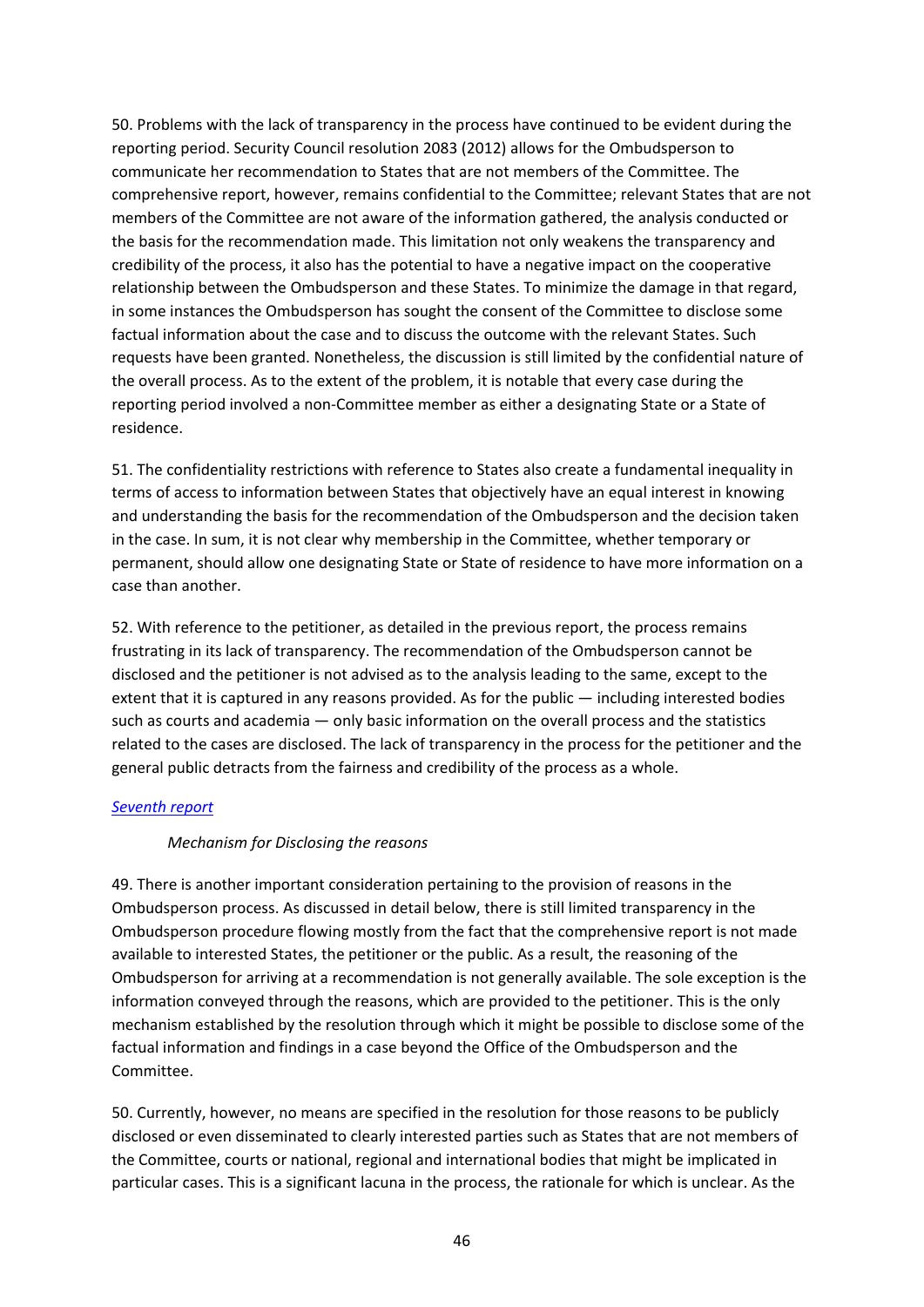reasons are disclosed to the petitioner, who is free to disseminate them, there can be no question of confidentiality or protection of information. Moreover, a case-by-case approach is not satisfactory in this context, as the petitioner evidently should know from the beginning of the process how and to whom reasons will be disseminated. To the extent that there are concerns arising from a possible lack of consensus within the Committee, the proposal to mandate the Ombudsperson with the responsibility to prepare and disseminate the reasons for the recommendation made would address those apprehensions.

51. The absence from the resolution of a prescribed mechanism for disclosing reasons is evidently an issue in terms of transparency. It can also have practical ramifications for the effectiveness of the process, however, particularly at a time when there is increasing parallel consideration of individual cases at the national, regional and international levels. In this context, it is in the interest of fairness and the effectiveness of the sanctions measures that information on the decisions taken and the reasons for taking them be shared.

52. For all those reasons, consideration should be given to making public through the Ombudsperson process the reasons for removing or retaining a listing or, at least, to providing for the disclosure of information on those reasons to interested individuals, States or bodies.

## *Transparency of the process*

55. Lack of transparency in the process continues to present the same challenges, as noted in other reports, with respect to the fairness and the credibility of the process as a whole. While the Security Council, by its resolution 2083 (2012), allows the Ombudsperson to disclose the recommendation to relevant States, the comprehensive report remains confidential, with the result that relevant States that are not members of the Committee are not aware of the information gathered, the analysis conducted or the basis for the recommendation.

56. Provided that there are protections in place for confidential material, it is difficult to rationalize why interested States that are not members of the Committee (in particular designating States or States of residence) are not given access to the comprehensive report. In each case, those States will have been fully implicated in the Ombudsperson process in terms of the provision of information and will be expected to cooperate fully in that regard. Nevertheless, the State will ultimately receive no substantive information as to the basis for the recommendation made or the decision taken. It also creates obvious problems in terms of the relationship of cooperation between the Ombudsperson and the State. Moreover, in most cases, these are the States that ultimately will feel the effects of the decisions most directly and that will have important implementation responsibilities. In principle, it is evidently a practice that creates a significant inequality between States that are members of the Committee and States that are not, with reference to a sanctions regime in which all States are encouraged to participate. As such, in addition to the issues of lack of transparency and overall fairness, it appears to be counterproductive in terms of the effective implementation of the sanctions regime.

57. In some cases, the Committee's permission to disclose the report or parts thereof has been sought, especially where there could be damage to the Ombudsperson's ongoing relationship with the State. This is not a particularly satisfying solution, however, given that it provides no certainty to the relevant States or the petitioner as regards disclosure of information to such States. For all those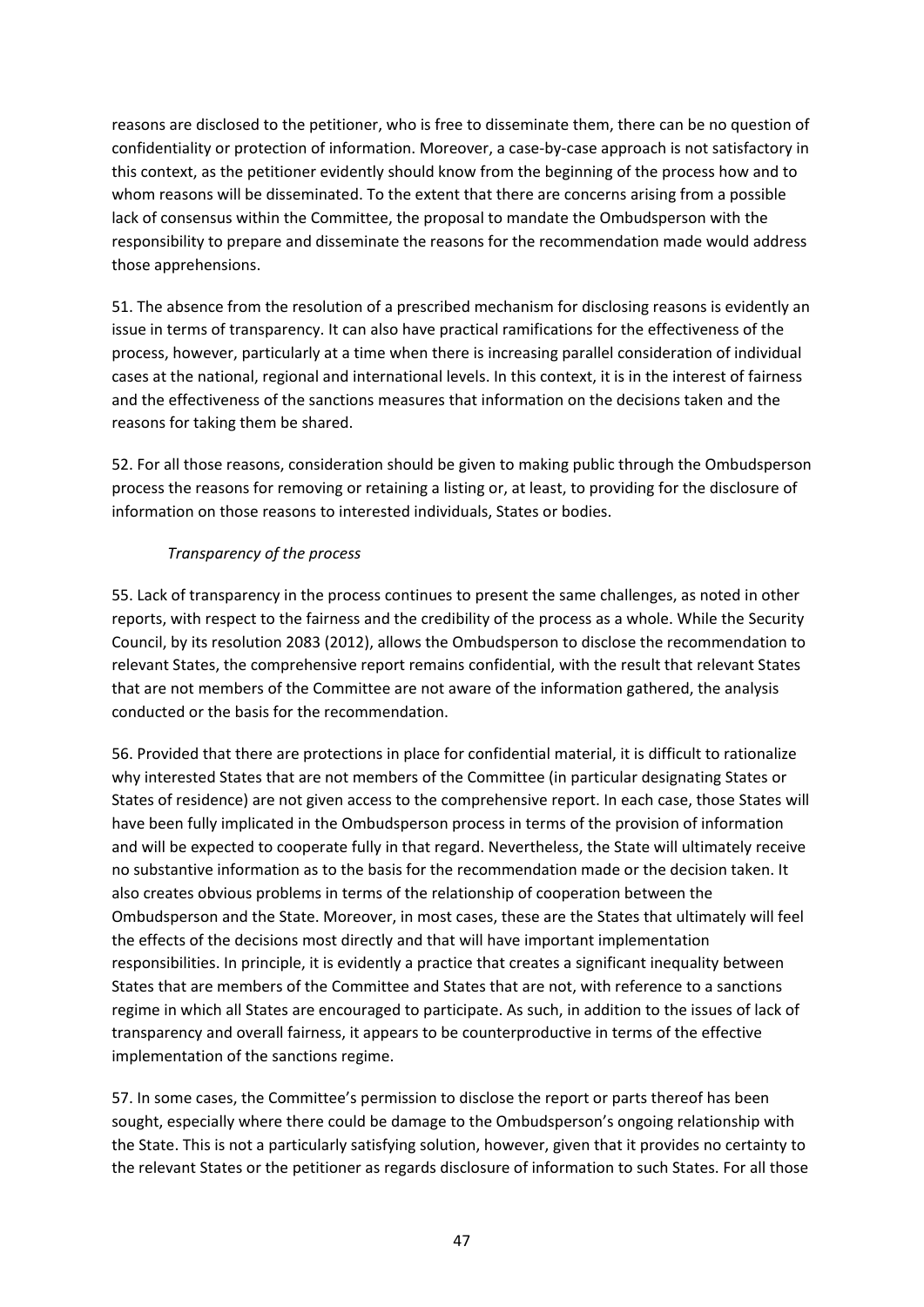reasons, consideration should be given to allowing for the comprehensive report to be disclosed to designating States, States of residence and nationality and any other relevant State.

58. The Ombudsperson cannot disclose the comprehensive report or her recommendation to the petitioner, who is thus left uninformed about the findings and final position of the Ombudsperson and about the analysis leading to that position, except, as discussed, to the extent that it is captured in any reasons provided. The petitioner, whose rights are directly affected by the sanctions measures and who will have been advised of the underlying information in the case, as far as possible, should have the opportunity to review and understand the findings and analysis of the Ombudsperson. Any confidential material in the report can easily be protected through the creation of a redacted version. To enhance the transparency and fairness of the Ombudsperson process, consideration should be given to a mechanism for disclosing the comprehensive report to the petitioner. At the very least, the Ombudsperson should be able to inform the petitioner of her recommendation at the same time as relevant States that are not members of the Committee are informed.

59. As to the public, only basic information on the process and the statistics related to the cases can be released. The overall lack of transparency for the general public undermines the fairness and credibility of the process as a whole. The most effective remedy would be to provide for public disclosure of the reports with proper measures in place to ensure the protection of confidential material.

## *[Security Council resolution 2161 \(2014\)](https://undocs.org/S/RES/2161(2014))*

"13. Upon the request of a designating State, State of nationality, residence, or incorporation, and with the approval of the Committee, the Ombudsperson may provide a copy of the Comprehensive Report, with any redactions deemed necessary by the Committee, to such States, along with a notification to such States confirming that:

(a) All decisions to release information from the Ombudsperson's Comprehensive Reports, including the scope of information, are made by the Committee at its discretion and on a case-by-case basis;

(b) The Comprehensive Report reflects the basis for the Ombudsperson's recommendation and is not attributable to any individual Committee member; and

(c) The Comprehensive Report, and any information contained therein, should be treated as strictly confidential and not shared with the petitioner or any other Member State without the approval of the Committee."<sup>[68](#page-47-0)</sup>

#### *[Eighth report](https://undocs.org/S/2014/553)*

## *Transparency of the process: interested States/petitioner*

43. Resolution 2161 (2014) brings about some welcome change with respect to the disclosure of information to interested States that are not members of the Security Council. Paragraph 13 of annex II stipulates that, if requested, the Ombudsperson may provide a copy of the comprehensive report to an interested State (designating State, or State of nationality, residence or incorporation), with the approval of the Committee, with any redactions deemed necessary to protect confidential

<span id="page-47-0"></span><sup>&</sup>lt;sup>68</sup> Identical language in subsequent resolutions.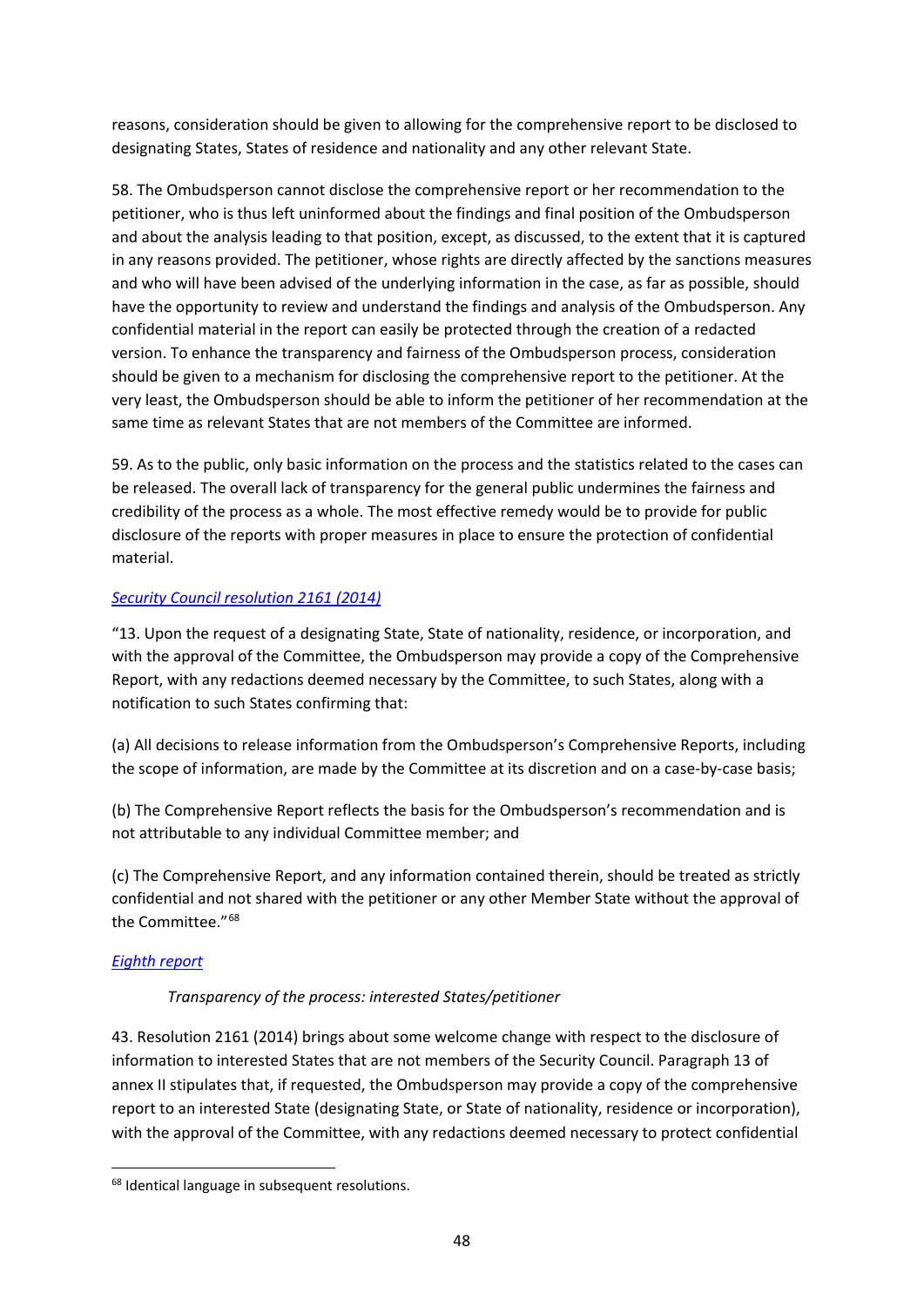material. Disclosure will be accompanied by a notification to such States emphasizing the discretionary decision to release the report and the need to protect confidentiality, and confirming that the comprehensive report is attributable solely to the Ombudsperson. This is an opportune addition that "codifies" recent practice, enhances transparency and ensures that the petitioner is aware of possible disclosure of the comprehensive report from the beginning of the process.

44. Unfortunately, however, no progress has been made in terms of the transparency of the process from the perspective of the petitioner. The Ombudsperson remains unable to directly divulge the recommendation to the petitioner and there is no provision for disclosure of the comprehensive report.

#### *General transparency of the process: disclosure of the reasons*

45. As discussed in detail in the seventh report [\(S/2014/73,](https://undocs.org/S/2014/73) paras. 49-52), the Ombudsperson process also suffers from limited public transparency. As noted, the comprehensive report, which details the reasoning of the Ombudsperson, is not made available to the petitioner or the public. As a result, the only information about a decision that the petitioner will receive is that conveyed through the reasons, which are provided. This is the sole mechanism prescribed by resolution for possible disclosure of factual information and findings in a case other than the Office of the Ombudsperson, the Committee and now, under resolution 2161 (2014), an interested State. However, there is no provision in the resolution for publication of those reasons by the Ombudsperson, a measure that would enhance the general transparency of the process. Unfortunately, resolution 2161 (2014) does not address disclosure by the Ombudsperson, and an obvious deficiency in transparency therefore remains. This is particularly perplexing given that the petitioner is free to disseminate the reasons —in whole or in part —while the Ombudsperson must continue to keep the information confidential. The benefits of, or reasons for, this non-disclosure requirement are opaque.

#### *[Ninth report](https://undocs.org/S/2015/80)*

#### *Interested States*

39. As discussed in the eighth report, resolution 2161 (2014) introduced an important change in allowing for the release of the comprehensive report to specified interested States, upon request and with the consent of the Committee. As mentioned above, within this reporting period three States have sought the release of a comprehensive report, illustrating interest in the Ombudsperson process and in the individual delisting requests. This enhanced transparency is useful in terms of the relationship between the Office of the Ombudsperson and the States involved and more generally in demonstrating the overall fairness of the Ombudsperson mechanism. Going forward, consideration should be given to allowing for more general access by States to the comprehensive reports of the Ombudsperson. As an initial step, the body of "interested States" could be expanded from the designating States and States of residence/nationality/incorporation to any State from which information was sought or provided in the particular case. These "relevant" States often have a significant interest in the particular case for a variety of reasons and access to the comprehensive report could be of value and assistance to the authorities of the same.

*The petitioner and the public*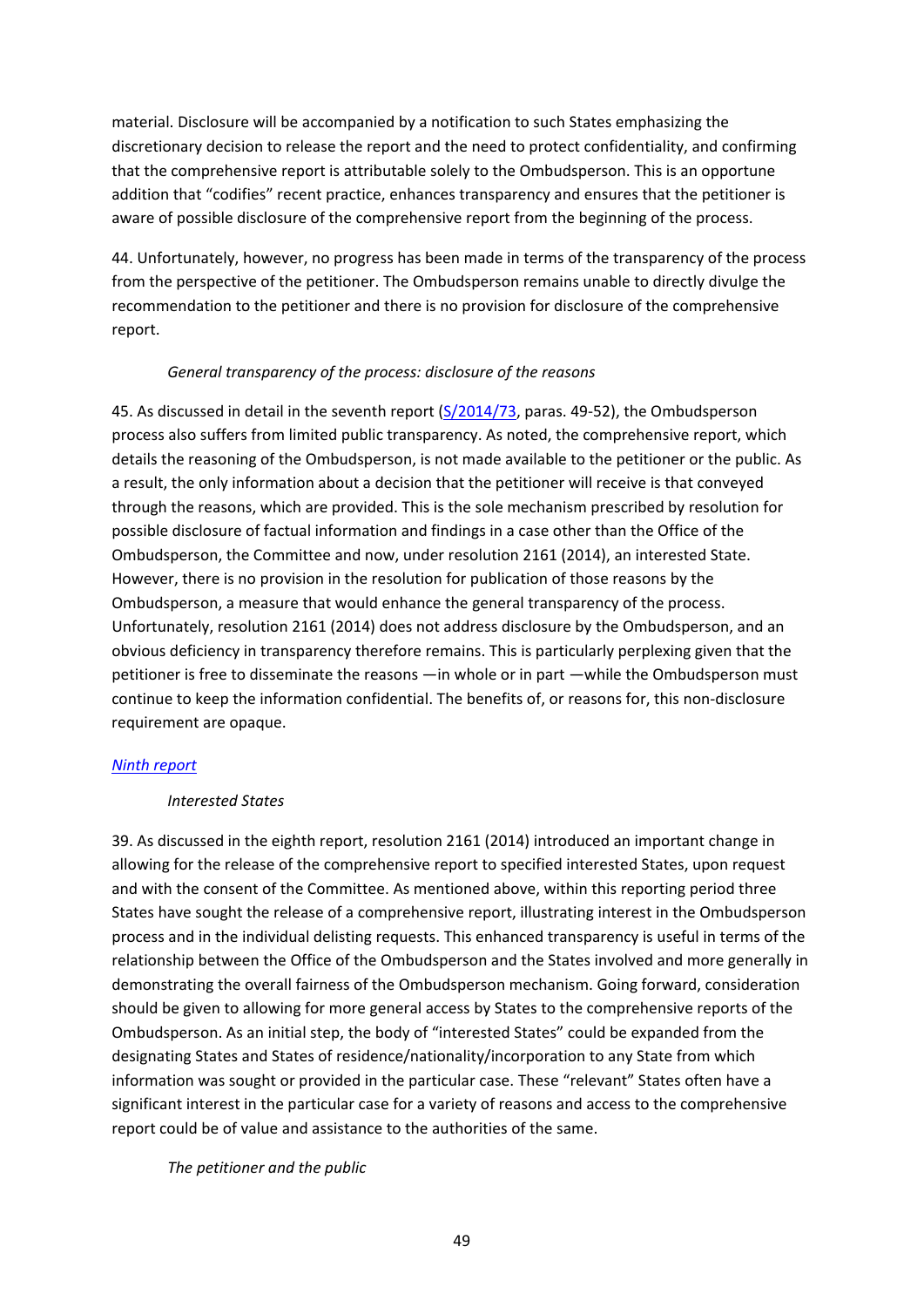40. As discussed in the eighth report, no other improvements have been made to the transparency of the process and this remains the most significant fair process lacuna in the context of the Ombudsperson mechanism. The petitioner has no possible access to the comprehensive report. In terms of the general public — including interested legal authorities, judges and academics disclosure is even more limited. While the petitioner is informed of the basis of the listing through the interview and reasons provided at the end of a case, the only information available to the general public about individual listings is that set out in the narrative summary of reasons on the website of the Al-Qaida sanctions Committee. No information is available as to the substance of the delisting applications, the issues considered and the basis for the decisions to retain the listing or to delist. None of the information gathered in particular delisting cases and no parts of the comprehensive report can be disclosed by the Ombudsperson. These constraints on transparency have no basis in the need to protect confidential information. The comprehensive reports can easily be adjusted to remove any sensitive or confidential material.

41. As a result, the Ombudsperson process remains one which is unnecessarily shrouded in mystery. Regrettably, this means that, while detailed documents exist to demonstrate the reasoned nature of the process, they are not made available. Moreover, despite the aims of the sanctions to prevent terrorist support and activities and to change conduct, information which gives a clear indication of the types of actions targeted by the sanctions regime is not available beyond the Security Council, some interested States and the Ombudsperson.

42. In this reporting period, the problem with a lack of transparency has manifested itself most clearly in the context of reasons for retention and delisting.

*See also paragraphs 46 to 49 of the [Ninth report](https://undocs.org/S/2015/80) below with respect to reasons letters (Section on Reasons Letters)* 

## *[Tenth report](https://undocs.org/S/2015/533)*

30. The requirement that reasons be given for the decisions taken in both delisting and retention cases has been instrumental in demonstrating that the process is reasonable, as opposed to arbitrary. The provision of reasons also serves as an opportunity to disseminate information beyond the Committee and the Ombudsperson, thereby enhancing the transparency of the process generally. It also allows for the underlying basis of decisions to be communicated to other bodies, such as domestic and regional courts, in particular cases where merited.

#### *Interested States*

38. As discussed in the eighth and ninth reports, resolution 2161 (2014) introduced an important change in allowing for the release of the comprehensive report to specified interested States upon request and with the consent of the Committee. As indicated above, during the reporting period, three States sought the release of a comprehensive report, illustrating interest in the Ombudsperson process and in the individual delisting requests. All of those requests were granted by the Committee. As indicated in the ninth report, $69$  given the contribution to enhanced transparency to date, consideration should be given to allowing greater general access for States to the

<span id="page-49-0"></span> $69$  7 See the ninth report (S/2015/80), para. 39.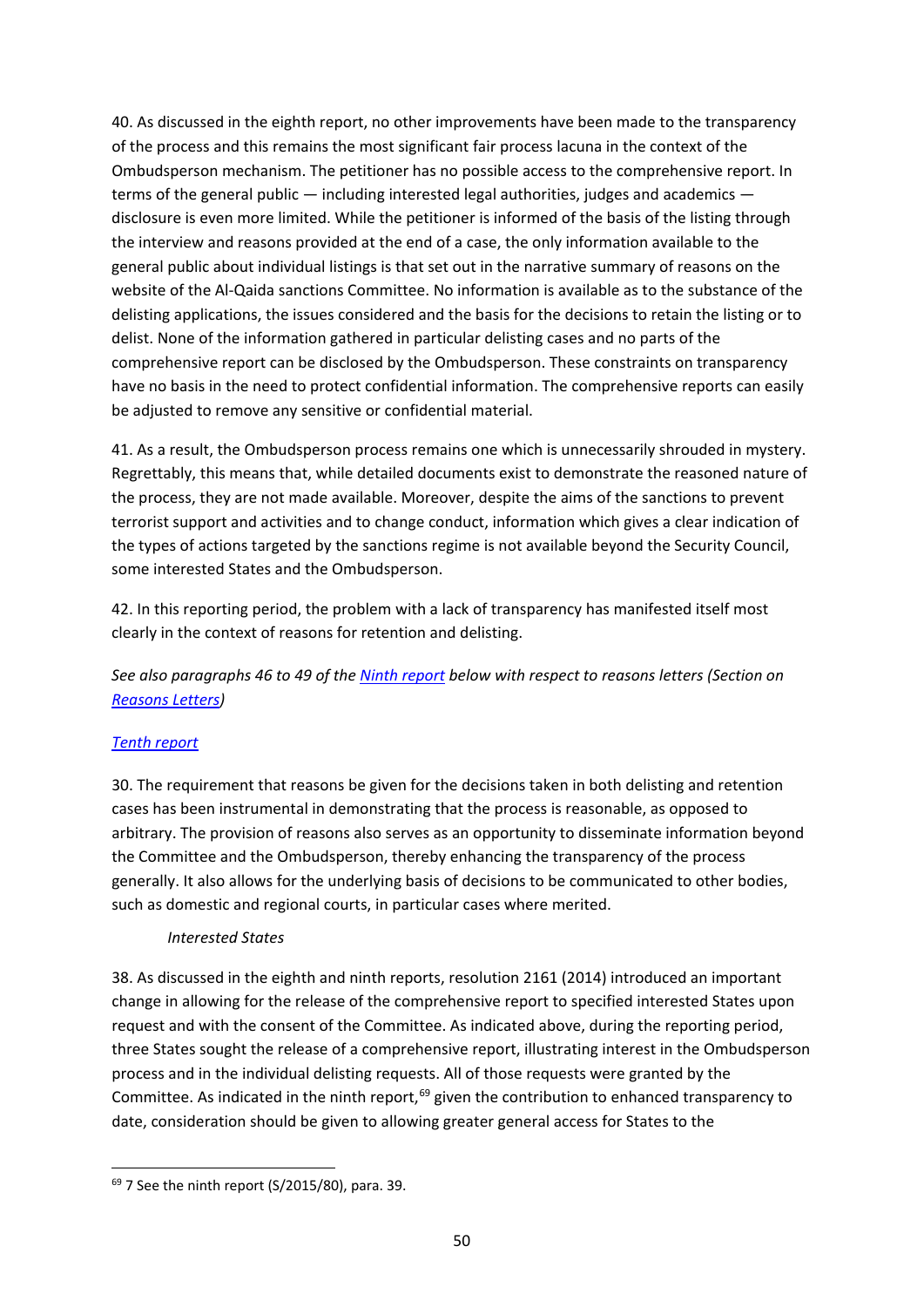comprehensive reports of the Ombudsperson. As an initial step, the body of "interested States" could be expanded from the designating States and States of residence/nationality/incorporation to any State from which information was sought or provided in the case concerned. These "relevant" States often have a significant interest in the case in question for a variety of reasons, and access to the comprehensive report could be of value and assistance to the authorities of those States. Any issues of confidentiality which arise can easily be addressed through redactions.

## *The petitioner and the public*

39. With respect to this issue, the comments made in the ninth report remain applicable:

"As discussed in the eighth report, no other improvements have been made to the transparency of the process, and this remains the most significant fair process lacuna in the context of the Ombudsperson mechanism. The petitioner has no possible access to the comprehensive report. In terms of the general public — including interested legal authorities, judges and academics — disclosure is even more limited. While the petitioner is informed of the basis of the listing through the interview and reasons provided at the end of a case, the only information available to the general public about individual listings is that set out in the narrative summary of reasons on the website of the Al-Qaida sanctions Committee. No information is available as to the substance of the delisting applications, the issues considered and the basis for the decisions to retain the listing or to delist. None of the information gathered in particular delisting cases and no parts of the comprehensive report can be disclosed by the Ombudsperson. These constraints on transparency have no basis in the need to protect confidential information. The comprehensive reports can easily be adjusted to remove any sensitive or confidential material."[70](#page-50-0)

40. For the moment, the Ombudsperson process remains one which is unnecessarily shrouded in mystery. Regrettably, this means that, while detailed documents exist to demonstrate the reasoned nature of the process, they are not made available. In addition, notwithstanding the aims of the sanctions to prevent terrorist support and activities and to change conduct, information which gives a clear indication of the types of actions targeted by the sanctions regime is not available beyond the Security Council, some interested States and the Ombudsperson.

## *[Eleventh report](https://undocs.org/S/2016/96)*

## *General information about the process*

36. In her interaction with petitioners and their counsel during the first few months of her term, the Ombudsperson has measured how the absence of publicly available case law, or its equivalent, of the practice of the Ombudsperson affects the ability of petitioners to efficiently present their case. Given that comprehensive reports are not made publicly available, even duly diligent counsel cannot review the past practice of the Ombudsperson to assist their client. The former Ombudsperson issued statements, made available on the website of the Office, with respect to two important aspects of her approach to her work concerning the standard applicable to the review of delisting requests and the assessment of information. The former Ombudsperson published the second

<span id="page-50-0"></span> $70$  8 Ibid., para, 40.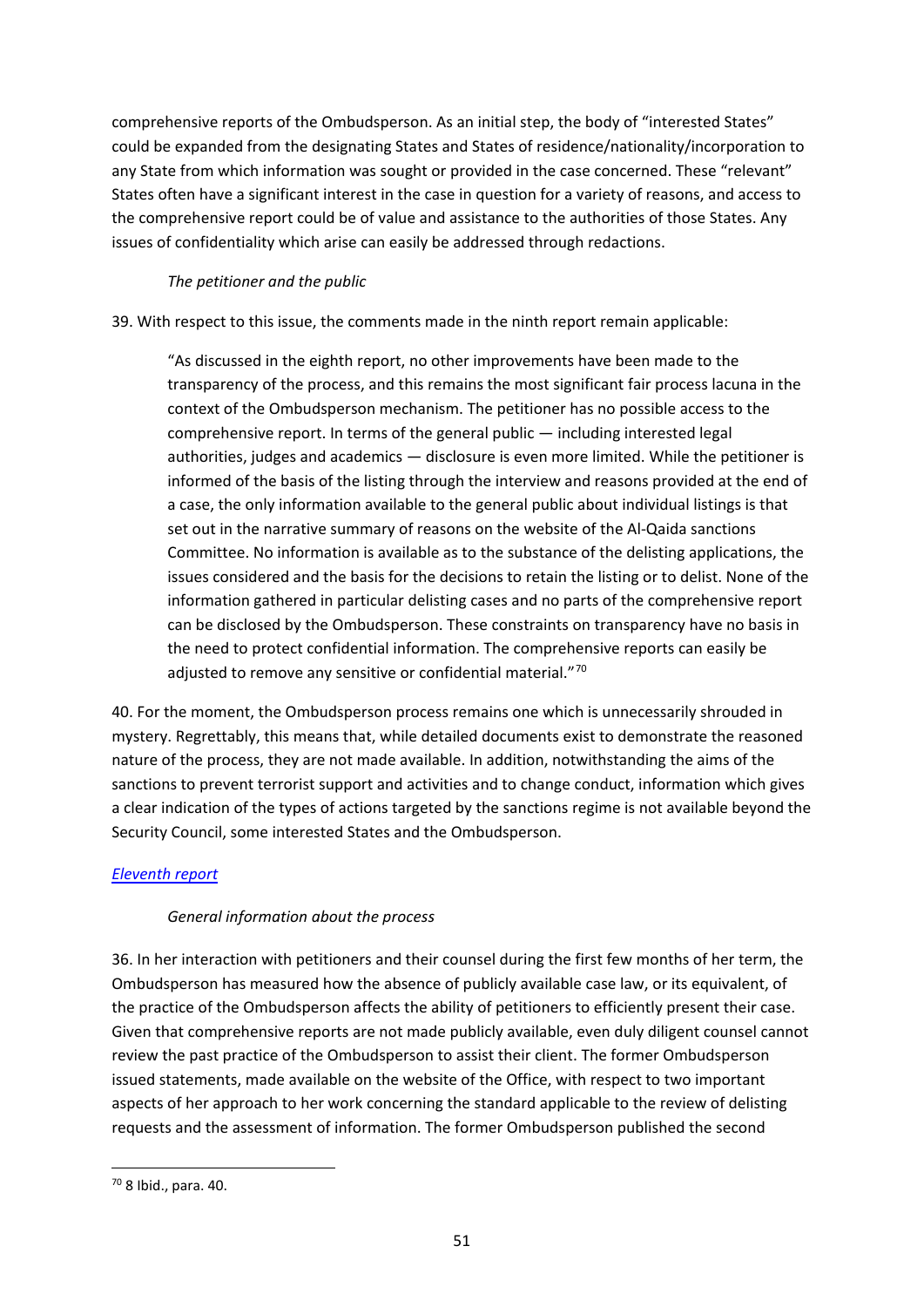document in November 2012 in response to grave concerns expressed by the Special Rapporteur on the promotion and protection of human rights and fundamental freedoms while countering terrorism. It was therefore published at a time when only 22 reports had concluded through the Ombudsperson process, almost a third of the cases concluded as at present. In the current situation, comprehensive reports and their contents are strictly confidential. In fairness to petitioners, it is necessary to make publicly available as much information as possible about the Ombudsperson process. To that end, the Ombudsperson has decided to expand and update the second statement to address other aspects of the assessment of information that are not currently covered, including the approaches to inferences and to analysis of association and disassociation. On 27 January 2016, the Ombudsperson informally briefed the Committee on this initiative. She also consulted the Monitoring Team, the Office of Legal Affairs and the Office of the United Nations High Commissioner for Human Rights on the draft document. The document has now been circulated for information to members of the Committee. The Ombudsperson will review any comments received prior to finalizing and placing the document on the website of the Office, within the next few weeks. It is expected that increasing the transparency of the process before the Ombudsperson will be a valuable preparatory tool for petitioners and their counsel. The Ombudsperson also expressed the hope that it would bring more confidence and credibility to the mechanism.

#### *Interested States*

37. As discussed in the eighth, ninth and tenth reports (see S/2014/553; S/2015/80, para. 39; and S/2015/533, para. 38), consideration should be given to allowing for more general access by States to the comprehensive reports of the Ombudsperson. During the reporting period, three interested States sought the release of a comprehensive report, illustrating the continued attention to the process. The Ombudsperson fully seconds the proposal by her predecessor that, as an initial step, the body of interested States could be expanded from the designating States and States of residence/nationality/incorporation to any State from which information was sought or provided in the particular case. These States often have a significant relevant interest in the particular case for a variety of reasons, and access to the comprehensive report could be of value and assistance to the authorities of the State. Any issues of confidentiality which arise can easily be addressed through redactions.

## *The petitioner*

38. The absence of access by petitioners to the comprehensive report in their cases remains of concern and amounts to a lacuna in terms of fairness in the context of the Ombudsperson mechanism (see S/2015/80, para. 40 and S/2015/533, paras. 39-40).

*See also paragraphs 39 to 42 of the [Eleventh report](https://undocs.org/S/2016/96) below (Section on Reasons letters)*

## *[Twelfth report](https://undocs.org/S/2016/671)*

29. As anticipated in the eleventh report, the website of the Office of the Ombudsperson has been updated to provide petitioners and their counsel with information on the practice of the Ombudsperson relating to the use of information and the analysis of association and disassociation. It also addresses in particular the mental element required for the retention of a listing, the use of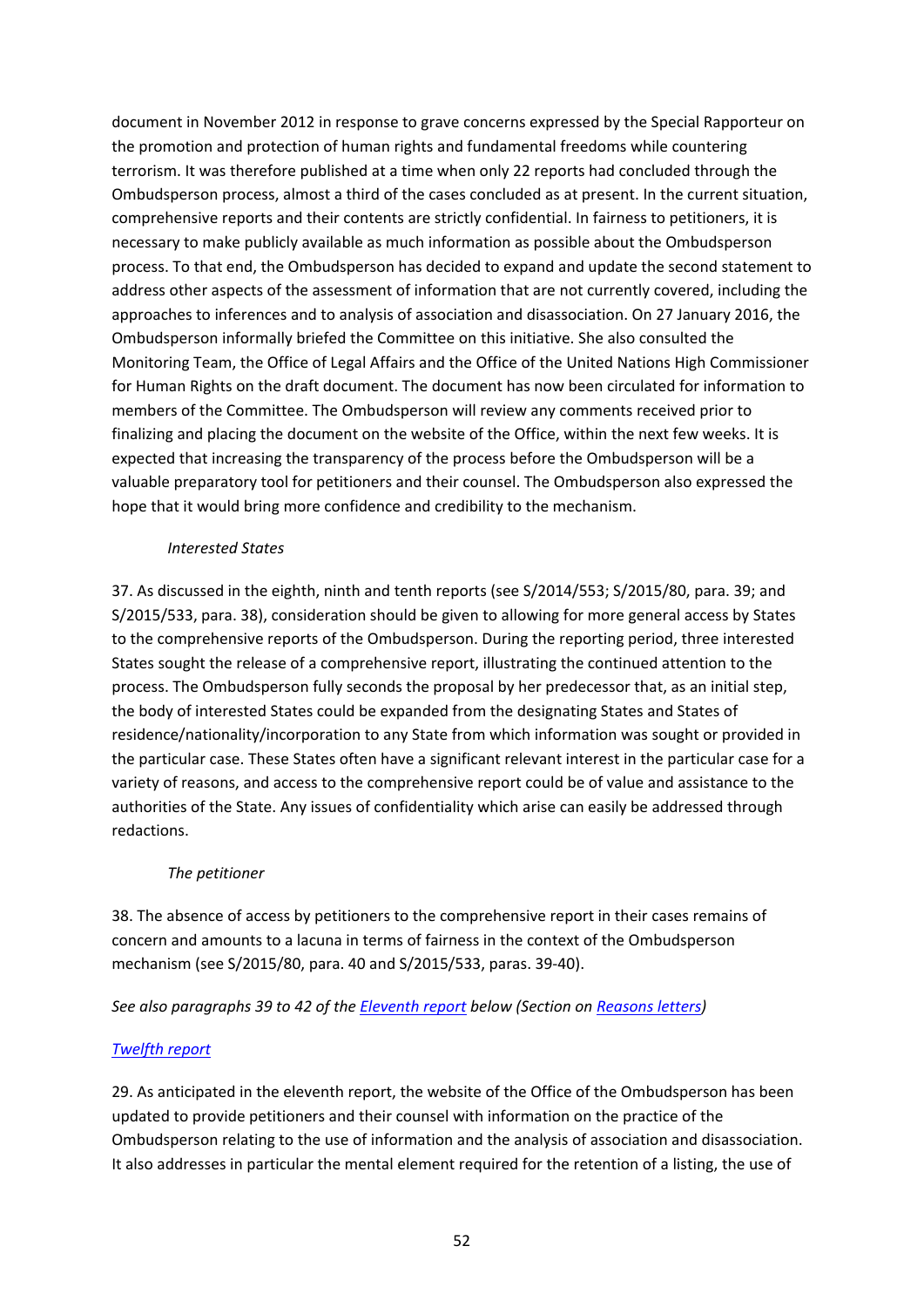cumulative information and inferences. It is expected that, in addition to assisting petitioners, the information in question will increase the transparency of the process vis-à-vis a broader interested public. During the above-mentioned seminar on sanctions, representatives of the European Union welcomed the update and indicated that they were making use of the increased transparency of the mechanism in their submissions before the courts of the European Union.

*See also paragraphs 30-31 of the [Twelfth report](https://undocs.org/S/2016/671) below (Section on Reasons letters).*

## Reasons letters

## *[Security Council resolution 1904 \(2009\)](https://undocs.org/S/RES/1904(2009)) (Annex II)*

"11. If the Committee decides to grant the delisting request, then the Committee shall inform the Ombudsperson of this decision. The Ombudsperson shall then inform the petitioner of this decision and the listing shall be removed from the Consolidated List. *[No reasons provided in delisting cases]*

12. If the Committee decides to reject the delisting request, then the Committee shall convey to the Ombudsperson its decision including, as appropriate, explanatory comments, any further relevant information about the Committee's decision, and an updated narrative summary of reasons for listing.

13. After the Committee has informed the Ombudsperson that the Committee has rejected a delisting request, then the Ombudsperson shall send to the petitioner, with an advance copy sent to the Committee, within fifteen days a letter that:

(a) Communicates the Committee's decision for continued listing;

(b) Describes, to the extent possible and drawing upon the Ombudsperson's Comprehensive Report, the process and publicly releasable factual information gathered by the Ombudsperson; and,

(c) Forwards from the Committee all information about the decision provided to the Ombudsperson pursuant to paragraph 12 above." [71](#page-52-0)

## *[First Report](http://undocs.org/S/2011/29)*

50. Currently, whether in the context of a case considered by the Ombudsperson or not, the Committee is not mandated to provide factual reasons for a de-listing. Even in the early stages of the work of the Ombudsperson, it is evident that such information would be very useful. Information as to the basis for a de-listing in one case may be of importance in assessing other cases. These reasons would also be helpful to the Ombudsperson in developing relevant observations for the Committee and in ensuring consistency in analysis. Further, to the extent that the sanctions process is intended to encourage a change in conduct, a description of facts that led to de-listing could guide the Ombudsperson in the context of dialogue with petitioners and provide examples for listed individuals and entities generally. For these reasons, it would be helpful if consideration were given to providing for reasons to be given by the Committee in cases where de-listing is granted.

*[Security Council resolution 1989 \(2011\)](https://undocs.org/S/RES/1989(2011)) (Annex II)*

<span id="page-52-0"></span> $71$  Identical language in subsequent resolutions.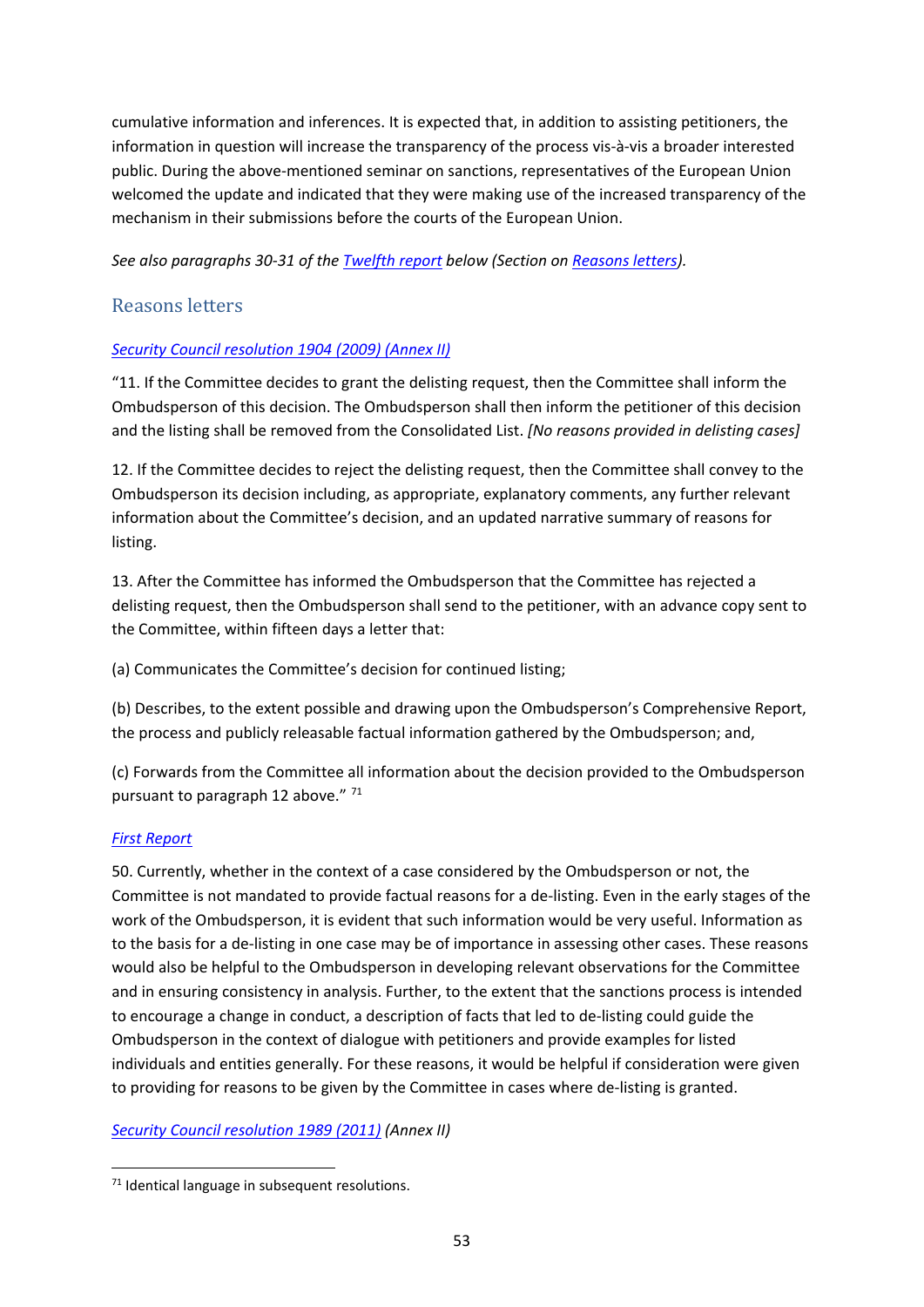"13. If the Committee decides to reject the delisting request, then the Committee shall convey to the Ombudsperson its decision, setting out its reasons, and including any further relevant information about the Committee's decision, and an updated narrative summary of reasons for listing."  $72$ 

#### *[Second Report](https://undocs.org/S/2011/447)*

44. A further issue regarding the decision-making process is the question of reasons for the decision. As formal notifications on the cases that have been decided are still pending, no comment on practice is possible at this early stage. However, this principle has been recognized by the Security Council: in its resolution 1989 (2011), the Council requires the Committee to provide reasons for rejecting a de-listing petition.<sup>[73](#page-53-1)</sup> Obviously, this is of critical importance in the case of a refusal to de-list.

45. As outlined in the first report of the Office of the Ombudsperson, providing such reasons is also important in the case of a decision to de-list. In addition to evidencing the reasonableness of the decision-making process, the information is valuable to the Ombudsperson in assessing other cases and ensuring consistency of analysis. Also, in the context of using sanctions to change conduct, the reasons can be used by the Ombudsperson in the course of her dialogue with other petitioners. While appreciating the changes brought about by Security Council resolution 1989 (2011), for the reasons expressed in the first and in the present report, it would be helpful if consideration were given to the possibility of requiring the Committee to provide reasons to the de-listed person or entity, through the Ombudsperson or another channel.

#### *[Third report](https://undocs.org/S/2012/49)*

46. The fairness of the process has also been strengthened by the Committee's evident determination to provide reasons for the decision taken in each case. With the exception of the cases only recently decided,<sup>[74](#page-53-2)</sup> the Committee has provided the Ombudsperson with a notification of its decision in each of the cases, expressing reasons for the same, where de-listing was granted and in the single case where it was refused. The reasons have been communicated to the petitioner by the Ombudsperson. Under the terms of resolution 1989 (2011),<sup>[75](#page-53-3)</sup> the Committee is required to provide reasons for the rejection of a de-listing request.

47. The Committee's efforts in this regard, which go beyond what is mandated, add to the overall reasonableness of the decision-making process, contributing to enhanced fairness and transparency. In addition, the Ombudsperson has been able to use the information provided in the reasons as a guide in subsequent cases, both in terms of dialogue with the petitioner and in assessing the

<span id="page-53-0"></span> $72$  Paragraph 14 of Annex II to this resolution is identical to the corresponding paragraph in the previous resolution (paragraph 13 of Annex II to resolution 1904 quoted above).

<span id="page-53-1"></span> $73$  8 See paragraph 13 of annex II. A similar requirement is set out in paragraph 33 of the resolution, by which the Security Council directs Committee members to provide their reasons for objecting to de-listing requests.

<span id="page-53-2"></span><sup>&</sup>lt;sup>74</sup> 13 Relating to Abu Sufian al-Salamabi Muhammed Ahmed Abd al-Razziq, Barakaat North America Inc., Barakat Computer Consulting, Barakat Consulting Group, Barakat Global Telephone Company, Barakat Post Express and Barakat Refreshment Company, with respect to which reasons are expected to be provided in due course.

<span id="page-53-3"></span> $75$  14 See para. 13 of annex II. A similar requirement is set out in para. 33 of the resolution, with regard to objections by Committee members to de-listing requests.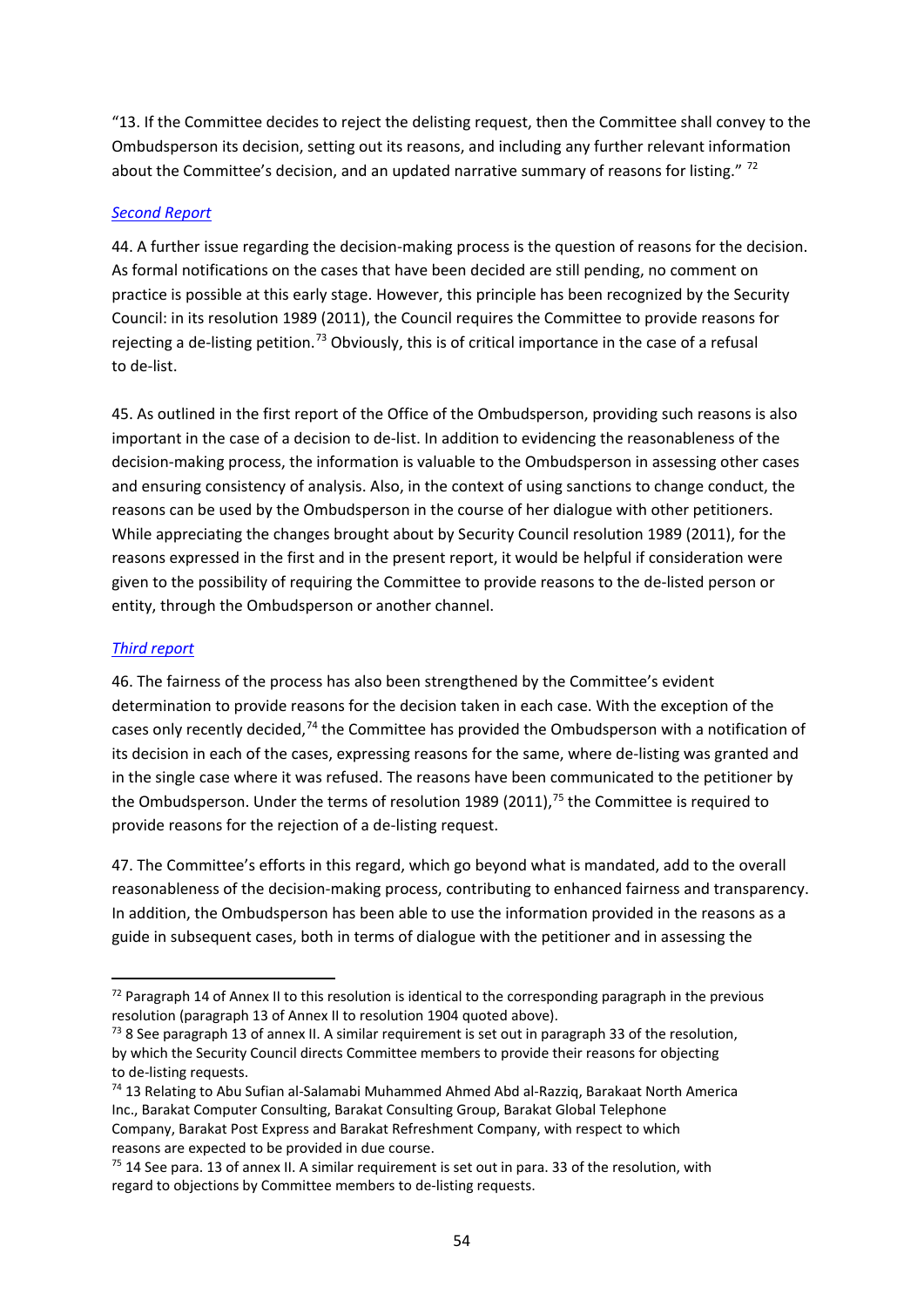sufficiency of information. In recognition of this, it would be helpful in future if consideration were given to mandating that reasons be given by the Committee to the de-listed person or entity, through the Ombudsperson or otherwise, in case of any decision to de-list.

## *[Fourth report](https://undocs.org/S/2012/590)*

44. The importance of the Committee providing reasons for the decisions taken cannot be overstated. Such reasons demonstrate the fair and considered nature of the decision-making process and provide guidance to the Ombudsperson for subsequent delisting cases. Moreover, as these reasons are communicated to the petitioner, he or she is made aware of the basis of the decision and thus the transparency of the proceedings is considerably enhanced. This principle has been recognized in resolution 1989 (2011) insofar as it requires that the Committee provide reasons for rejecting a delisting petition.<sup>[76](#page-54-0)</sup> In practice the Committee has also made efforts to provide reasons for its decision when delisting is granted, although a significant period of time can elapse between the decision and the provision of the reasons. Given this existing practice and the importance of reasons to the overall fairness of the process, it would be helpful if consideration were given to extending the current obligation and providing that the Committee give reasons in a timely manner for its decision in all cases.

## *[Security Council resolution 2083 \(2012\)](https://undocs.org/S/RES/2083(2012))*

"14. After the Committee decides to accept or reject the delisting request, the Committee shall convey to the Ombudsperson its decision, setting out its reasons, and including any further relevant information about the Committee's decision, and an updated narrative summary of reasons for listing, where appropriate, for the Ombudsperson to transmit to the petitioner."

## *[Fifth report](https://undocs.org/S/2013/71)*

39. In its resolution 2083 (2012), the Security Council fully acknowledged the importance of the Committee providing reasons for the decisions taken, whether in favour or against delisting. In recognition of the existing practice, the Committee is now mandated to give reasons for all its decisions, regardless of the outcome. The requirement will serve to demonstrate the fair and considered nature of the decision-making process and provide guidance to the Ombudsperson for subsequent delisting cases. Moreover, as the reasons will be communicated to the petitioner, he or she will be made aware of the basis of the decision and, thus, the transparency of the proceedings will be enhanced in this context. However, there remains a practical issue as to timing in that under the current practice, which is now provided for in the resolution, there has often been a significant delay before the reasons are provided. Further experience in implementing the provisions of the resolution will be needed to determine if the enhanced mandate will assist in reducing the length of time required for the transmission of the reasons for decisions.

## *[Sixth report](https://undocs.org/S/2013/452)*

<span id="page-54-0"></span><sup>&</sup>lt;sup>76</sup> 16 Paragraph 13 of annex II. A similar requirement is in paragraph 33, in the case of a Committee member objecting to delisting.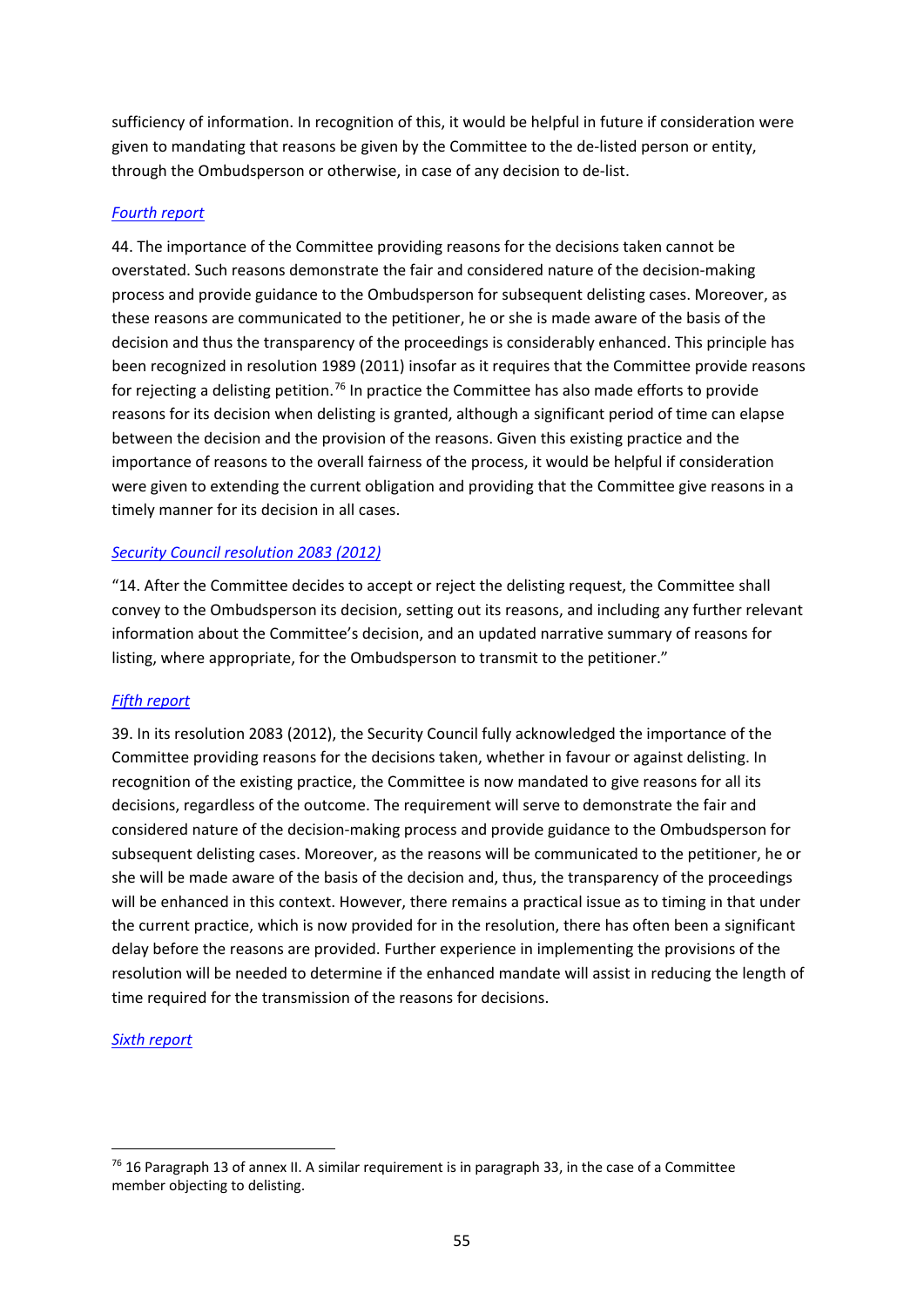36. Security Council resolution 2083 (2012) included a requirement for reasons to be given for the decisions of the Committee to grant a delisting petition. This solidified the practice of the Committee.

37. The Ombudsperson has consistently highlighted the importance of providing reasons for all decisions on delisting petitions regardless of the outcome. As a result, the decision of the Security Council to extend the mandate and require that reasons be given, also in the case of delisting, was a very welcome development.

38. Unfortunately, the incorporation of that requirement in resolution 2083 (2012) has yet to ameliorate the situation with regard to the significant delays that occur between the rendering of a decision to delist and the delivery of the reasons for that decision by the Committee. In fact, the problem has been particularly serious during the reporting period. Reasons for a decision have yet to be communicated in seven cases, including in instances where the decisions were taken months ago. In a process that is otherwise subject to restrictive time limits, the delay in the provision of reasons is highly noticeable. While delivering reasons, even at a later stage, remains beneficial for the fairness of the process, such delays obviously reduce the effectiveness of such a practice in demonstrating the transparency and reasonableness of the process.

39. Given the structure and context of the Ombudsperson mechanism and the interaction between and roles of the Committee and the Ombudsperson, it is understandable that preparing the reasons for delisting can be a complex and challenging process. However, in the interest of fairness and transparency, consideration needs to be given to ways of improving the process, including by enhancing the role of the Ombudsperson in facilitating the delivery of reasons.

40. In addition, a significant concern with regard to fairness has been identified with regard to the provision of reasons for refusing a request for delisting through the Ombudsperson process. That concern arises from the fact that the recommendation of the Ombudsperson to retain the listing, once reported and discussed with the Committee, ends the consideration of that specific delisting petition.[77](#page-55-0) In those circumstances, evidently the assessment of the Ombudsperson forms the basis for the retention of the listing and, as a result, fairness requires that the reasons given to the petitioner be reflective of the analysis and conclusions of the independent mechanism.

41. At present, however, the process mandates that reasons for the decision be provided by the Committee, not the Ombudsperson. As a result, there exists the potential for a discrepancy between the comprehensive report of the Ombudsperson and the reasons given by the Committee. The existence of such a discrepancy could significantly undermine the fairness of the process and its consistency with fundamental principles in that regard. To date, in the two instances<sup>[78](#page-55-1)</sup> where delisting has been refused, the process has been a fair one in that the reasons given have been

<span id="page-55-0"></span> $77$  8 It does not preclude the Committee from reaching a different determination through a subsequent delisting petition presented by a State (see Security Council resolution 2083 (2012), para. 20, and para. 12 of annex II).

<span id="page-55-1"></span><sup>78 9</sup> This refers only to cases in which delisting requests were refused after 17 June 2011, the date of adoption of Security Council resolution 1989 (2011), in which the Council decided that the Ombudsperson should present to the Committee a recommendation on the delisting requests.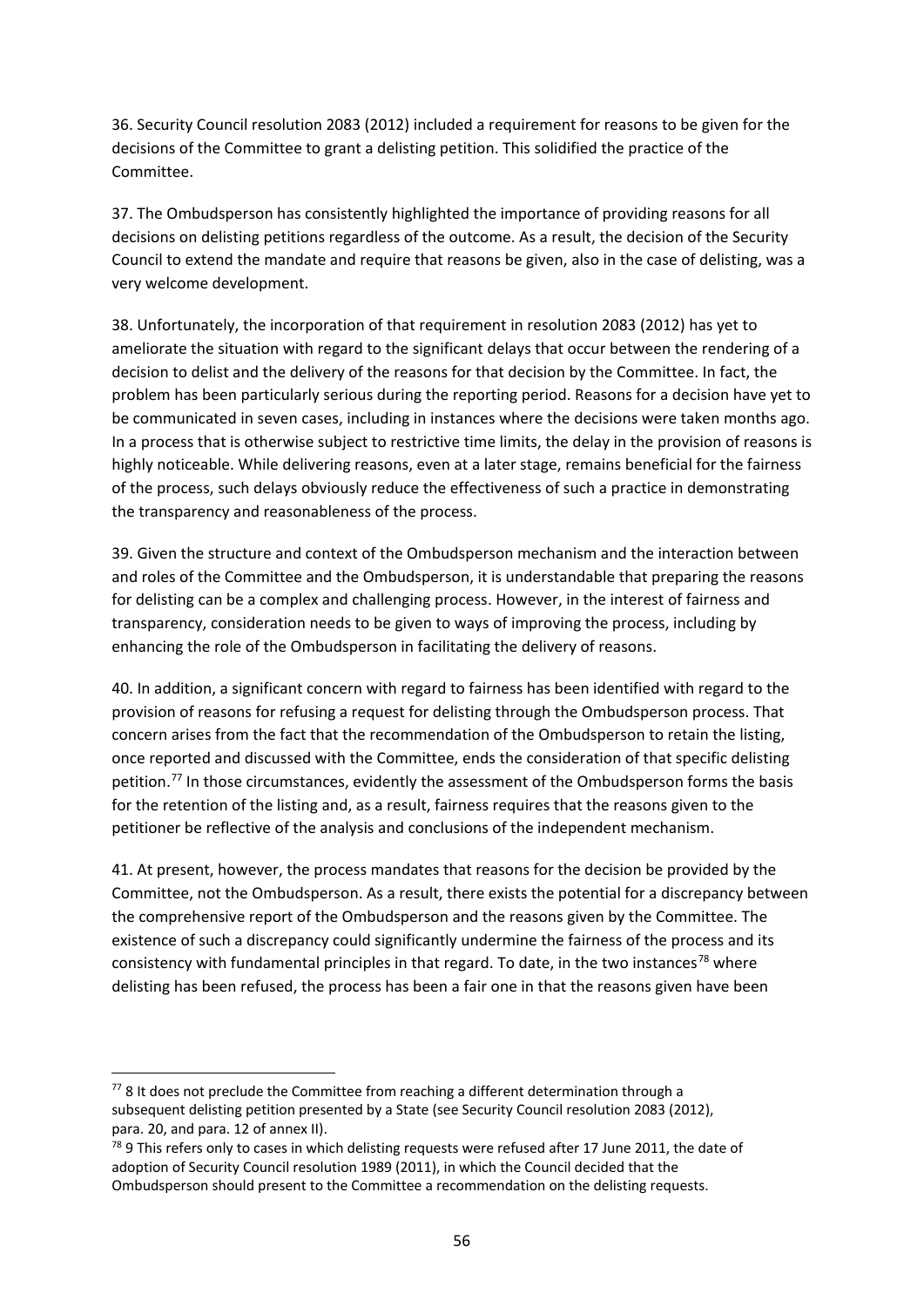consistent with the conclusions of the Ombudsperson. Nonetheless, this situation remains of concern, as it could result in an unfair process in the future.

42. Consideration should be given to making the process for the delivery of reasons consistent with the means by which a decision on refusal is taken. Specifically, this could be done by making the Ombudsperson responsible for providing the reasons.

#### *[Seventh report](https://undocs.org/S/2014/73)*

39. In its resolution 2083 (2012), the Security Council recognized the importance of reasons being part of a fair process by requiring such reasons to be provided to a petitioner whether the delisting request is accepted or refused. This represents a further advancement for the Ombudsperson process in terms of transparency and overall fairness.

40. In cases of delisting, however, the value of this improvement — for the petitioner and in terms of the transparency of process — has been diminished significantly by the extensive delays in communicating the reasons by the Committee and the relatively limited factual and analytical references provided. During the reporting period, reasons for the Committee's decision were communicated to petitioners in three cases. As at the time of writing the present report, however, reasons had not been provided in 14 cases. Several of the cases were decided months ago; in one instance, the decision was taken more than a year ago. While delayed delivery and limited content remains preferable to no reasons, the meaningfulness of communicating reasons in terms of the fairness of the process, especially in the perception of the petitioner, is reduced markedly by the passage of time.

41. On a practical level, the Ombudsperson advises the petitioner immediately of the decision to delist and the press release prepared by the Committee can be provided upon request. However, an official notification by the Ombudsperson to the petitioner cannot be sent until a formal communication has been provided by the Committee, with reasons. Delays in communicating the official decision only serve to exacerbate the general problems that petitioners face in obtaining implementation of the decision to delist. In that regard, in several instances delisted individuals have pointed to the absence of an official notification as the basis for difficulties faced in terms of travel or access to assets.

42. As mentioned in the sixth report, the problem with respect to reasons is not limited to cases of delisting. In accordance with the procedure set out by the Security Council, if the Ombudsperson recommends retaining the listing, the name of the sanctioned entity or individual will remain on the list, putting an end to further consideration of the delisting petition. While a Committee member disagreeing with the result can put forward a separate delisting request, that action will not affect the decision to reject the petitioner's original request. As a result, the listing is retained on the basis of the comprehensive report and the recommendation of the Ombudsperson. Under the current structure, however, the reasons for the decision are prepared by the Committee and conveyed to the Ombudsperson for transmission to the petitioner. There is therefore a real possibility that the reasons provided will not be consistent with the observations, analysis and findings of the Ombudsperson, introducing a fundamental unfairness into the process.

43. Experience to date supports the view that it is important, in terms of the fairness and transparency of the process, that reasons be provided. At the same time, it is clear that changes are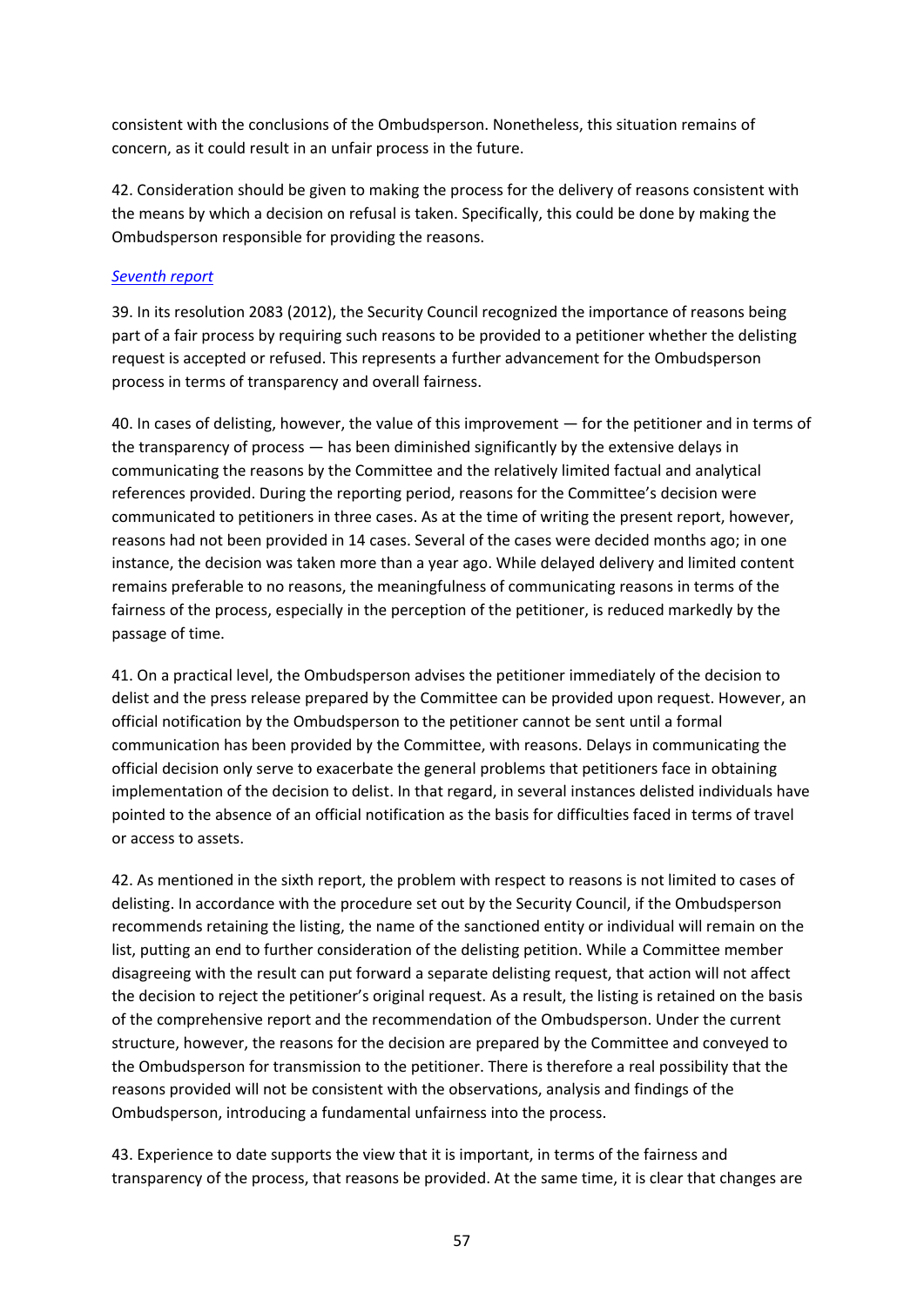needed to allow for the timely delivery of reasons and to ensure that the reasons are substantive in content and properly take into account the conclusions of the independent reviewer.

44. A partial solution could be to impose time constraints for the delivery of reasons. This would be consistent with the Ombudsperson process in general, which is governed throughout by strict deadlines. Such an approach fails to recognize the complexity of preparing reasons by the Committee, however, and may have the unintended consequence of further reducing the substantive content of the text.

45. A far more preferable and comprehensive solution would be to make the procedure for the provision of reasons consistent with the Ombudsperson process. In cases in which a listing is maintained on the basis of a recommendation by the Ombudsperson, it follows that the Ombudsperson should provide the reasons for that determination to the petitioner, with appropriate safeguards regarding the release of confidential material. This would ensure uniformity between the comprehensive report and the reasons and would be entirely in accord with the decision-making process in such circumstances.

46. Similarly, in delisting cases the Ombudsperson should be mandated to provide reasons based on the comprehensive report. While in such cases there is provision for the Committee to make a decision by consensus or through the application of paragraph 21 of resolution 2083 (2012), the final decision to delist would be in conformity with the recommendation of the Ombudsperson. That recommendation, in turn, would be premised on the information and analysis set out in the comprehensive report. As a result, the Ombudsperson is in the most advantageous position to prepare and provide reasons to the petitioner for the recommendation made, again with protections as regards any confidential material. In this context too, fairness dictates that the reasons provided to the petitioner should be consistent with the findings in the comprehensive report prepared by the independent reviewer. Importantly, given that the reasons can be clearly identified as being those of the Ombudsperson, the challenges that currently exist in relation to preparing the reasons when there is no consensus among Committee members would be overcome.

47. In cases of a Committee reversal or a Security Council decision, responsibility for providing reasons should be left to the Committee and the Council respectively.

48. In the view of the Ombudsperson, according responsibility for the delivery of reasons to the Ombudsperson would significantly enhance the fairness, transparency and efficiency of the process.

*See also paragraphs 49 to 52 of the [Seventh report](https://undocs.org/S/2014/73) on the non-disclosure of reasons above (Section on Transparency of the process)*

## *[Security Council resolution 2161 \(2014\)](https://undocs.org/S/RES/2161(2014))*

"16. Following the conclusion of the process described in paragraphs 42 and 43 of this resolution, the Committee shall convey to the Ombudsperson, within 60 days, whether the measures described in paragraph 1 are to be retained or terminated, setting out reasons and including any further relevant information, and an updated narrative summary of reasons for listing, where appropriate, for the Ombudsperson to transmit to the petitioner. The 60-day deadline applies to outstanding matters before the Ombudsperson or the Committee and will take effect from the adoption of this resolution." *[Emphasis added, the underlined wording is new].*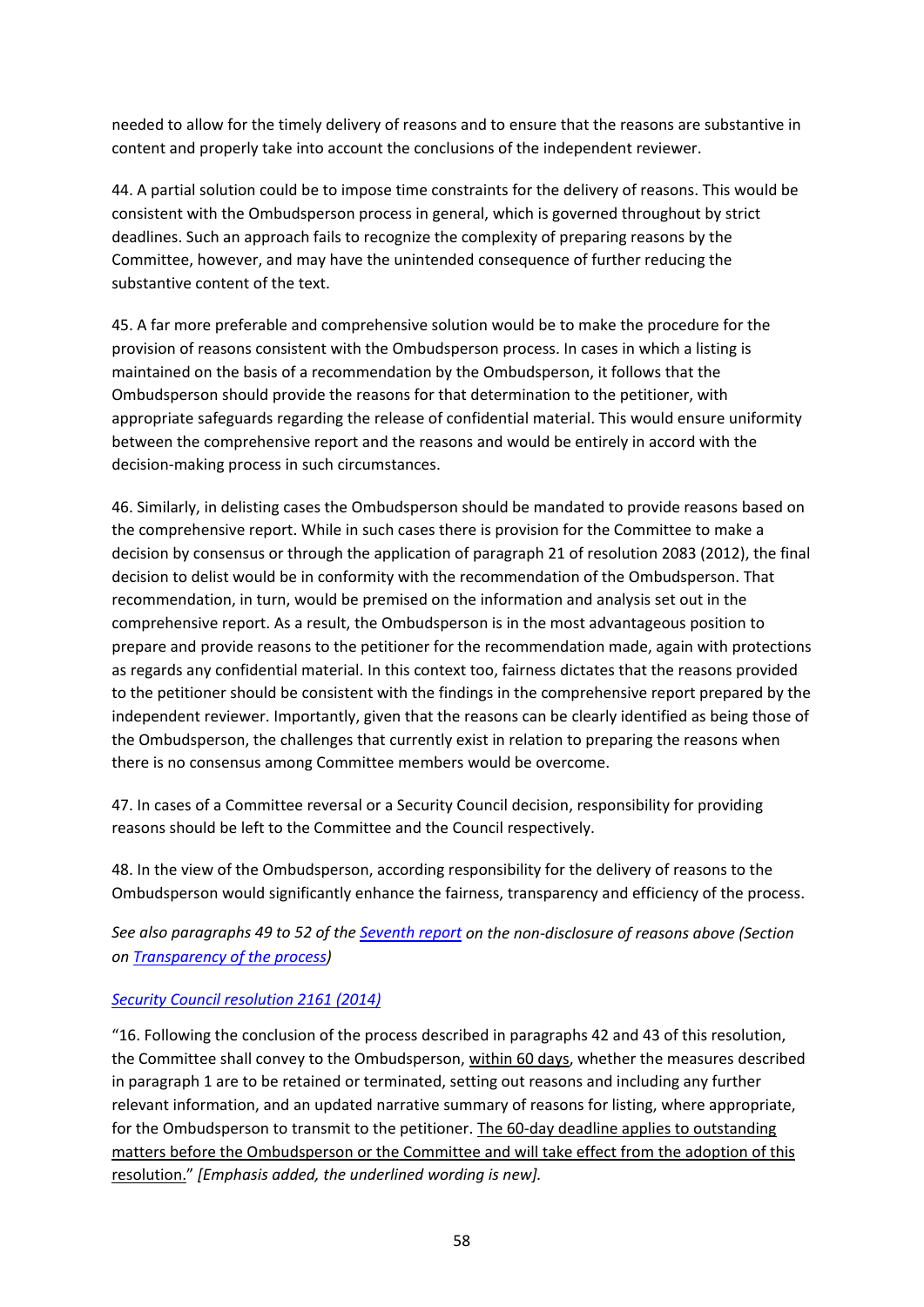#### *[Eighth report](https://undocs.org/S/2014/553)*

39. The extensive delays in the communication of the reasons by the Committee in delisting cases and the relatively limited factual and analytical references in the reasons were noted in the seventh report [\(A/2014/73,](https://undocs.org/S/2014/73) paras. 40-41). Security Council resolution 2161 (2014) partly addresses the problem by providing for a 60-day deadline for the transmittal of reasons by the Committee to the Ombudsperson. This time limit is especially welcome in that it applies to outstanding cases where reasons have been delayed for an extensive period. However, this change does not address the content of the letters in delisting cases and, as discussed in the seventh report, it could result in further limitations in that respect.

40. The deadline has also been made applicable to retention cases, which will also be helpful. However, resolution 2161 (2014) does not address the most serious concern with respect to reasons in retention cases. Paragraphs 14 and 15 of annex II to resolution 2083 (2012) were amended by the language in paragraphs 16 and 17 of annex II to resolution 2161 (2014) to better reflect the Ombudsperson procedure by providing for the Committee to convey to the Ombudsperson, at the end of the process, whether the sanction measures are to be retained or terminated, rather than communicating a decision. This amendment makes it even more clear that in a case of retention, the listing is maintained on the basis of the recommendation of the Ombudsperson, which has arisen from the analysis contained in the comprehensive report. Nevertheless, paragraph 16 of annex II still provides that the reasons for the refusal of the delisting petition must come from the Committee. As a result, the possibility remains that the reasons provided will be inconsistent with the observations, analysis and findings of the Ombudsperson, rendering the process fundamentally unfair in the particular case.

41. As described previously, the experience to date with the provision of reasons reinforces the importance of the provision of reasons to the fairness and transparency of the process. The addition of a time frame for the delivery of reasons is a positive development, particularly for delisting cases. Nonetheless, further changes are needed to ensure a fair process in each case, with reasons that are substantive in content and consistent with the comprehensive report of the Ombudsperson.

42. As discussed in the seventh report [\(S/2014/73,](https://undocs.org/S/2014/73) paras. 43-48), these problems can best be addressed by making the provision of reasons fully consistent with the process. This can be accomplished by according the responsibility for reasons to the Ombudsperson, in both delisting and retention cases, with appropriate safeguards regarding the release of confidential material. The only exception would be in the case of a Committee reversal or a Security Council decision, where responsibility for reasons would be left to the Committee and the Council respectively. Such a structure would be properly reflective of the process as a whole and would significantly enhance its fairness, transparency and efficiency.

*See also paragraph 35 of the [Eighth report](https://undocs.org/S/2014/553) on the non-disclosure of reasons above (Section on Transparency of the process)*

#### *[Ninth report](https://undocs.org/S/2015/80)*

43. From the adoption of resolution 2083 (2012), the Security Council has mandated that decisions to delist or retain made through the Ombudsperson process will be accompanied by reasons. Previous reports have noted that, for delisting cases, there have been extensive delays in the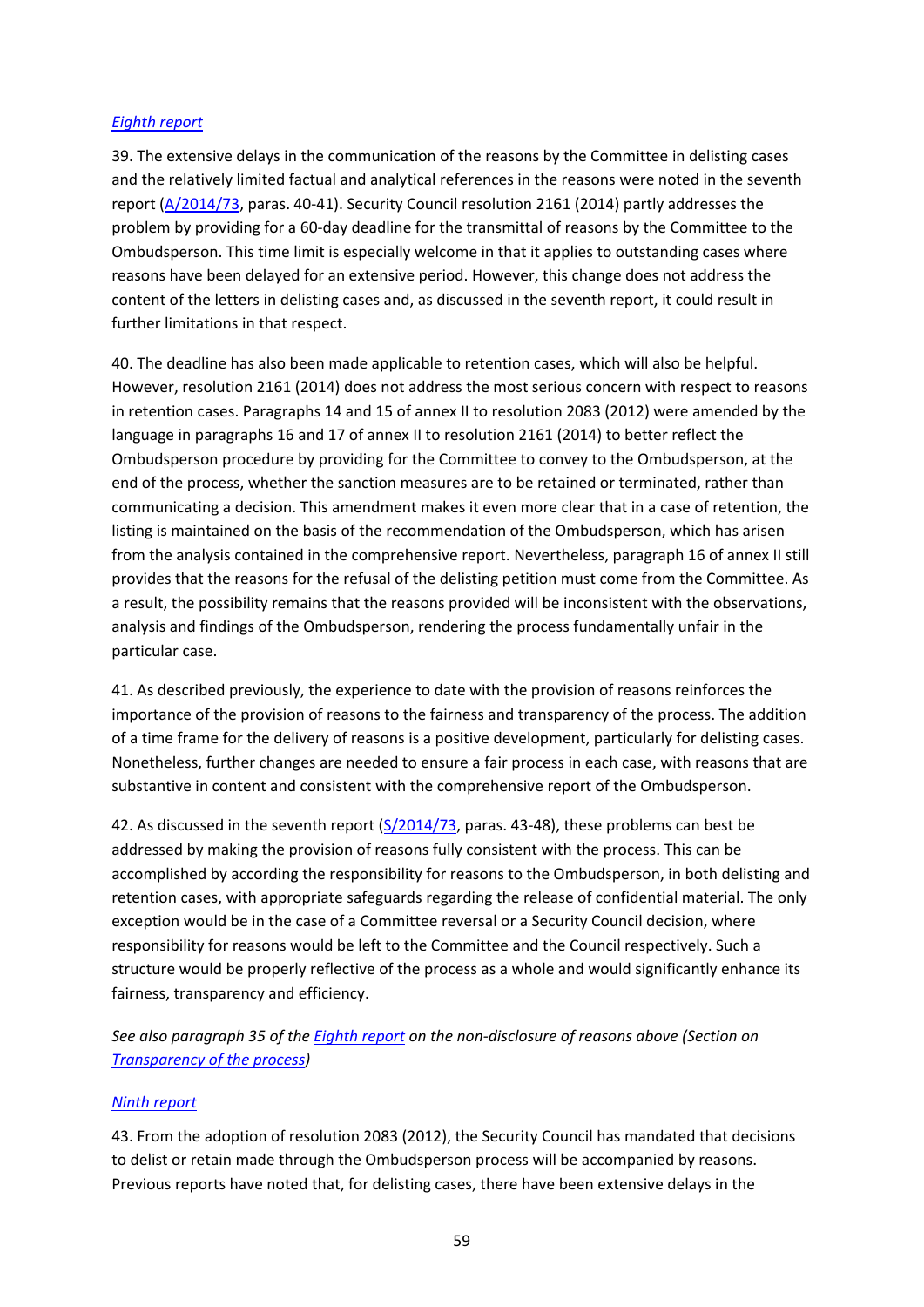communication of the reasons by the Committee and the letters which were sent had relatively limited factual and analytical references.<sup>[79](#page-59-0)</sup> Security Council resolution 2161 (2014) partially addressed the problem by providing for a 60-day deadline for the transmittal of reasons by the Committee to the Ombudsperson. While ensuring that some form of communication will now be provided within a reasonable time frame, the change has not addressed the problem with the content of the letters in delisting cases. In fact, the imposition of the deadline, at least in application to the backlog, has exacerbated the difficulty with limited factual and analytical references. Specifically, in this reporting period a number of communications from the Committee transmitted by the Ombudsperson to the petitioners in accordance with paragraph 16 of annex II to resolution 2161 (2014) contained no factual or analytical references. In the opinion of the Ombudsperson, these communications did not comply with the requirement for reasons to be provided as mandated by resolution 2161 (2014).

44. This result is disappointing in that the reasons provide the sole opportunity to publically demonstrate to the petitioner, and more broadly, the reasoned nature of the decision-making process which led to delisting. This approach perpetuates an appearance of arbitrariness with respect to a process established by the Security Council which can otherwise be demonstrated to meet the requirements of fairness. As such, this lack of transparency jeopardizes the overall fairness of the procedure and most significantly the perceptions as to its reasonableness.

45. As discussed in the seventh and eighth reports,<sup>[80](#page-59-1)</sup> concerns also remain with respect to reasons in retention cases. As the listing is maintained on the basis of the recommendation of the Ombudsperson, which in turn arises from the analysis in the comprehensive report, it is crucial for the fairness of the process that the reasons provided be consistent with the observations, analysis and findings of the Ombudsperson. The reasons must also reflect the comprehensive nature of the report mandated by the Security Council and the fact that the procedure ensures that the petitioner is fully heard by the Ombudsperson and the Committee. To this end, the reasons must respond to the arguments advanced by the petitioner and any information produced in support. Experience indicates that problems with respect to the fullness and accuracy of the retention reasons will continue to persist so long as the current structure — according the responsibility for the reasons to the Committee — is retained.

46. As noted in my eighth report, the serious challenges with respect to reasons can best be addressed by according the responsibility for reasons to the Ombudsperson, in both delisting and retention cases, with appropriate safeguards regarding the release of confidential material. The only exception to this should be in the case of a Committee reversal or a Security Council decision, where responsibility for reasons would appropriately be left to the Committee and the Council respectively. This structure would be properly reflective of the process as a whole and would significantly enhance its fairness, transparency and efficiency.

#### *[Tenth report](https://undocs.org/S/2015/533)*

<span id="page-59-0"></span><sup>&</sup>lt;sup>79</sup> 10 See for example the seventh report (S/2014/73), paras. 38 and 39.

<span id="page-59-1"></span><sup>80 11</sup> See the seventh report (S/2014/73), paras. 43-45; and the eighth report (S/2014/553), paras. 39-42.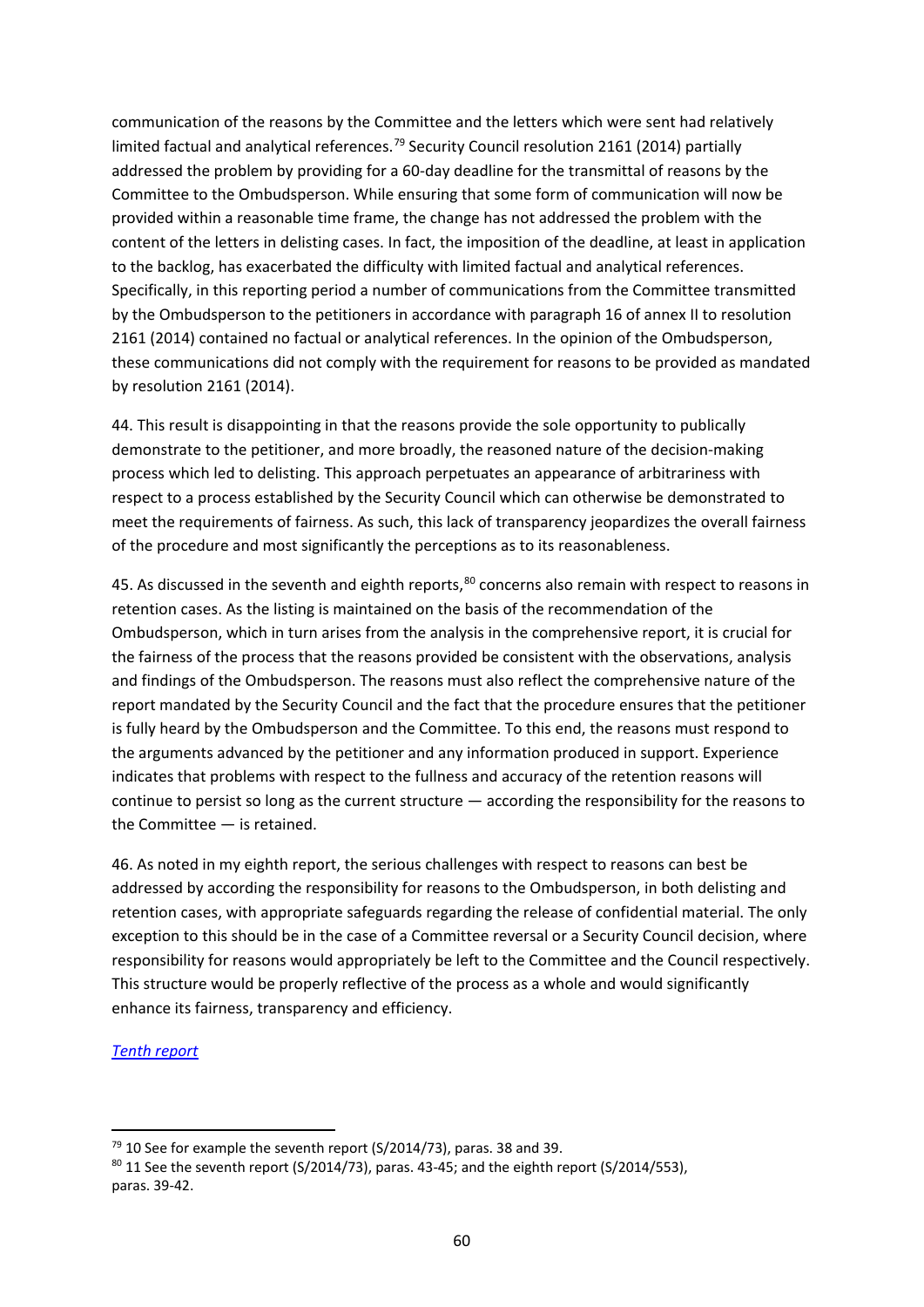41. Since the adoption of resolution 2083 (2012), the Security Council has mandated that decisions to delist or retain made through the Ombudsperson process be accompanied by reasons. Security Council resolution 2161 (2014) provided a much-needed enhancement of this requirement by including a 60-day deadline for the transmittal of reasons by the Committee to the Ombudsperson. This has served to ensure that the reasons in each case are delivered within a reasonable time frame. The ninth report detailed significant problems which had been encountered in terms of the substantive content of reasons in delisting cases. $81$  During the reporting period, there was some progress in ensuring that the reason letters provide sufficient factual information regarding the basis for the decision. Nonetheless, problems and challenges remain.

42. In this regard, the argument continues to be advanced that in delisting cases the petitioners do not require substantive reasons in that they have already received a fair process through the result. However, a fair process — by its nature and nomenclature — relates not to the result achieved, but to the fairness of the process by which the outcome was attained. To this end, a reasoned explanation for the decision taken is relevant and necessary to fairness in both delisting and retention cases.

43. As discussed in several reports, <sup>[82](#page-60-1)</sup> there are also still concerns which arise with respect to reasons in retention cases. As the listing is maintained on the basis of the recommendation of the Ombudsperson, which in turn is premised on the analysis contained in the comprehensive report, it is crucial for the fairness of the process that the reasons provided be consistent with the observations, analysis and findings of the Ombudsperson. The reasons must also properly convey the comprehensive nature of the report submitted and address all of the arguments advanced by the petitioner in the delisting petition and through the exchanges with the Ombudsperson.

44. As stated in the ninth report, "reasons provide the sole opportunity to publicly demonstrate to the petitioner, and more broadly, the reasoned nature of the decision-making process which led to delisting".<sup>[83](#page-60-2)</sup> The failure to provide detailed and substantive reasons "perpetuates an appearance of arbitrariness with respect to a process established by the Security Council which can otherwise be demonstrated to meet the requirements of fairness. As such, this lack of transparency jeopardizes the overall fairness of the procedure and, most significantly, the perceptions as to its reasonableness".

45. The experience of the reporting period reaffirms that challenges to the delivery of full and accurate reasons will continue insofar as the current structure — according to the Committee the responsibility for providing reasons — is retained. As noted in the eighth and ninth reports, given the structure of the Ombudsperson process, responsibility for providing reasons, in both delisting and retention cases, should be entrusted to the Ombudsperson, with appropriate safeguards regarding the release of confidential material.<sup>[84](#page-60-3)</sup> The only exception to this should be in the case of a Committee reversal or a Security Council decision, where the Committee or the Council,

<span id="page-60-0"></span><sup>81</sup> 9 Ibid., para. 43.

<span id="page-60-1"></span> $82$  10 See the seventh report (S/2014/73), paras. 43-45; the eighth report (S/2014/553), paras. 39-42; and the ninth report (S/2015/80), paras. 45 and 46.

<span id="page-60-2"></span> $83$  11 See the ninth report (S/2015/80), para. 44.

<span id="page-60-3"></span> $84$  12 See the eighth report (S/2014/553), para. 42; and the ninth report (S/2015/80), para. 46.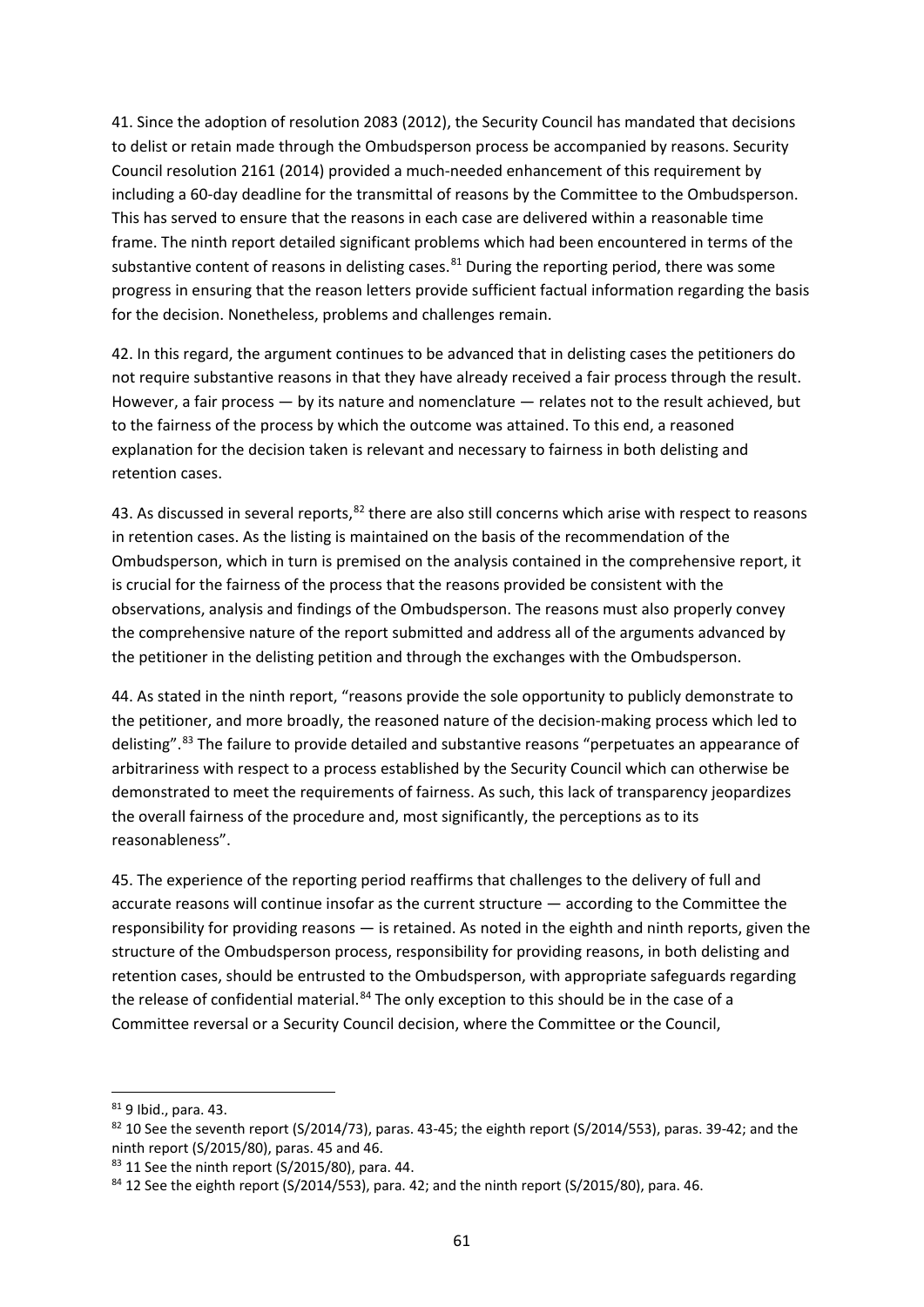respectively, should be accountable for the reasons. This structure would properly reflect the process as a whole and would significantly enhance its fairness, transparency and efficiency.

*See also paragraph 30 of the [Tenth report](https://undocs.org/S/2015/533) above (Section on Transparency of the process).*

## *[Eleventh report](https://undocs.org/S/2016/96)*

39. Where the Committee follows the recommendation by the Ombudsperson that it maintain the listing or that it consider delisting the name of the petitioner from the Islamic State in Iraq and the Levant (ISIL) (Da'esh) and Al-Qaida Sanctions List, the petitioner receives a letter summarizing the reasons that formed the basis for the Ombudsperson's recommendation, which is not attributable to the Committee or any individual Committee member.

40. In contrast with the significant problems encountered in terms of the substantive content of communications containing reasons in delisting cases that were detailed in the ninth report (see S/2015/80, para. 43), the tenth report described some limited progress made in ensuring that the letters communicating the reasons with regard to the Committee decision generally provide sufficient factual information as to the basis for the decision (see S/2015/533, para. 41).

41. The situation has continued to improve during the reporting period. Summaries conveying the analysis contained in the comprehensive report addressed most of the arguments advanced by the petitioners in the delisting petitions in question; their arguments were also addressed through exchanges with the Ombudsperson. A summary does not, however, convey the comprehensive nature of the report. Only a transmission of the full report or at least of the totality of the section containing the analysis, observations and principal arguments, subject to redaction, would achieve such a result.

## *[Twelfth report](https://undocs.org/S/2016/671)*

30. The Committee's positive trend towards including substantial excerpts from the analysis contained in the comprehensive report in letters summarizing the reasons that formed the basis for the Ombudsperson's recommendation, in both retention and delisting cases, continued during the reporting period. The Committee's consistency and reliability in transmitting extensive reasons to petitioners are a major step towards making the process more transparent and fair. The Ombudsperson hopes that that trend will continue during the next reporting period.

## *[Thirteenth report](https://undocs.org/S/2017/60)*

28. During the reporting period, the Committee discontinued altogether its previous positive practice of providing increasingly substantive reasons letters that included large excerpts from the Ombudsperson's written analysis.<sup>[85](#page-61-0)</sup> Given the importance of those letters to the transparency of the process and its overall fairness (and the perception thereof), it would have been useful for the Committee to maintain the previously established practice.

<span id="page-61-0"></span><sup>85 8</sup> This trend, with respect to both retention and delisting cases, is described in detail in the eleventh report (see para. 41) and the twelfth report (see para. 30) of the Office of the Ombudsperson.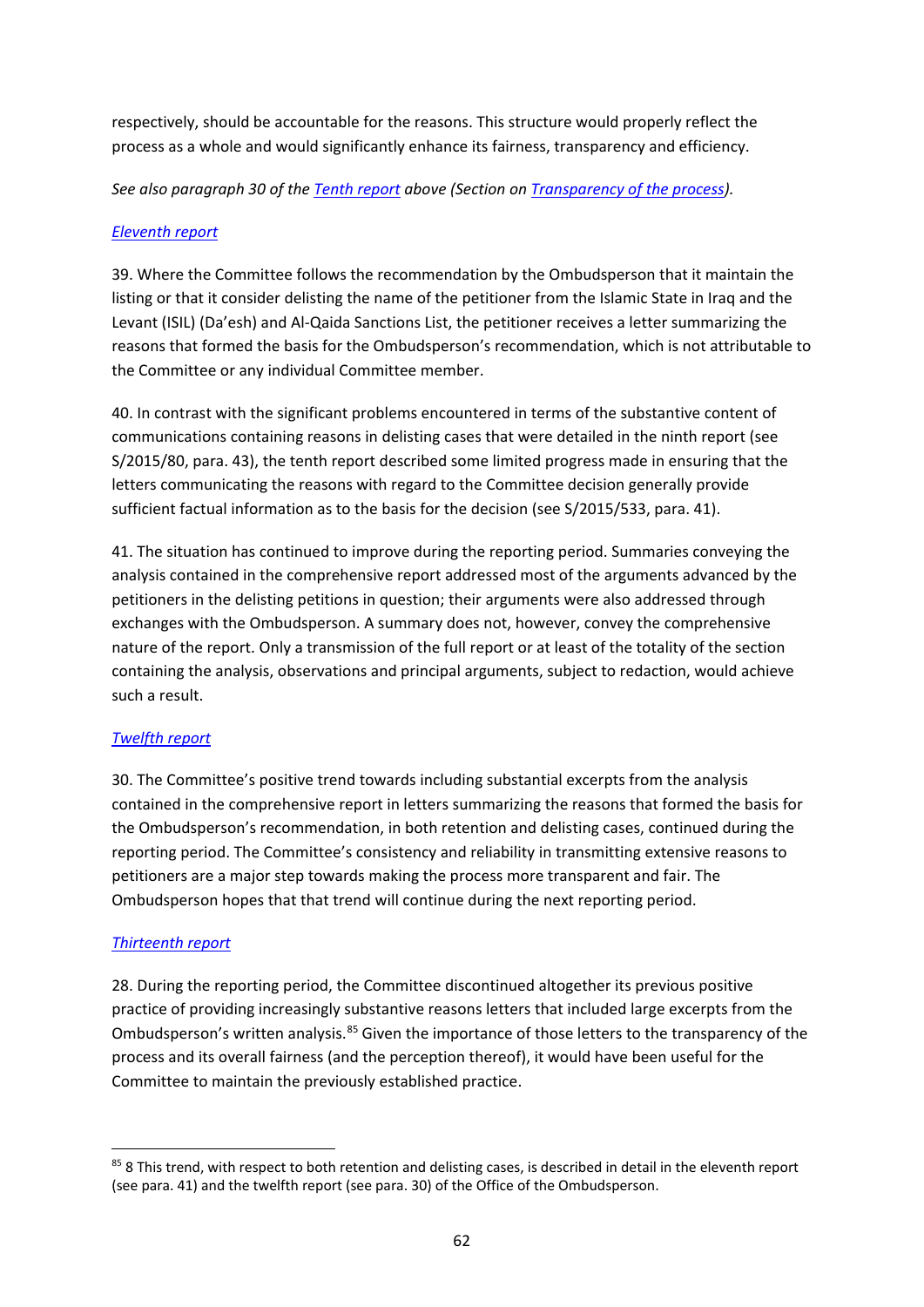29. The Ombudsperson is aware that there are differences of views on the extent of the requirement to provide reasons for retention or for the termination of sanctions following the Committee's consideration of the Ombudsperson's recommendation.[86](#page-62-0) The opinion has been expressed that the requirement to provide reasons is satisfied by the mere reference to the fact that the Committee has followed the Ombudsperson's recommendation to consider delisting or to retain a name on the list. The Ombudsperson is of view that such an interpretation would defeat the very purpose of the requirement. Where the Committee follows the recommendation of the Ombudsperson, it does not provide its own reasons but rather a summary of the reasons contained in the comprehensive report, specifying that those reasons are not attributable to the Committee as a whole or to any individual Committee member. For such a summary to adequately reflect the reasons, it must at a minimum address the arguments of the petitioner and fully reflect the analysis contained in the Ombudsperson's comprehensive report. As indicated in the eleventh and twelfth reports, the practice of the Committee during the first year of the Ombudsperson's mandate showed that it is possible to do so.

30. The Ombudsperson firmly hopes that this positive trend will resume during the next reporting period. The Committee's consistency and reliability in transmitting extensive reasons to petitioners is a major step towards making the process more transparent and fair. In addition to jeopardizing fairness to the petitioner in specific cases, any setback in that respect would affect the general credibility of the Ombudsperson mechanism. It would also be ironic that such a setback would occur at a time when the perception that regional and domestic courts have of the mechanism is starting to improve. Finally, the practice of transmitting extensive reasons may be beneficial in encouraging and guiding the disassociation process undertaken by certain petitioners (see below).

31. A number of petitioners deny the accuracy of the information that initially led to their designation and that obtained by the Ombudsperson during the information-gathering phase. Others claim that the information does not show their association with the Islamic State in Iraq and the Levant (Da'esh) or Al-Qaida. Certain petitioners admit, however, that they have had such an association. Those petitioners seek to be delisted on the grounds that they have severed their links with and disassociated themselves from those entities.<sup>[87](#page-62-1)</sup> This is the category of petitioners for whom the human dimension embedded in the Ombudsperson mechanism is probably the most useful. This human aspect can complement the disassociation process undertaken by these petitioners. Disassociation is not an instant process. In a number of cases, the petitioners require support and guidance. Petitioners undeniably perceive the Ombudsperson as having a certain authority.<sup>[88](#page-62-2)</sup> On the basis of that authority and the unique and privileged access she has to petitioners during the dialogue phase, the Ombudsperson is able to include in her analysis messages that acknowledge the efforts made by a petitioner as part of the disassociation process. If need be, she can also guide the petitioner with respect to any additional steps required to fully complete the process.

<span id="page-62-0"></span><sup>86 9</sup> This requirement is set forth in annex II to resolution 2253 (2015).

<span id="page-62-2"></span><span id="page-62-1"></span><sup>87 10</sup> A petitioner can make such a claim in support of either an initial request for delisting or a repeat request for delisting. See section 4.1.1 of the Ombudsperson's approach to analysis, assessment and use of information. Available fro[m https://www.un.org/securitycouncil/ombudsperson/assessment-information.](https://www.un.org/securitycouncil/ombudsperson/assessment-information) 88 11 The mandate of the Ombudsperson is set by the Security Council. The Ombudsperson is appointed by the Secretary-General and the Committee has, so far, followed her recommendations.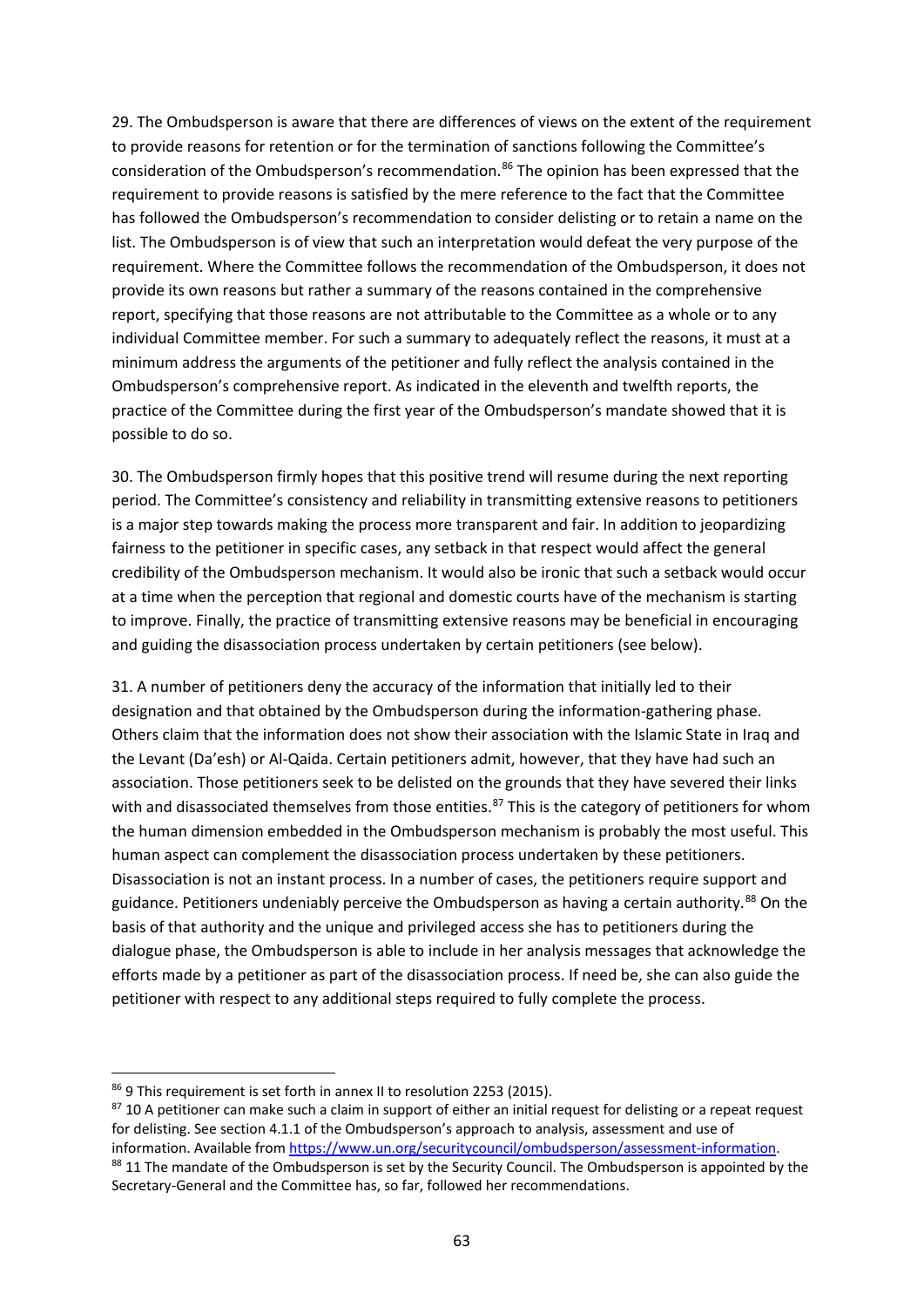32. Such guidance is particularly important for petitioners listed by the Committee following or alongside a trial and conviction for conduct that was the same or similar to that which led to his or her listing. In a number of such cases, the disassociation process starts while the petitioner is serving his or her sentence. The Ombudsperson may draw inferences of disassociation from the passage of time since the impugned activities, especially where the period is not minimal. However, when the petitioner is incarcerated, his or her capacity for continued involvement in activities in support of listed entities is limited.<sup>[89](#page-63-0)</sup> In those circumstances, the Ombudsperson searches for specific signs of disassociation during the period of the petitioner's detention or beyond if he or she has been released. Various signs of such disassociation may be observed, even while a petitioner is detained. Those include a genuine engagement in a deradicalization process; the making of efforts to avoid contact with radical elements and/or to discourage approaches made by such elements; and the accepting of responsibility for past conduct, even after having previously denied such responsibility at trial.

33. The Ombudsperson's comprehensive report may provide an acknowledgement of a petitioner's disassociation efforts and contain specific encouragement to pursue such efforts and/or provide guidance on how to do so. It is important that such elements not be omitted by the Committee when it communicates to the petitioner the reasons for the decision to delist or to retain his or her name on the sanctions list. Such elements can also be of use to detention authorities and probation officers who are responsible for the penal situation of certain petitioners.

#### *[Security Council resolution 2368 \(2017\)](https://undocs.org/S/RES/2368(2017))*

"16. Following the conclusion of the process described in paragraphs 61 and 62 of this resolution, the Committee shall convey, within 60 days, to the Ombudsperson, whether the measures described in paragraph 1 are to be retained or terminated, and approve an updated narrative summary of reasons for listing, where appropriate. In cases where the Committee informs the Ombudsperson that it has followed his or her recommendation, the Ombudsperson immediately informs the Petitioner of the Committee's decision and submits to the Committee, for its review, a summary of the analysis contained in the Comprehensive Report. The Committee reviews the summary within 30 days of the decision to retain or terminate the listing, and communicates its views on the summary to the Ombudsperson. The purpose of the Committee's review is to address any security concerns, including to review if any information confidential to the Committee is inadvertently included in the summary. Following the Committee's review, the Ombudsperson transmits the summary to the Petitioner. The summary shall accurately describe the principal reasons for the recommendation of the Ombudsperson, as reflected in the analysis of the Ombudsperson. In his or her communication with the Petitioner, the Ombudsperson will specify that the summary of the analysis does not reflect the views of the Committee or of any of its members. In cases where the listing is retained, the summary of the analysis shall cover all the arguments for delisting by the Petitioner to which the Ombudsperson responded. In cases of delisting, the summary shall include the key points of the analysis of the Ombudsperson. In cases where the Committee informs the Ombudsperson that it has not followed his or her recommendation or that the Chair has submitted the question to the Security Council under paragraph 15 of this Annex, the Committee communicates to the

<span id="page-63-0"></span><sup>89 12</sup> See section 4.1.3 of the Ombudsperson's approach to analysis, assessment and use of information. Available fro[m https://www.un.org/securitycouncil/ombudsperson/assessment-information.](https://www.un.org/securitycouncil/ombudsperson/assessment-information)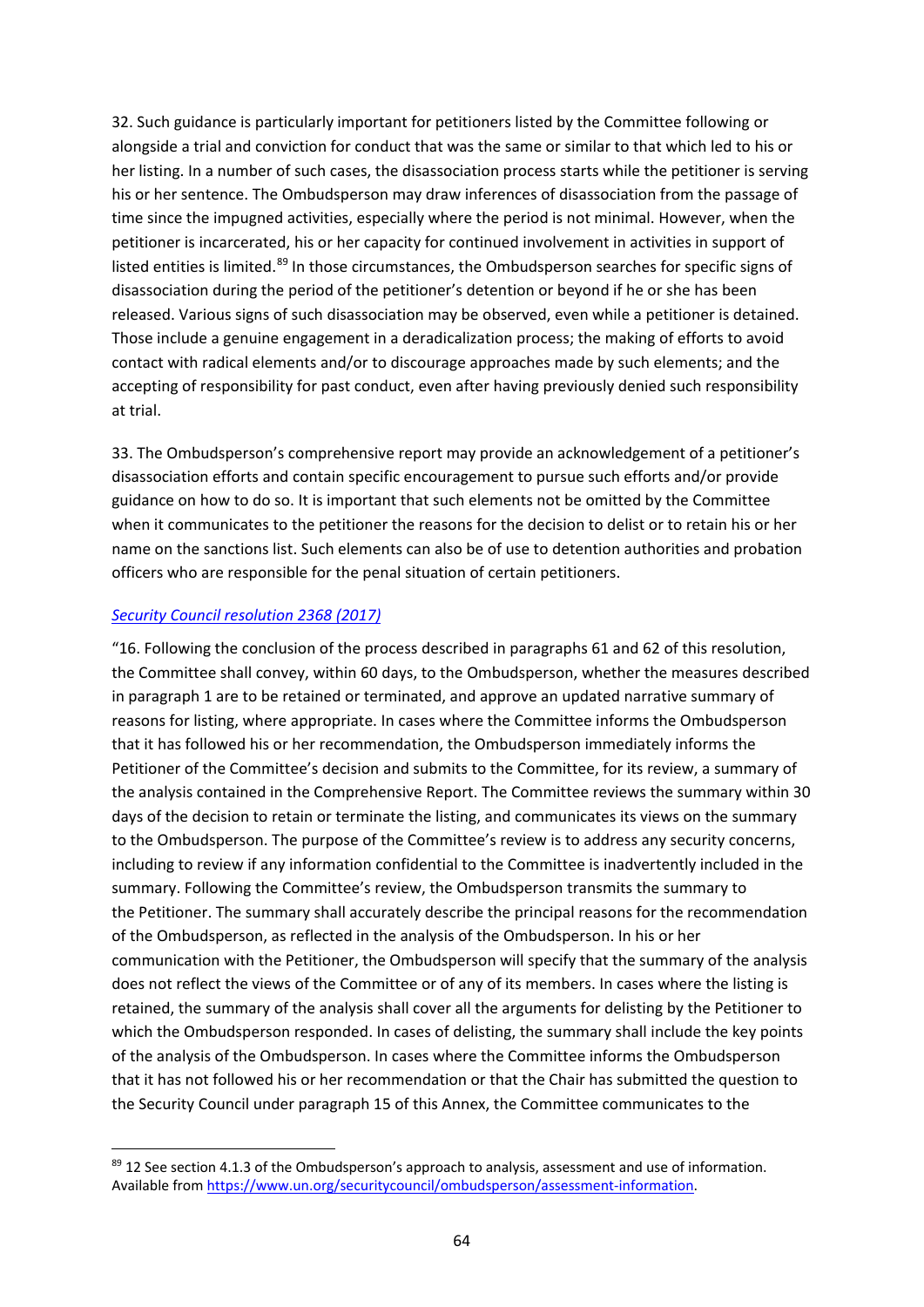Ombudsperson, within 30 days of its decision or the Council's decision, the reasons for this decision for transmission to the Petitioner. These reasons shall respond to the principal arguments of the Petitioner."

#### *[Fourteenth Report](https://undocs.org/S/2017/685)*

25. Pursuant to the successive resolutions, the Ombudsperson is required to treat the content of her comprehensive reports as confidential. In her previous report the Ombudsperson pointed to the fact that the Committee had discontinued altogether its previously positive practice of providing increasingly substantive reasons letters to petitioners which included large excerpts of the Ombudsperson's analysis.<sup>[90](#page-64-0)</sup> In the light of the importance of such letters for the transparency of the process and of its overall fairness (and perception thereof), the Ombudsperson expressed the hope that the Committee would revert to its earlier practice in this respect.<sup>[91](#page-64-1)</sup> This was not the case during the reporting period. However, new language proposed by the Ombudsperson was introduced by the Security Council in paragraph 16 of annex II to resolution 2368 (2017). The Ombudsperson welcomes this change which, it is to be hoped, will put a halt to the recent practice of the Committee described below, and has thus the potential to increase the level of fairness of the review process.

26. According to the new language, in cases where the Committee follows the Ombudsperson's recommendation, the Ombudsperson submits to the Committee, for its review, a summary of the analysis contained in the comprehensive report. This follows the existing practice whereby in such cases, that is in all cases to date, the reasons contained in the Committee's letter were not the reasons of the Committee but rather a summary of the Ombudsperson's analysis contained in her comprehensive report. According to this practice, now formalized in annex II to resolution 2368 (2017), only a summary of the Ombudsperson's analysis, approved by the 15 members of the Committee, is disclosed to the petitioner. This summary is prepared by the Ombudsperson because she has the best understanding of the reasons contained in her own analysis and is thus best placed to assist the Committee with the preparation of its reasons letter.

27. According to new paragraph 16 of annex II, the purpose of the Committee's review is to address any security concerns, including to ascertain whether any information which is confidential to the Committee has been inadvertently included in the summary. This specification of the purpose of the Committee's review is important because of the unhelpful practice adopted by the Committee in the past year and especially during the reporting period. In a recent retention case for which the Ombudsperson's draft summary was already reduced to half the length of the analysis contained in the comprehensive report, the Ombudsperson was asked to perform further cuts so as not to exceed a set number of pages. The number of pages appeared to have been chosen arbitrarily and was meant to be applied equally in all cases. The process of "cutting for the sake of cutting" such summaries and imposing a maximum page limit was particularly intrusive. The Ombudsperson has no control over the "size" of a case, the amount of information gathered or the number of arguments raised by a petitioner. The Ombudsperson therefore needs to have leeway, in terms of the number of pages used, to capture a sufficient amount of the analysis for the summary to be a

<span id="page-64-0"></span><sup>90</sup> 6 Ibid., para. 28.

<span id="page-64-1"></span> $91$  7 Ibid., paras. 30 and 41.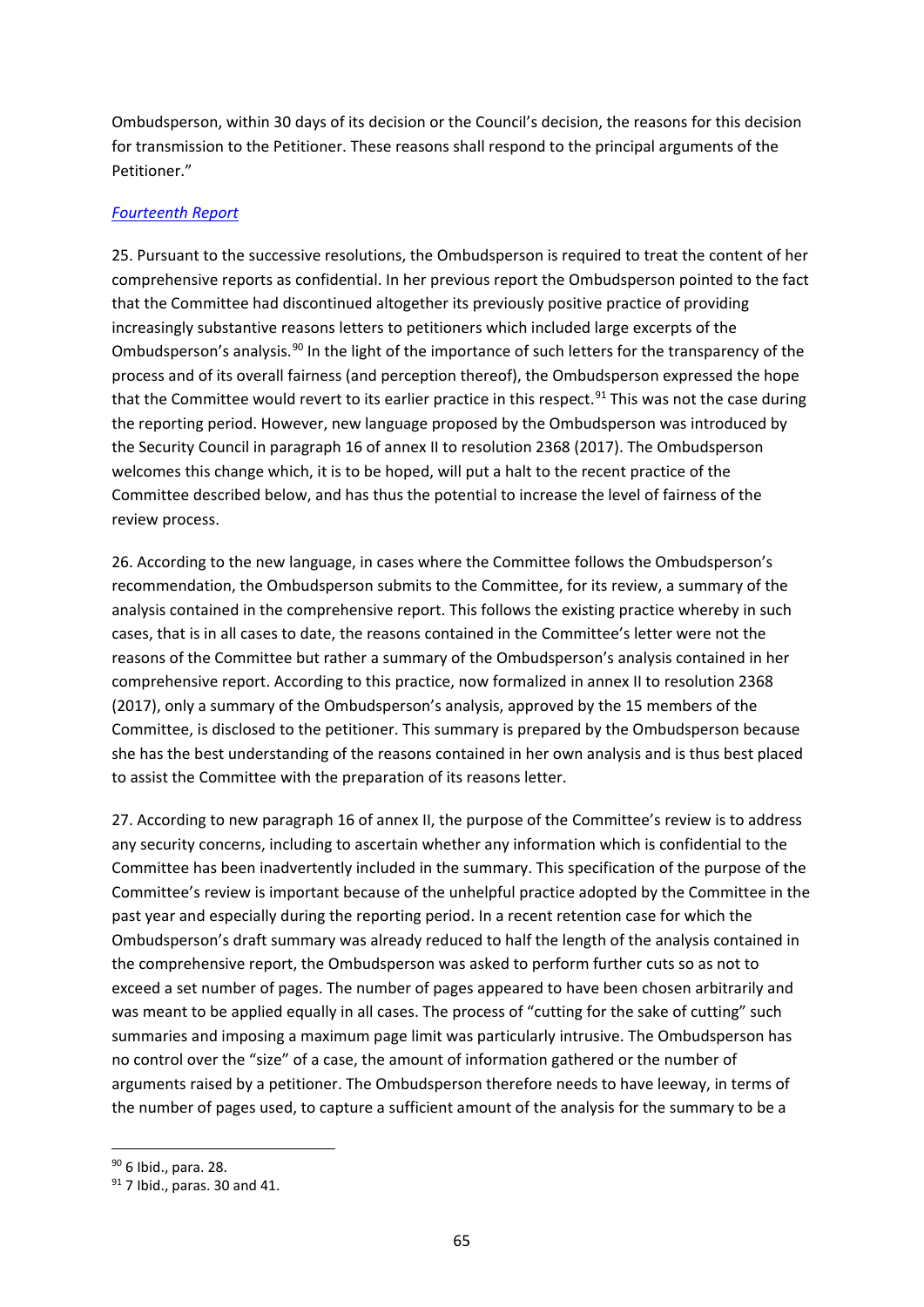fair and transparent representation of the process. Such excessive cuts were contrary to the need for transparency which is at the core of the concept of fairness applied to sanctions. The reductions were problematic because they could lead to omitting responses to key arguments of the petitioner, or affect the logical sequence of reasoning underlying the recommendation, which would encroach on the Ombudsperson's independence.

28. The new paragraph 16 is in this respect particularly helpful. It recognizes that the summary must accurately describe the principal reasons for the recommendation of the Ombudsperson, as reflected in the analysis of the Ombudsperson. In cases where the listing is retained, the summary of the analysis must cover all of the arguments for delisting put forward by the petitioner to which the Ombudsperson responded. In cases of delisting, it further specifies that the summary must include the key points of the analysis of the Ombudsperson.

29. From the point of view of fairness and transparency, the ideal scenario would be one where the Ombudsperson would be the sole judge of the amount and content of reasons communicated to a petitioner in all cases where her recommendation is followed by the Committee. However, in the light of security interests at stake and of the sensitivity of some of the information shared with the Ombudsperson for inclusion in her comprehensive reports, the new language is a good compromise. The Ombudsperson welcomes the fact that the Security Council seized this opportunity to rectify a practice which was eroding the fragile fairness of the Ombudsperson process.

#### *[Update by the Office](https://undocs.org/S/2018/120) of the Ombudsperson*

25. In her last report, the Ombudsperson welcomed new language on reasons letters introduced by the Security Council in paragraph 16 of annex II to resolution 2368 (2017), noting that the change had the potential to increase the level of fairness of the review process. She noted in particular that the paragraph was helpful in that it recognized that the summary must accurately describe the principal reasons for the recommendation of the Ombudsperson, as reflected in his or her analysis. In cases of delisting, it further specifies that the summary must include the key points of the analysis of the Ombudsperson.

26. The Office of the Ombudsperson is pleased to report that three draft summaries of reasons proposed to the Committee during the reporting period pursuant to the new paragraph of annex II to the resolution, which had been prepared in consultation with the former Ombudsperson, were approved by the Committee unchanged. As a result, and as required by the resolution, the petitioners in those three cases received summaries accurately describing the principal reasons for the recommendation of the Ombudsperson, as reflected in her analysis. However, in a fourth case, the summary prepared in consultation with the former Ombudsperson was amended to omit a key point of the analysis of the Ombudsperson, and as a result the summary that was transmitted to the petitioner no longer accurately reflected the principal reasons for the recommendation of the Ombudsperson, as required by the resolution. The reasons put forward in support of the deletion of the key point did not include the necessity to address any security concerns or the inadvertent disclosure of confidential information, which is the only purpose for the Committee's review under resolution 2368 (2017).

#### *[Sixteenth](https://undocs.org/en/S/2019/112) report*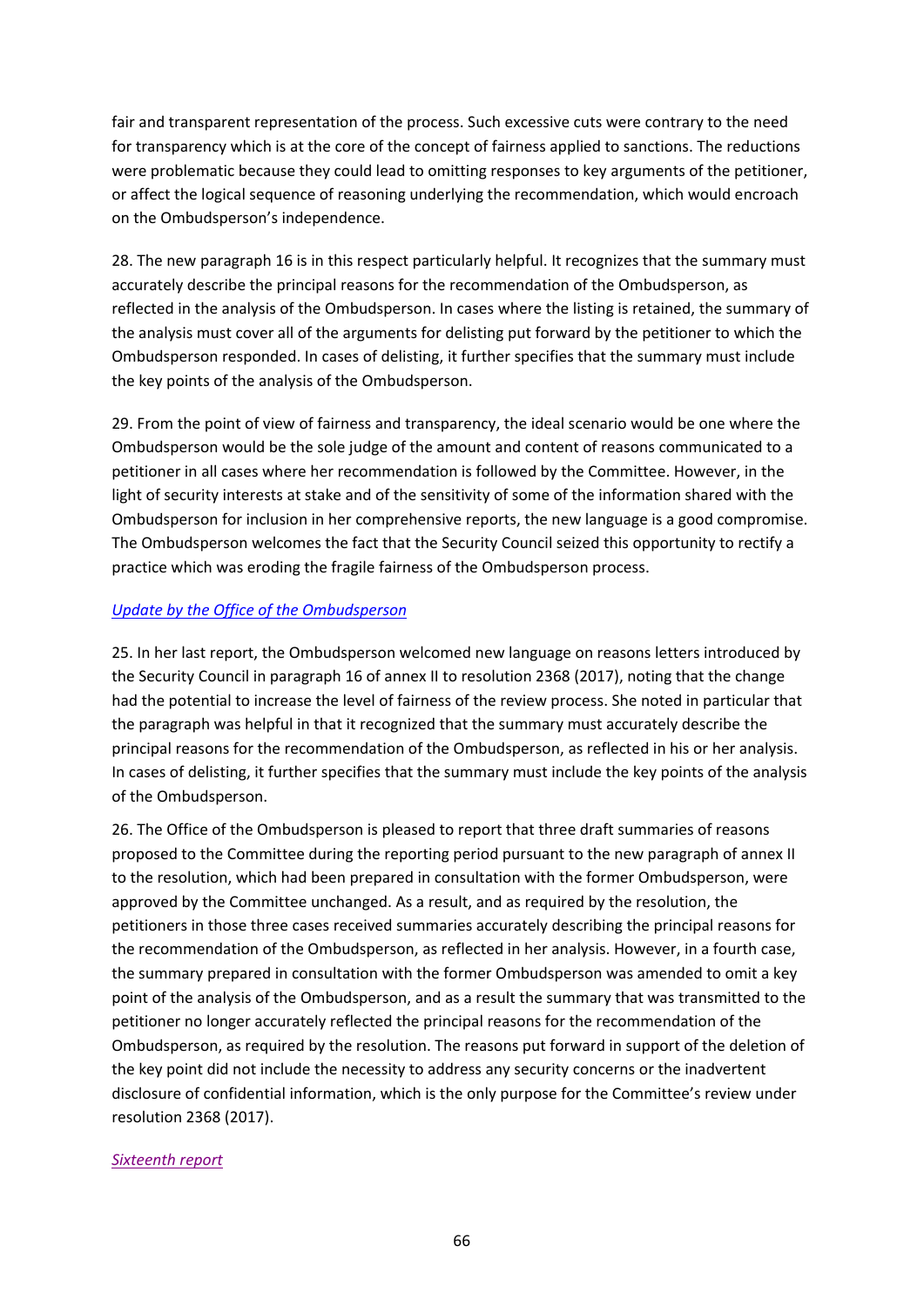#### *Fairness of the process: use of confidential information and reasons letters*

31. One of the most important aspects of procedural fairness regards the right to be heard: to know the case against you in concrete terms, to have the opportunity to respond to all relevant information and to be informed about the reasons for the outcome of a proceeding. In Ombudsperson proceedings the principle of fairness has the potential to be compromised in two respects: (1) when the decision is based on confidential information which cannot be disclosed to the petitioner, i.e., which the petitioner does not know and on which she or he cannot comment; (2) if the reasons letter cannot disclose to the petitioner all the reasons which, in the opinion of the Ombudsperson, are necessary for understanding the Committee's decision, especially in cases where the listing is retained. The Ombudsperson has taken note of the proposal to the Security Council by the Group of Like-Minded States on Targeted Sanctions dated 7 December 2018 (S/2018/1094, annex) and also of the study entitled Fairly Clear Risks published by the United Nations University (2018, sect. 3). The Ombudsperson welcomes and supports the proposals made therein with regard to communicating the reasons or the comprehensive report itself to petitioners and, if applicable, to the public. Such a change in practice would significantly improve the fairness and transparency of the procedures. It would still remain possible to redact single passages of the text to address security concerns.

32. In this respect, the Ombudsperson also refers to the reports of his predecessors, who discussed the same issues and made proposals in the same direction (see, for example, S/2017/685, paras. 25 ff.).

# Legal representation

## *[Fifth report](https://undocs.org/S/2013/71) (Special Rapporteur[92](#page-66-0))*

58. The Special Rapporteur has called for the establishment of a fund for the provision of legal assistance to petitioners seeking delisting under the Al-Qaida sanctions regime through the Ombudsperson process. While providing no comment on the substance of that recommendation, the Ombudsperson notes that in the cases considered to date, the process has been applied in an equal manner regardless of whether the petitioner has been represented by counsel or not.<sup>[93](#page-66-1)</sup> Furthermore, given the nature of the Ombudsperson procedure, there has been no instance in which a petitioner has been prejudiced by the absence of representation.

## *[Sixth report](https://undocs.org/S/2013/452)*

29. Efforts have been made to disseminate information about the Office and to ensure that the application process is simple and easily accessible. Almost half of the applications are brought forward by individuals without legal counsel and steps are taken by the Ombudsperson to ensure that no petitioner is prejudiced because he or she does not have legal representation.

<span id="page-66-0"></span><sup>92</sup> Report of the Special Rapporteur on the promotion and protection of human rights and fundamental freedoms while countering terrorism [\(A/67/396\)](https://undocs.org/A/67/396).

<span id="page-66-1"></span> $93$  15 See, however, the comments in paragraph 42 above with respect to inequality arising from the lack of disclosure of the Ombudsperson's recommendations.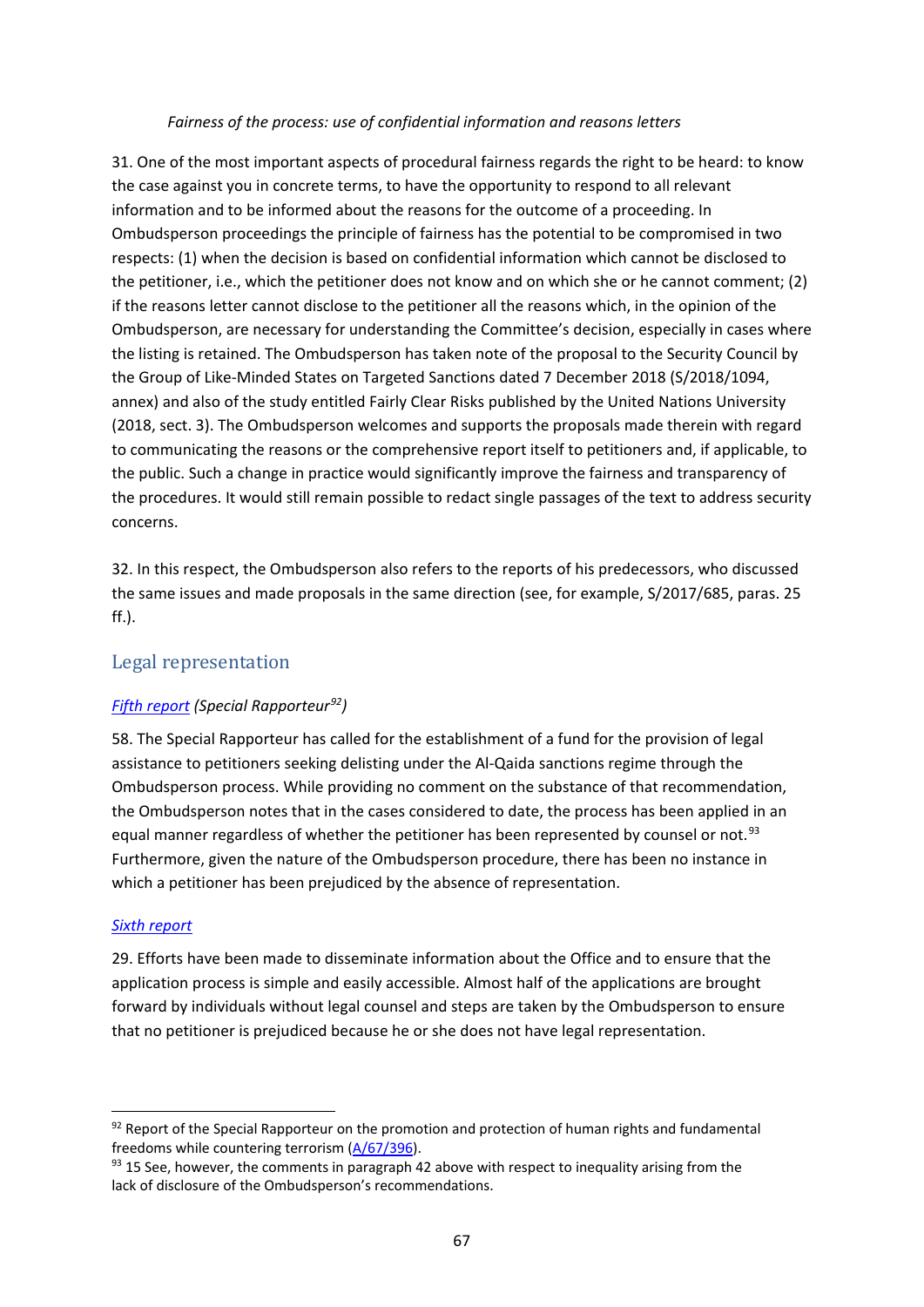#### *Seventeenth report*

26. Legal representation or assistance is not a requirement for submitting a petition to the Office. Moreover, when petitioners do benefit from legal assistance, the role of a lawyer in Ombudsperson proceedings is not the same as that of a defence counsel in a criminal case. Nevertheless, in certain cases legal assistance may be appropriate, particularly if a petitioner requires support to understand the technical aspects of the proceedings or if communication with the petitioner is impeded. The Ombudsperson supports the call by the President of the Association of Defence Counsel practising before the International Courts and Tribunals, to which several lawyers responded indicating that they are willing to provide legal assistance to petitioners in the proceedings before the Ombudsperson on a pro bono basis, should the petitioner wish to be assisted by a lawyer.

27. Resolution 2368 (2017) is not entirely clear as to whether the Ombudsperson should actively guide the petitioner through the proceedings. If this were the case, an active guidance role could potentially conflict with the Ombudsperson's impartiality. For this reason, the participation of a lawyer who looks after the interests of the petitioner in the proceedings would also strengthen the impartiality of the Ombudsperson vis-à-vis the Committee.

28. Making the assistance of lawyers available in all cases strengthens the credibility of the mechanism and bolsters confidence in the fairness and clarity of the Ombudsperson's procedures. This is especially true from the petitioner's perspective.

## *Twentieth report*

36. During the reporting period, the Office was asked whether the provision of legal assistance to a petitioner could fall within the scope of the designation criteria set out in paragraph 2 of resolution 2368 (2017), in particular, "otherwise supporting acts or activities of Al-Qaida, ISIL, or any cell, affiliate, splinter group or derivative thereof".

37. The Ombudsperson recalls his observations regarding the provision of legal assistance to petitioners in his seventeenth report to the Council (S/2019/621).

38. In this connection, the Ombudsperson suggests that the Security Council or the Committee might consider whether, for the sake of clarification, it may be necessary to state explicitly either in the resolution, the Committee's guidelines<sup>[94](#page-67-0)</sup> or the explanation of terms papers<sup>[95](#page-67-1)</sup> that the designation criteria set out in paragraph 2 of resolution 2368 (2017) and its successor resolutions are not applicable to the provision of professional assistance to petitioners in proceedings before the Ombudsperson.

<span id="page-67-0"></span><sup>94 4</sup> See www.un.org/securitycouncil/sanctions/1267/committee-guidelines.

<span id="page-67-1"></span><sup>&</sup>lt;sup>95</sup> 5 Links to the explanation of terms papers can be found on the Committee's homepage under the heading "Further information on measures": www.un.org/securitycouncil/sanctions/1267.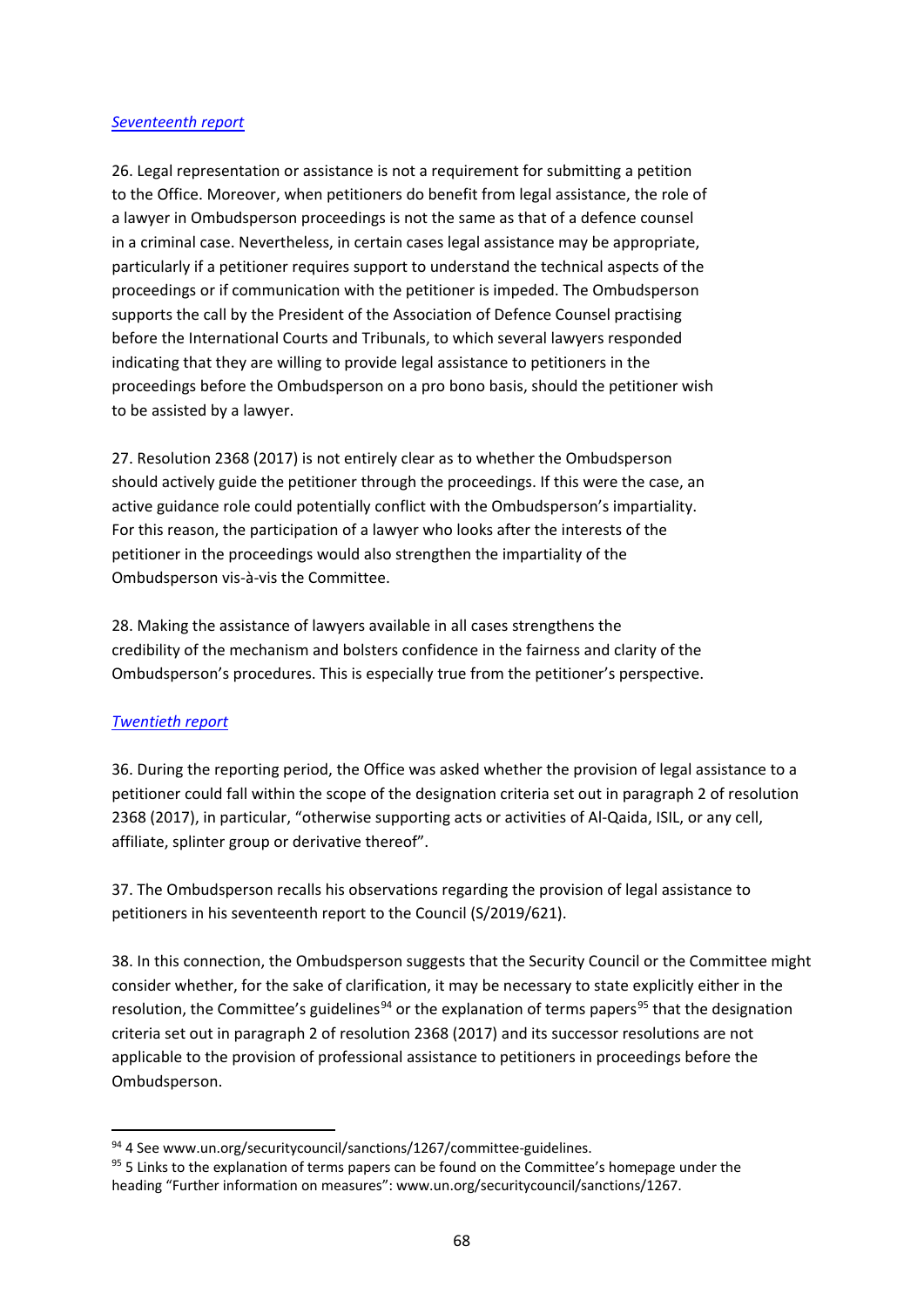# Timing of notification of the Committee's decision

## *[Tenth report](https://undocs.org/S/2015/533)*

46. One further issue relating to the communication of decisions and the delivery of reasons was highlighted through practice during the reporting period. As with any Committee decision to delist, information about the decision will be publicly conveyed by the Secretariat through communications to States and by a press release as soon as possible after the determination. For that reason, since the Office of the Ombudsperson became operational, the practice has been that the Ombudsperson has advised the petitioner informally, in advance of public notification, of the decision to delist. As this practice serves the interests of the petitioner, the Ombudsperson and the Committee, consideration should be given to referring to it in a resolution to ensure its future continuation.

47. However, in the case of retention, no such practice of notifying the petitioner has been established, as no publicity surrounds a decision to retain a listing. Furthermore, there is a specific formal notification process provided for in resolution 2161 (2014) but it applies only after the 60-day period. The effect of this is that, in retention cases, the petitioner does not receive immediate notification of the result of his application when a decision has been made to retain.<sup>[96](#page-68-0)</sup> Depending on the contentiousness of the reason letter, the delay in communicating the decision can take the full 60 days. In a process with strict and efficient deadlines, this results in a perception to the contrary being conveyed to petitioners. In the interest of fairness to the petitioners and to enhance the perception of efficiency, consideration should be given to a provision empowering the Ombudsperson to advise the petitioner of the decision to retain the listing immediately after the decision is taken, with a note that reasons will follow within the 60-day deadline. Under such an immediacy requirement, the notification could be triggered by the Secretariat advising the Ombudsperson of the result of the Committee's consideration of the matter.

## *[Eleventh report](https://undocs.org/S/2016/96)*

42. The Ombudsperson reiterates the suggestion made in the tenth report to address the situation resulting from the delay in notifying the petitioner in the event of retention on the list (see S/2015/533, para. 47). The delay is owing to a specific formal notification process provided for within resolution 2253 (2015), which applies only after the Committee has conveyed the reasons for the retention to the Ombudsperson. This may take up to 60 days after the decision is made to retain the listing. In the interest of fairness and efficiency, consideration should be given to empowering the Ombudsperson to advise the petitioner of the decision to retain the listing immediately after the decision is taken, with a note that reasons will follow within the 60-day timeframe.

## *[Twelfth report](https://undocs.org/S/2016/671)*

31. In the eleventh report, the Ombudsperson reiterated her predecessor's suggestion to address the situation resulting from the delay in notifying the petitioner in the event of retention on the

<span id="page-68-0"></span> $96$  13 See resolution 2161 (2014), para. 42 and annex II, paras. 10 and 14.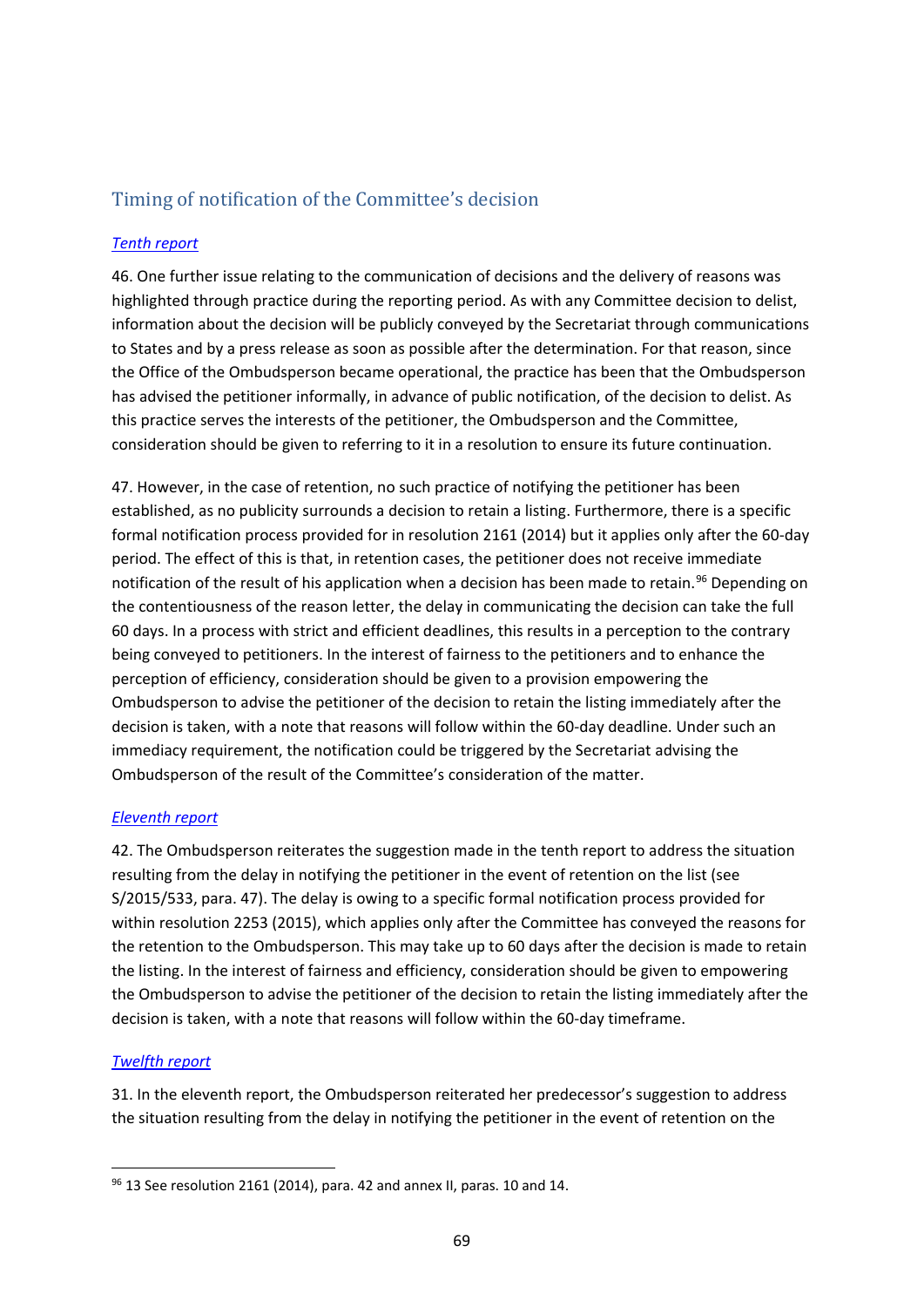list. $97$  Empowering the Ombudsperson to advise the petitioner of the decision to retain the listing immediately after it has been taken, with a note indicating that the reasons will follow within the 60 day deadline, is even more needed in the light of the increased delay in notifying the petitioner in the event of retention. There was previously no need to separate the informal notice of a retention from the formal notification identifying the reasons for it, as such letters were submitted quite quickly after the Committee's decision to retain the listing had been taken (on average, 22 days after the decision). However, since the introduction, in resolution 2161 (2014), of a 60-day deadline for the transmittal of the reasons for retention, it has taken the Committee 52 days on average to transmit them to the Ombudsperson for transmittal to the petitioner.<sup>[98](#page-69-1)</sup> In practice in successful delisting cases, there is already a difference in timing with regard to notifying the petitioner of the outcome of the petition, on the one hand, and notifying him or her of the reasons for the decision, on the other. In these cases, the Ombudsperson informs successful petitioners of their delisting as soon as she has been notified by the Committee of the decision (and before they learn of it through a press release). She does so before receiving from the Committee the letter citing the reasons, which follows within 60 days, pursuant to paragraph 16 of annex II to resolution 2253 (2015). It would be in the interest of fairness and efficiency to treat successful and unsuccessful petitioners alike in this regard; there is no rationale for treating them any differently.

#### *[Thirteenth report](https://undocs.org/S/2017/60)*

34. The Ombudsperson reiterates the suggestion included in the tenth, eleventh and twelfth reports that the situation resulting from the delay in notifying the petitioner in the event of retention on the list should be addressed.<sup>[99](#page-69-2)</sup> For the reasons provided in those reports, the Ombudsperson suggests that she should be allowed, in the event of retention on the list, to advise the petitioner of the decision to retain the listing immediately after it has been taken, with a note indicating that the reasons will be provided within the 60-day deadline.

## *[Security Council resolution 2368 \(2017\)](https://undocs.org/S/RES/2368(2017))*

"16. […] In cases where the Committee informs the Ombudsperson that it has followed his or her recommendation, the Ombudsperson immediately informs the Petitioner of the Committee's decision […]

## *[Fourteenth Report](https://undocs.org/S/2017/685)*

30. The Ombudsperson is pleased to note that the new resolution allows her to immediately notify the petitioner when the Committee has followed her recommendation.<sup>[100](#page-69-3)</sup> For reasons exposed in the tenth, eleventh and twelfth reports this was already the practice in delisting cases.<sup>[101](#page-69-4)</sup> The new language formalizes this practice and, as proposed in those reports, extends it to situations of retention on the list. In addition, the deadline for the Committee to review the summary of the analysis contained in the comprehensive report and to convey these reasons to the Ombudsperson for onward transmission to the petitioner has been shortened from 60 to 30 days.

<span id="page-69-0"></span><sup>97</sup> 6 See S/2015/533, para. 47, and S/2016/96, para. 42.

<span id="page-69-1"></span><sup>98 7</sup> In one case, the period had started to elapse before the introduction of the 60-day deadline.

<span id="page-69-2"></span><sup>99 13</sup> See S/2015/533, para. 47, S/2016/96, para. 42, and S/2016/671, para. 31.

<span id="page-69-3"></span><sup>100</sup> 8 Resolution 2368 (2017), annex II, para. 16.

<span id="page-69-4"></span><sup>101</sup> 9 See S/2015/533, para. 47, S/2016/96, para. 42, and S/2016/671, para. 31.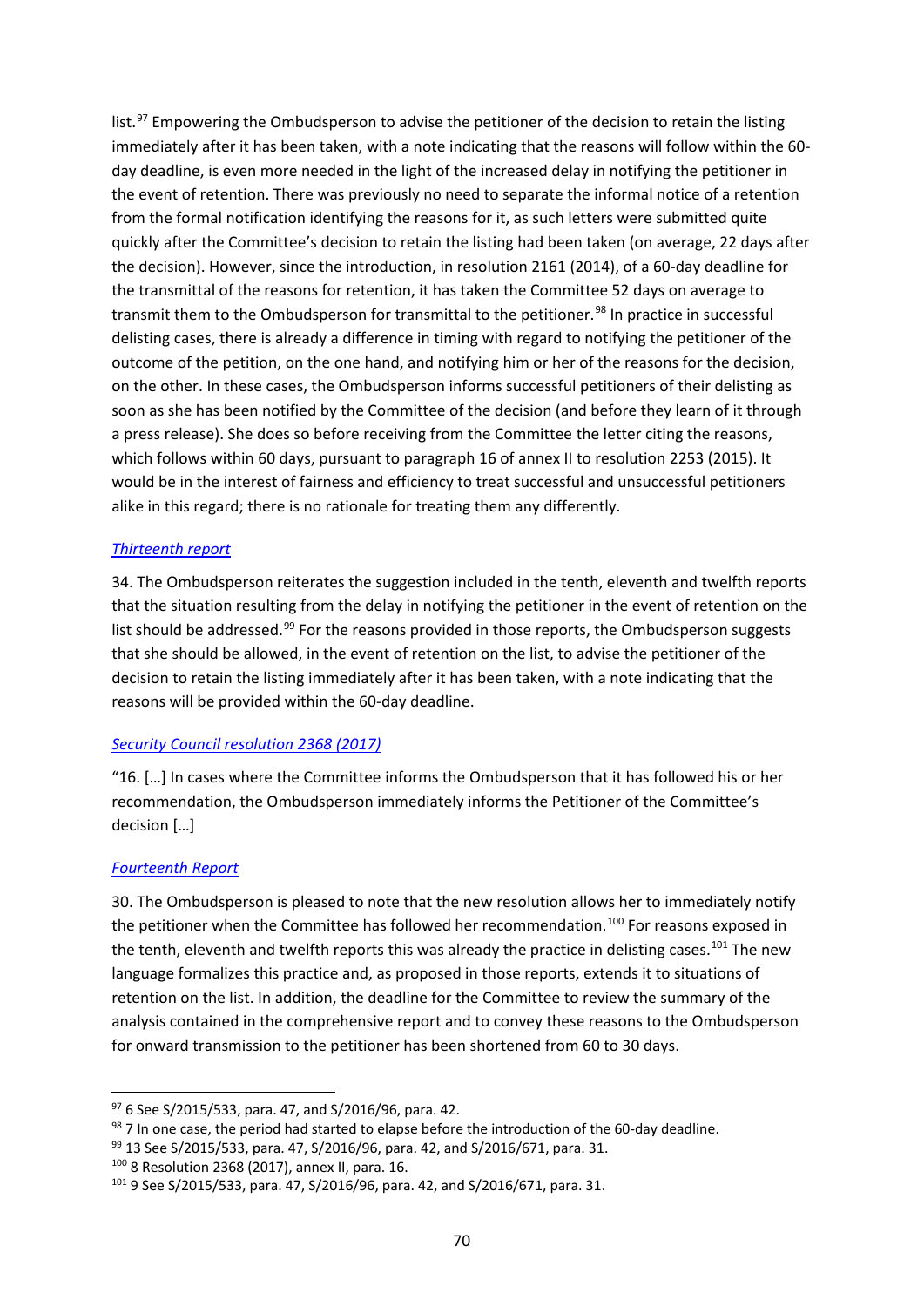# Disclosure of the identity of Designating States

## *[First Report](http://undocs.org/S/2011/29)*

51. One potential impediment to the delivery of effective due process through the Office of the Ombudsperson is the possibility of confidentiality restrictions that would prevent disclosure of the identity of the designating State to the petitioner and to relevant States involved in the case. At the moment, the identity of the designating State or States is confidential and the Ombudsperson can only disclose the information after seeking and obtaining the consent of the relevant designating State or States. It remains discretionary to those States as to whether to permit disclosure.

52. A petitioner may face a significant disadvantage in answering a case without knowing the identity of the State or States that proposed the listing. This is particularly the case since, factually, this could be a point that the petitioner would wish to address in responding to the case against him or her. To the extent that the Ombudsperson is unable to disclose that information and to openly engage with the petitioner about the nature of the case against him or her, it constitutes a potential impediment to due process. In addition, it may also be necessary that other States involved in the case be advised as to the designating State or States in aid of drawing out all the relevant information in the case. For these reasons, which relate to the effectiveness of the procedures and the scope of due process, it is urged that consideration be given to empowering the Ombudsperson to disclose the identity of the designating State or States to the petitioner and to relevant States, as necessary in the specific context of a de-listing application.

## *[Security Council resolution 1989 \(2011\)](https://undocs.org/S/RES/1989(2011))*

"14. *Decides* that Member States proposing a new designation, as well as Member States that have proposed names for inclusion on the Al-Qaida Sanctions List before the adoption of this resolution, shall specify whether the Committee, or the Ombudsperson, or the Secretariat or Monitoring Team on the Committee's behalf, may make known the Member State's status as a designating State; and *strongly encourages* designating States to respond positively to such a request;"

"29. *Strongly urges* designating States to allow the Ombudsperson to reveal their identities as designating States, to those listed individuals and entities that have submitted delisting petitions to the Ombudsperson;"<sup>[102](#page-70-0)</sup>

## *[Second Report](https://undocs.org/S/2011/447)*

46. The issue of disclosing the identity of designating States to petitioners remained a concern during the reporting period. Of the initial cases where consent for disclosure was sought, results were mixed with regard to whether the relevant State agreed to the disclosure of the information. In its resolution 1989 (2011), the Security Council addressed the issue by strongly urging States to consent to disclosure (para. 29). The effect of that provision on practice will be assessed in the coming months.

<span id="page-70-0"></span><sup>102</sup> Identical text in resolutions 2083 (2012), paragraph 28, and resolution 2161 (2014), paragraph 53.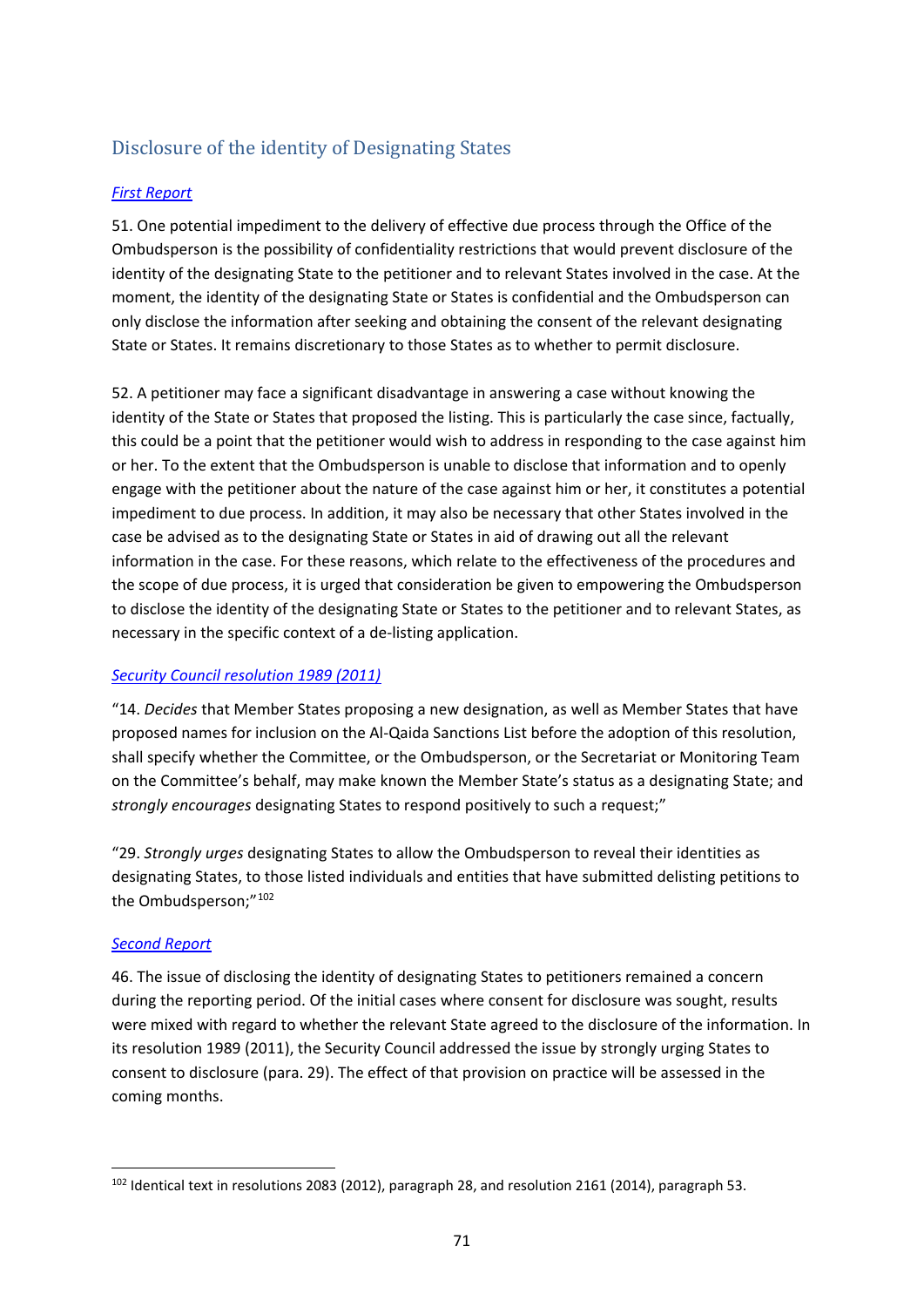#### *[Third report](https://undocs.org/S/2012/49)*

48. Paragraph 29 of resolution 1989 (2011), in which the Security Council strongly urges relevant States to consent to the disclosure of their identity as designating States, has resulted in a number of positive changes. Since the issuance of the second report of the Office, consent to disclose has ultimately been received in each case in which it has been sought. However, in some instances, considerable follow-up has been required in order to gain the consent of all relevant States. Most notably, in cases involving more than one designating State, there has been understandable reluctance on the part of individual States to agree to the disclosure of one State's identity, without naming the other designating States. As a result, it has become possible for the refusal of one State to block the disclosure of any designating States in a particular case. While such cases have thus far been resolved in favour of disclosure, the potential problem remains. Moreover, the requirement that consent be sought from each State in each case is both difficult and time- consuming for the Ombudsperson to meet and adds to the already significant workload that needs to be undertaken with respect to individual de-listing petitions.

49. Therefore, it would be useful if the issue of the disclosure of the identity of designating States could be reconsidered with a view to allowing for such information to be provided where necessary for the fairness of the process, without the requirement that the consent of the relevant States be obtained.

#### *[Fourth report](https://undocs.org/S/2012/590)*

45. As indicated in the third report, paragraph 29 of resolution 1989 (2011), by which the Security Council strongly urges relevant States to consent to the disclosure of their identity as designating States, has brought about some positive changes. However, it remains both difficult and time-consuming to meet the requirement that consent be sought.<sup>[103](#page-71-0)</sup> Therefore, it would be useful if the issue of disclosure of the identity of designating States could be reconsidered with a view to allowing for such information to be provided where necessary to the fairness of the process, without the requirement of obtaining the consent of the relevant States.

## *[Security Council resolution 2083 \(2012\)](https://undocs.org/S/RES/2083(2012))*

"12. *Decides* that Member States proposing a new designation, as well as Member States that have proposed names for inclusion on the Al-Qaida Sanctions List before the adoption of this resolution, shall specify if the Committee or the Ombudsperson may *not* make known the Member State's status as a designating State;" *[emphasis added, the underlined word is new] [104](#page-71-1)*

#### *[Fifth report](https://undocs.org/S/2013/71)*

31. In paragraph 12 of its resolution 2083 (2012), the Security Council responded to the concerns raised about the disclosure of the identity of the designating State by shifting to the relevant State the onus of specifying whether that information cannot be made known to the petitioner. This change represents noteworthy progress and will particularly assist in cases where, previously, an

<span id="page-71-0"></span><sup>103</sup> 17 See S/2012/49, paras. 48 and 49.

<span id="page-71-1"></span><sup>&</sup>lt;sup>104</sup> Identical language in subsequent resolutions.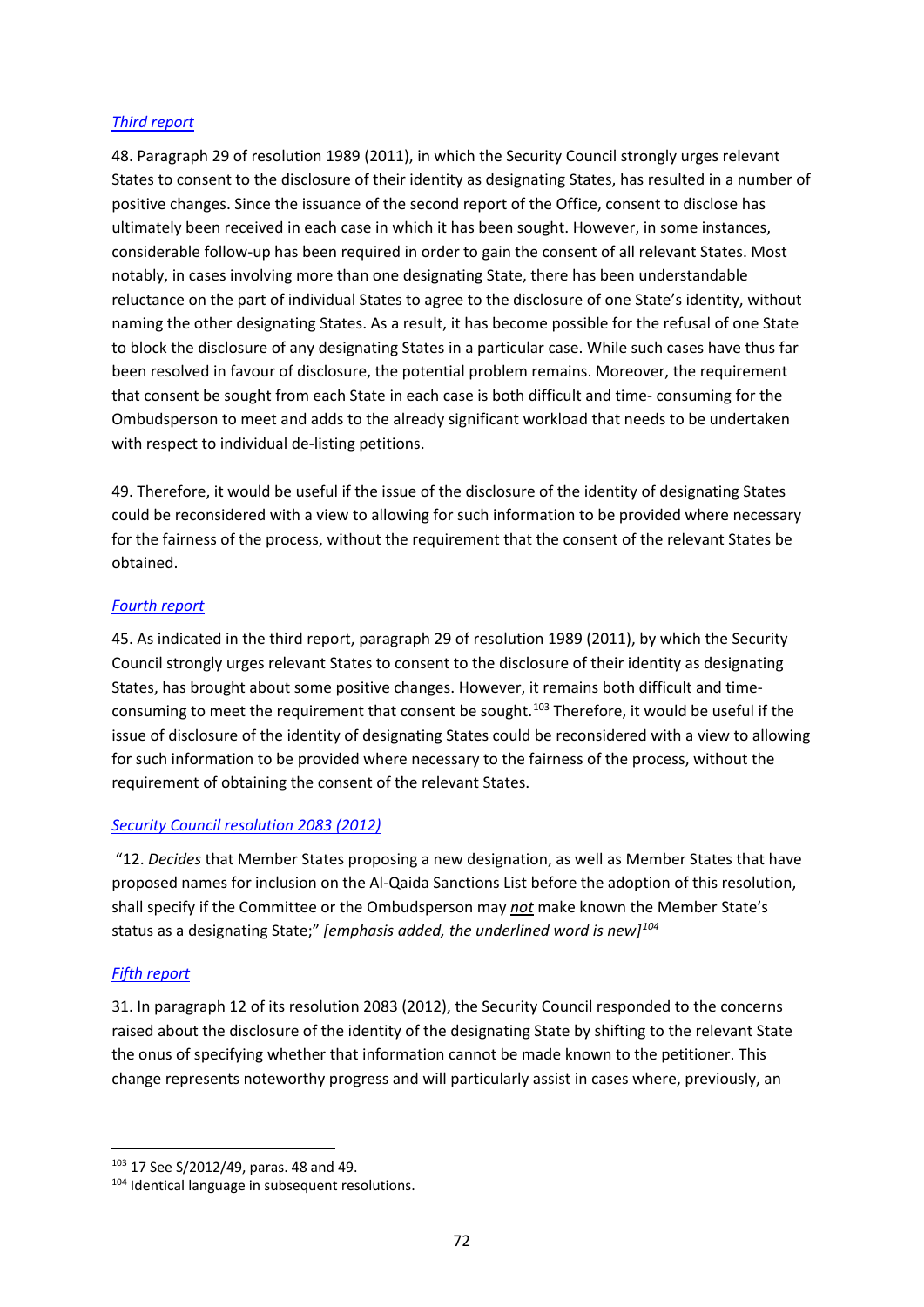answer to a request for disclosure was not forthcoming. Its overall effectiveness in terms of fair process can be better assessed once the new provision is put in practice.

52. […] The Special Rapporteur commented on several issues that had been addressed previously by the Ombudsperson and for which provisions have been incorporated into resolution 2083 (2012), eliminating the need to discuss those points in any detail.<sup>[105](#page-72-0)</sup>

#### *[Sixth report](https://undocs.org/S/2013/452)*

43. In paragraph 12 of its resolution 2083 (2012), the Security Council decided that Member States should specify if the Committee or the Ombudsperson may not make known the State's status as a designating State. The Ombudsperson may therefore disclose the identity of the designating State absent a specific objection by that State.

44. The practice to date has underscored the importance of this revision. While some States have notified the Ombudsperson of objections to disclosure, none of them have been implicated as designating States in the cases dealt with in the reporting period since resolution 2083 (2012) was adopted on 17 December 2012. As a result, it has been possible to disclose the identity of the designating State in all cases, an important step forward in terms of ensuring the fairness of the process. In the case of those States that have objected, the Ombudsperson has said she intends to raise the issue again should a specific case arise, to give the relevant State an opportunity to consider whether or not to maintain its general objection with reference to that specific case.

#### *[Seventh report](https://undocs.org/S/2014/73)*

53. In paragraph 12 of its resolution 2083 (2012), the Security Council decided that States proposing names for inclusion in the Al-Qaida sanctions list should be the ones to specify if the Committee or the Ombudsperson may not make known their status as designating States. The Ombudsperson may therefore disclose the identity of the designating State absent a specific objection by that State.

54. During the reporting period, no State objected to the disclosure of its identity as a designating State. The fairness of the process has therefore been enhanced. It remains to be seen whether the absence of objections will continue to be the norm in future cases and what the effect of an objection would be.

# Relevance of the Office of the Ombudsperson

#### *[Security Council resolution 1989 \(2011\)](https://undocs.org/S/RES/1989(2011))*

"26. *Requests* that Member States and relevant international organizations and bodies encourage individuals and entities that are considering challenging or are already in the process of challenging their listing through national and regional courts to seek removal from the Al-Qaida Sanctions List by submitting delisting petitions to the Office of the Ombudsperson;"<sup>[106](#page-72-1)</sup>

<span id="page-72-0"></span> $105$  11 [...] The Special Rapporteur also voiced support for the need for the Ombudsperson to be able to disclose to the petitioner the identity of the designating State(s) […]. As discussed above, there are new provisions on these issues in resolution 2083 (2012).

<span id="page-72-1"></span><sup>106</sup> Identical language in resolutions 2083 (2012), paragraph 24 and 2161 (2014), paragraph 48.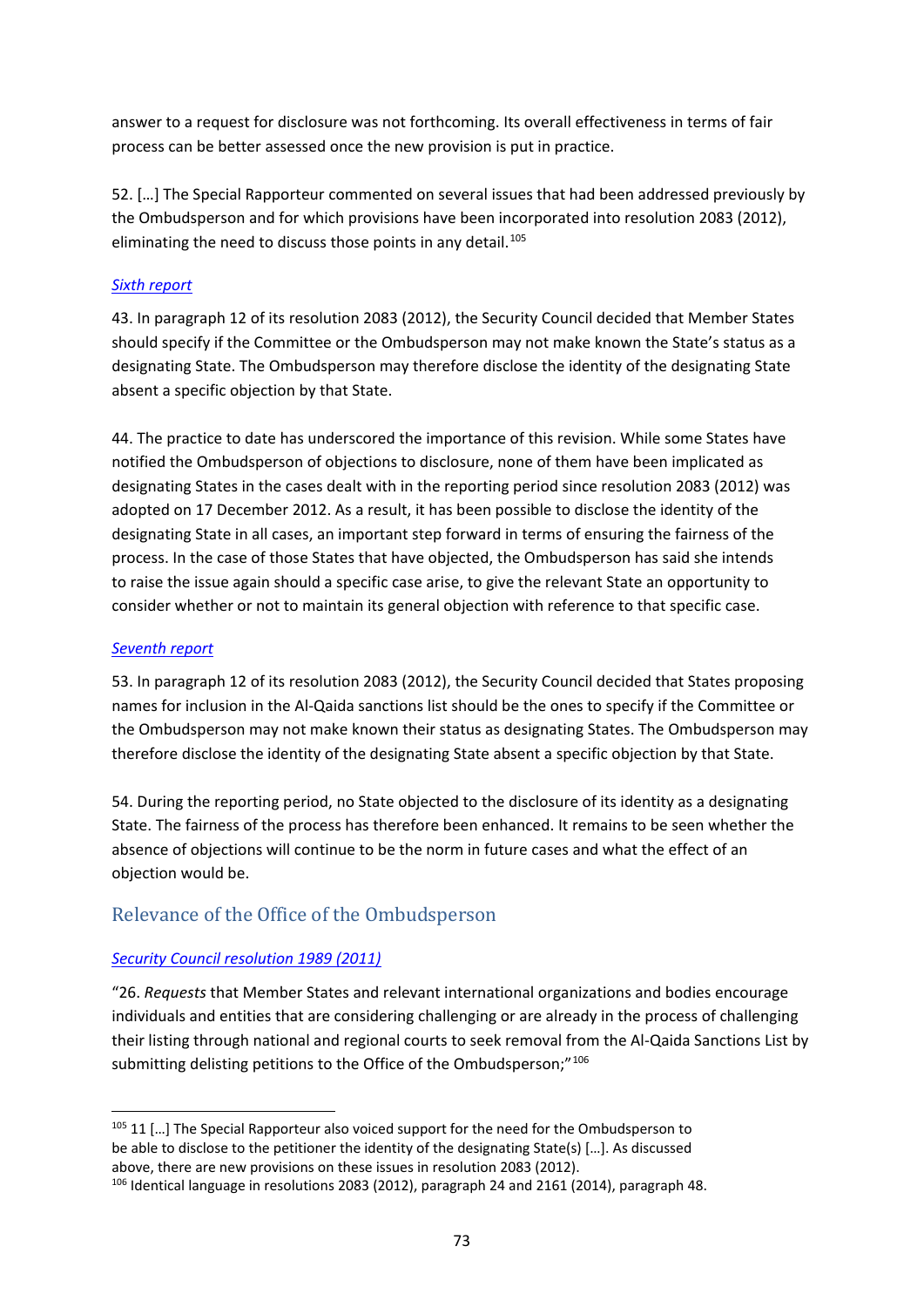#### *[Sixth report](https://undocs.org/S/2013/452)*

31. It is evident from the total number of petitions submitted to date (49) and the number of new requests received during the reporting period (13), that the availability of the mechanism is increasingly becoming known and that there is respect for the credibility of the process. From discussions with States and petitioners, it appears that the website has been an essential means for distributing relevant information about the process, along with material and advice that States have been providing to listed individuals and entities. Furthermore, the pattern of cases in some instances suggests that information is also being communicated through word of mouth. Some cases, in particular those in which the petitioners are represented by counsel, have illustrated the importance of having the Ombudsperson carry out public advocacy with regard to the Office to enhance awareness.

#### *[Thirteenth report](https://undocs.org/S/2017/60)*

38. As noted above, the judgment of the General Court of the European Union in the case of Mohammed Al-Ghabra v. European Commission<sup>[107](#page-73-0)</sup> contains an interesting pronouncement with respect to the existence of the Ombudsperson as a legal remedy that was available to the applicant in the case at hand. In particular, when determining the merit of his application for annulment, the General Court took into account the fact that the applicant had chosen not to pursue that remedy. Furthermore, the Court accepted that the Commission had applied the same review criteria as that used by the Ombudsperson. Responding to an argument raised by the United Kingdom, [108](#page-73-1) the Court found that there was no rational reason for failing to submit a delisting request through the Ombudsperson, in particular since the applicant claimed to have arguments to support the removal of his name from the Committee's list. The Court also found that the applicant's conduct<sup>[109](#page-73-2)</sup> had done nothing to allay the reasonable suspicions that had fallen on him in the light of the information and evidence that had been considered. In response to an argument made by the petitioner relating to the source of information, the Court found that the Commission had correctly applied the same criterion as that used by the Ombudsperson, namely, to first of all seek to ascertain whether there was sufficient information to provide a reasonable and credible basis for the allegation of torture.<sup>[110](#page-73-3)</sup>

<span id="page-73-0"></span><sup>&</sup>lt;sup>107</sup> 6 Judgment of the General Court (Third Chamber), case T-248/13, Mohammed Al-Ghabra v. European Commission, (13 December 2016). Available from http://eur-lex.europa.eu/legal-

content/EN/TXT/PDF/?uri=CELEX:62013TJ0248&from=EN. The case initially arose from the addition of Mohammed Al-Ghabra's ("the applicant") name to the sanctions list by the Committee on 12 December 2006 and its subsequent addition to the list of the European Union on 10 January 2007. The applicant launched two sets of proceedings before organs of the European Union: (1) a request for review by the European Commission of the addition of his name to the list of the European Union; and (2) an application, following the Committee's decision of 6 March 2013 to retain his name on the list, for annulment of (a) Commission Regulation (EC) No. 14/2007, in so far as it concerned him, and (b) Commission Decision Ares (2013) 188023 of 6 March 2013 confirming the inclusion of his name on the list of the European Union.

<span id="page-73-1"></span><sup>&</sup>lt;sup>108</sup> 21 During the course of its review of the addition of this individual's name to the list of the European Union, the Commission had repeatedly informed the applicant that he had had the opportunity to submit a request to the United Nations Ombudsperson to be removed from the Committee's list.

<span id="page-73-2"></span><sup>109 22</sup> The applicant's conduct refers both to his failure to request delisting through the Ombudsperson process and to the withdrawal of his claims to the Court.

<span id="page-73-3"></span><sup>110</sup> 23 This finding was made in the context of the applicant's complaint that the Commission had failed to consider whether the allegations made against him by the Committee had been based on information obtained through torture. The General Court ruled that the Commission had correctly found that, in the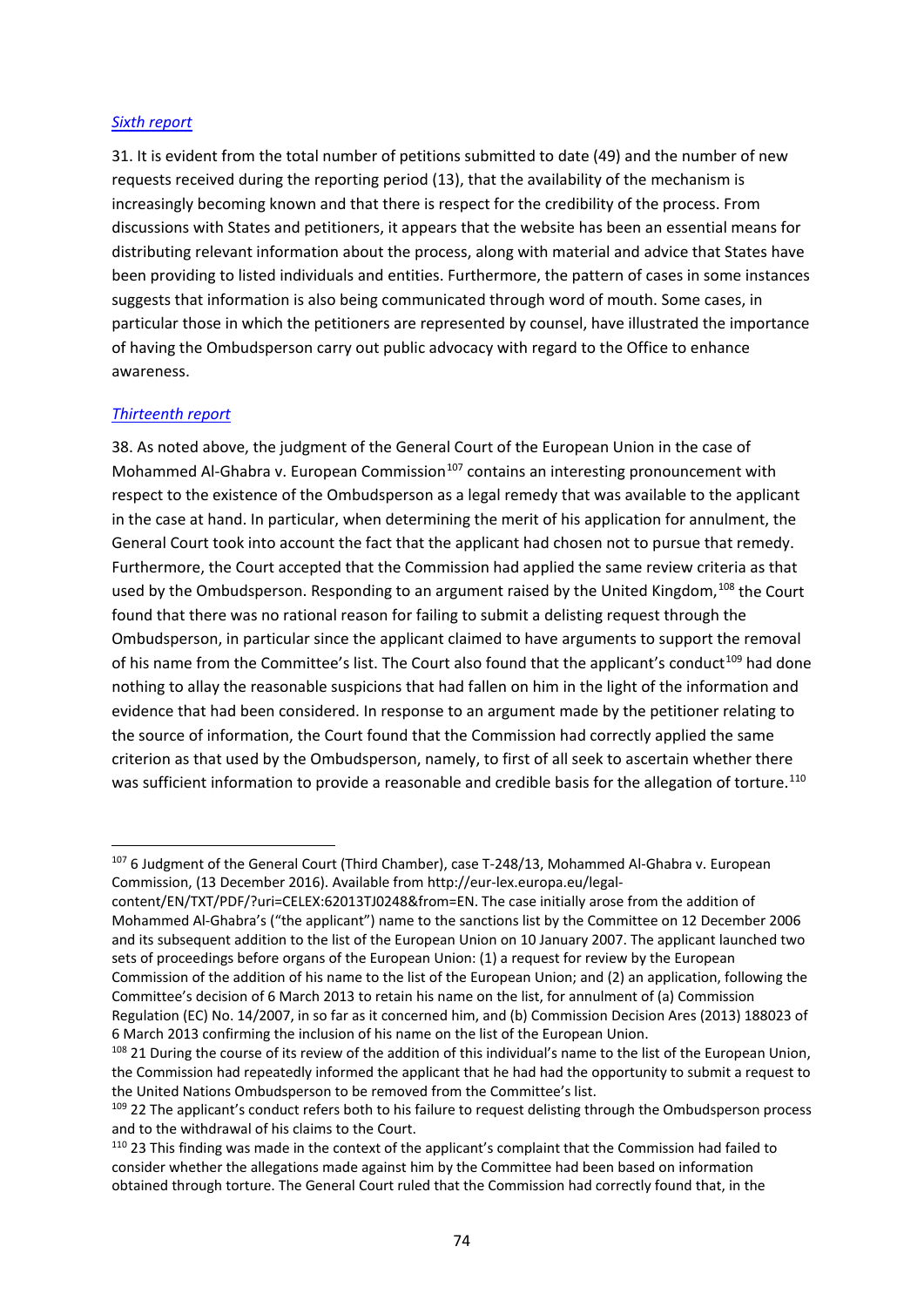39. The failure of applicants to avail themselves of that remedy has no impact on the admissibility of their application to the General Court.<sup>[111](#page-74-0)</sup> However, in the light of the possible adverse inference the Court may draw from the failure to do so, the judgment may motivate individuals and entities that wish to be delisted to first seek delisting through the Ombudsperson's process prior to applying to the Court for annulment, or at least to do so concurrently.

40. The judgment reflects a positive assessment of the added value of the Ombudsperson's mechanism. It follows another judgment from the Supreme Court of the United Kingdom<sup>[112](#page-74-1)</sup> and a separate opinion of judges from the European Court of Human Rights,<sup>[113](#page-74-2)</sup> both issued during the first half of 2016, which also demonstrated new interest in the review process of the Ombudsperson. Such views are encouraging and contrast with those expressed previously in several judgments issued by regional courts following the establishment of the Office. Those judgments barely acknowledged the establishment of the Office owing to it not offering guarantees of effective judicial protection.<sup>[114](#page-74-3)</sup>

circumstances of the case, it was reasonable to rely on a general presumption that the Committee did not base its findings on evidence obtained through torture.

<span id="page-74-0"></span><sup>&</sup>lt;sup>111</sup> 24 Even if successfully delisted by the Committee following the recommendation of the Ombudsperson, an individual or entity can still turn to the Courts of the European Union, which can determine whether they should have been listed in the first place.

<span id="page-74-1"></span><sup>&</sup>lt;sup>112</sup> 25 Judgment of the Supreme Court of the United Kingdom, Youssef v. Secretary of State for Foreign and Commonwealth Affairs (27 January 2016). In this case, the applicant, who had been retained on the sanctions list following the recommendation by the Ombudsperson, was challenging on appeal the domestic implementation of sanctions. In dismissing Mr. Youssef's appeal, the Supreme Court did not rely only on the updated narrative summary of reasons for the listing, which had been posted on the Committee's website after it had decided to retain Mr. Youssef's name on the list. The Supreme Court also referred to some of the information contained in the letter providing reasons and the analysis of the Ombudsperson.

<span id="page-74-2"></span><sup>&</sup>lt;sup>113</sup> 26 Concurring opinion of Judge Pinto de Albuquerque, joined by Judges Hayiyev, Pechal and Debov in the judgment issued by the Grand Chamber of the European Court of Human Rights in the case of Al-Dulimi and Montana Management Inc. v. Switzerland, Application No. 5809/08 (21 June 2016). In this case, the concurring judges considered that, as a matter of principle, nothing hindered the adoption of adequate substantive and procedural safeguards by the United Nations bodies, in conformity with the Charter of the United Nations and the International Covenant on Civil and Political Rights, when they take binding decisions to impose sanctions on individuals and entities. The judges indicated that the Office was not an insignificant development, which showed that incremental changes in the system were possible, and noted that it could be further strengthened, if the political will were there.

<span id="page-74-3"></span><sup>&</sup>lt;sup>114</sup> 27 See, for example, the judgment of the Grand Chamber of the Court of Justice of the European Union, Commission and Others v. Kadi (Joined Cases C-584/10 P, C-593/10 P and C-595/10 P) (18 July 2013), in which the court stated that effective review by the courts of the European Union was all the more essential in the absence of guarantees of effective judicial protection at the level of the United Nations. See also the judgment of the Grand Chamber of the European Court of Human Rights, Nada v. Switzerland, Application No. 10593/08 (12 September 2012).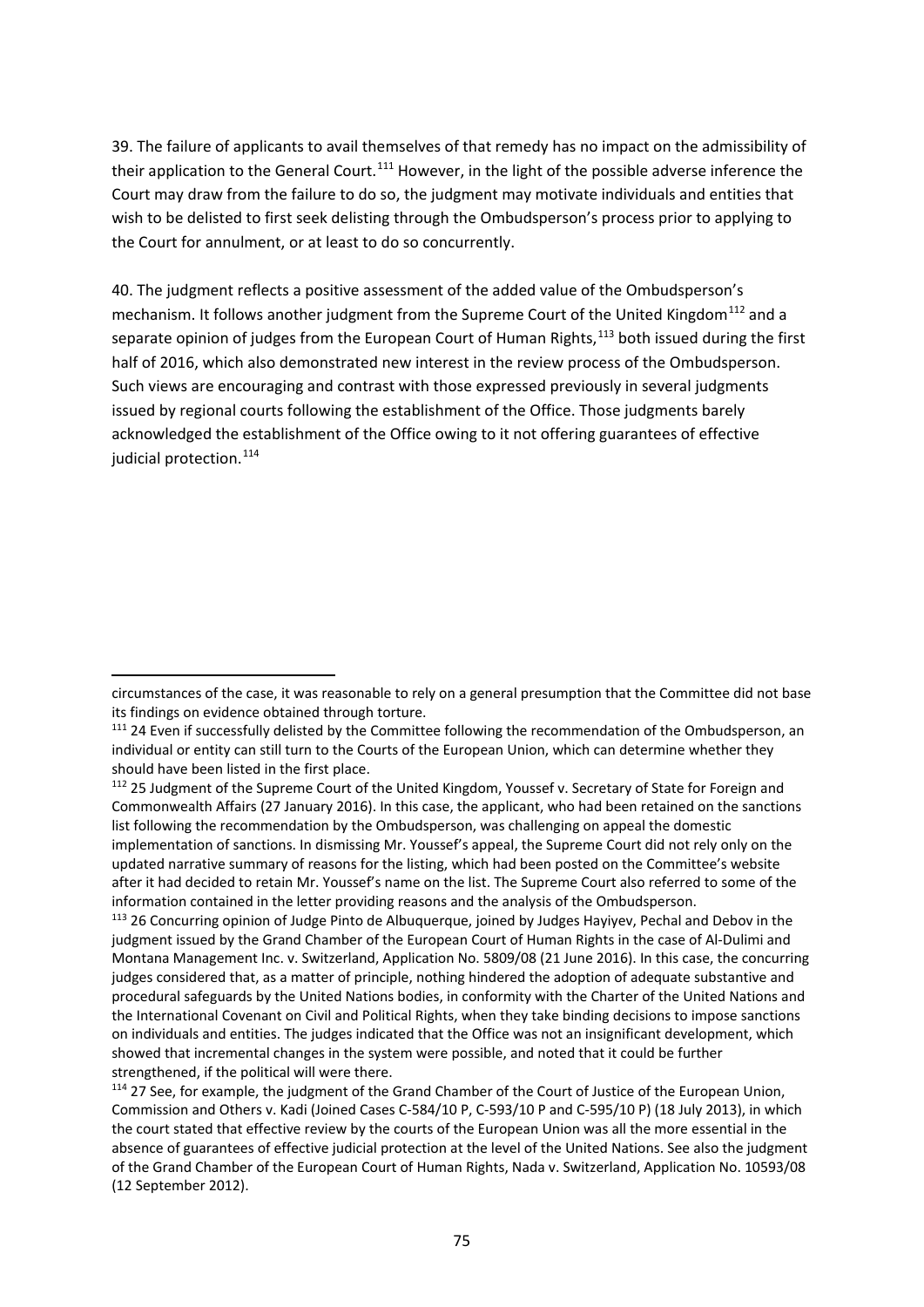# Consideration of delisting requests

# Standard and Approach to analysis

# *[First Report](http://undocs.org/S/2011/29)*

25. An essential issue still under consideration is the setting of a standard for analysis by the Ombudsperson. Fair process demands that the information gathered by the Ombudsperson be assessed in relation to a defined standard in order to ensure consistency and objectivity of analysis. Work is ongoing to develop a standard that properly reflects the serious nature and particular context of decisions of the Al-Qaida and Taliban Sanctions Committee and at the same time recognizes the significant effect of the sanctions on listed individuals and entities.

#### *[Second Report](https://undocs.org/S/2011/447)*

22. As stated in the first report of the Office of the Ombudsperson, fair process requires that the information gathered by the Ombudsperson be assessed in relation to a defined standard in order to ensure consistency and objectivity of analysis. With that goal in mind, on 28 February 2010 the Ombudsperson sent a separate document to the Chair of the Al-Qaida and Taliban Sanctions Committee entitled "Approach to and standard for analysis, observations and principal arguments" to be applied in the preparation of comprehensive reports, in which the Ombudsperson addressed the issue of whether it is justifiable for an individual or entity to continue to be listed on the basis of the information made available to the Ombudsperson. In other words, is there sufficient information to provide a reasonable and credible basis for the listing? To enhance the transparency of the delisting process, the document has been made available, in the six official languages of the United Nations, on the [website](https://www.un.org/securitycouncil/ombudsperson) of the Office of the Ombudsperson and in annex III to the present report.

# *[Fifth report](https://undocs.org/S/2013/71) (Special Rapporteur[115\)](#page-75-0)*

54. The standard employed by the Ombudsperson for the assessment of delisting petitions is whether at present there is sufficient information to provide a reasonable and credible basis for the listing. The Special Rapporteur has noted that this is not a familiar standard, making the approach of the Ombudsperson unclear. He has gone on to provide examples of more recognized tests that fall between the criminal standard and mere suspicion.<sup>[116](#page-75-1)</sup> In the end the Special Rapporteur argues in favour of a balance of probabilities standard in the Ombudsperson process, which, in the common law, is the highest possible standard, short of that applied in criminal matters.<sup>[117](#page-75-2)</sup>

55. The rationale for the standard employed by the Ombudsperson is set out in detail in the document on the approach and standard prepared by the Ombudsperson (see annex II).<sup>[[118\]](#page-75-3)</sup> In summary, the standard currently employed is not reflective of existing approaches found in

<span id="page-75-0"></span><sup>&</sup>lt;sup>115</sup> Report of the Special Rapporteur on the promotion and protection of human rights and fundamental freedoms while countering terrorism [\(A/67/396\)](https://undocs.org/A/67/396).

<span id="page-75-1"></span><sup>116</sup> 13 A/67/396, para. 56 (noting that those include reasonable standards for suspicion, reasonable grounds for belief and proof on the balance of probabilities).

<span id="page-75-2"></span> $117$  14 A/67/396, para. 57 (recommending to apply the "more likely than not" standard and a proportionality test between the sanctions and the interference with the listed person or entity's fundamental rights).

<span id="page-75-3"></span><sup>&</sup>lt;sup>118</sup> Available on the [website](https://www.un.org/securitycouncil/ombudsperson/approach-and-standard) of the Office of the Ombudsperson.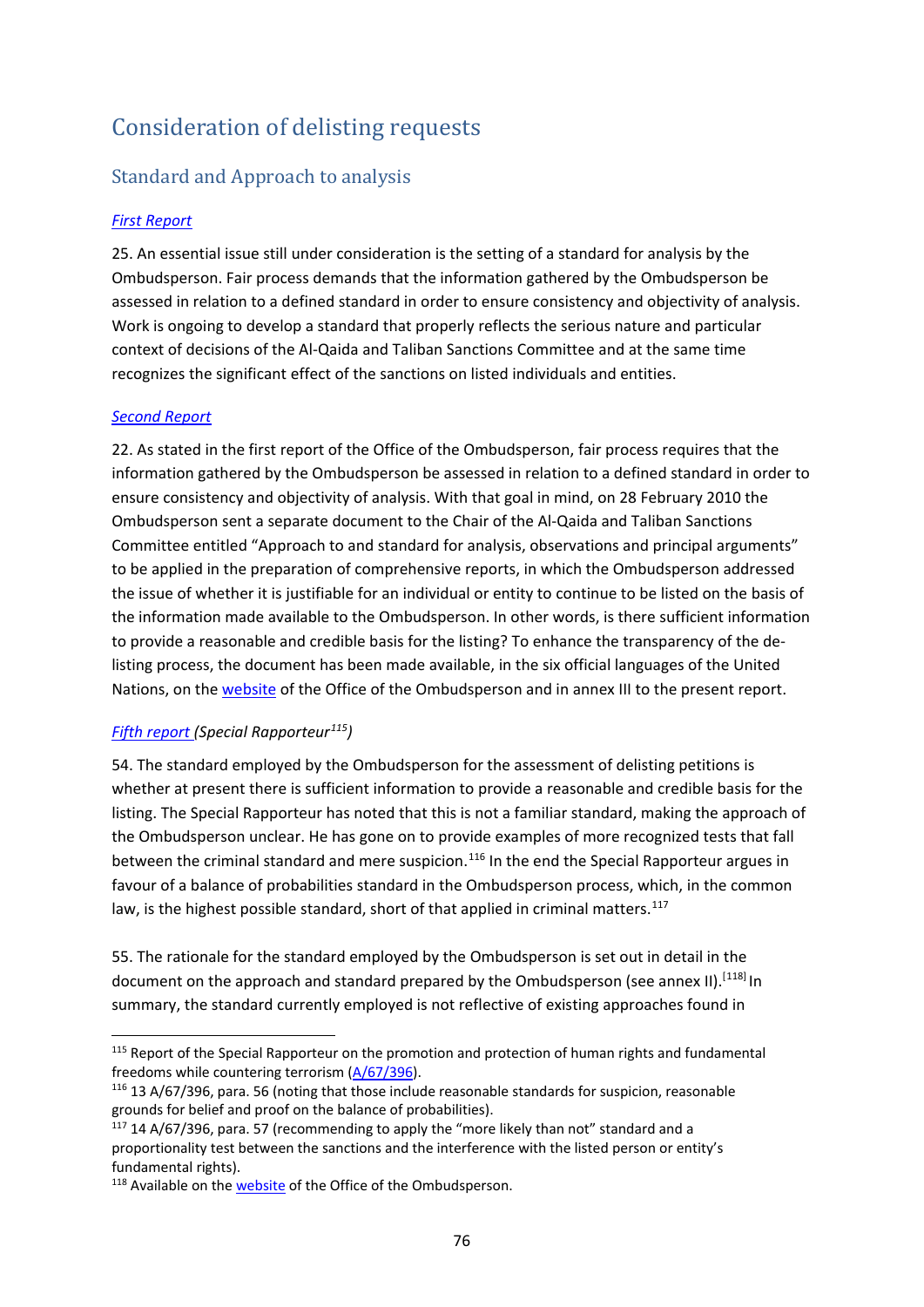domestic or regional law. This was a deliberate choice, given the international nature of the mechanism and the need to avoid the use of a standard drawn from one particular legal system or tradition. Instead, the standard is premised on a review of various approaches employed in different legal systems and reflects fundamental and consistent concepts, notably sufficiency, reasonableness and credibility. Practice indicates that the standard is a workable one, and the Ombudsperson remains satisfied that the test, with these well-recognized benchmarks, provides adequate clarity and consistency to the Ombudsperson process.

56. In addition, in determining an appropriate standard, the Ombudsperson has taken into account the significant rights implicated in terms of both individual rights to property and movement and collective rights to life and security, which the Security Council and the Committee are obligated to safeguard. The Ombudsperson is of the view that the standard adopted properly balances the various rights at issue, offering protections for the individual and at the same time allowing for appropriate preventive measures aimed at protecting against terrorist activity and attacks.

# *Torture (Special Rapporteur[119](#page-76-0))*

57. The Special Rapporteur has expressed grave concerns as to the Ombudsperson's approach with respect to information that was or may have been obtained by torture and the fact that such information is not excluded from her assessment since she does not consider herself bound by formal rules of evidence [\(A/67/396,](https://undocs.org/A/67/396) paras. 46-47). In response, the Ombudsperson has clarified her approach to the issue of torture (see annex III). In summary, rather than "admitting" or "excluding" information on any particular ground, the Ombudsperson assesses its relevance, specificity and credibility or reliability. She may, as a result, decide not to rely on any particular piece of information, especially because of its lack of credibility. The Ombudsperson considers information obtained through torture inherently unreliable. Therefore, while the process relied upon by the Ombudsperson does not include an exclusionary provision as is applicable in some domestic legal systems, the result is effectively the same, in that information obtained through torture will not be relied upon in the Ombudsperson process because of the lack of reliability. Moreover, in cases where torture is not established to the applicable standard but concerns exist, the weight of information may be affected. The Ombudsperson is fully satisfied that the process adopted with respect to information obtained by torture is consistent with international standards and norms.

#### *[Sixteenth](https://undocs.org/en/S/2019/112) report*

#### *Rationale for retaining listings*

40. Various Member States have taken the view that a delisting request should be rejected on the basis of the fact that the petitioner was, in the distant past, related to the activities of terrorist group(s). These Member States reason that, on the basis only of this fact, it cannot be excluded that, viewed in the abstract, the petitioner could possibly pose a terroristic threat sometime in the future.

41. The abstract possibility of a future threat can never be completely excluded. However, without any concrete, recent information substantiating this threat, the fact that a person was once listed

<span id="page-76-0"></span><sup>&</sup>lt;sup>119</sup> Report of the Special Rapporteur on the promotion and protection of human rights and fundamental freedoms while countering terrorism [\(A/67/396\)](https://undocs.org/A/67/396).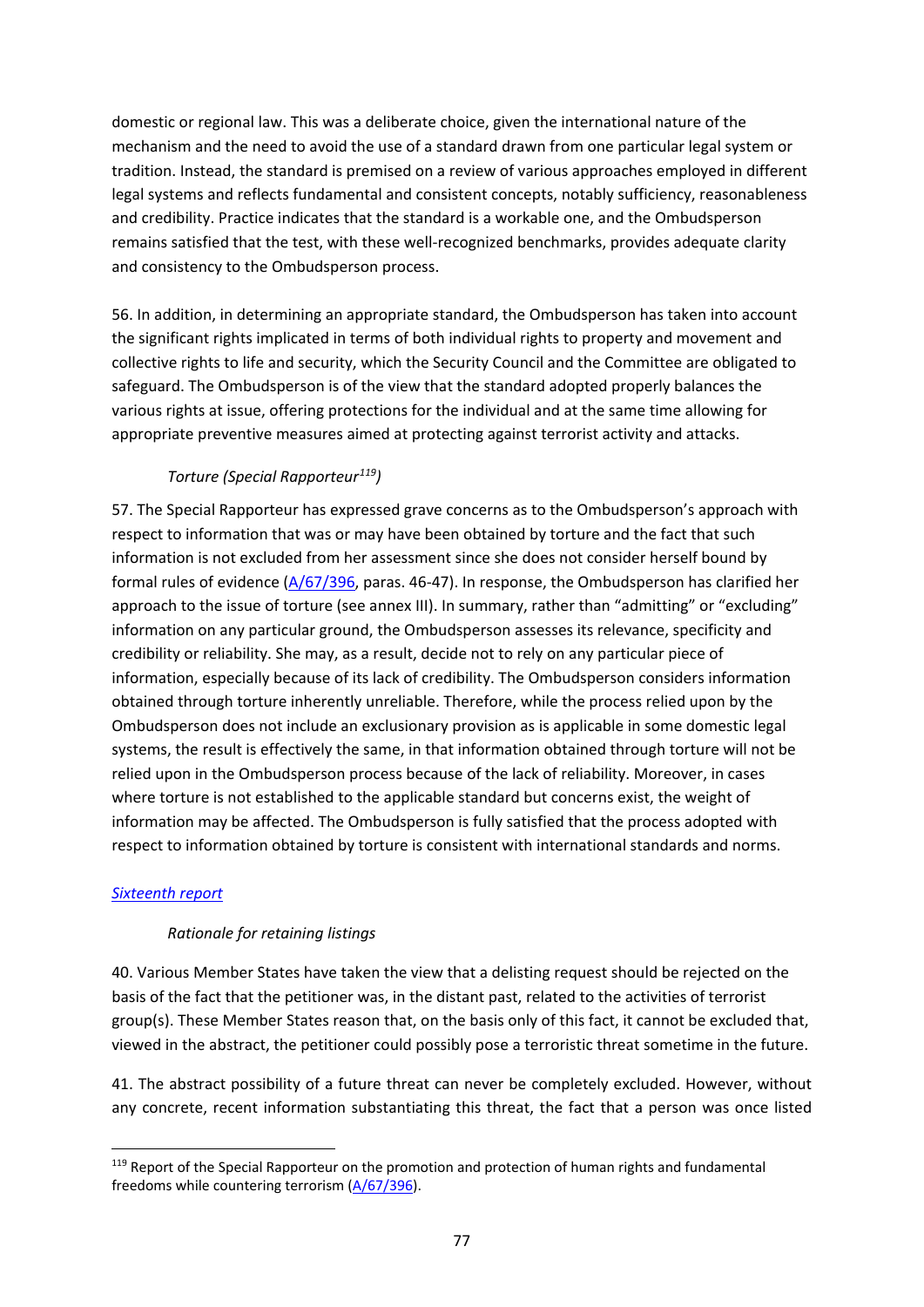cannot justify the listing in perpetuity. Moreover, such a threat can be mitigated if a petitioner has undergone a positive evolution and has credibly distanced himself or herself from a formerly held radical position.

# Cooperation of States and specificity of information

### *[First report](http://undocs.org/S/2011/29)*

47. The effectiveness of the work of the Ombudsperson and the ability to provide detailed information and thorough analysis and observations to assist the Committee is heavily dependent on the cooperation of States. To date, States involved in the initial cases have been cooperative in responding to requests and providing information. Any difficulties in that respect have arisen from the complexities of the cases, the type of information which is needed for proper analysis and questions of access to classified material, as opposed to any issue of non-cooperation. It would be useful if the need for continued cooperation with the Office of the Ombudsperson, on the part of all States — not just members of the Committee — could be reinforced and encouraged.

#### *[Second report](https://undocs.org/S/2011/447)*

39. The work carried out over the past six months has only served to highlight more clearly the critical importance of cooperation by States with the Office of the Ombudsperson. The overall effectiveness of the process is dependent upon States providing the Ombudsperson with all the relevant information used to list an individual or entity in a timely manner.

40. As noted, the Ombudsperson is, almost without exception, receiving replies and in all cases the States with the most relevant information for carrying out an analysis of a given case (usually the designating States and States of residence or location/incorporation) are providing responses. Nonetheless, there have been some key challenges in the information-gathering process with respect to the initial de-listing petitions. Most markedly, in certain cases it has been difficult to obtain the necessary level of detailed information for a proper analysis. In particular instances, there has also been an issue as to the timeliness of the disclosure of information.

*See also paragraph 41 of the [Second Report](https://undocs.org/S/2011/447) below (Section on Access to confidential information)*

#### *[Third report](https://undocs.org/S/2012/49)*

38. The importance of State cooperation has been highlighted above. Since the issuance of the second report of the Office, the very good cooperation by States has been sustained.

39. As noted, the Ombudsperson is receiving replies to requests for information, including from key States holding the most relevant material. Nonetheless, problems identified previously persist. Some of the information submitted continues to lack the detail and specificity necessary for meaningful analysis. This has an impact in terms of the sufficiency of the material to support the case overall, and it limits the effectiveness of the dialogue with the petitioner, as few particulars are available to lend adequate precision to the discussion. In addition, frustration has been experienced in attempting to obtain confirmation or clarification from States concerning information that is in the public domain as a result of press reports or other means. It is evident that many of the challenges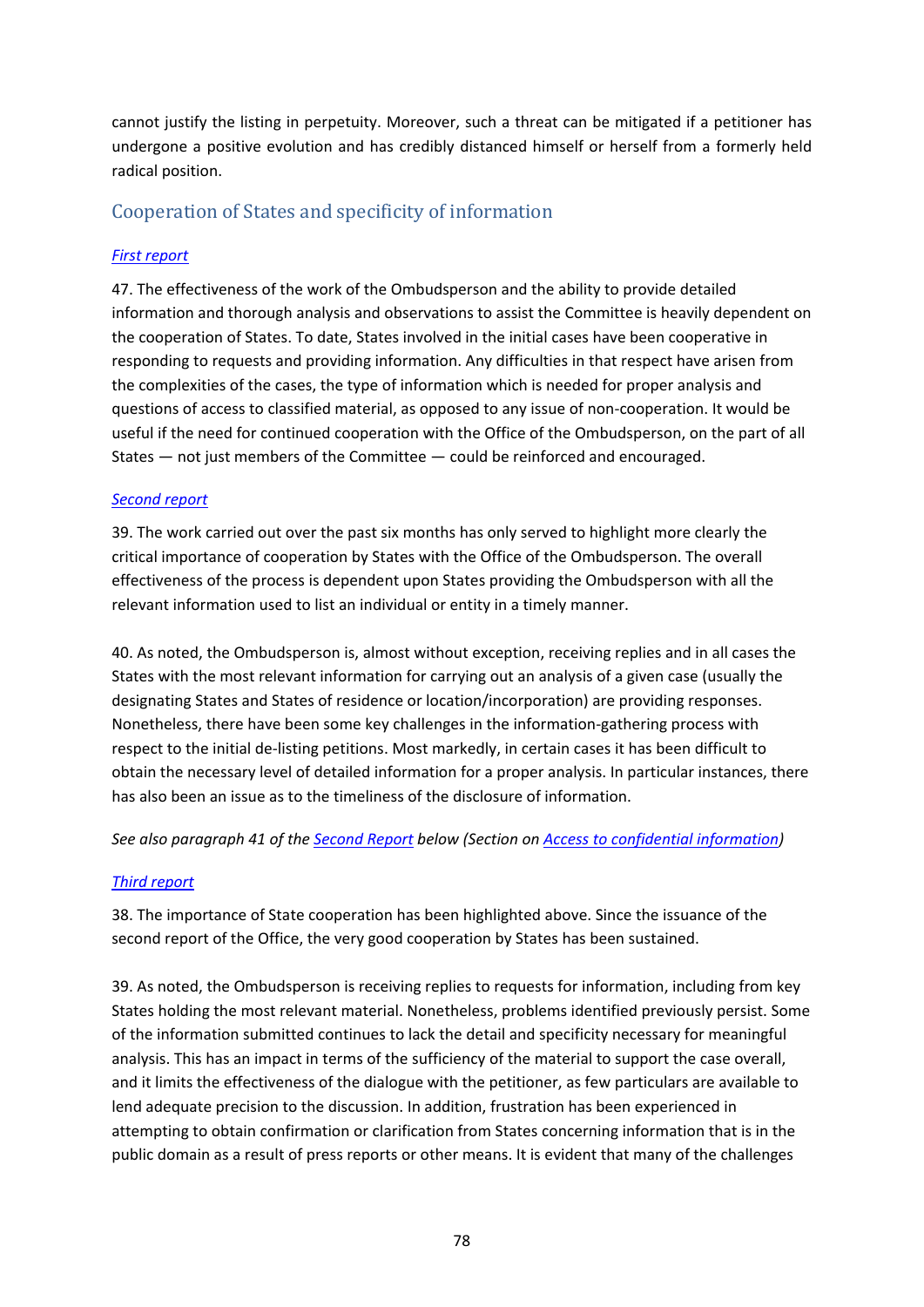faced in this respect relate to the question of classified/confidential material, again highlighting the importance of reaching agreements with States on access to such material.

40. There also continue to be problems with regard to the timing of some of the responses received from States. The detailed process set out by the Security Council in annex II to resolution 1989 (2011) is time-sensitive. Its effectiveness is therefore dependent on information being provided within the prescribed periods. Late responses reduce the time available to the Ombudsperson to engage in dialogue with a petitioner and to prepare a comprehensive report. Ultimately, this can affect the fairness of the process. Given that the period for information-gathering has been extended and is now quite lengthy, it is important that States meet the deadlines for informationgathering set by the Security Council.

41. However, on the positive side, even at the early stages of implementation of the new procedures mandated under resolution 1989 (2011), it is clear that the Ombudsperson's mandate to provide a recommendation, combined with a "trigger" for de-listing, serves as a strong impetus for States to provide as much information as possible, in a timely manner. The consequences of a failure to do so will have a more direct impact on the decision to be taken in each case. In addition, in discussions with Member States, paragraph 25 of resolution 1989 (2011), in which the Security Council strongly urges Member States to provide all relevant information to the Ombudsperson, has proved useful in encouraging States to cooperate with the Ombudsperson.

#### *[Fourth report](https://undocs.org/S/2012/590)*

33. State cooperation remains very strong. However, some of the problems previously identified continue to impede the process. In particular, in the period under review there has been a slight increase in cases of non-response from States, although none has involved a State of residence or designating State. Nonetheless, the absence of responses from some States is a matter of concern.

34. Access to detailed information with sufficient particularity remains a serious problem, to the detriment of the effectiveness of the process in many respects. Notably, the test applied in the Ombudsperson process is whether there is sufficient information to provide a reasonable and credible basis for the listing. In the absence of particulars, it is difficult to assess the sufficiency and reasonableness of the information or even in some instances to accord any weight to it. Also, specificity and detail are key indicia of credibility and are of particular importance in this context given that the original sources of the information, in many instances, cannot be disclosed. The absence of detail also impairs the ability of the Ombudsperson to have a frank dialogue with the petitioner and to properly assess the responses and information provided. It remains the case that many of the challenges faced in this respect relate to the question of classified/confidential material, again highlighting the importance of reaching agreements with States on access to such material. In addition, some States have demonstrated reluctance to respond to specific questions posed or to give access to their operational agencies even when the issue of confidentiality does not arise.

35. The most significant problem, however, which has become more acute in this reporting period, is the timeliness of the responses provided by States, including the key States in individual cases. On several occasions, responses have been submitted well into the dialogue phase and, in some instances, even after the initial two-month deadline for that phase has expired.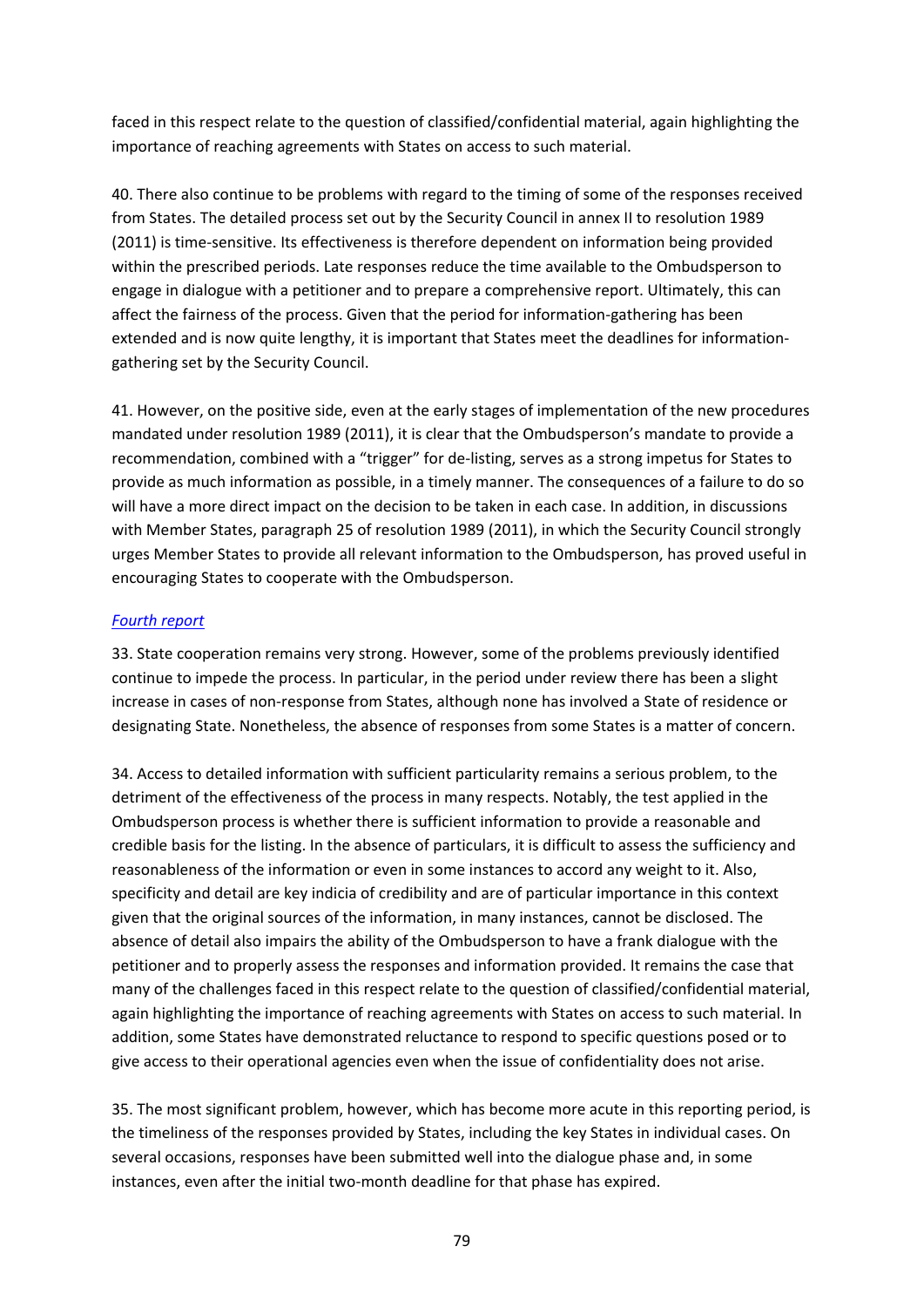36. The effectiveness of the detailed process elaborated by the Security Council in annex II to resolution 1989 (2011) is heavily dependent on the timelines applicable to the various stages of the procedure. Furthermore, experience has demonstrated very clearly that the deadlines fixed by the Security Council — applicable to States, the Ombudsperson and the Committee — are fundamental to the overall fairness of the process. This is especially the case with the periods prescribed for the submission of information by States. Key principles of fairness dictate that the petitioner be informed of the case against him or her and have an opportunity to respond to the same and be heard by the decision maker. When information is submitted outside of the prescribed informationgathering period, it is prejudicial to the petitioner in that the time period for disclosing and discussing the information and for the preparation of a response to it is shortened, sometimes considerably. It also makes it difficult to ensure that the information is properly reflected and analysed in the comprehensive report. Finally, if it is provided at a very late stage, especially after the preparation of the comprehensive report, it has the potential to vitiate the fairness of the overall process. For all these reasons, and given that the period for information-gathering has been extended and is now quite lengthy, it is important that States meet the deadlines for informationgathering set by the Security Council.

37. Given the critical importance of timely cooperation by States, it would be helpful if consideration were given to further emphasizing the importance of State compliance with information-gathering requirements within the established deadlines.

#### *[Fifth report](https://undocs.org/S/2013/71)*

32. State cooperation in terms of responses has been very strong during the reporting period, reversing the slight trend noted in the previous report of an increase in the number of cases of nonresponse. All designating States and States of residence have replied in the cases completed during the reporting period. The two States that failed to respond were both States of nationality, which were contacted in accordance with the requirements of the resolution and not because of any specific expectation that the State would hold relevant information. In both instances, the petitioners had few or no connections to the State. It is also noted that the two States faced internal circumstances that may well have precluded easy access to information from authorities.

33. In contrast, however, the timeliness of responses remained problematic. Paragraph 23 of resolution 2083 (2012) contains new language that encourages the sharing of information in a timely manner. In addition, the Security Council, in paragraph 4 of annex II to the resolution, has highlighted that any challenges with regard to the gathering of information from States should be brought specifically to the attention of the Committee. These additional provisions should be useful in encouraging the cooperation of States in the Ombudsperson process, although the issue is best left assessed in the next report.

34. The most significant shortcoming with regard to cooperation, and one of the most pressing challenges to the effectiveness of the whole process, remains the lack of specificity in the material submitted by States with respect to individual cases. Of particular concern are States' responses that provide only broad assertions as to purported support activity on the part of petitioners and limited, and in some instances, no substantiating information or detail. As set out in the fourth report, in the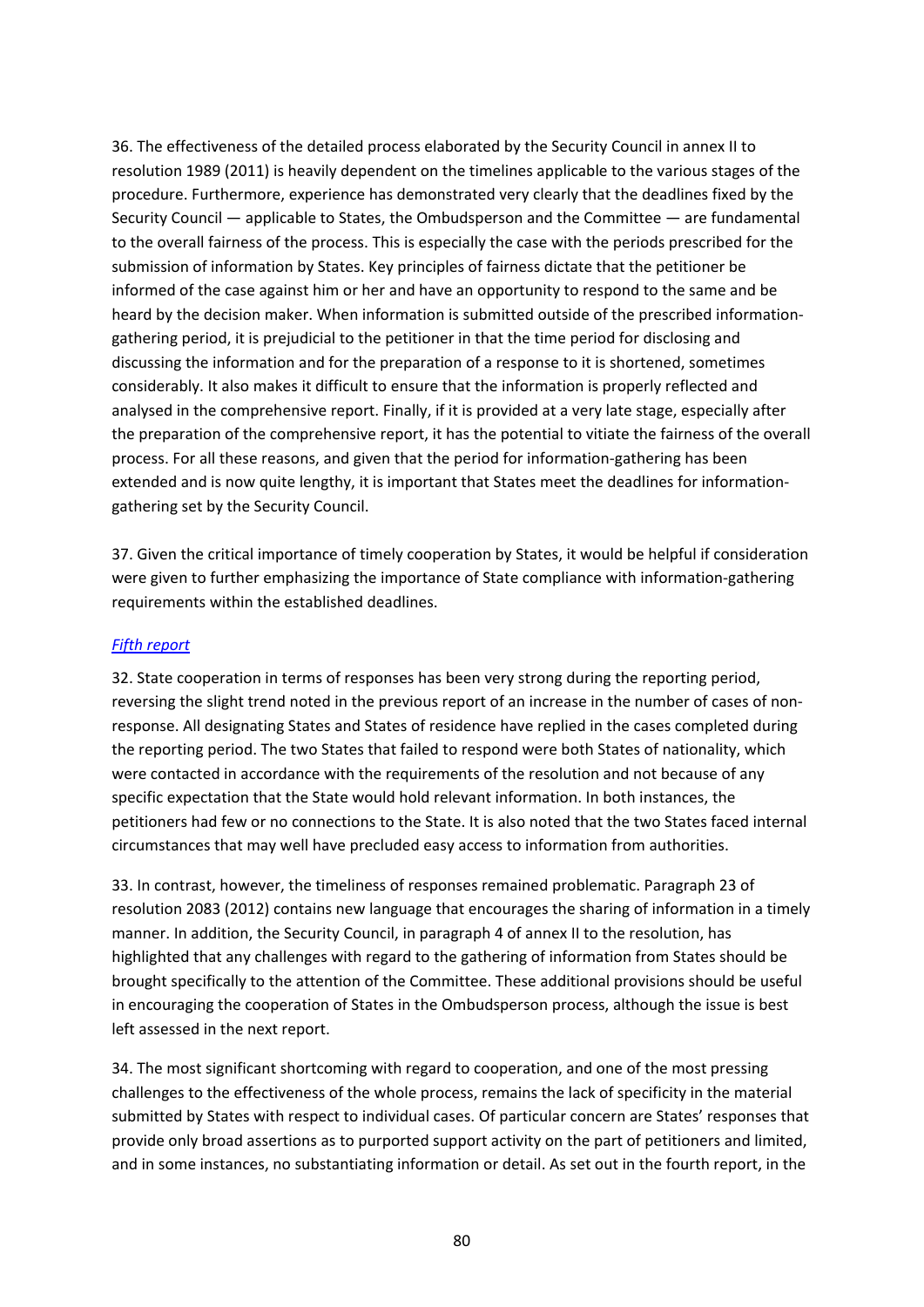absence of specific information, it is very difficult and in some instances impossible to properly assess the sufficiency, reasonableness and credibility of the underlying information or to have a meaningful dialogue with and receive a specific response from the petitioner. It is clear that the major impediment to the disclosure of detailed information is the confidentiality or classification restrictions applicable to the underlying information. As mentioned in paragraph 10 above, there has been some progress during the reporting period in terms of additional arrangements and agreements, including the entry into force of the formal agreement with Austria. However, more agreements and arrangements are necessary, in particular with States frequently implicated in specific cases, and practical solutions must be found if there is to be any real progress in overcoming the challenge posed by the lack of specific information. Some concerns have also arisen in recent cases as to information favourable to the petitioner's case not being produced by States. Such material is essential to a fair process, and consideration should be given to explicit language on this issue in any future resolution.<sup>[120](#page-80-0)</sup>

#### *See also paragraph 35 of the [Fifth report](https://undocs.org/S/2013/71) below (Section on Access to confidential information)*

### *[Sixth report](https://undocs.org/S/2013/452)*

45. State cooperation in terms of responses has continued to be strong during the reporting period. All designating States and States of residence have replied in the cases completed since the previous report. In fact, only one State failed to respond to a request for information. While the information that the State could have provided might have been quite relevant to the factual assessment, that State was not among those mandated by the resolution to receive requests for information.

46. Overall, however, there was improvement in the general timeliness of responses, with very few instances of late submission of information. This has had an impact on the overall efficiency of the process, reducing the number of instances in which the information-gathering phase needed to be extended.

47. While these were all encouraging trends, one significant hurdle to effective State cooperation remains: the Ombudsperson continues to receive responses in the form of assertions but not the supporting information or the level of detail necessary to assess the sufficiency, reasonableness and credibility of the underlying information. This failing undermines the effectiveness of the overall process, including the meaningfulness of the dialogue with the petitioner and the ability to conduct a thorough analysis of the underlying information. Moreover, this trend is very worrying in terms of the ability of the Ombudsperson to prepare a comprehensive report that properly reflects the facts of the case and to provide, in all circumstances, an appropriate recommendation.

#### […]

49. In sum, the lack of detailed information and substantiation remains the most critical problem in the Ombudsperson process. Progress on this issue is only possible if practical solutions can be found

<span id="page-80-0"></span><sup>&</sup>lt;sup>120</sup> 9 Concerns about the non-disclosure of such information were discussed by the Special Rapporteur on the promotion and protection of human rights and fundamental freedoms while countering terrorism in paragraph 45 of his report (A/67/396).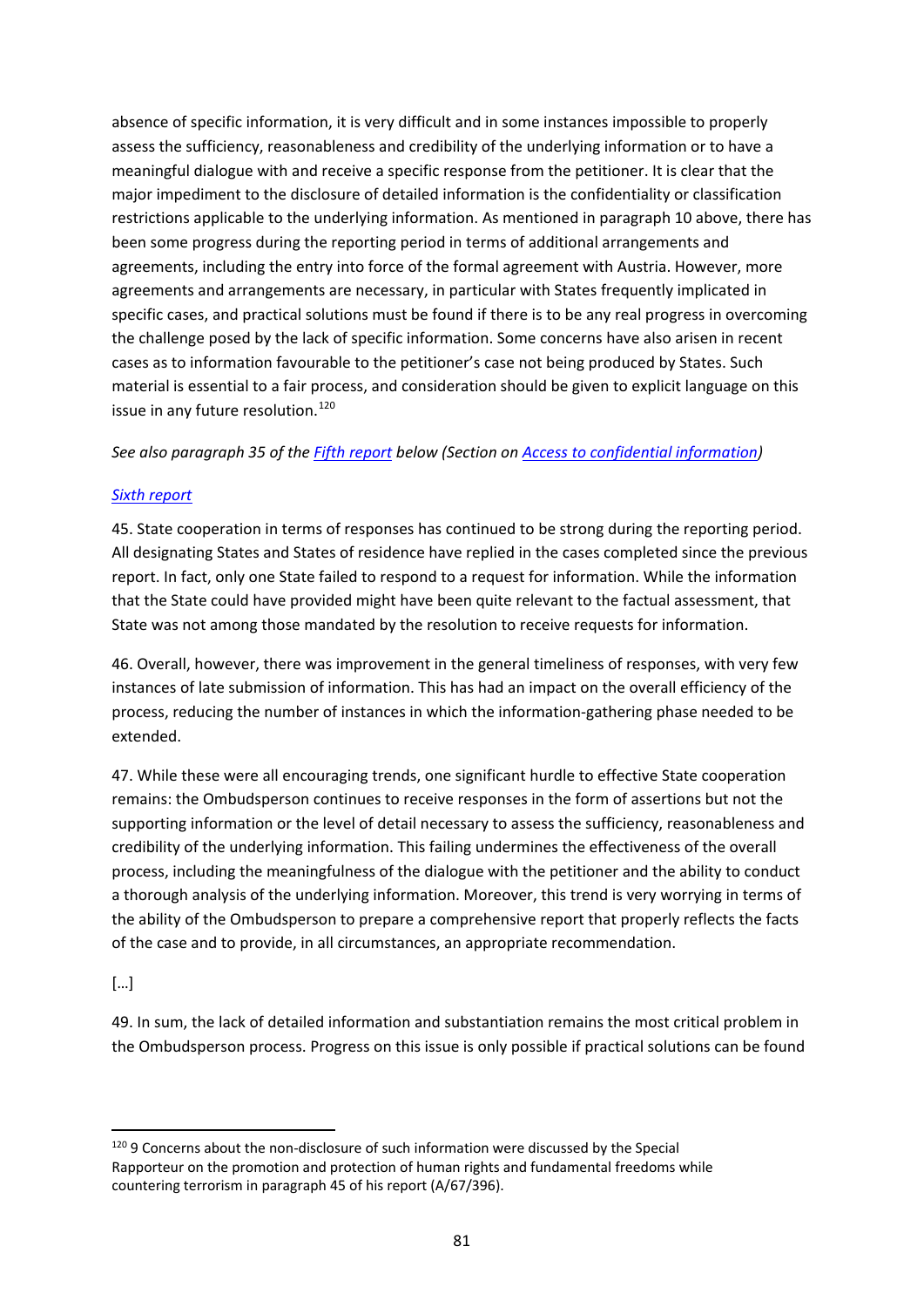to overcoming the access restrictions, especially with States that are frequently implicated in specific cases.

*See also paragraph 48 of the [Sixth report](https://undocs.org/S/2013/452) below (Section on Access to confidential information)*

#### *[Seventh report](https://undocs.org/S/2014/73)*

60. State cooperation in terms of responses remained strong during the reporting period. As in the previous reporting period, all designating States and States of residence replied in the cases that were completed. The three States that did not respond were contacted as relevant States thought potentially to hold pertinent information. Of those States, one had only a remote link to the case and had previously indicated having no information on a related case. The other two faced internal circumstances that may well have precluded easy access to information from the authorities.

61. The reporting period was particularly fruitful in terms of the level of detail and thoroughness of information received in a number of cases, including confidential material in some instances. This allowed the Ombudsperson to fully assess the sufficiency, reasonableness and credibility of the underlying information in those cases. In a significant number of instances, however, the Ombudsperson received responses in the form of assertions lacking any level of detail or supporting information. As noted previously, this failing undermines the effectiveness of the overall process, including the dialogue with the petitioner. Most significantly, it has an impact on the Ombudsperson's ability to conduct a thorough analysis of the underlying information as an independent reviewer, to prepare a comprehensive report that properly reflects the facts of the case and to provide, in all circumstances, an appropriate recommendation.

*See also paragraph 62 of the [Seventh report](https://undocs.org/S/2014/73) below (Section on Access to confidential information)*

#### *[Eighth report](https://undocs.org/S/2014/553)*

36. State cooperation in terms of responses remained strong in the reporting period. All designating States and States of residence have replied in the cases completed. The four States that did not respond were contacted as relevant States which were thought potentially to hold pertinent information. Of those, two had only a technical link to the case and the other two faced internal circumstances that may well have precluded easy access to information from authorities.

37. During the reporting period, there were serious problems in one case with access to the petitioner and significant delays in the submission of a substantive response. However, through the diligent and extraordinary efforts of officials of the State involved, in New York and in the capital, the challenges were ultimately overcome, evidencing once again the strong cooperation of States with the Office of the Ombudsperson.

*See also paragraph 38 of the [Eighth report](https://undocs.org/S/2014/553) below (Section on Access to confidential information)*

#### *[Ninth report](https://undocs.org/S/2015/80)*

47. State cooperation in terms of responses remained strong in this reporting period. All designating States and States of residence/nationality have replied in the cases completed. Moreover, the Ombudsperson has met and engaged with States involved in individual cases and this has resulted in specific action being taken by the States with reference to pending cases. Further, at recent debates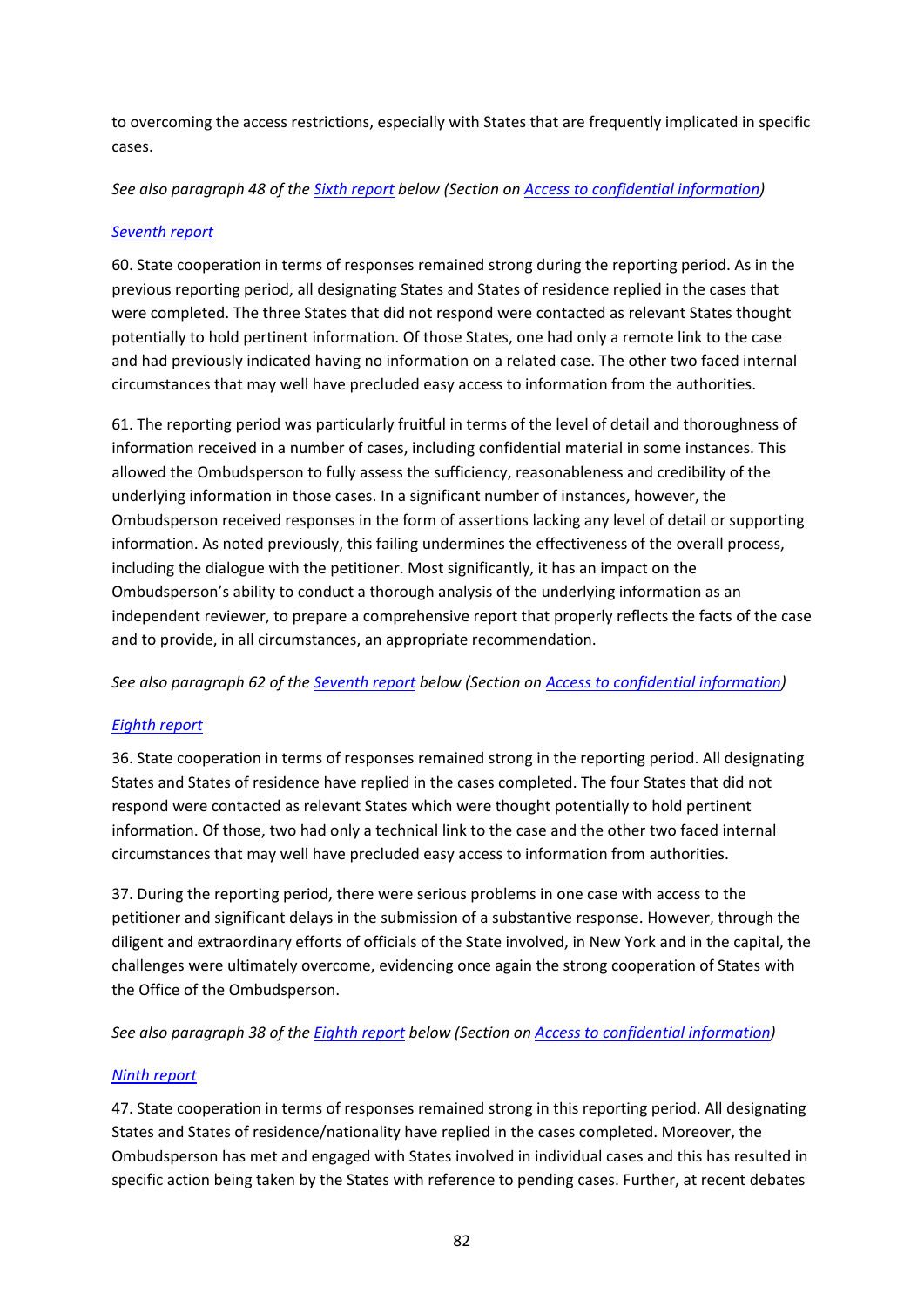relating to sanctions and counter-terrorism, in the Security Council and other forums, multiple States across regional groupings have expressed support for the work of the Office of the Ombudsperson.<sup>[121](#page-82-0)</sup>

#### *[Tenth report](https://undocs.org/S/2015/533)*

48. State cooperation and expressions of support for the Office of the Ombudsperson were particularly strong during the reporting period. Almost all States provided a response to requests for information presented, and all designating States and States of residence/nationality replied in all completed cases. In addition, at recent debates concerning sanctions and counter-terrorism, in the Security Council and other forums, States across regional groupings expressed exceptional support for the work of the Office of the Ombudsperson.<sup>[122](#page-82-1)</sup>

### *[Security Council resolution 2253 \(2015\)](https://undocs.org/S/RES/2253(2015))*

60. *Strongly urges* Member States to provide all relevant information to the Ombudsperson, including any relevant confidential information, where appropriate, *encourages* Member States to provide relevant information, including any detailed and specific information, when available and in a timely manner, […];" *[Emphasis added, the underlined language is new][123](#page-82-2)*

#### *[Eleventh report](https://undocs.org/S/2016/96)*

43. State cooperation and expressions of support for the Office of the Ombudsperson were strong during the reporting period. Almost all States provided a response to requests for information presented, and all designating States and States of residence/nationality replied in all completed cases. In addition, States across regional groupings have expressed strong support for the work of the Office both during bilateral meetings and at recent debates concerning sanctions.<sup>[124](#page-82-3)</sup>

# *[Twelfth report](https://undocs.org/S/2016/671)*

32. State cooperation and expressions of support for the Office of the Ombudsperson remained strong during the reporting period. All but one State provided a response to requests for information presented, and all designating States and States of residence/nationality replied in all completed

<span id="page-82-0"></span><sup>&</sup>lt;sup>121</sup> 12 See for example the 7285th meeting of the Security Council, on working methods, held on 23 October 2014; the 7316th meeting, on threats to international peace and security caused by terrorist acts, held on 19 November 2014; and the 7323rd meeting, on general issues relating to sanctions, held on 25 November 2014; the meeting of legal advisers held in New York on 27 October 2014; the report on the high-level review of United Nations sanctions on 31 October

<sup>2014</sup> and the fourth review of the United Nations Global Counter-Terrorism Strategy held in New York on 11 June 2014.

<span id="page-82-1"></span> $122$  14 See, for example, S/PV.7463; the open briefing of Member States by the Ombudsperson on the work of the Office on behalf of the Security Council Al-Qaida sanctions Committee, held on 24 April 2015; and S/2015/459.

<span id="page-82-2"></span><sup>123</sup> Identical language in subsequent resolution.

<span id="page-82-3"></span><sup>&</sup>lt;sup>124</sup> 4 See e.g. Open Briefing to United Nations Member States by Catherine Marchi-Uhel, Ombudsperson, Security Council Al-Qaida Sanctions Committee, held on 23 November 2015; Letter dated 4 August 2015 from the representatives of Austria, Belgium, Costa Rica, Denmark, Finland, Germany, Liechtenstein, Netherlands, Norway, Sweden and Switzerland to the United Nations addressed to the Secretary-General.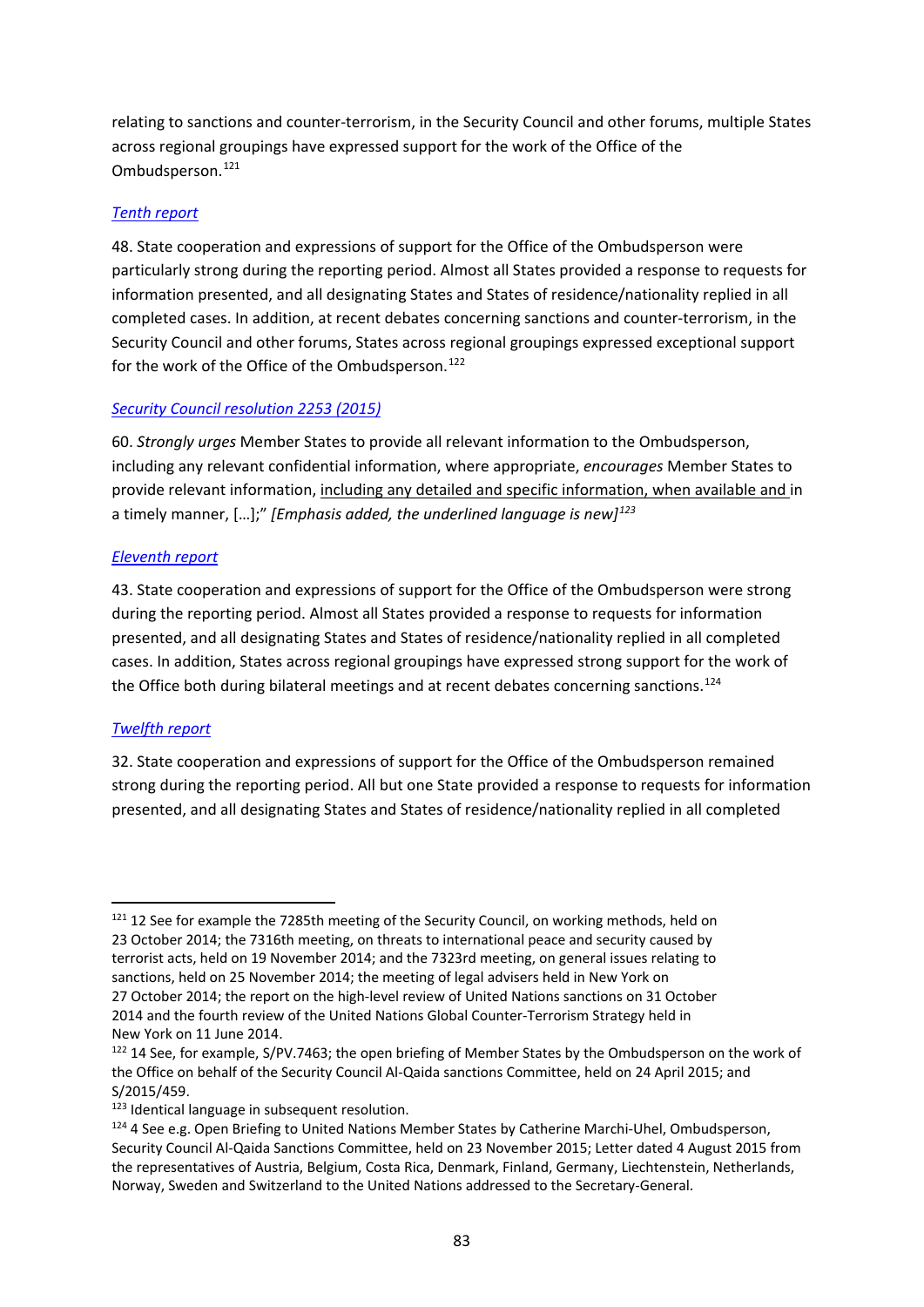cases. In addition, States across regional groupings expressed strong support for the work of the Office both at bilateral meetings and at recent debates concerning sanctions.<sup>[125](#page-83-0)</sup>

#### *[Thirteenth report](https://undocs.org/S/2017/60)*

35. States that had been generally supportive of the Office continued to express and demonstrate such support during the reporting period. Given that several States failed to respond to requests for information during the same period, the Ombudsperson reiterated the importance of such responses as part of the delisting process during her interactions with those States and, more generally, during briefings provided to Member States. Such responses are important even when States are not in a position to share information relevant to a specific request.

#### *[Fourteenth report](https://undocs.org/S/2017/685)*

31. States that are generally supportive of the Office of the Ombudsperson continued to express and demonstrate such support during the reporting period, with the exception of one State, as detailed above. During the previous reporting period, the Ombudsperson had stressed the importance of States responding to requests for information, even when they are not in a position to share relevant information in a specific request. These efforts have proved successful in part, as several States which had failed to respond previously to such requests did so during the reporting period. However, more efforts in this direction are needed.

#### *Rehabilitation programme*

32. During the reporting period, the Ombudsperson engaged in discussions on an initiative by Kuwait aimed at putting in place a one-year rehabilitation programme for listed nationals of that State, under the auspices of a government committee. The aim of the programme is to support the disassociation effort of individuals who admit to their prior actions, with a view to increasing their chances of being delisted from the sanctions list. Interesting features of the programme include a social integration plan, participation in lectures, adherence to certain rules in the use of social media, monthly meetings with representatives of the government committee, the opportunity for therapy and quarterly assessment by the government committee. For those individuals who, either during the course of the programme or following its completion, would request their delisting from the sanctions list via the Ombudsperson, Kuwait would be prepared to share the assessment reports on the progress of the participant with the Ombudsperson and, through him or her, with the Committee. The Ombudsperson welcomes this initiative and the fruitful cooperation with this State on this issue. She is hopeful that the programme will achieve the expected results and trusts that other States will be inspired to offer similar opportunities to their citizens.

#### *Sixteenth report*

<span id="page-83-0"></span> $125$  8 See, for example, discussions with representatives of the Group of Like-Minded States held on 11 February and 29 June 2016, following up on the adoption of resolution 2253 (2015); the 51st meeting of the Committee of Legal Advisers on Public International Law, held on 4 March 2016; the open briefing to Member States by the Ombudsperson, Security Council ISIL (Da'esh) and Al-Qaida Sanctions Committee, held on 29 March 2016; the European Union/United Nations seminar on sanctions held on 15 April 2016; and the meeting of the Council of the European Union Working Group on Public International Law and Working Party of Foreign Relations Counsellors held on 2 June 2016.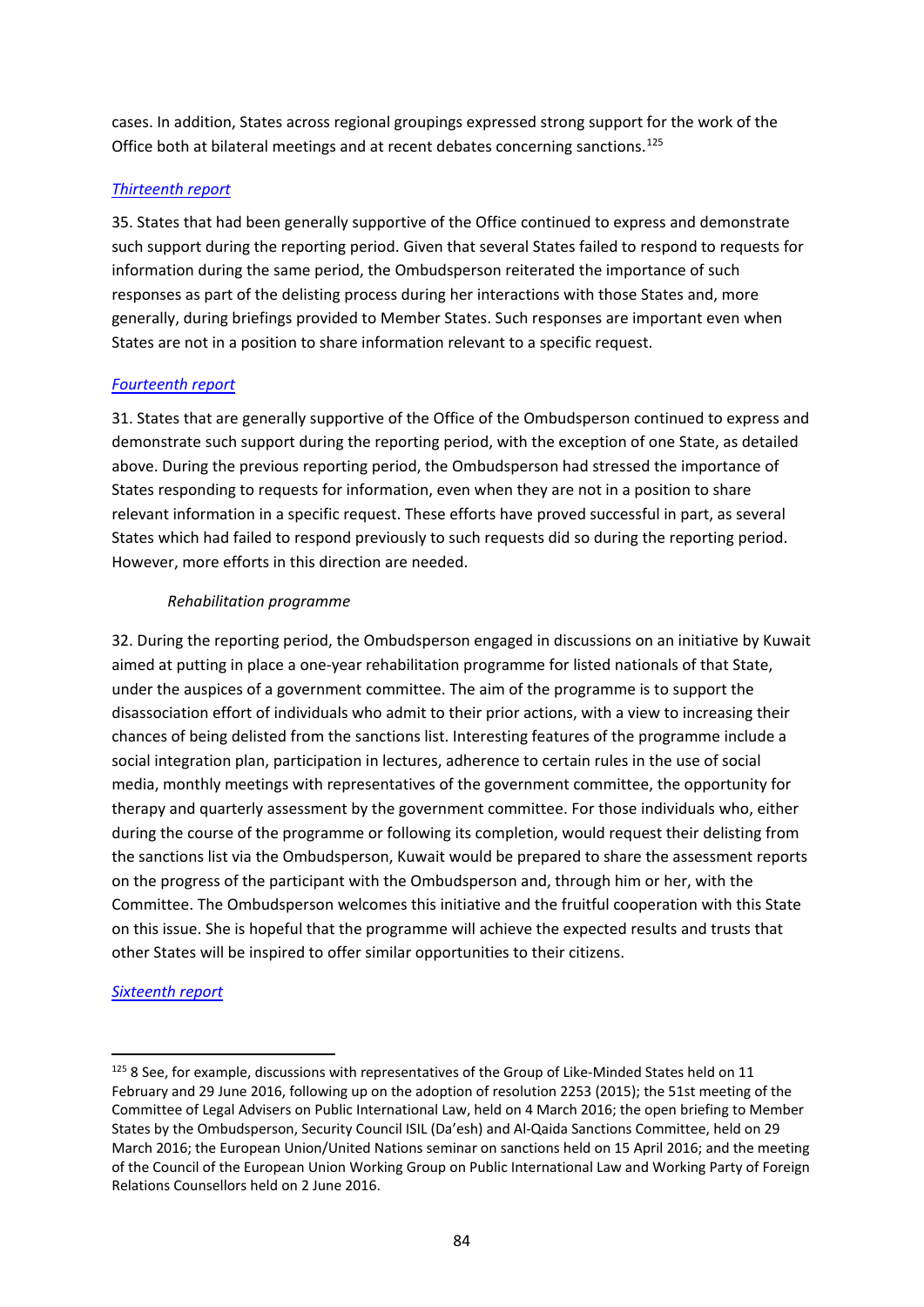#### *Information-sharing*

29. On the basis of his initial experience, the Ombudsperson expresses his gratitude for Member States' commitment to providing relevant information. Nevertheless, he must acknowledge that obtaining relevant and usable information from Member States is often very difficult and has proved to be one of the main challenges in the consideration of delisting requests. It is not uncommon that Member States explicitly oppose the delisting of a petitioner without giving any reasons or providing any recent information which would support their objection to delisting. The Ombudsperson urges Member States to share all relevant information in their possession. In doing so, the Ombudsperson notes that, pursuant to paragraph 20 of resolution 1904 (2009), the Ombudsperson shall neither seek nor receive instructions from any Government. If, in one way or another, sufficient information cannot be obtained to justify imposition of the sanctions measures, the Ombudsperson is bound to recommend that the petitioner be delisted.

*See also paragraph [30.](#page-90-0) of the [Sixteenth](https://undocs.org/en/S/2019/112) report below (Section on Access to classified information)*

#### *Seventeenth report*

32. In the course of the Ombudsperson's proceeding in case 84, the designating State initiated a delisting request with the Committee (see paragraph 69 of resolution 2368 (2017)). As a result, the Ombudsperson suspended his proceeding. The Ombudsperson case became moot following the Committee's decision to delist on 21 May 2019. The Ombudsperson welcomes the procedure in cases that, from the perspective of the designating State, should result in a delisting. The procedure is simpler, allows the Office to focus on other cases and expedites the process, in fairness to the petitioner.

33. Member States who are in favour of retaining a petitioner's name on the sanctions list have continued to communicate their view to the Ombudsperson without providing reasons for their views and without submitting any information relevant to the case, aside from the preferred outcome. The Ombudsperson encourages Member States to at least give reasons for their position and, if possible, submit evidentiary documentation. It is important to emphasize in this context that open-source information, not only confidential information, can be helpful for the Ombudsperson.

34. After a year in the role, and after having reviewed various delisting requests, the Ombudsperson notes that the underlying information upon which a listing is based, in some cases appears to derive exclusively from intelligence sources. There are single cases where, as far as can be currently ascertained, all available information can and must be traced back to intelligence sources, for which no piece of evidence is made available to the Ombudsperson. The least problematic cases in this respect are those in which the listing was based on a national criminal investigation with a final conviction and a publicly available judgment.

#### *Eighteenth report*

29. The Ombudsperson's function is quasi-judicial. However, the procedure exists in the context and under the rules of a multilateral political process. These rules are primarily designed for guaranteeing the participation of Member States and safeguarding their interests, not for taking decisions about the legal status of individuals. This duality of purpose can be challenging and can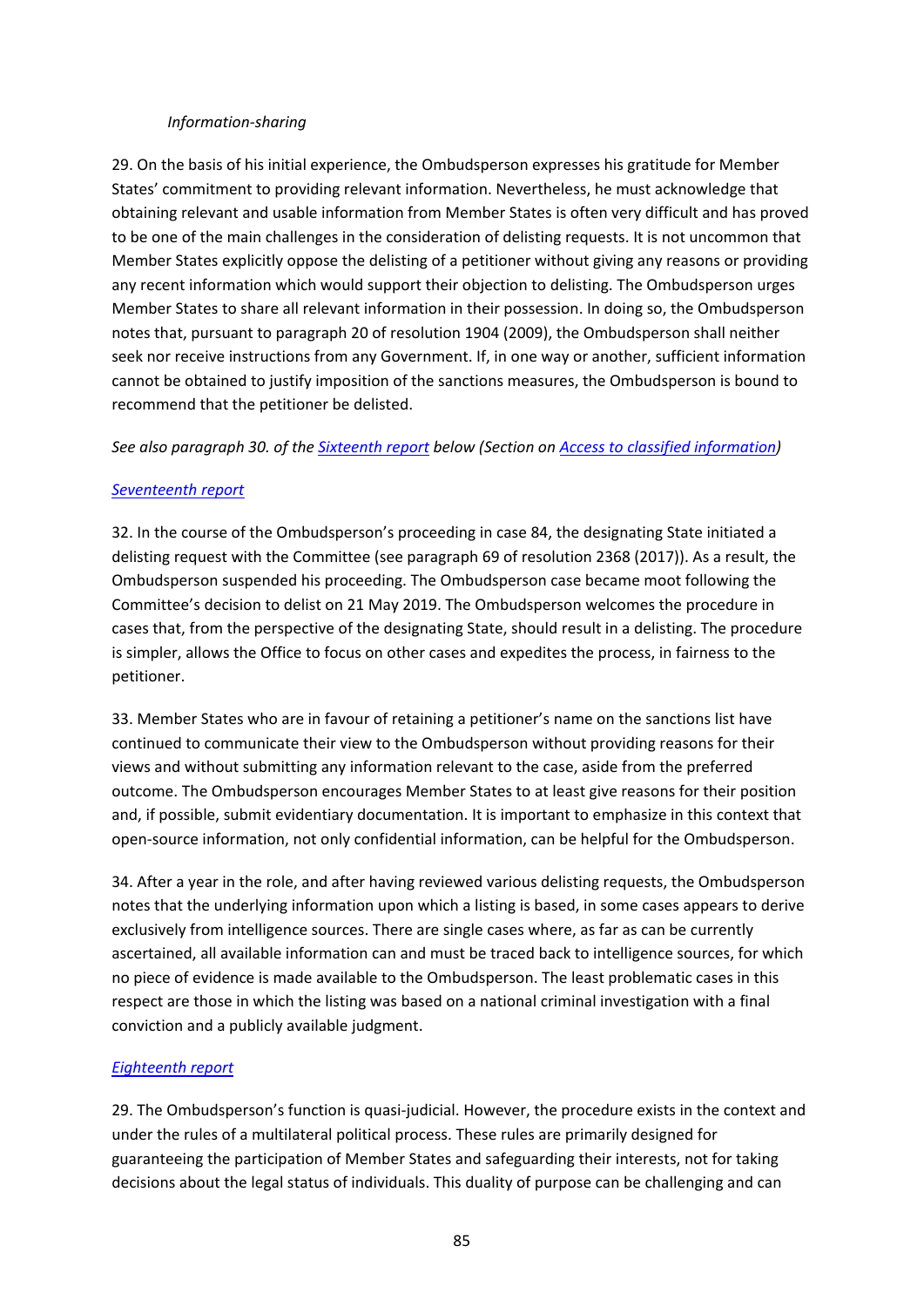pose difficulties in establishing a culture of sustainable experience and expertise. Specific issues are indicated below.

30. Lack of continuity. Since the Ombudsperson was appointed one and a half years ago, 14 of the 15 representatives in the Committee have left; 10 of them left because their country had left the Security Council, and 4 of the 5 representatives of the permanent members left for other reasons. Under these conditions, it is difficult for the Ombudsperson to establish a shared basis of experience and expertise.

31. Lack of rational, case-specific discourse regarding grounds for delisting. Quite often, Member States communicate their position on a delisting request without addressing the reasons or rationale for that position in any way. This approach is also followed at Committee meetings at which the Ombudsperson presents his comprehensive reports, and during the no-objection procedure, under which the Committee considers the Ombudsperson's recommendations. There is no obligation upon Member States to substantiate their positions or their objections to the Ombudsperson's recommendations, and many decline to do so. The Council's intent to continue its efforts to ensure that procedures are fair and clear (see resolution 1904 (2009)) is best served when the Ombudsperson is able to engage in a dialogue with Member States on the basis of the detailed facts, merits and reasoning that underpin the Ombudsperson's recommendations. The Ombudsperson will therefore continue his efforts to reach out to Member States to discuss his approach, methods and standard,  $126$  and would welcome questions and discussion regarding the same on specific cases during Committee meetings.

32. Lack of a responsible point of contact. The Ombudsperson is responsible for guaranteeing an independent and impartial review of sanctions upon request, under the conditions set out in the resolution. However, as a consultant, the Ombudsperson's power to engage different stakeholders to take action on or even respond to his concerns or proposals is limited. For example, in the sixteenth report, the Ombudsperson had recommended that the Council establish the function of an acting ombudsperson or other representative to perform the Ombudsperson's duties in the event of the Ombudsperson's absence. This suggestion went unanswered. The Ombudsperson received neither an official nor an unofficial or informal response, despite statements in which individual stakeholders emphasized the importance of the matter.

33. In conclusion, the Ombudsperson is of the view that his operating environment includes significant structural barriers to the establishment of a rational and coherent discourse supported by a culture of learning, sustainable competence and institutional experience and expertise. Furthermore, responsibility for the operation and enhancement of the mechanism in the broadest sense has not been clearly allocated. These deficiencies are compensated only by the strength of the Ombudsperson's mandate. The Ombudsperson stresses that the Security Council is responsible f or deciding whether or not the matters outlined above are acceptable in the context of an otherwise well-functioning review mechanism.

#### *Twentieth report*

<span id="page-85-0"></span><sup>126</sup> 4 See www.un.org/securitycouncil/ombudsperson/approach-and-standard.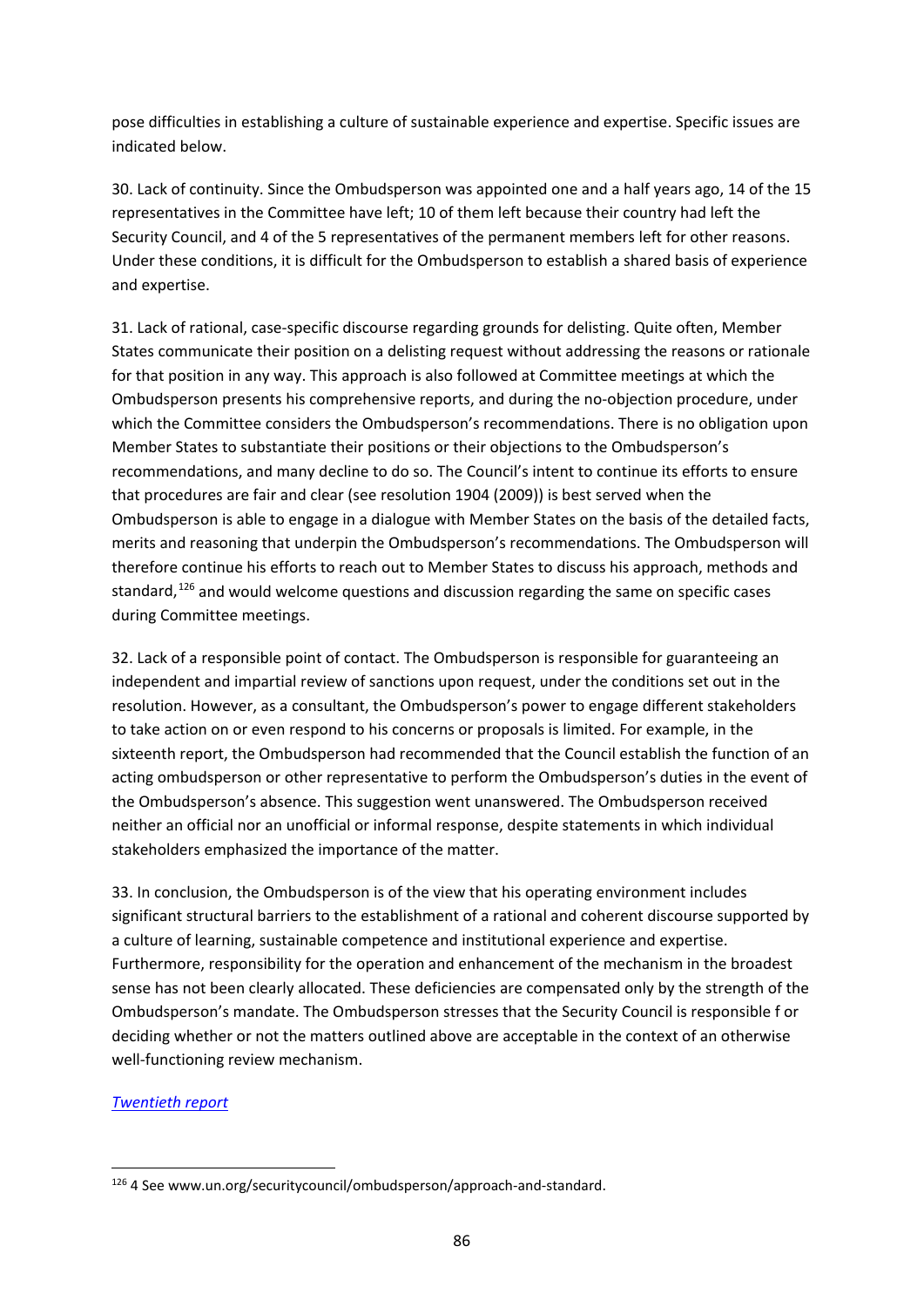39. At the beginning of every case, the Ombudsperson reaches out to certain Member States seeking information, evidence and a reasoned view on whether the delisting request should be granted. These States include designating States, States of nationality, residence or incorporation and other States that may possess relevant information. Sometimes, a Member State will respond that they recommend retaining the listing because they do not have any updated information beyond what was shared when the petitioner was originally listed.

40. One benefit that the Ombudsperson process can offer is to fill that information gap. The Ombudsperson conducts a widespread information-gathering exercise for each petition. Moreover, whenever possible, the Ombudsperson meets in person with the petitioner and other individuals in order to elucidate the petitioner's current situation.

41. Before the Committee reaches a decision on a petition, it may be beneficial to grant relevant Member States a period of time to review the Ombudsperson's comprehensive report and reconsider their position in the light of the additional information gathered. Such an approach is not explicitly contemplated in the Ombudsperson's procedures. For relevant States that are also members of the Committee, such a review can be built into the existing procedure: when the Committee meets with the Ombudsperson to consider the comprehensive report, the Chair may wish to invite those relevant States that have stated their opposition to delisting based on a dearth of relevant information to reconsider their position in the light of the new information gathered. For relevant States that are not members of the Committee, such an exchange is not possible prior to the Committee's decision being reached. Pursuant to resolution 2368 (2017), the only relevant States that are entitled to receive a copy of the comprehensive report are designating States and States of nationality, residence or incorporation. For these States, such a review may only take place with the Committee's consent, after the Committee has reached a decision. Other relevant States that are not members of the Committee are not entitled to receive a copy of the comprehensive report at any stage of the process.

# Access to confidential or classified information

# *[Security Council resolution 1904 \(2009\)](https://undocs.org/S/RES/1904(2009)) (Annex II)*

"7. […] the Ombudsperson, […] shall draft and circulate to the Committee a Comprehensive Report that will exclusively:

(a) Summarize and, as appropriate, specify the sources of, all information available to the Ombudsperson that is relevant to the delisting request. The report shall respect confidential elements of Member States' communications with the Ombudsperson:"<sup>[127](#page-86-0)</sup>

"14. In all communications with the petitioner, the Ombudsperson shall respect the confidentiality of Committee deliberations and confidential communications between the Ombudsperson and Member States."[128](#page-86-1)

<span id="page-86-0"></span><sup>&</sup>lt;sup>127</sup> Identical language in subsequent resolutions.

<span id="page-86-1"></span><sup>&</sup>lt;sup>128</sup> Identical language in subsequent resolutions.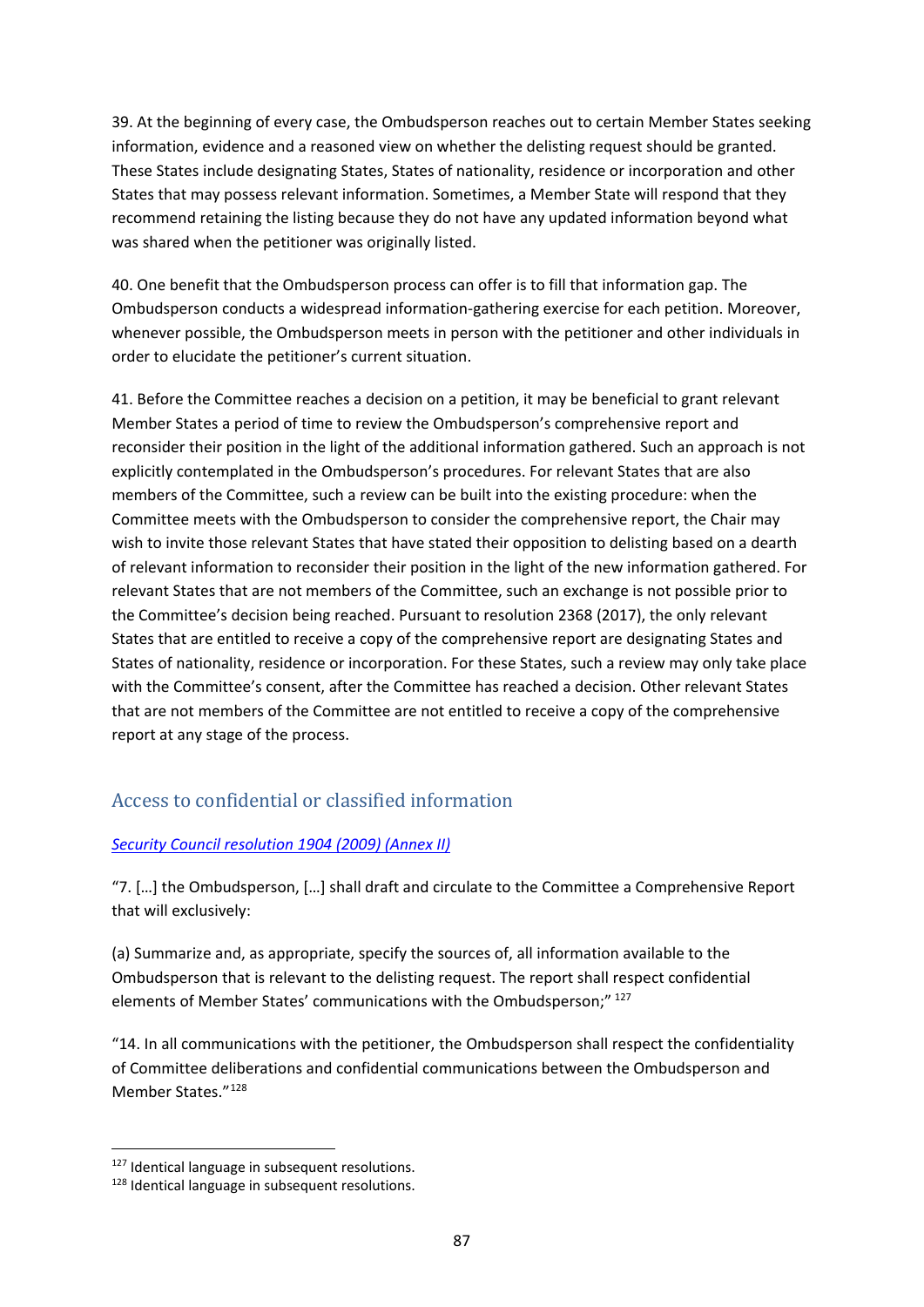#### *[Security Council resolution 1989 \(2011\)](https://undocs.org/S/RES/1989(2011))*

"25. *Strongly urges* Member States to provide all relevant information to the Ombudsperson, including providing any relevant confidential information, where appropriate, and *confirms* that the Ombudsperson must comply with any confidentiality restrictions that are placed on such information by Member States providing it;"

Annex II, paragraph 6 (g): "In the course of the information gathering and dialogue phases and in the preparation of the report, the Ombudsperson shall not disclose any information shared by a state on a confidential basis, without the express written consent of that state;"<sup>[129](#page-87-0)</sup>

#### *[Second report](https://undocs.org/S/2011/447)*

41. Generally, these challenges are not due to a lack of willingness to cooperate but rather to the overarching problem concerning the disclosure of confidential or classified information. For example, in one case the declassification of material took an extended period of time, resulting in delays in presenting the information to the Ombudsperson. In another case, the information provided lacked essential details that could not be disclosed because of the classified nature of the underlying material. In those particular cases, solutions were proposed<sup>[130](#page-87-1)</sup> and ways to address the situation were found, but the underlying issue remains a concern. The Security Council, in paragraph 25 of its resolution 1989 (2011), strongly urged Member States to provide all relevant information to the Ombudsperson, including confidential information, which should prove helpful in encouraging States to continue cooperating, including with respect to confidential information. In that same paragraph, the Council confirmed that the Ombudsperson must comply with any confidentiality restrictions placed on such information by the Member States providing it, which should be useful in advancing the negotiation of agreements and arrangements for the disclosure of classified or confidential information.

#### *[Security Council resolution 2083 \(2012\)](https://undocs.org/S/RES/2083(2012))*

"23. *Strongly urges* Member States to provide all relevant information to the Ombudsperson, including any relevant confidential information, where appropriate, *encourages* Member States to provide relevant information in a timely manner, *welcomes* those national arrangements entered into by Member States with the Office of the Ombudsperson to facilitate the sharing of confidential information, *encourages* Member States' further cooperation in this regard, and *confirms* that the Ombudsperson must comply with any confidentiality restrictions that are placed on such information by Member States providing it"

#### *[Fifth report](https://undocs.org/S/2013/71)*

35. With additional resources now in place in the Office of the Ombudsperson, renewed efforts will be made to encourage the adoption of agreements and arrangements and to pursue the provision of more specific material of relevance to the individual listings. In this regard, the provisions of paragraph 23 of resolution 2083 (2012), by which the Council specifically urged Member States to

<span id="page-87-0"></span><sup>129</sup> Identical language in subsequent resolutions.

<span id="page-87-1"></span> $130$  7 The case involving the delay has not been completed.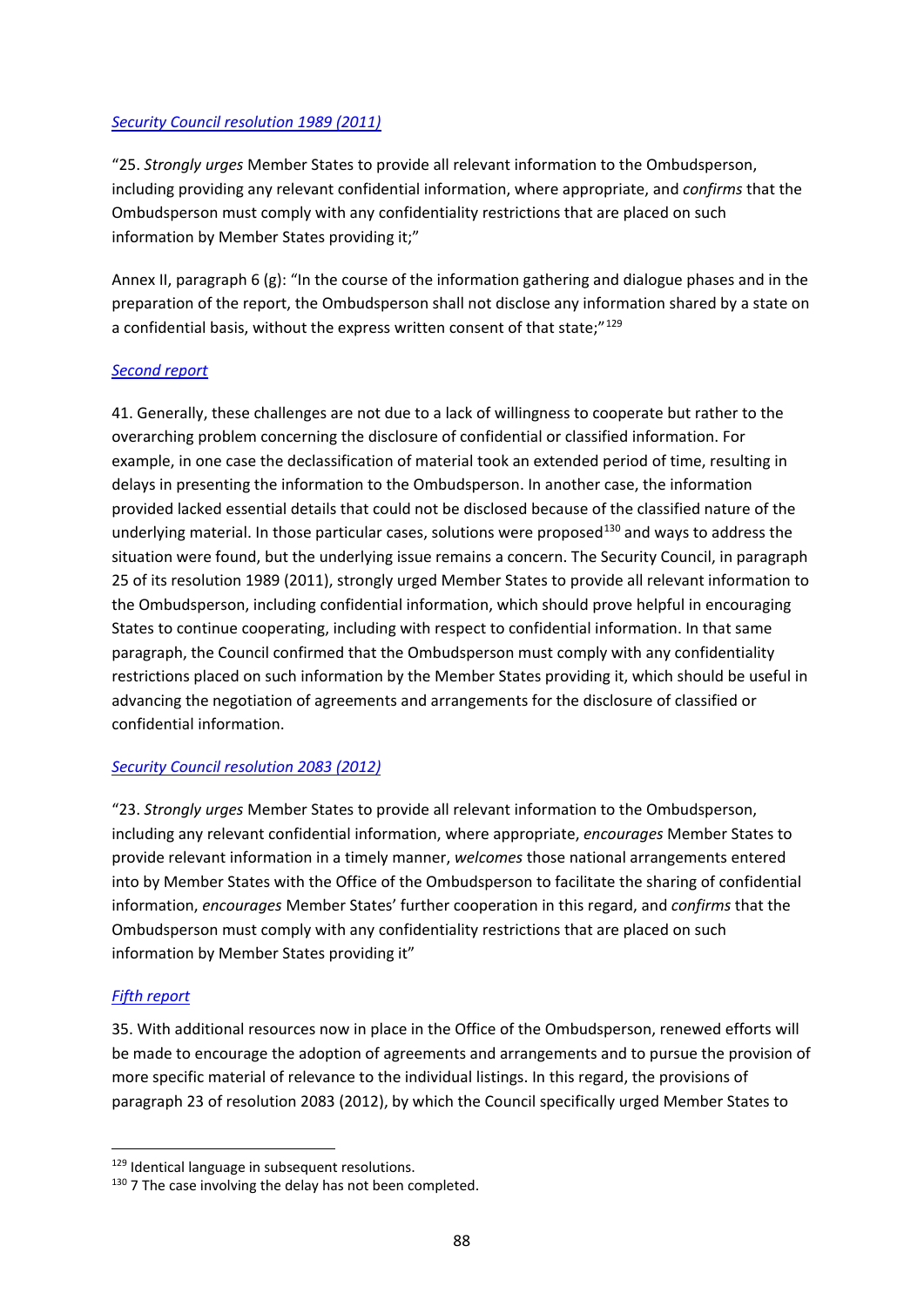provide all relevant information and encouraged them to enter into such arrangements or agreements, should prove helpful.

#### *[Sixth report](https://undocs.org/S/2013/452)*

30. As indicated, there is already a firmly established practice of State cooperation with the Office of the Ombudsperson that encompasses all of the key States pertinent to any delisting petition, including designating States and States of residence. While significant challenges remain in terms of enhancing access to confidential or classified information, the limited and focused nature of the mandate of the Office of the Ombudsperson makes the Office well suited on a practical level to the sharing of such material. This is demonstrated by the fact that several States have already entered into agreements or arrangements with the Office and, most significantly, that confidential information has been provided in some instances. Furthermore, the structure and procedures of the Office make it possible to accord strong protections to any information that is shared and to restrict access to the information to the Ombudsperson only.

### [...]

48. The major impediment to the disclosure of detailed information remains the question of confidential or classified material. While some confidential material was used during the reporting period,<sup>[131](#page-88-0)</sup> no progress was made in terms of increasing the number of arrangements or agreements for accessing such material. While discussions are ongoing with several States, the significant number of new delisting requests received during the reporting period means that the time and resources available to follow up on these agreements with individual States are limited.

#### *[Seventh report](https://undocs.org/S/2014/73)*

62. The major impediment to the disclosure of detailed information remains the question of confidential or classified material despite some limited progress in individual cases. While no progress was made in terms of increasing the number of arrangements or agreements for gaining access to such material, discussions are ongoing with several States. Further progress on this issue is possible only if practical solutions can be found to overcome national access restrictions, especially with States that are frequently implicated in specific cases.

#### *[Security Council resolution 2161 \(2014\)](https://undocs.org/S/RES/2161(2014))*

"47. *[…identical text to previous resolution paragraph 23]*, *encourages* Member States' further cooperation in this regard, including by concluding arrangements with the Office of the Ombudsperson for the sharing of such information, and *confirms* that the Ombudsperson must comply with any confidentiality restrictions that are placed on such information by Member States providing it;" *[Emphasis added, the underlined sentence is new].[132](#page-88-1)*

#### *[Eighth report](https://undocs.org/S/2014/553)*

<span id="page-88-1"></span><span id="page-88-0"></span><sup>131 10</sup> Where this occurred, the information that was kept confidential, though relevant, was not of such a nature as to preclude the disclosure of the substance of the case to the petitioner(s). The fact that some confidential information had been obtained was made known to the petitioner(s). <sup>132</sup> Similar language on confidentiality in subsequent resolutions.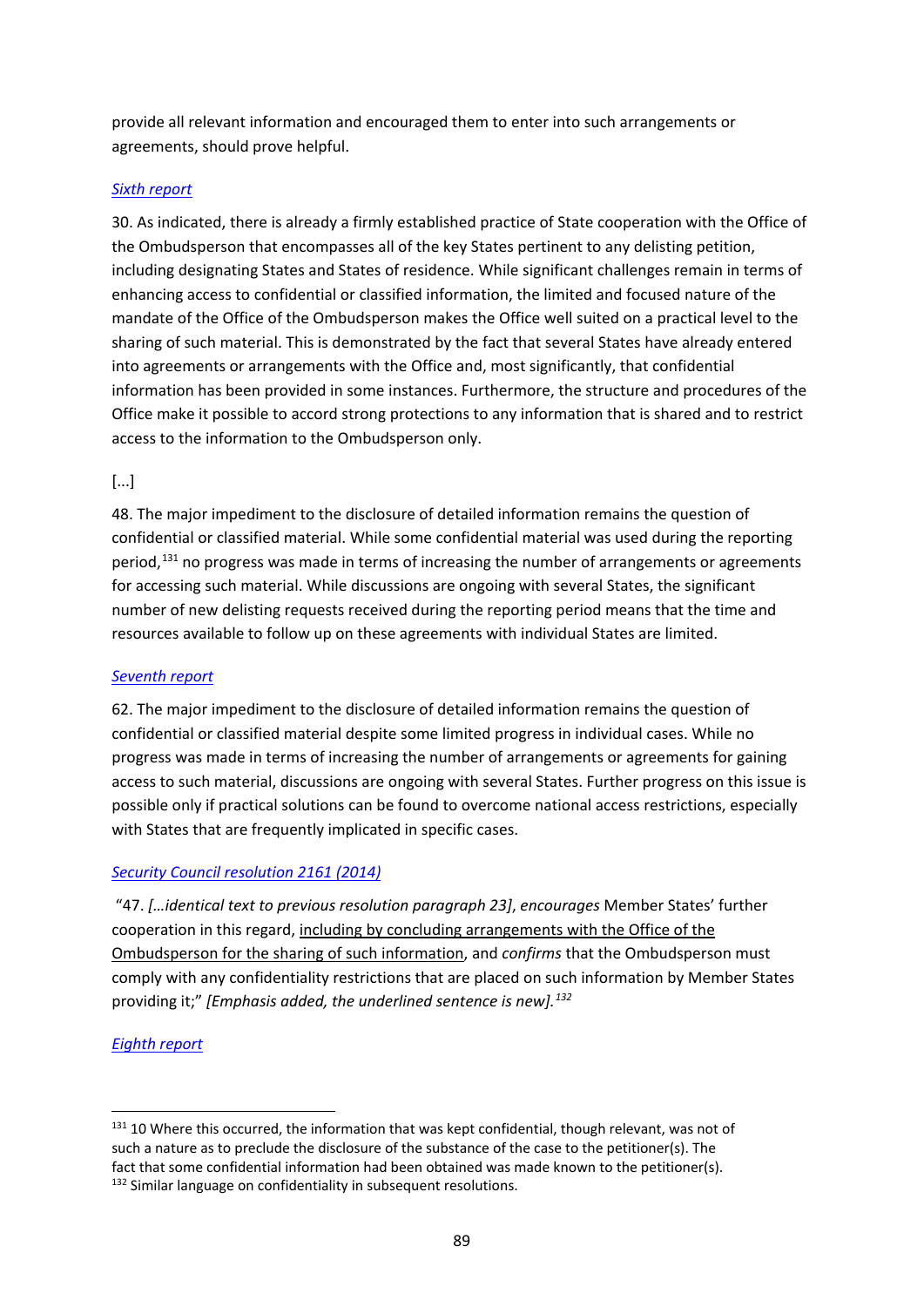38.The major challenge to cooperation remains access to confidential/classified material. In the reporting period there were practical achievements of importance in some individual cases and two new arrangements were agreed. However, efforts continue to increase the number of arrangements/agreements in particular with States that are frequently called upon to provide information in delisting cases.

#### *[Ninth report](https://undocs.org/S/2015/80)*

48. As previously, the major challenge in cooperation and the most significant limitation to the effectiveness of the Ombudsperson process remains access to confidential or classified material. Recent delisting petitions considered through the Ombudsperson process have demonstrated the increasingly acute need for the Ombudsperson to be able to review confidential material. Such information is critical to a comprehensive and accurate assessment of the listing and imperative to a full analysis of the petition presented.

49. Despite renewed efforts in this reporting period, only one new arrangement was agreed, bringing the number of agreements/arrangements for access to such information to 15. In order to ensure that the Ombudsperson process properly balances all of the interests underlying the sanctions process, more agreements/ arrangements are urgently needed — particularly with States which often hold key information for the listings. Efforts in this regard continue.

#### *[Tenth report](https://undocs.org/S/2015/533)*

49. The Ombudsperson continues to face challenges in accessing confidential and classified material relevant to the basis for listings. However, some significant progress was made in addressing this problem during the reporting period. One access-to-information agreement/arrangement has been entered into with Denmark. In addition, some States have confirmed to the Ombudsperson a willingness and ability to consider and provide confidential material, on a case-by-case basis, without a formalized process. In discussions, these States have revealed that insurmountable legal and policy constraints preclude entering into a written agreement or arrangement with the Ombudsperson on this matter but do not preclude ad hoc assistance. In fact, one State indicated that the adoption of any arrangement would probably limit, as oppose to advance, the opportunities for access to classified or confidential material in particular cases. This confirmation from several States as to the availability of ad hoc assistance is an important addition to the existing network for access to such material. It is also notable that, during the reporting period, confidential information of assistance and relevance in specific cases was provided despite the absence of an agreement or arrangement. In addition, there was considerable progress in the negotiation of further agreements/arrangements, which will, it is hoped, come to fruition in the very near future. While

this issue continues to require attention and effort, it is encouraging to see progress being made. A comparison of the circumstances which the Ombudsperson faced in July 2010 with the current state of affairs serves to confirm that considerable advancement has been made in accessing confidential and classified material for the Ombudsperson process.

#### *[Sixteenth report](https://undocs.org/en/S/2019/112)*

#### *Access to classified information*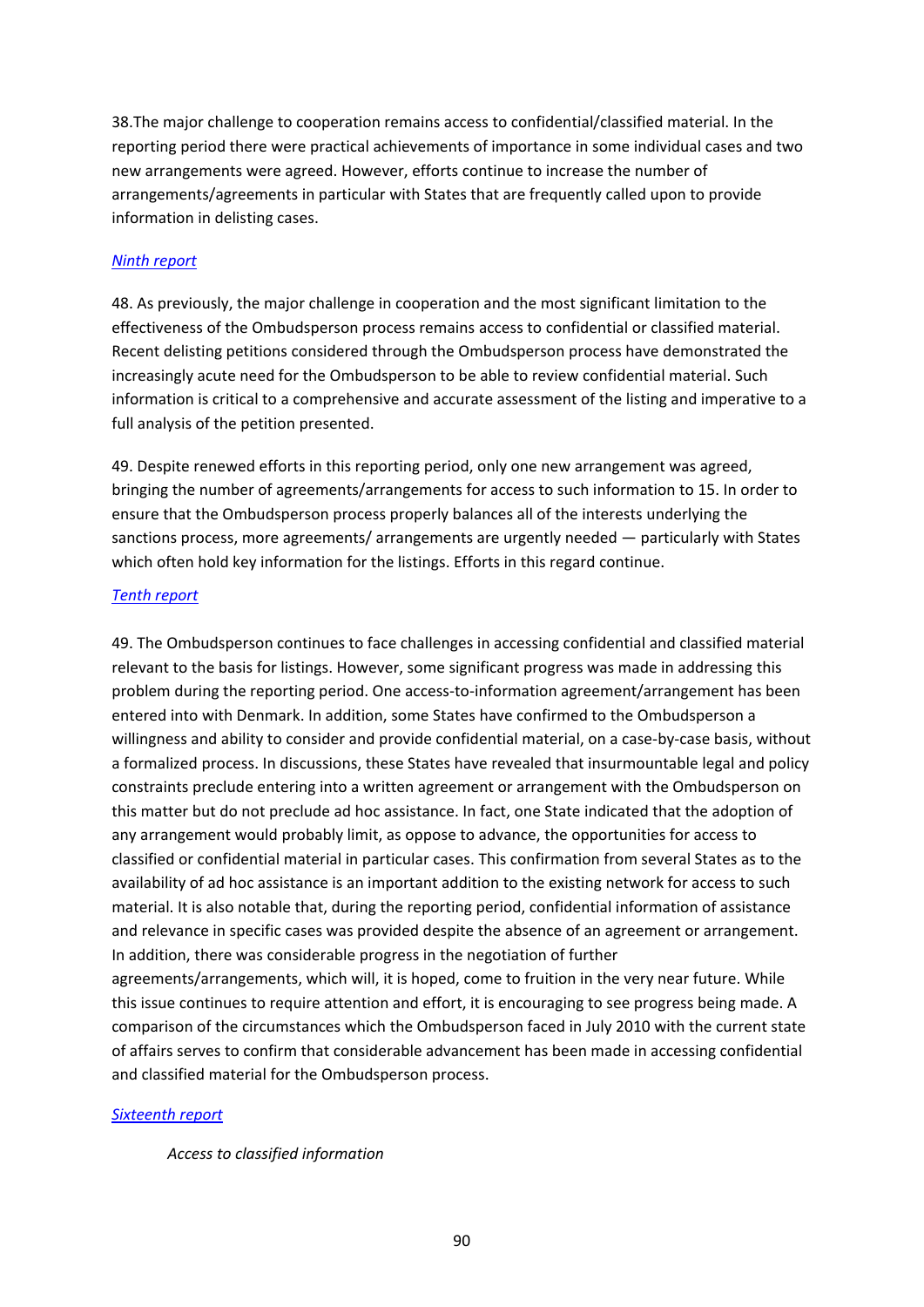<span id="page-90-0"></span>30. Considering the above [paragraph 29, sixteenth report], the Ombudsperson underscores that information-sharing on a confidential basis can take place pursuant to an arrangement between a Member State and the Office of the Ombudsperson. The conditions under which Member States can share relevant classified information with the Office of the Ombudsperson can be formalized in an arrangement or agreement for access to confidential, classified or sensitive information.

# Concerns regarding disclosure of confidential documents

#### *[Fourteenth report](https://undocs.org/S/2017/685)*

44. In one case which concluded during the reporting period, the State of nationality, which is not a member of the Committee, obtained the watermarked version of a confidential comprehensive report of the Ombudsperson before the Committee had concluded its consideration of the same. As noted above, paragraph 13 of annex II to resolution 2368 (2017)<sup>[133](#page-90-1)</sup> allows the Ombudsperson to provide a copy of that document, with any redactions deemed necessary by the Committee, to the designating State, or State of nationality, residence or incorporation. In the Ombudsperson's understanding, she may seek the Committee's approval to share a comprehensive report with those States, upon request, only after the Committee has completed its consideration of the same.<sup>[134](#page-90-2)</sup> In this particular case, the State obtained a copy of the report before that time, and even before the Ombudsperson had sought the approval of the Committee to make it available to that State. The confidential report was thus shared without the Committee's approval, in violation of the resolution. After having obtained the comprehensive report without the approval of the Committee, the State of nationality in this case shared the unredacted version of report with counsel for the petitioner.

45. Such a practice raises concern and is unhelpful. It gives rise to concern because it suggests that the confidentiality attached to the documents is treated lightly. As a result, information which the Ombudsperson meant only for the Committee may end up with States outside the Committee or, as in this case, with petitioners. This raises an obvious security concern. In addition, the timing of the disclosure of the Ombudsperson's comprehensive report to States outside the Committee is important. As noted above, in the Ombudsperson's understanding, the reports are meant to remain internal until the Committee has concluded its consideration of the matter. This provides a protection against interference in the Committee's work in instances in which certain actors may dislike the Ombudsperson's recommendation. Practices like the ones observed in the reporting period invite interference from States that should not be part of the decision-making process.

46. These practices are also unhelpful, because information providers share information based on an understanding or agreement with the Ombudsperson as to the addressees of this information. Until now, the Ombudsperson has been involved in the Committee's decision-making process with respect to the final destination of the information contained in her comprehensive reports by suggesting redactions of the same to the Committee. To date, the Committee has always implemented redactions proposed by the Ombudsperson. If the Ombudsperson is deprived of the

<span id="page-90-1"></span><sup>&</sup>lt;sup>133</sup> 11 This is the same text as paragraph 13 of annex II to resolution 2253 (2015).

<span id="page-90-2"></span><sup>134 12</sup> This understanding is based on the placement of paragraph 13 in annex II to resolution 2253 (2015), under "Committee discussion" and after paragraph 11, concerning the completion of the Committee's consideration of the comprehensive report, and paragraph 12, by which the Ombudsperson is required to notify all relevant States of the recommendation after the Committee has completed its consideration of the comprehensive report.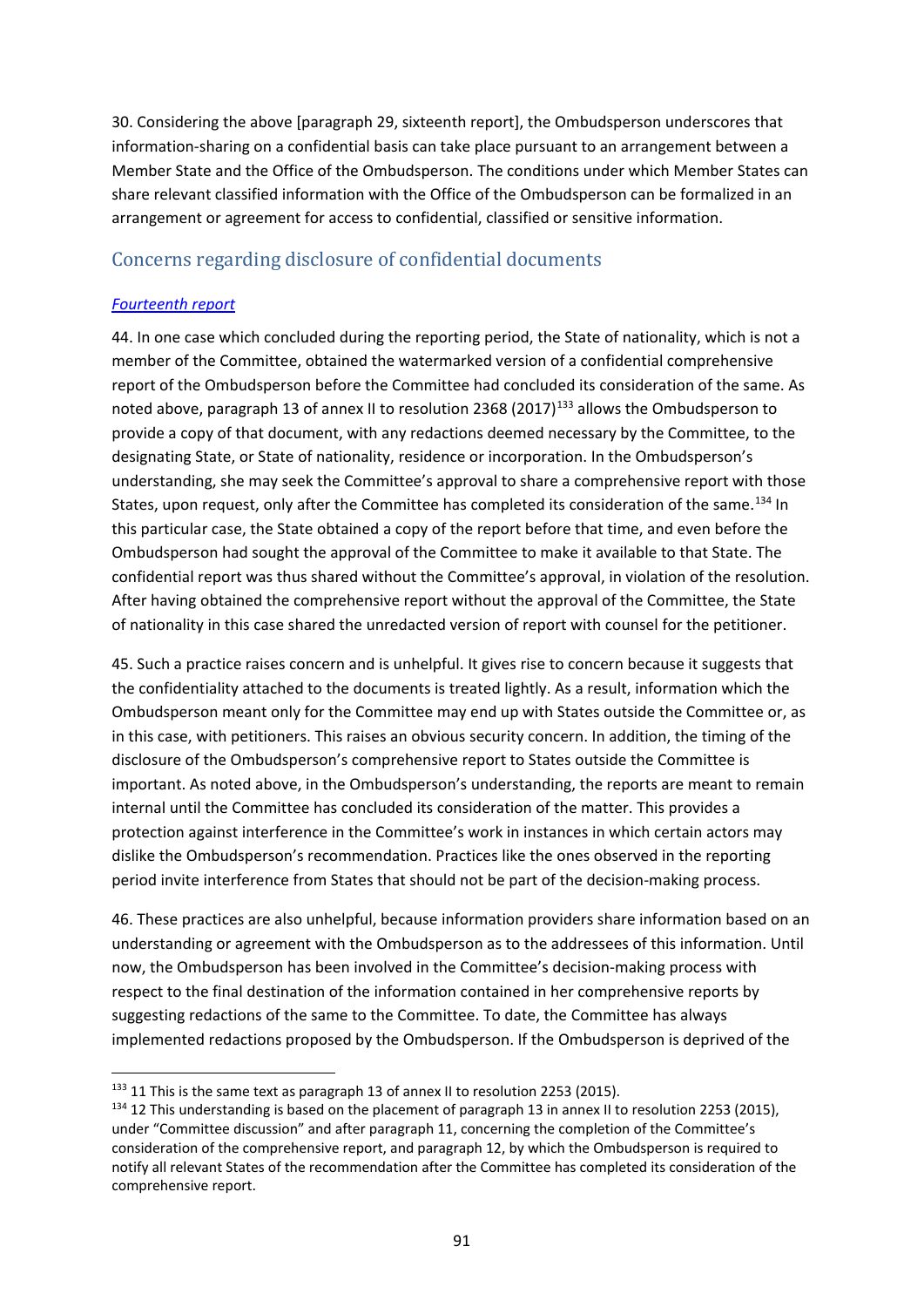opportunity to meaningfully participate in this process because unredacted versions of the report are leaked, she may no longer be able to guarantee the confidentiality of information to providers who request it. Alternatively, the Ombudsperson may lose the trust of those providers, who may become cautious or unwilling to share information with the Ombudsperson. As the Ombudsperson's work depends hugely on the ability to gather information, this is a very worrying prospect.

47. It is obvious from this example and the one mentioned in the previous section that some States consider that the Ombudsperson's comprehensive reports and recommendations should be shared outside the Committee. The Ombudsperson supports an approach which would provide more transparency to the process. Perhaps this occurrence could be used as a starting point for discussions on disclosing the comprehensive report of the Ombudsperson, with appropriate redactions, to interested States other than the ones listed in paragraph 13 to annex II of the resolution, the petitioner, and even the public, at the appropriate time. This would be a giant step towards a much-needed increase of transparency in this process. If the Ombudsperson were authorized to do this, she or he could prepare two versions of the comprehensive report. The Committee would receive a full version, while other States and the petitioners would ultimately receive a redacted version. Redactions would remove the names of sources such as the identity of States having provided information (unless the source agreed to its disclosure) and address any other security concerns which the information provider or the Committee may have. Redacted versions would be prepared by the Ombudsperson in consultation with the Chair and would have to be approved by the Committee.

#### *[Update by the Office](https://undocs.org/S/2018/120) of the Ombudsperson*

27. During the reporting period, counsel for the petitioner in a pending case drew the attention of the Office of the Ombudsperson to the fact that the media had obtained a copy of the delisting request presented on behalf of his client and had published passages thereof. The Office of the Ombudsperson shares delisting requests only with the Committee when initiating the informationgathering period and with relevant States when requesting information pertaining to a particular petition. The Office otherwise treats the content and existence of delisting requests as confidential. The Office has taken measures to avoid similar occurrences in the future, including a clear mention in the letter sent to relevant States that delisting requests are confidential and a new practice of watermarking petitions.

#### *Seventeenth report*

29. In one case during the reporting period, portions of the confidential comprehensive report were leaked to the media. This fact is problematic in several respects.

30. First, because the complete report was not publicly accessible, the resulting media coverage was incomplete, inaccurate and biased. The leak distorted the truth and was consequently detrimental to the credibility and the appearance of impartiality of the Ombudsperson.

31. Second, the fact that a breach of confidentiality can occur may have a negative impact on future proceedings. As petitions before the Ombudsperson are processed separately from any national jurisdiction, it is not possible to offer petitioners any protection against self-incrimination. For this reason, a petitioner who is cognizant of a potential breach of confidentiality might decline to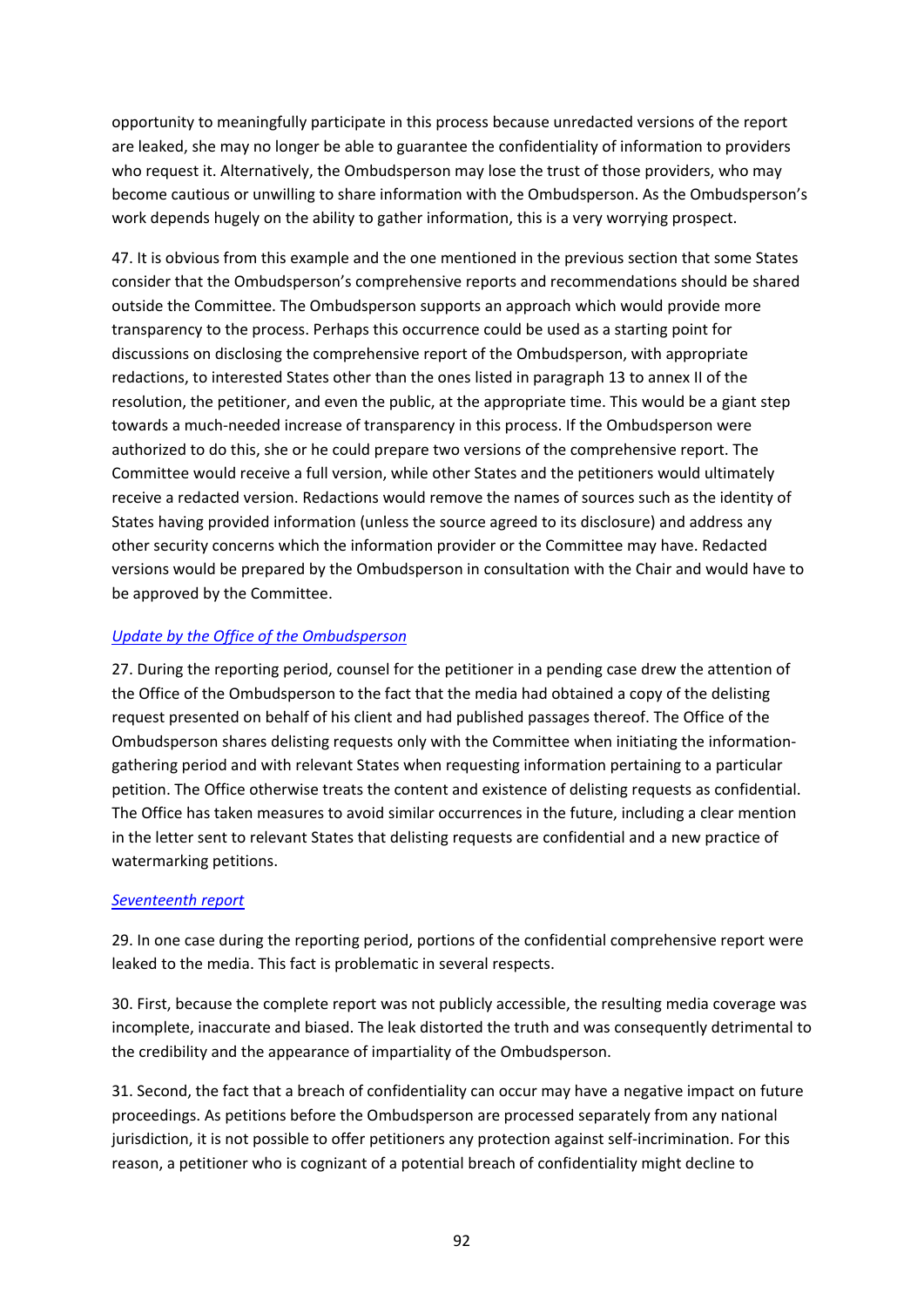comment on the substance of the allegations against him or her when being interviewed by the Ombudsperson. If a petitioner admits to certain allegations in the narrative summary and that admission were made public through a leaked comprehensive report, the petitioner might face criminal prosecution. If, however, petitioners decline to comment on the allegations or even lie to protect themselves, this could harm the positions of the petitioners in the proceedings before the Ombudsperson.

# Requirement of independence and impartiality and consideration of States' opinions

#### *[Security Council resolution 1904 \(2009\)](https://undocs.org/S/RES/1904(2009))*

Annex II paragraph 2: "The Ombudsperson may engage in dialogue with these States to determine: (a) These States' opinions on whether the delisting request should be granted;"[135](#page-92-0)

#### *[Security Council resolution 1989 \(2011\)](https://undocs.org/S/RES/1989(2011))*

Annex II paragraph 6 (h): "During the dialogue phase, the Ombudsperson shall give serious consideration to the opinions of designating states, as well as other Member States that come forward with relevant information, in particular those Member States most affected by acts or associations that led to the original designation."[136](#page-92-1)

#### *[Fourteenth Report](https://undocs.org/S/2017/685)*

33. During the reporting period, several States expressed their perception and concern that the Ombudsperson may not be giving full consideration to the opinions expressed by States on particular delisting requests. These expressions of anxiety seem to reveal a recurring concern and a misunderstanding of the role and independence of the Ombudsperson. In fact, one State had highlighted this concern at the beginning of the Ombudsperson's tenure, before she had even issued her first comprehensive report. The dissatisfaction seems to emanate from cases where one or more States have expressed their opinion that the name of the petitioner should be retained on the sanctions list but where, on the basis of her assessment of the information gathered in the light of the applicable standard, the Ombudsperson ultimately recommended that the Committee consider delisting the name of the petitioner. States expressing such concerns and dissatisfaction were both members and non-members of the Committee. Some of those States submitted information relevant to the particular delisting request. In one case, the information did not support the position of the State. In other cases, States opposing a delisting request did not even submit information in support of their position.

34. Reviewing delisting requests is a very sensitive matter, involving security interests and human rights considerations. It is therefore to be expected that in a given case some States may disagree with the Ombudsperson's recommendation. The Ombudsperson is fully aware of her obligation to

<span id="page-92-1"></span><span id="page-92-0"></span><sup>135</sup> NB. In paragraph 25, in the general context of delisting requests submitted by States, the Council "*Encourages* the Committee to give due consideration to the opinions of designating State(s), and State(s) of residence, nationality or incorporation when considering delisting requests". This could be read to apply equally to delisting requests submitted through the Office of the Ombudsperson. <sup>136</sup> Similar language in subsequent resolutions.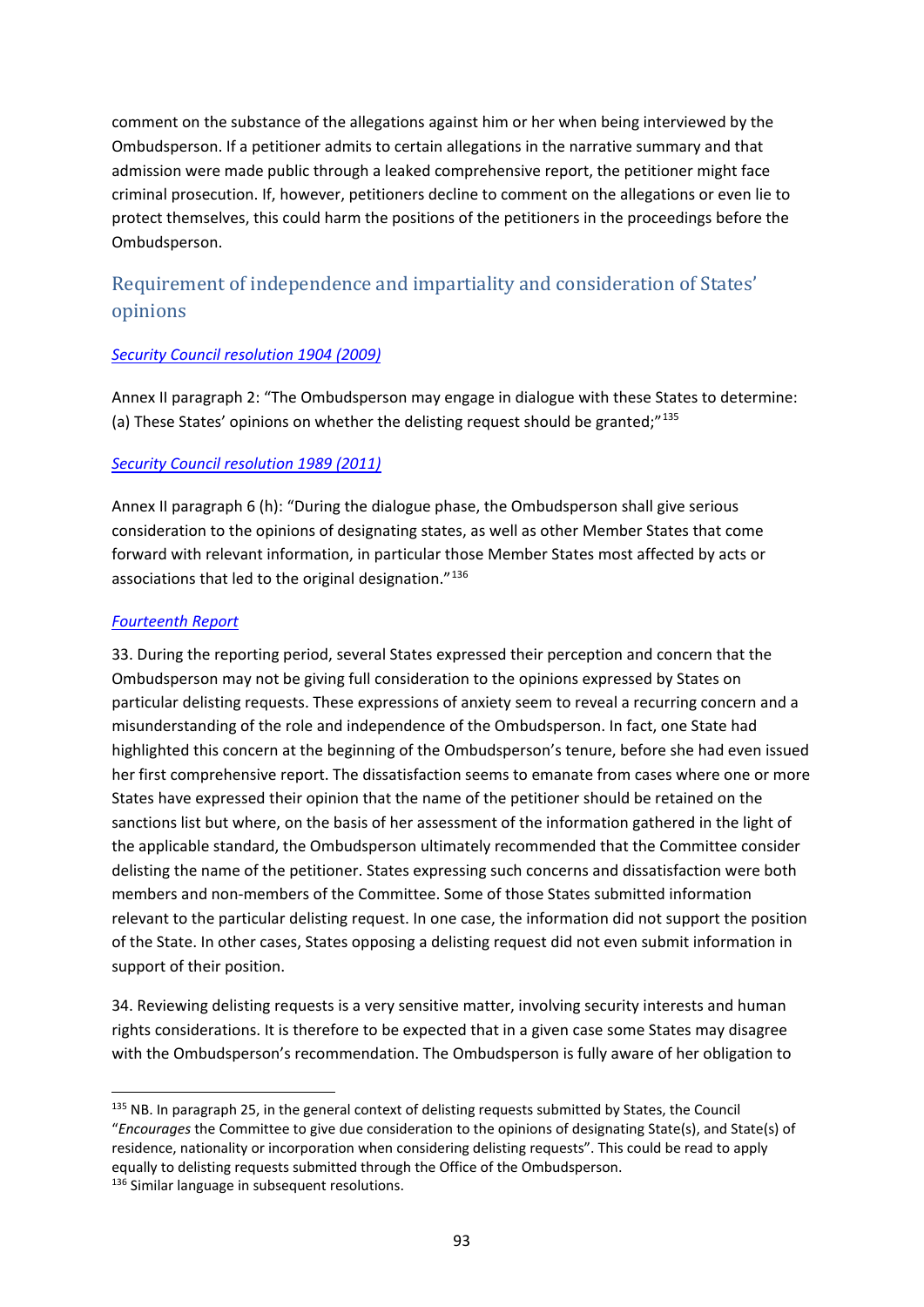give serious consideration to the opinions of designating States and of other Member States that come forward with relevant information, in particular those Member States that are the most affected by the acts or associations that led to the original listing. The Ombudsperson has taken this requirement very seriously in each case where one or more States elected to offer an opinion on the merits of a delisting request.

35. However, those perceptions clearly reveal a lack of understanding of the way in which this requirement accords with the overall obligation of independence and impartiality which are at the core of the Ombudsperson process.

36. The Ombudsperson may not ignore the opinions of designating States, or those of other Member States that come forward with relevant information, in particular those Member States most affected by acts or associations that led to the original listing. The obligation to give serious consideration to those opinions is mandated in annex II to resolution 2368 (2017). The resolution makes equally clear that, in reviewing delisting requests, the Ombudsperson must act in an independent and impartial manner and neither seek nor receive instructions from any Government. These simultaneous requirements are fully compatible with each other and equally guide the Ombudsperson's approach in reviewing delisting requests.

37. The requirement to give serious consideration to the opinions expressed by States does not imply that the Ombudsperson should unconditionally follow such opinions. Such an interpretation would not only be unsustainable in the relatively frequent cases where the States which have expressed their opinion to the Ombudsperson about the delisting request diverge as to whether the listing should be maintained or terminated. It would also be incompatible with the requirement of independence and impartiality imposed on the Ombudsperson. The extent to which in a given case the Ombudsperson can follow the opinion expressed by a State depends on whether the opinion in question is sustained by the application of the standard to the totality of the information gathered in that case, and only to such information.

38. There are inevitably instances in which the Ombudsperson and one or more States choosing to express their opinion may diverge as to the merits of a delisting request. This is, first, because the Ombudsperson and the States in question do not necessarily have access to the same information. States do not always share with the Ombudsperson the information based on which they form their opinion, or the totality of it. The Ombudsperson may base her recommendation only on information before her and it would be improper for her to speculate on the existence and content of information which a State has chosen not to share with her. Even when States make available the totality of the information based on which they have formed their opinion, they may not have access to the totality of the information gathered by the Ombudsperson. Through privileged dialogue with the petitioner, the Ombudsperson receives a unique perspective on the case. In addition, the Ombudsperson may receive confidential information from States or other sources, with a request not to share it with petitioners, States or even the Committee. In such cases, the Committee will not have access to information which may be determinative in recommending a delisting.

39. A difference of views on whether the delisting request should be granted may even exist in cases in which States and the Ombudsperson have had access to the same information. The Ombudsperson assesses whether there is sufficient information to constitute a reasonable and credible basis to maintain the listing at the time of review. Interaction with States, including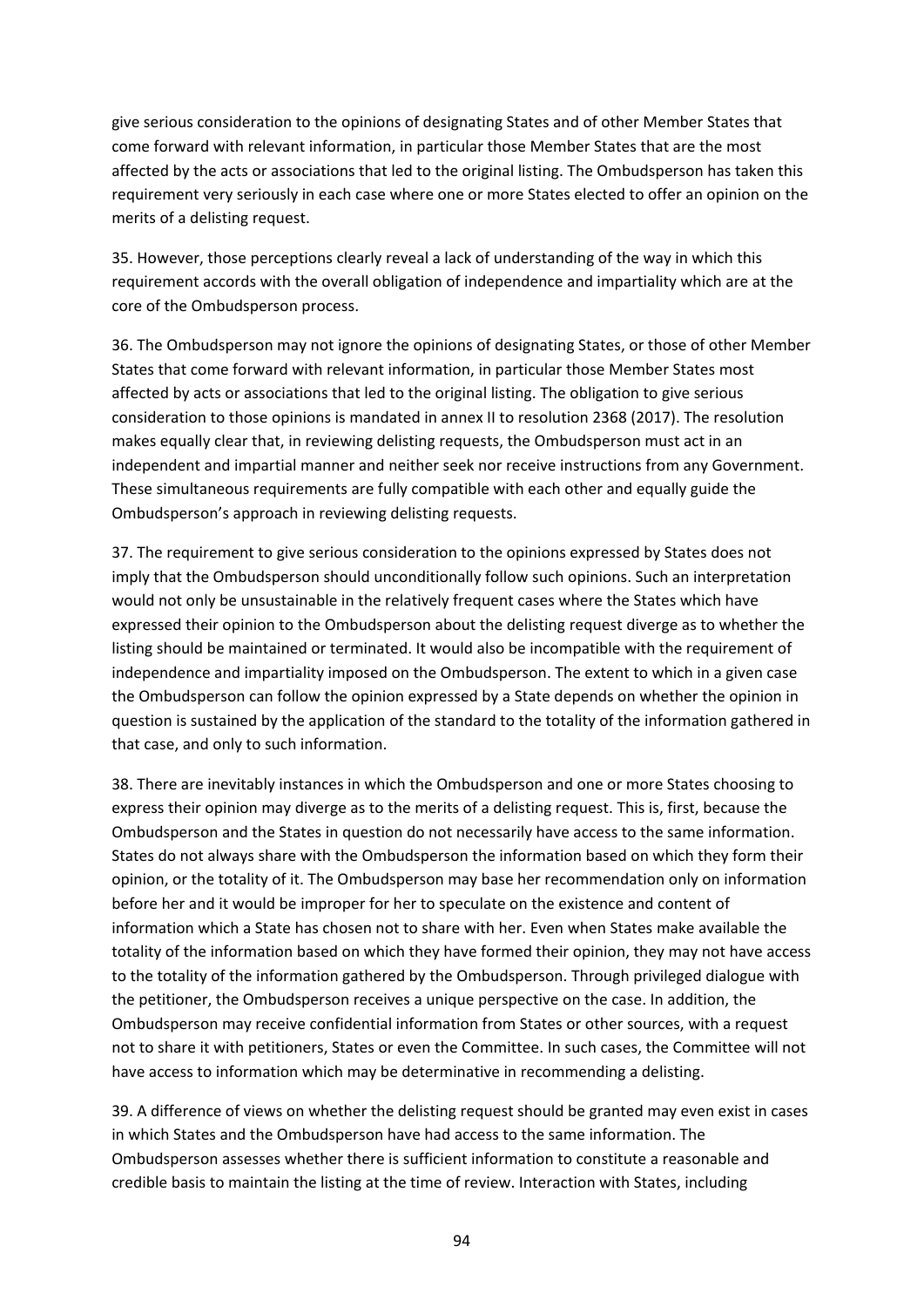Committee members, in the context of gathering information shows that when they form their opinion some States rely on their domestic standard, which may differ from the standard applied by the Ombudsperson. Other States do not rely on any standard at all and form their opinion based on considerations other than the present existence of an association with ISIL or Al-Qaida, the criterion for listing. Other divergences may arise from the fact that a State considers that sanctions should be punitive, rather than preventative, the purpose stated in Security Council resolutions. It may also stem from a State's particular understanding of the listing criteria and the notion of "association" and "disassociation". This interpretation does not always accord with the legal framework applicable to the sanctions regime.

40. The above divergences may lead one or more States to believe in a given case that the Ombudsperson has not sufficiently taken into account their opinion. To mitigate such a risk, the only tool at the disposal of the Ombudsperson is the care she applies in reasoning her recommendation in each case. The analysis and observations contained in the comprehensive report in principle contain sufficient explanations to inform the Committee why the Ombudsperson has not followed the opinion expressed by one or more States. However, owing to confidentiality constraints imposed by information providers, including States expressing an opinion, the Ombudsperson must omit from the comprehensive report information and analysis of the same which might otherwise be needed to fully disclose her reasoning. In addition, only a limited number of States that are not members of the Committee may, upon request and with the consent of the Committee, be provided with a copy of the comprehensive report.<sup>[137](#page-94-0)</sup> Beyond that limited circle, States having expressed an opinion have no access to the comprehensive report even if they have provided relevant information to the Ombudsperson. Those States will therefore not have access to the Ombudsperson's reasoning.

# Procedure and practices related to States' disagreement with recommendations

#### *[Fourteenth Report](https://undocs.org/S/2017/685)*

41. Resolution 2368 (2017) clearly lays down the procedure for handling the disagreement of one or more members of the Committee with a delisting recommendation by the Ombudsperson. Such a disagreement may materialize following one or more objections during the non-objection procedure envisaged by the Committee guidelines. The freeze of assets, travel ban and arms embargo will terminate with respect to the petitioner after 60 days, unless one of the two scenarios envisaged by paragraph 62 of the resolution occurs, namely, a reverse consensus or referral of the matter to the Security Council for its decision.

42. Resolution 2368 (2017) gives standing to States consulted by the Ombudsperson as relevant States to express their opinion to the Ombudsperson on whether the delisting request should be granted. Such standing is not limited to States that are members of the Committee. The resolution does not however give standing to States that are not members of the Committee to intervene in the latter's consideration of a delisting request. The Ombudsperson is authorized to inform the designating State(s), State(s) of residence, nationality or incorporation and any other relevant States of the recommendation only after the Committee has completed its consideration of the comprehensive report. Furthermore, it is only after such consideration that the Ombudsperson may,

<span id="page-94-0"></span><sup>137 10</sup> According to resolution 2368 (2017), annex II, para. 13, these are a designating State, or State of nationality, residence or incorporation.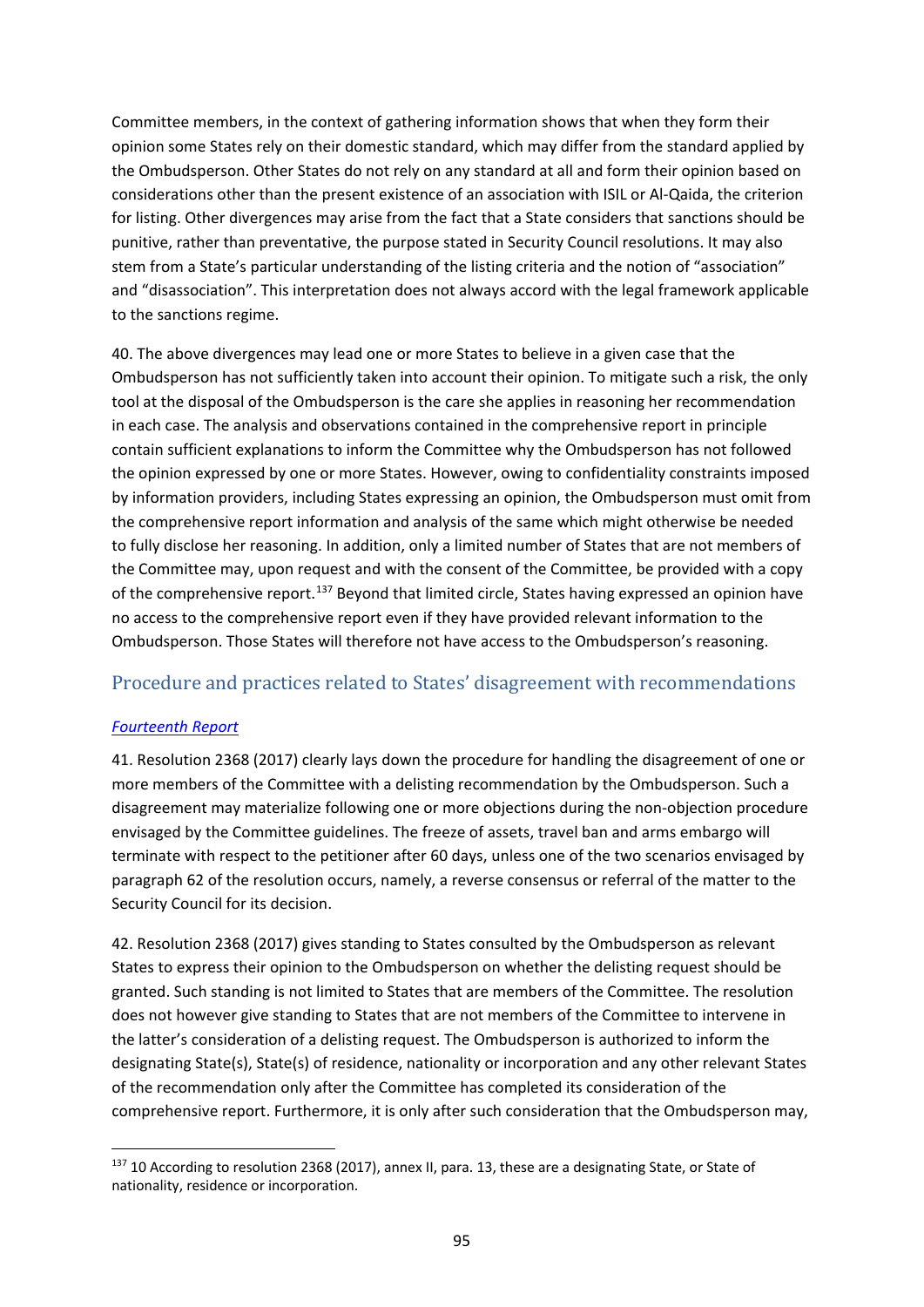upon request by a designating State, or State of nationality, residence or incorporation, and with the approval of the Committee, provide a copy of the comprehensive report, with any redactions deemed necessary, to the requesting State.

43. Practice observed during the reporting period shows however, that some States find other ways than those authorized by the Security Council to be informed of the recommendation before the Committee has completed its consideration of the recommendation and to attempt to interfere in the process. It is not for the Ombudsperson to comment on the political and diplomatic character of the listing and delisting processes initiated by States, or on the practice of bilateral diplomatic negotiations and selective disclosure of intelligence among States which sometimes takes place in this context. Since the establishment of the Office of the Ombudsperson, the Security Council has repeatedly stated its commitment to continue to improve the fairness and transparency of sanctions procedures. It is the Ombudsperson's view that, in the context of a pending delisting request following a recommendation by the Ombudsperson, such practices are neither conducive to the fairness and transparency of the delisting process nor even compatible with it.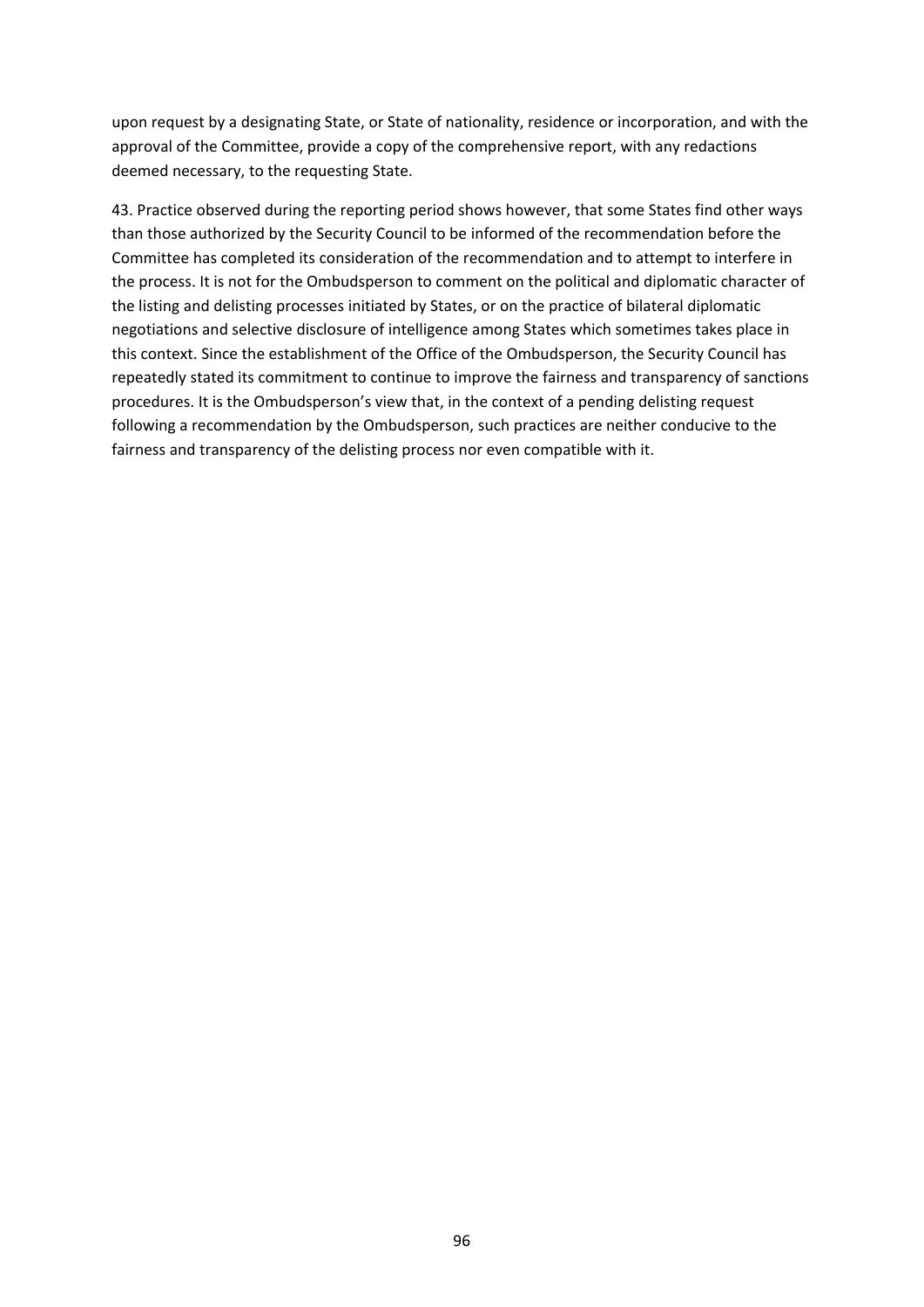# Administrative issues

# Resources

#### *[First Report](http://undocs.org/S/2011/29)*

53. The newly created Office of the Ombudsperson was originally mandated for an 18-month term. If that mandate is to be renewed, consideration should be given to providing the Office with appropriate resources, commensurate with its responsibilities and case load. Currently the Ombudsperson is ably assisted in her tasks by staff members of the Department of Political Affairs United Nations Secretariat, to the extent feasible given the independence of her functions and the competing demands on Secretariat staff. This help is invaluable but limited. The proper consideration of each petition requires considerable time and resources. The existing cases are already taxing the resources to the maximum and it is anticipated that this case load will continue to grow. In addition, there are the other significant responsibilities and activities outlined in the present report that are important to the advancement of the Office and the enhancement of the fairness and clarity of the Al-Qaida and Taliban sanctions process. In the view of the Ombudsperson, there is urgent need at this stage for a dedicated administrative assistant and a senior-level legal professional to assist with the legal research and analysis central to the work of the Office.

54. In addition to human resources, while travel requirements are not extensive, sufficient travel funds are essential for outreach work and, more importantly, for operational activities such as petitioner interviews or accessing and reviewing case information. Thus, a reasonable travel budget independently administered by the Ombudsperson is imperative to the effective operation of the Office.

55. Further, it is fundamental to the fairness of the process that individuals and entities included in the Consolidated List are able to communicate with the Ombudsperson and, through her, with the Committee in a language which they understand. Thus, provision must be made for resources to translate essential material received or to be sent into languages other than the official languages of the United Nations.

#### *[Security Council resolution 1989 \(2011\)](https://undocs.org/S/RES/1989(2011))*

"24. *Requests* the Secretary General to strengthen the capacity of the Office of the Ombudsperson to ensure its continued ability to carry out its mandate in an effective and timely manner;"

#### *[Second Report](https://undocs.org/S/2011/447)*

50. As the mandate of the Office of the Ombudsperson has been renewed for an additional 18 month period and the caseload has increased, the need for the resources identified in the first report of the Office has become more pressing. While the Department of Political Affairs continues to skilfully assist the Office, dedicated resources are needed for the Ombudsperson to be able to fulfil the mandate accorded by the Security Council. This need has clearly been recognized by the Council in its resolution 1989 (2011) (para. 24).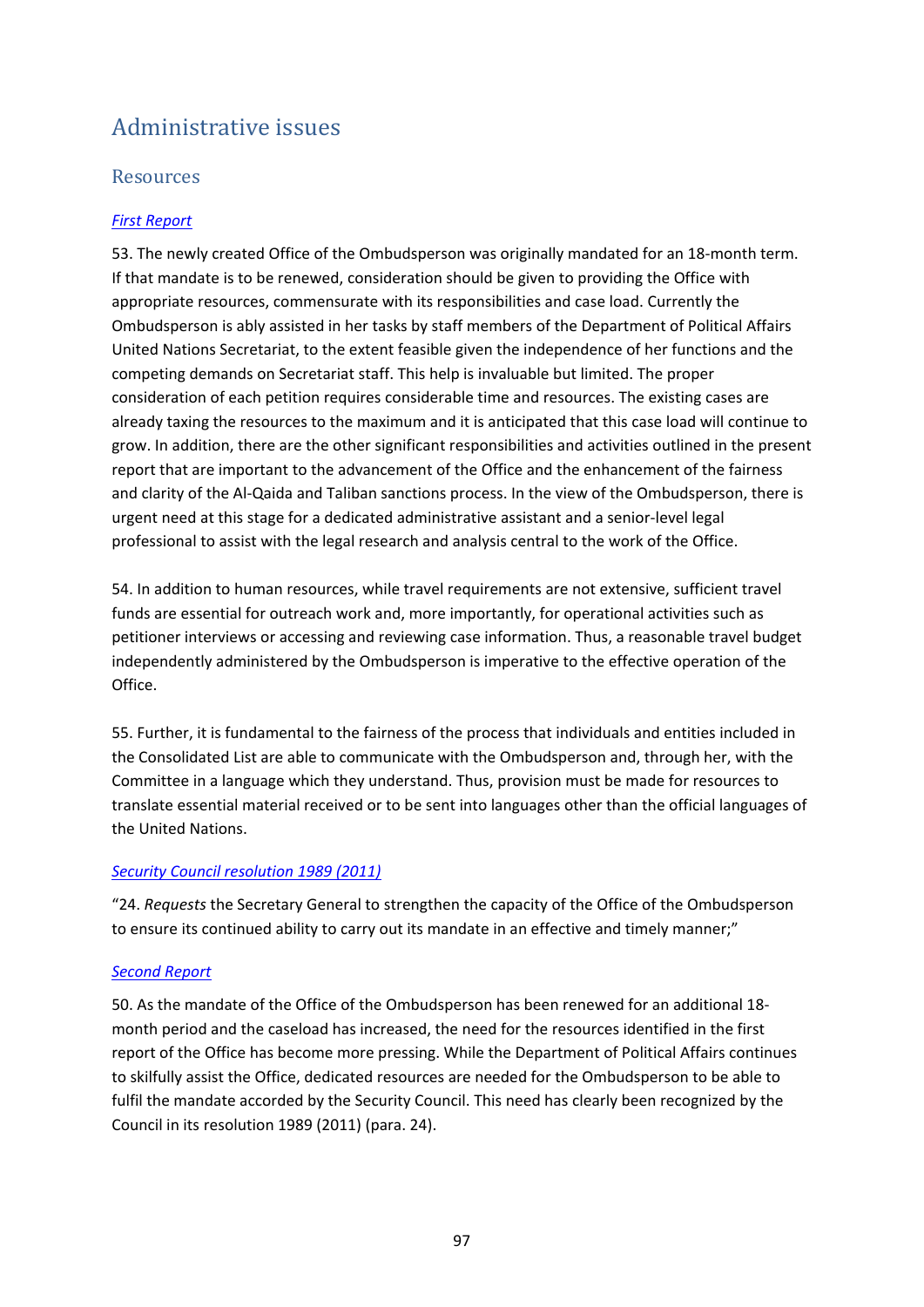51. To sustain the work of the Office, a dedicated administrative officer and a senior legal professional are essential. In addition, resources sufficient to support travel, particularly for operational matters such as examining sensitive information or meeting with a petitioner, are necessary. It is to be noted, in this regard, that in its resolution 1989 (2011) the Security Council indicated that the Ombudsperson should meet with the petitioner, to the extent possible (annex II, para. 6 (c)).

52. Furthermore, practice in the first cases has demonstrated very noticeably the imperative need for translation services, which have proved critical to ensuring that petitioners understand the case and that any response provided is properly and clearly presented to the Committee. Thus, it is apparent that adequate resources for translation are also necessary for the proper functioning of the Office of the Ombudsperson.

# *[Third report](https://undocs.org/S/2012/49)*

58. Resource needs identified in the previous reports of the Ombudsperson and recognized by the Security Council in resolution 1989 (2011)<sup>[138](#page-97-0)</sup> have been addressed. In line with the request of the Secretary-General, the General Assembly has approved the establishment of two dedicated positions to strengthen the Office of the Ombudsperson: a Professional Officer (P-4) and an Administrative Assistant. Steps are being taken to fill those positions as quickly as possible. Furthermore, additional funds have been allocated to cover the translation of material received from or to be transmitted to petitioners or of relevant material in specific cases that is not submitted in one of the six official languages of the Organization. The Department of Political Affairs provided assistance in spearheading the request for resources through the budgetary process.

59. Experience gained during the reporting period further demonstrated the importance of establishing these dedicated positions at this stage in the development of the Office of the Ombudsperson. While the Department of Political Affairs continued its efforts to provide support, the challenges posed, particularly by the increased caseload, highlighted the need for a more definitive and structural solution.

60. Despite these challenges, by prioritizing its core functions, the Office managed to continue to fulfil its central mandate of assisting the Committee with respect to de-listing petitions during the reporting period. However, related urgent tasks such as work on agreements on access to confidential/classified information and outreach activities were curtailed. The addition of committed resources will, it is hoped, allow for enhanced efforts with respect to these issues, in addition to increased efficiency in carrying out the work related to the core functions of the Office. Overall, the additional resources will be of significant assistance in ensuring that the Office of the Ombudsperson can continue to fully meet the mandate entrusted to it by the Security Council.

#### *[Fourth report](https://undocs.org/S/2012/590)*

53. Resource needs identified in the previous reports of the Ombudsperson, and recognized by the Security Council in paragraph 24 of resolution 1989 (2011), have been partially addressed. In line with the request of the Secretary-General, the General Assembly has approved the establishment of

<span id="page-97-0"></span><sup>138</sup> 16 See para. 24.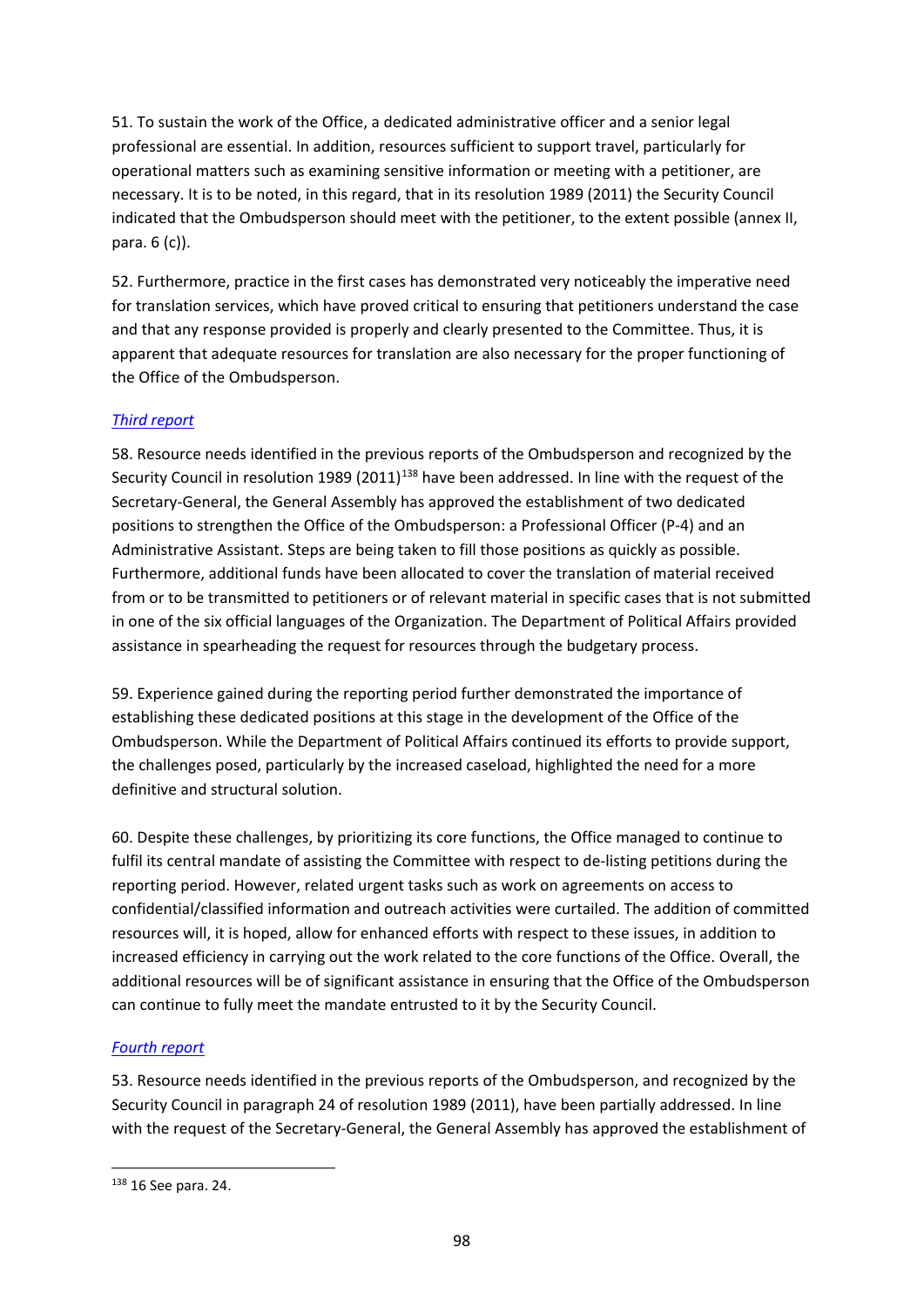two dedicated positions to strengthen the Office of the Ombudsperson: a professional officer (P-4) and an administrative assistant. The administrative assistant position has been filled. While the competition process for the staffing of the P-4 post is ongoing, absent unexpected developments, it should be completed shortly. This is of critical importance since, without the deployment of this additional resource, it will not be possible for the Ombudsperson to continue to fully meet the mandate accorded to her by the Security Council.

54. The issue of funds for translation of material received from or to be transmitted to petitioners, or material submitted by States, which is not in one of the six official languages of the United Nations remains a pressing problem. There have been several instances in this reporting period where material for transmission to or sent by a petitioner, or critical to a proper understanding of the case, has required translation.

55. A related problem has arisen because of the need for interpretation in the course of the dialogue phase. As discussed previously, the Security Council encourages the Ombudsperson to meet with petitioners to the extent possible. In the current reporting period, six interviews have been conducted with petitioners and this "face-to-face" process has proven to be extremely helpful to the petitioner and important for the comprehensiveness of the report. Members of the Committee continue to comment on the necessity for such interviews. However, the interviews can only be effective if conducted in a language understood by the petitioner, which in several instances meant that interpretation assistance was needed.

56. To date, no specific funds have been sought or allocated for either of these purposes, creating significant challenges to the effective implementation of the Ombudsperson process.<sup>[139](#page-98-0)</sup> While informal solutions have been found to address the problem on a case-by-case basis, this approach is not sustainable in the long term. Efforts are being made to secure funding for translation/interpretation for the next budget cycle. Absent such resources, there is a danger that the overall fairness and efficacy of the process will be negatively affected.

# *[Security Council resolution 2083 \(2012\)](https://undocs.org/S/RES/2083(2012))*

"22. *Requests* the Secretary-General to continue to strengthen the capacity of the Office of the Ombudsperson by providing necessary resources, including for translation services, as appropriate, to ensure its continued ability to carry out its mandate in an effective and timely manner"

# *[Fifth report](https://undocs.org/S/2013/71)*

51. Human resource needs identified in the previous reports of the Ombudsperson have now been addressed. The Office is fully staffed with a P-4 Legal Officer and a full-time assistant. During the reporting period, the critical need for translation and interpretation resources was again clearly demonstrated. This was recognized by the Security Council in paragraph 22 of its resolution 2083 (2012), in which it requested the provision of resources for that purpose. The Secretariat has advised that funds have been specifically allotted in the most current budget for translation and interpretation assistance for the Office of the Ombudsperson.

<span id="page-98-0"></span><sup>139 21</sup> In the third report there was reference to funds having been allocated for this purpose in the 2012 budget, but this was subsequently determined to be incorrect information.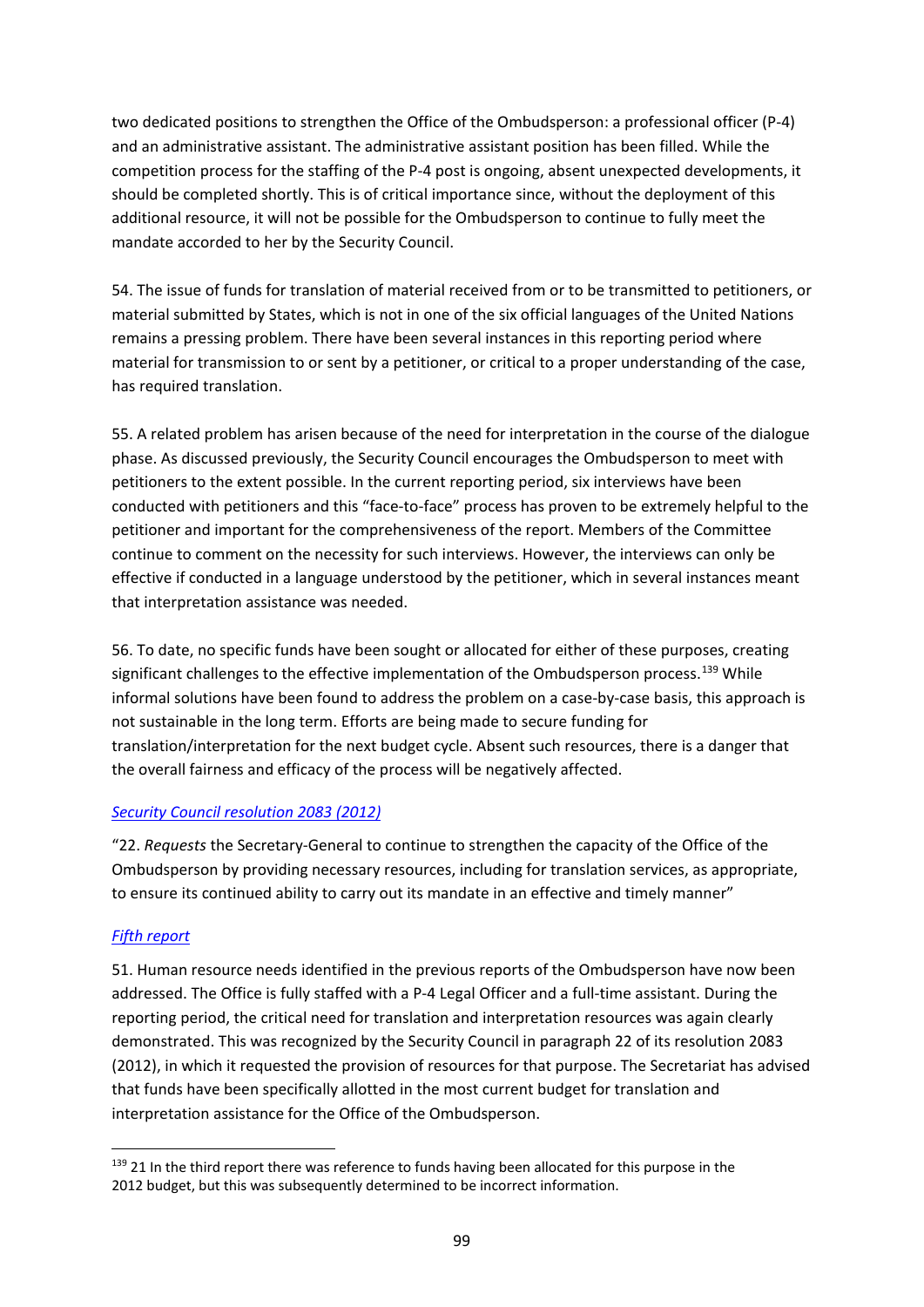#### *[Security Council resolution 2161 \(2014\)](https://undocs.org/S/RES/2161(2014))*

"46. *Requests* the Secretary-General to continue to strengthen the capacity of the Office of the Ombudsperson by providing necessary resources, including for translation services, as appropriate, to ensure its continued ability to carry out its mandate in an independent, effective and timely manner;" *[Emphasis added, the underlined word is new]*

#### *[Tenth report](https://undocs.org/S/2015/533)*

85. In the first and second reports of the Ombudsperson, the need for dedicated resources to support the Ombudsperson was detailed. The following was stated in the first report:

"The newly created Office of the Ombudsperson was originally mandated for an 18-month term. If that mandate is to be renewed, consideration should be given to providing the Office with appropriate resources, commensurate with its responsibilities and case load. Currently the Ombudsperson is ably assisted in her tasks by staff members of the Department of Political Affairs of the United Nations Secretariat, to the extent feasible given the independence of her functions and the competing demands on Secretariat staff. This help is invaluable but limited. The proper consideration of each petition requires considerable time and resources. The existing cases are already taxing the resources to the maximum and it is anticipated that this case load will continue to grow. In addition, there are the other significant responsibilities and activities outlined in the present report that are important to the advancement of the Office and the enhancement of the fairness and clarity of the Al-Qaida and Taliban sanctions process. In the view of the Ombudsperson, there is urgent need at this stage for a dedicated administrative assistant and a senior-level legal professional to assist with the legal research and analysis central to the work of the Office."[140](#page-99-0)

86. Similar comments were reflected in the second report, submitted in July 2011.<sup>[141](#page-99-1)</sup>

87. As stated in the third report, of 20 January 2012,<sup>[142](#page-99-2)</sup> the General Assembly had approved the establishment of two dedicated positions to strengthen the Office of the Ombudsperson: an administrative assistant and a professional legal officer at the P-4 level. As of October 2012, both positions had been filled.

88. The original assessment of resource requirements remains appropriate, especially given the current overall constraints in that respect. The Office of the Ombudsperson has been able to fully engage with petitioners, consistently deliver comprehensive reports of high quality and ensure a fair process, at current resource levels, by working effectively as a team. While the workload can be significant, depending on the number of pending cases, this is a reality of the resource limitations faced across the United Nations more broadly. The resource requirements are stretched but adequate at this time. However, given the limited resources involved, any decrease, even for a

<span id="page-99-0"></span><sup>140</sup> 25 See the first report (S/2011/29), para. 53.

<span id="page-99-1"></span><sup>141</sup> 26 See the second report (S/2011/447), para. 51.

<span id="page-99-2"></span> $142$  27 See the third report (S/2012/49), para. 58.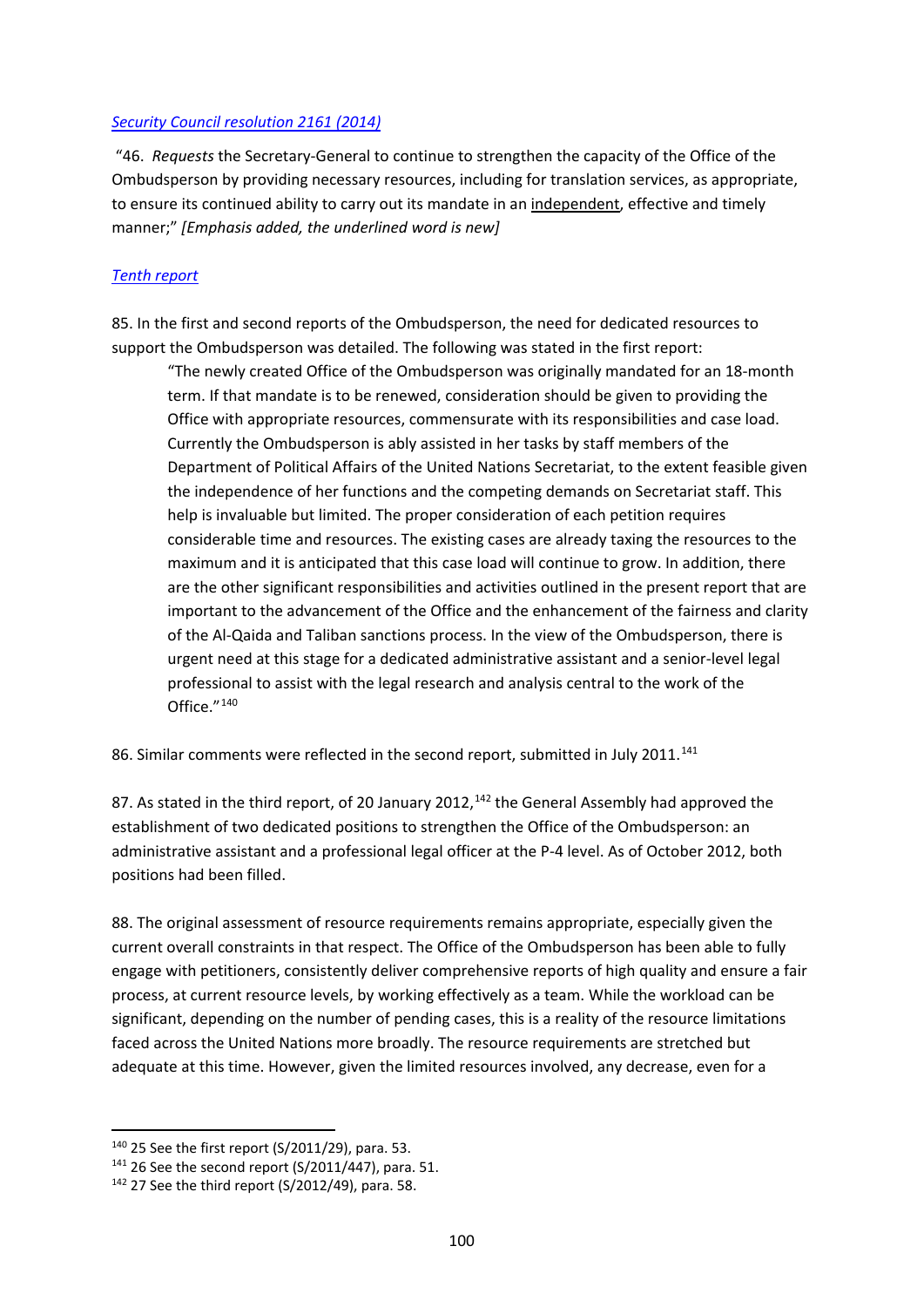limited period, would disproportionately affect the ability of the Office to perform its functions and would significantly impair its effectiveness at this stage of development.

89. Furthermore, this assessment of adequacy is entirely dependent on the continuous availability of resources as dedicated resources, consistent with the purpose for which the posts were provided. While initially the practice within the Security Council Subsidiary Organs Branch and the Security Council Affairs Division respected the committed nature of the positions, that approach has significantly changed over the past 20 months. It is evident, from both statements made and actions taken, that these resources are now viewed by management as Branch resources used to assist the Ombudsperson.

90. To illustrate, without consultation with the Ombudsperson, the administrative assistant is often directed to carry out work not related to the core functions of the Office of the Ombudsperson. In addition, as discussed above, the directions to the staff, in some instances, create a conflict in terms of the independence of the Office, which in turn has an impact on the effectiveness of the resources.<sup>[143](#page-100-0)</sup> Furthermore, and perhaps most worrying, the recent performance appraisals for both staff members have been centred on the work carried out for the Branch, with minimal reference to the main function of the posts, to support the Ombudsperson. Moreover, none of the detailed specific comments made by the Ombudsperson are reflected in the appraisal documentation.

91. These actions and this general view are not consistent with the submissions made to obtain these resources or with the purpose for which they were provided by the General Assembly: to have dedicated staff for the Office of the Ombudsperson. It is important to note that this requirement for dedicated staff arises not only from workload demands but also, and even more important, as a result of the independent nature of the mandate. Therefore, it is imperative not only that the resources of the Office remain fully engaged in support of the Ombudsperson, but also that the staff continue to be viewed within the Security Council Subsidiary Organs Branch, and the Security Council Affairs Division more generally, as dedicated resources carrying out independent functions.

92. In practical terms, given the resource challenges for the organization as a whole, it is clearly appropriate that, in the absence of any conflict arising from its independent role, staff of the Office of the Ombudsperson may volunteer for, or be asked to assist with, other work. However, any such arrangements have to be subject to fulfilment of their priority responsibilities within the Office of the Ombudsperson and need to be discussed with the Ombudsperson in advance.

93. Furthermore, the functions of the Professional Officer within the Office of the Ombudsperson, as set out in the job description for the position,<sup>[144](#page-100-1)</sup> need to be respected. The core functions of the Professional Officer, as directed by the Ombudsperson, are legal in nature and need to be performed by a Legal Officer with appropriate expertise. Finally, it is essential, given the dedicated nature of the

<span id="page-100-0"></span> $143$  28 See the seventh report (S/2014/73), para. 70.

<span id="page-100-1"></span><sup>&</sup>lt;sup>144</sup> 29 "This position is located in the Office of the Ombudsperson, which falls within a special political mission administered and supported by the Department of Political Affairs. Administratively, the incumbent reports to the Chief of the Security Council Subsidiary Organs Branch, while substantively, the incumbent works under the direction of, and reports to, the Ombudsperson appointed pursuant to Security Council resolution 1989 (2011)." The job description makes no provision for the performance of other duties as required.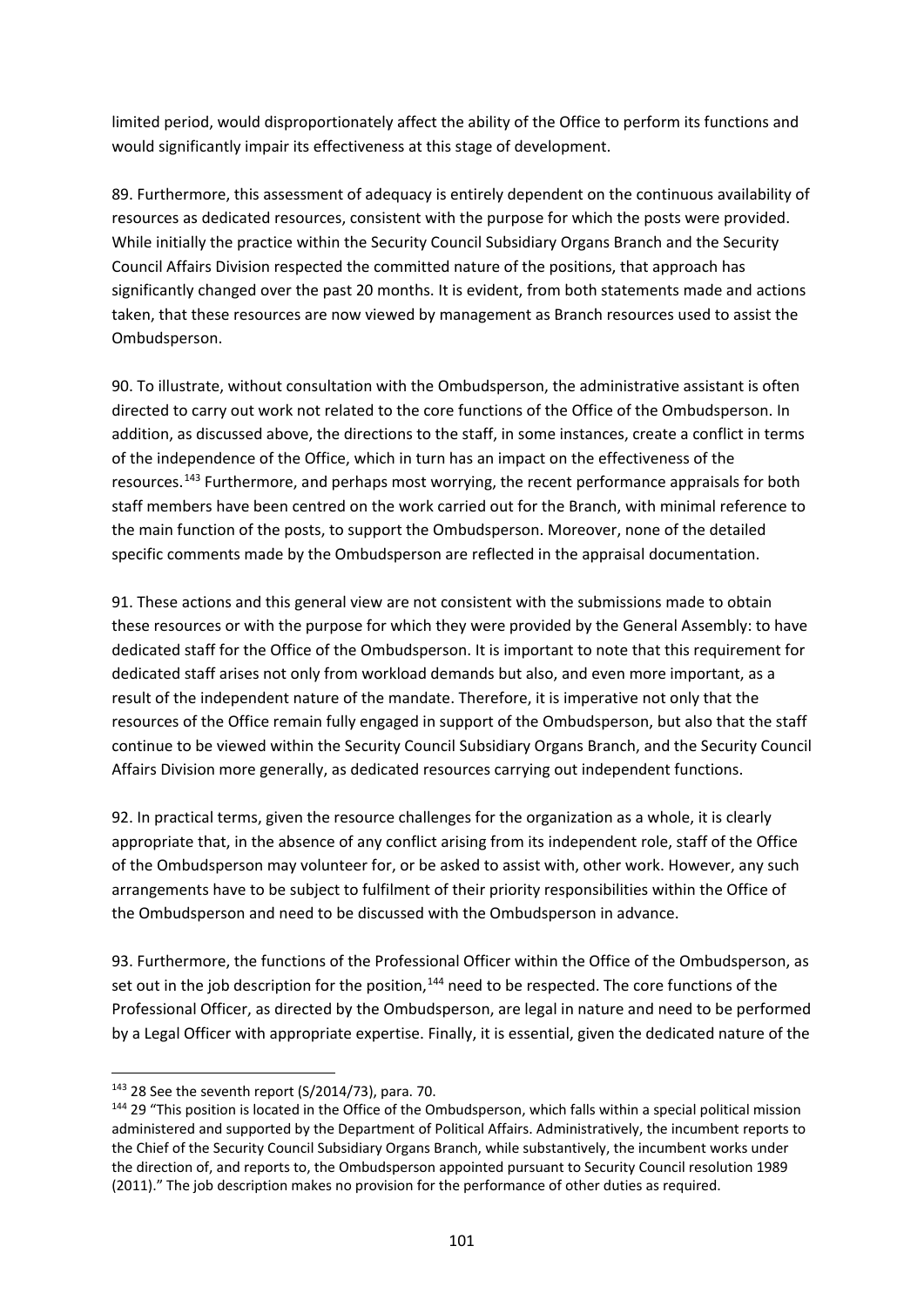posts, that the performance of the Administrative Assistant and the Legal Officer be assessed with reference to their work in support of the Ombudsperson and that the Ombudsperson's comments in that regard be given prominence in the appraisal process. Given the current structure, whereby the Ombudsperson is precluded from any formal management functions, respect for the aforementioned arrangements is essential to fairness to the staff and is also critical to the continued success of the Office in delivering effectively on its mandate with limited resources.

# **Translation**

# *[Third report](https://undocs.org/S/2012/49)*

53. As noted previously, annex II to resolution 1989 (2011) sets strict timelines for the work of the Ombudsperson and for the Committee's consideration of and decisions on petitions. Those timelines are an essential component of the fairness of the process, ensuring that the requests will be reviewed within a reasonable and finite period.

54. In accordance with resolution 1989 (2011), the 30-day time period for the Committee's consideration of a de-listing request commences 15 days after the comprehensive report has been submitted to the Committee in all official languages of the United Nations. During the reporting period, owing to resource constraints, difficulties were encountered in some cases in obtaining translations of comprehensive reports in a timely manner, delaying the Committee's consideration of the reports. In a time-sensitive procedure, this can obviously have an impact on the overall fairness of the process.

55. In addition, the general guidelines concerning word limits for translation, applicable to parliamentary documents in the United Nations system, are being applied to the comprehensive reports of the Ombudsperson. In combination, full translation as a prerequisite for the consideration of a report by the Committee and word limits as to what can be translated create a practical limitation on the content of the Ombudsperson's comprehensive reports, potentially encumbering the independence of the Office. Given that the comprehensive reports serve as a critical mechanism for fair process, this raises a serious concern.

56. Within this context, and given resource constraints and the time needed to translate lengthy documents, the problem was raised with relevant Secretariat officials. Consultations were undertaken in order to manage and mitigate any adverse effects on the process of the Office of the Ombudsperson. A compromise was agreed that should allow for timely translation and a degree of flexibility with respect to word limits. However, the matter remains an issue of concern and will need to be monitored.

57. It is clear that the translation of the comprehensive reports into all official languages of the United Nations is an important component of fair process, aimed at ensuring that States have an opportunity to fully and properly review the material, and as reflected in resolution 1989 (2011). However, in some circumstances, balancing the competing interests involved may require the prioritization of some parts of the reports for immediate translation or other, similar measures to ensure that a case can be considered by the Committee on a timely basis. For this reason, it would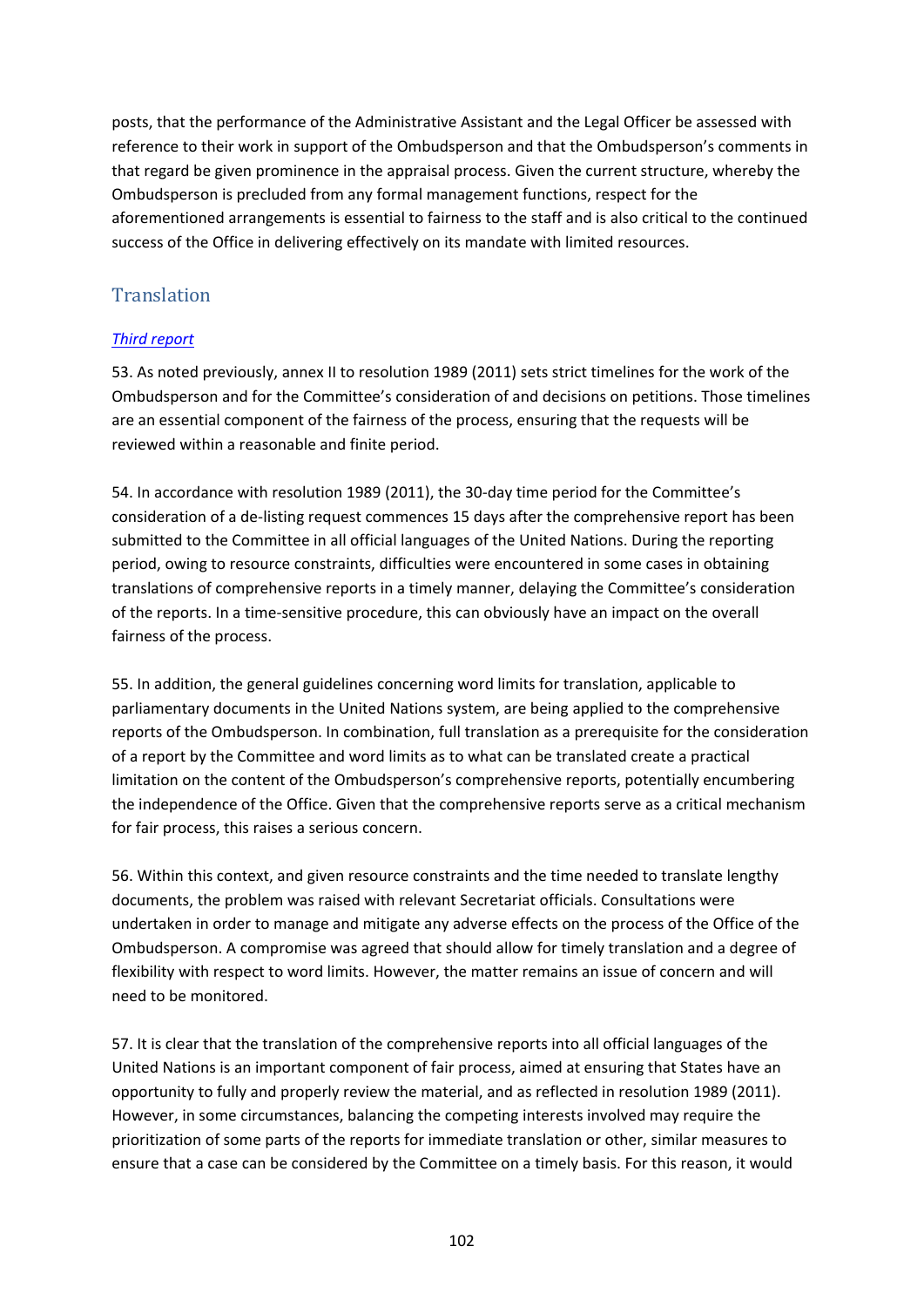be useful if the responsibility for such matters rested solely with the Committee, the body best placed to make such determinations. To that end, it would be helpful if consideration were given to amending annex II so as to give the Committee the flexibility to determine when the requirements for translation have been met sufficiently to allow for the consideration of the de-listing petition and the comprehensive report by the Committee.

### *[Fourth report](https://undocs.org/S/2012/590)*

50. As discussed in the third report (see S/2012/49, paras. 53-57), the general guidelines concerning word limits for translation, applicable to parliamentary documents in the United Nations system, are being applied to the comprehensive reports of the Ombudsperson. As a matter of principle, this limitation infringes on the independence of the Ombudsperson. The problem is further exacerbated by the fact that translation is a prerequisite for consideration of the comprehensive reports by the Committee, and thus these word limits impose a very real restriction on the content of the reports. Given that the comprehensive reports are fundamental to the fairness of the Ombudsperson process, this raises a serious concern. While efforts are made to limit the length of the comprehensive reports as much as possible, in some instances the underlying material and case issues are such that this is not feasible.

51. As previously noted (see S/2012/49, para. 54), resolution 1989 (2011) mandates that the 30-day time period for the Committee's consideration of the delisting request commences 15 days after the comprehensive report has been submitted to the Committee in all official languages of the United Nations. While this 30-day time constraint contributes significantly to the expeditiousness and fairness of the process, significant delays are still possible in the decision-making phase owing to the difficulties of obtaining translations in a timely manner. In addition, in terms of the transparency of the process, this formulation means that it is not clear even to the petitioner when the 30-day period for consideration of the report by the Committee begins. Given the strict and clear deadlines applicable to all other components of the process and with respect to the participants — petitioner, Ombudsperson, States and the Committee — this uncertainty, and the potential for lengthy delays arising from circumstances outside the control of the Committee, is a regrettable obstacle to the overall fairness and efficacy of the procedure.

52. At the same time, as reflected in resolution 1989 (2011), it is evident that translation of the comprehensive reports into all of the official languages is an important component of fair process to ensure that States have an opportunity to fully and properly review the material. However, in some circumstances, the balancing of the competing interests involved may require the prioritization of some parts of the reports for immediate translation or some other similar measures to ensure that a case can still be considered by the Committee on a timely basis. For this reason, it would be useful if control over these issues rested solely with the Committee, the body best placed to make determinations on these questions. To that end, without altering the important 30-day time limit, it would be helpful if consideration were given to amending annex II so as to give the Committee the flexibility to determine when the requirements for translation have been met sufficiently to allow for consideration of the delisting petition and the comprehensive report by the Committee.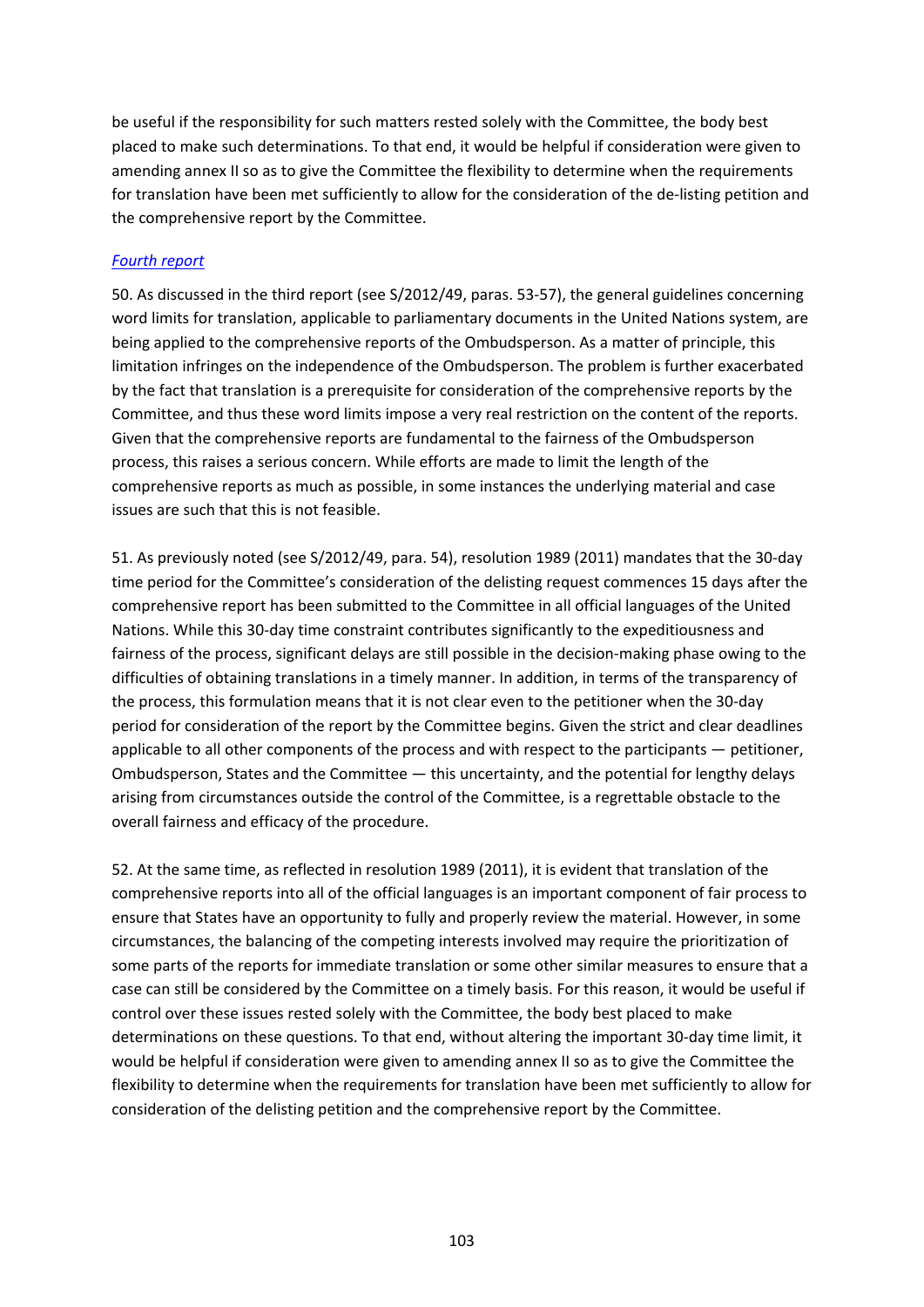#### *[Fifth report](https://undocs.org/S/2013/71)*

50. As discussed in previous reports (see S/2012/590, para. 50; and S/2012/49, paras. 55-56), the general guidelines concerning word limits for translation, applicable to parliamentary documents in the United Nations system, are being applied to the comprehensive reports of the Ombudsperson. Significant problems were encountered again during the reporting period in a case in which the limits were exceeded because of the nature and complexity of the case. While a practical solution was finally found, it is not one that may be available in future cases. As a result, the word limits, when combined with the fact that translation is a prerequisite to the consideration of the report, pose a serious threat to the independence of the Ombudsperson and the effectiveness of the critical comprehensive reports.

#### *[Sixth report](https://undocs.org/S/2013/452)*

56. As discussed in previous reports (see S/2013/71, para. 50; S/2012/590, para. 50; and S/2012/49, paras. 55 and 56), the general guidelines concerning word limits for translation applicable to parliamentary documents in the United Nations system are being applied to the comprehensive reports of the Ombudsperson. Significant problems were encountered once more during the reporting period in a case in which the limits were exceeded because of the nature and complexity of the report. While a waiver was ultimately obtained for that case, attempts to obtain a general exemption from the word limits for the reports of the Ombudsperson were ultimately unsuccessful. As a result, an individual request for an exemption has to be sought in each case and is subject to the discretion of relevant officials within the Secretariat. Given that translation is a prerequisite for consideration of the comprehensive report, evidently this arrangement poses a serious and direct threat to the independence of the Ombudsperson.

### **Transition**

#### *[Tenth Report](https://undocs.org/S/2015/533)*

73. The guidelines developed for the experts serving on panels impose a five-year contractual limitation<sup>[145](#page-103-0)</sup> which has been retroactively applied to the Ombudsperson. As discussed, on this basis, during the reporting period, the Secretariat initiated a process for the replacement of the Ombudsperson. In accordance with resolution 1904 (2009), responsibility for the appointment of the Ombudsperson, in fulfilment of the Security Council mandate, rests with the Secretary-General, in close consultation with the Committee.[146](#page-103-1)

74. Throughout the selection procedure and into the transition phase, officials within the Security Council Affairs Division have expressly and repeatedly prioritized above all other considerations the rigid application of the five-year contract limit and the consistency of contractual arrangements between the Ombudsperson and the panel experts. Precedence has explicitly been given to these administrative arrangements over ensuring the rights of individual petitioners, preserving the

<span id="page-103-0"></span><sup>&</sup>lt;sup>145</sup> 21 While this is a lengthier term than that applicable in standard consultancies, the Ombudsperson contract is subject to a fixed-term limitation of any duration only because the Secretariat has elected to use a consultancy contract to fill the post.

<span id="page-103-1"></span><sup>146</sup> 22 See resolution 1904 (2009), para. 20.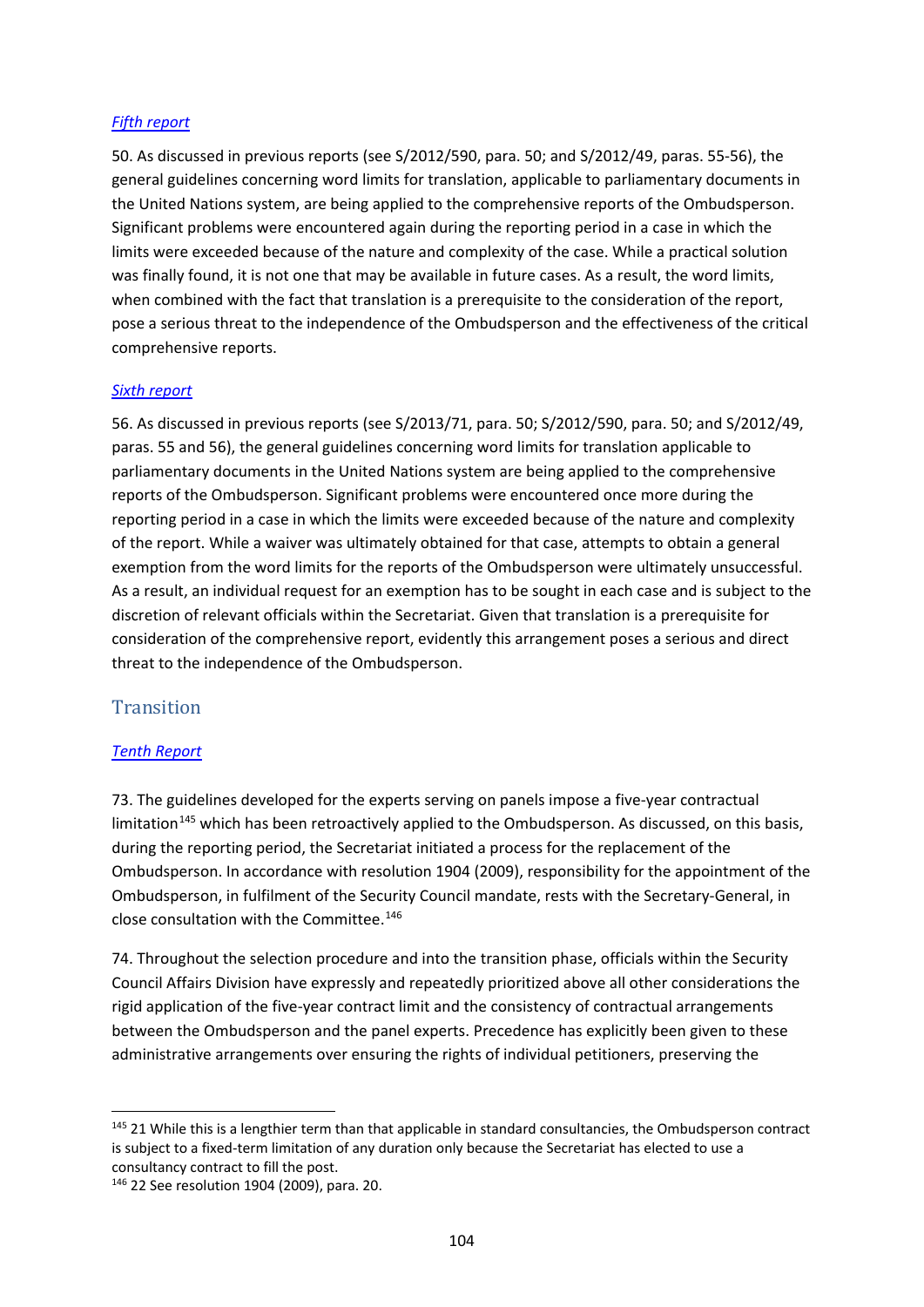fairness of the Ombudsperson process, protecting the security interests of the regime and safeguarding the credibility of the Security Council mechanism.

75. In April and May 2015, the Ombudsperson twice presented to the Security Council Affairs Division a transition plan which, with a minimal two-week extension of the incumbent to 1 August 2015, would have ensured that no pending cases would have been prejudiced by the transition and that there would have been no damage to the fairness, effectiveness or credibility of the regime. The sole reply cited procedural issues. No substantive response was ever received to that proposal or to the fairness issues identified.

76. At the briefing given on 16 June 2015 by the Chairs of the Committee established pursuant to resolutions 1267 (1999) and 1989 (2011), the Committee established pursuant to resolution 1373 (2001) and the Committee established pursuant to resolution 1540 (2004), members of the Security Council noted their concerns about the succession process and the need for smooth transition. On 18 June 2015, the Like-Minded Group of States on Targeted Sanctions sent a letter to the Security Council expressing concern about the risk of a gap in the occupation of the Office of the Ombudsperson and calling for the swift appointment of the new Ombudsperson to avoid such a gap. The Group noted in particular that "it is indisputable that such a transition has to be accomplished in an orderly and timely fashion that neither leaves the office a single day unoccupied, nor may render an unfinished delisting case vulnerable to claims of lack of due process". It therefore suggested that, in case the successor could not assume office in a timely fashion, the incumbent Ombudsperson be requested to stay in office until the handover to the successor was duly completed.<sup>[147](#page-104-0)</sup>

77. At the time of reporting, on 13 July 2015, the final day of the incumbent's contract, to the knowledge of the Ombudsperson, no replacement had been appointed by the Secretary-General, no extension had been granted and no alternative transition plan had been put in place.

78. The effect is such that, unless as at 14 July 2015 a replacement has been both appointed and engaged pursuant to a contractual arrangement, so as to be able to carry out the official functions of the Ombudsperson, the Security Council fair process mechanism will be rendered non-functional for an unknown period. The potential damage to pending cases will be dependent on the timing.

79. There is, however, one case of particular concern. On the basis of the Secretariat's circulation to the Committee of the translations of the comprehensive report on the case, the 15-day interval set by the Security Council for the Committee to consider the delisting request will end on 27 July 2015.<sup>[148](#page-104-1)</sup> In the absence of an extension, that left the incumbent with only one day to present the report. Given the shortened time periods in other cases, in which fairness mandated that the comprehensive reports be prepared by the incumbent, priority was given to those matters to avoid real and immediate prejudice to petitioners. Furthermore, a rushed preparation and presentation of the comprehensive report in the case in question, in a one-day time frame, would have been prejudicial both to the interests of the Committee and the Council and to those of the petitioner. Relying on the confidence repeatedly expressed by the Security Council Affairs Division that there

<span id="page-104-0"></span><sup>147</sup> 23 See S/2015/459.

<span id="page-104-1"></span><sup>&</sup>lt;sup>148</sup>24 Pursuant to paragraphs 8 and 10 of annex II to resolution 2083 (2014), the case shall be considered by the Committee between 15 and 30 days after the comprehensive report of the Ombudsperson has been circulated to the Committee in all official languages. In this case, the translations were circulated to the Committee on 27 June 2015.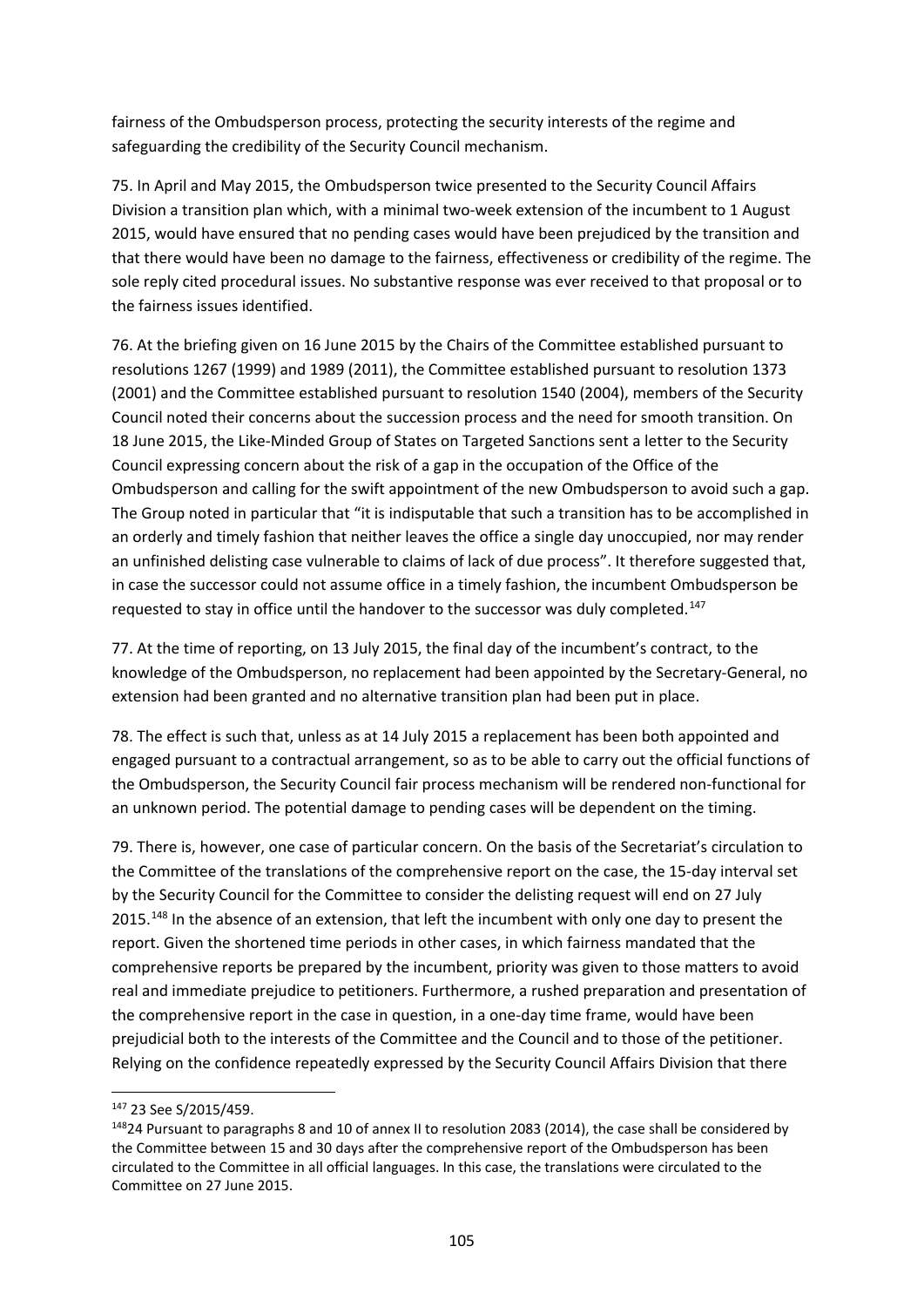would be only a minimal, if any, gap between operational Ombudspersons, this matter was left to be presented by the new Ombudsperson, with the participation of the incumbent, as discussed below.

80. As noted, however, as at the time of reporting, it was not clear whether the new Ombudsperson would have taken up official functions by 27 July 2015. As a result, there is a risk that the deadlines set by the Security Council for the presentation and consideration of the case will not be met, and the process for the petition will be rendered unfair. Other consequences arising from that breach would need to be assessed by the incoming Ombudsperson.

81. In addition to these existing case issues, it is evident that, during the period in which the mechanism is non-functional, no action can be taken on any potential delisting petitions presented until the arrival of the new Ombudsperson. Whether or not that circumstance arises, it is a concern in principle.

82. Finally, the fact that the transition has been carried out without consideration of pending cases and the possibility of a gap in functionality affects the credibility of the mechanism as a sustainable independent review mechanism. In particular, it raises issues as to its autonomy if it can be rendered non-functional by actions of the Secretariat in circumstances where that result was foreseeable and preventable.

83. There is one additional transition issue which remains unresolved at this stage, although it is hoped that it will be a manageable one. Notably, the presentation of the comprehensive reports by the Ombudsperson before the Committee forms an integral part of the fairness of the process. It is the combination of the written and oral presentations, including the opportunity for Committee members to question the report writer and raise issues, which fulfils the fundamental right of the petitioner to be heard by the decision maker. It is also an essential part of the process to ensure that the Committee has a comprehensive understanding of the delisting petition and the report of the Ombudsperson. Evidently, the report presentation is of little added value, in terms of fairness or the understanding of the Committee, if the author of the specific comprehensive report does not participate in its presentation. In the view of the incumbent, while resolution 2161 (2014) mandates that the Ombudsperson present the report to the Committee, fairness requires that the prior post holder, who authored the report, also participate in the process, at the invitation of the serving Ombudsperson. If the incoming Ombudsperson concurs with this assessment, logistical arrangements will need to be put in place for this participation, whether live or virtual, to ensure fairness in the four pending cases in which the reports were prepared by the incumbent but have yet to be presented to the Committee.

84. Finally, whether ultimately a gap occurs or actual prejudice results in pending cases, the transition process has clearly shown what little protection the current structural arrangements provide for the Ombudsperson mechanism. In addition to bolstering the case for contractual/administrative change, it has revealed the need for the institutional arrangements to address the procedure for the replacement of the post holder. Policy considerations may well support a fixed-term appointment. Nonetheless, in the case of an operational mechanism which involves fundamental rights and functions in accordance with fixed deadlines, there must be a flexible approach to transition which prioritizes safeguarding rights and protecting the fairness of the process. The manner in which this replacement has been managed illustrates unambiguously that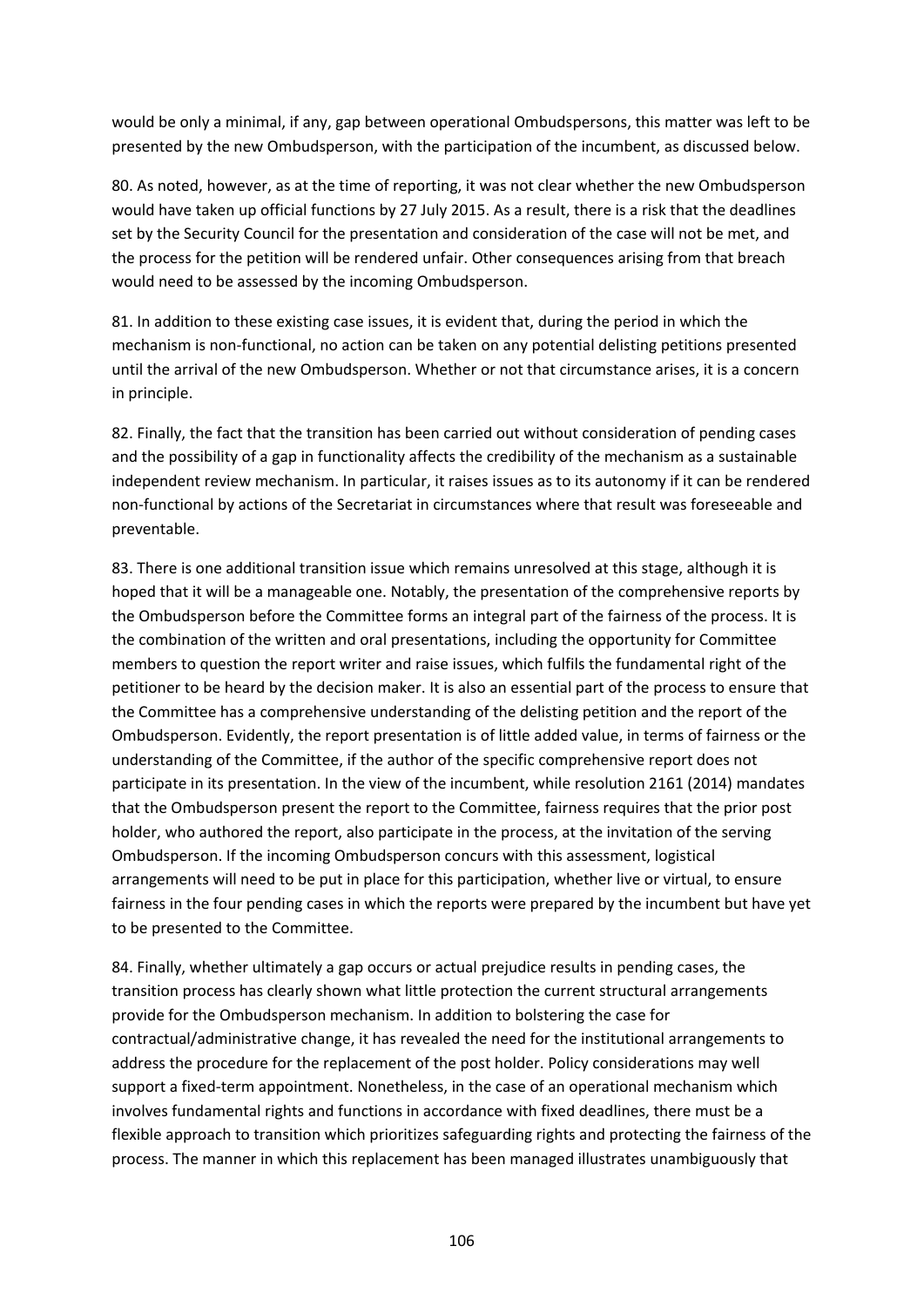those essential priorities will be at risk if the process is left to the discretion of officials, without institutional safeguards.

#### *[Eleventh report](https://undocs.org/S/2016/96)*

30. The present report marks the transition between the former and the current Ombudsperson, after five years of the implementation of the mandate of the Office of the Ombudsperson.

31. When the mandate of the former Ombudsperson ended on 13 July 2015, eight cases remained pending at different stages of the process. Of these, four cases were at a stage where they required the substantive involvement of both the former and the current Ombudsperson. In those cases, the former Ombudsperson had submitted the comprehensive reports but the cases were scheduled for oral presentation only after completion of her tenure.

32. The Ombudsperson agreed with her predecessor that the latter should be associated with the oral presentation of these transition cases to the Committee, in fairness to the petitioners. These cases were presented to the Committee on 27 July and 24 August 2015. The current Ombudsperson formally introduced each case and, in compliance with procedural requirements,<sup>[149](#page-106-0)</sup> her predecessor presented the comprehensive reports that she had submitted on the delisting requests and made herself available to answer questions from Committee members. All of these cases were therefore presented to the Committee within the timelines prescribed by the Security Council. This includes the case specifically mentioned by the former Ombudsperson in her last report to the Security Council (see S/2015/533). All of these cases have now been disposed of by the Committee, following the review by and recommendations of the Ombudsperson. One individual was delisted on 18 August 2015, within the prescribed timeline. The three remaining cases were unaffected by the transition because of their stages at the time of transition.

33. The transition between mandate holders and the 13-day gap between their tenures therefore did not affect the fairness in any of the pending cases during the transition. However, the Ombudsperson stresses the importance of making timely arrangements in future to avoid any serious impact the next transition could have on the fairness to petitioners.

# *Consistency of approach*

35. During the transition, the Ombudsperson familiarized herself with the eight cases pending at the time and had extensive exchanges with her predecessor in this context. In addition, the Ombudsperson reviewed the facts and analysis contained in the comprehensive reports prepared by her predecessor in the 58 cases already disposed of by the Committee. This review aimed at ensuring a consistency of approach. If the Ombudsperson were at any stage to even slightly depart from a previous approach, it would have to be with full knowledge of the case and with cogent reasons to do so, not as a result of a lack thereof. While conducting this review, the Ombudsperson identified relevant excerpts and organized them by keywords and themes in such a way that can be

<span id="page-106-0"></span><sup>&</sup>lt;sup>149</sup> 3 Paragraph 3 (d) of the Committee Guidelines requires the Chair to invite the Ombudsperson to present his/her comprehensive report on any delisting request.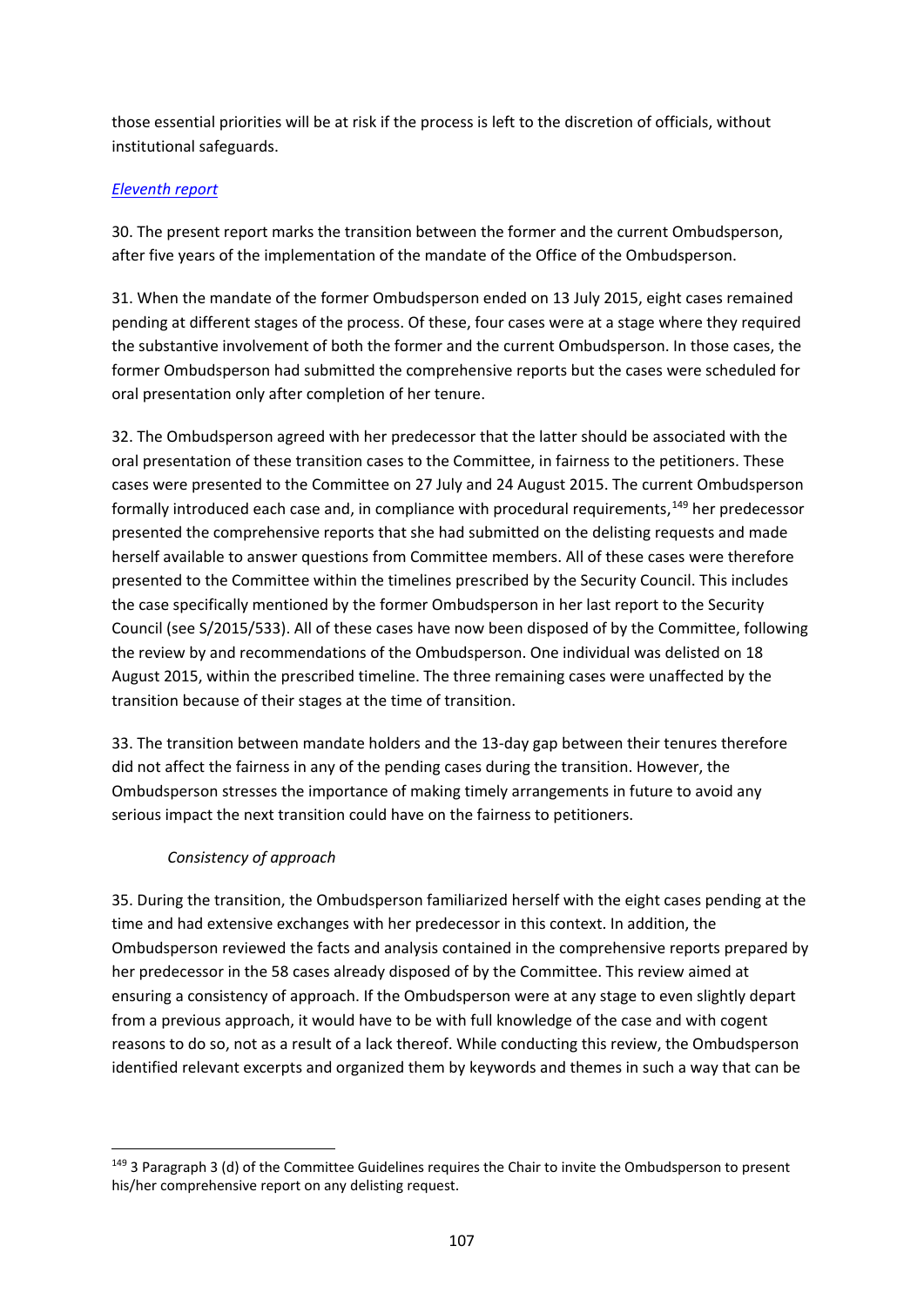updated as cases progress. It can also be used as an internal database and a legacy tool for future Ombudspersons and staff of the Office.

#### *[Fourteenth Report](https://undocs.org/S/2017/685)*

49. On 3 July 2017, the Secretary-General appointed the incumbent of the Ombudsperson position as Head of the Mechanism relating to the Syrian Arab Republic. In order to allow for her prompt transition into her new function, the Ombudsperson immediately prepared a plan containing transitional measures to safeguard the rights of the petitioners who currently have a pending delisting request before the Ombudsperson, or who submit such a request before the incoming Ombudsperson has taken up his or her duties. The Ombudsperson proposed these transitional measures to the Committee on 5 July 2017. One of the proposals was to include language in the new resolution to facilitate the transition process, including on the presentation of cases to the Committee by the Ombudsperson having prepared the comprehensive report in those cases. Another proposal would have allowed the extension of resolution deadlines in pending cases as a transitional measure. The Ombudsperson immediately engaged with Committee members to develop satisfactory resolution language, in the hope that the Security Council would see the value of the proposals and would adopt them. However, neither the proposals nor alternative transitional measures were adopted in the new resolution. It is hoped that in these circumstances the Committee will adapt its earlier practice developed in the context of the previous transition to allow the Ombudsperson to present her comprehensive reports to the Committee after the end of her mandate, even if the incoming Ombudsperson has yet to take office. There will also be a need for the Committee to adapt its practice to ensure that timelines are extended as needed in pending cases until the incoming Ombudsperson is in office. The Ombudsperson has left detailed instructions for the staff members supporting the Office of the Ombudsperson to ensure that the Office remains operational during the transition period. She hopes and trusts that the Committee and the Secretariat will extend their full cooperation and support to them so that they can maintain a functional office and prevent any undue delays in the consideration of delisting requests by the incoming Ombudsperson.

#### *[Fifteenth Report](https://www.undocs.org/en/S/2018/579)*

#### *Delays caused by the prolonged absence of an Ombudsperson*

25. Owing to the de facto vacancy of the position of the Ombudsperson for 11 months and 10 days, the three pending cases have suffered from different levels of delay. As at 7 August 2018, case 79 had been in the information-gathering period for 1 year, 4 months and 12 days. Although this period will come to a close at the end of the month and the case will subsequently follow the regular timelines specified in resolution 2368 (2017), the overall duration of the case has already surpassed the maximum time frame specified by that resolution. Given the absence of an Ombudsperson, the formal timelines for case 80 could start only after the current Ombudsperson assumed his duties, despite the case having been received by the Office 7 months and 21 days before the official acceptance of the case could take place. With regard to case 81, the delay is less significant, as the case was formally accepted 1 month and 18 days after having been received.

26. Those delays, in particular the delay in case 79, have had a negative impact on the petitioners' access to due process. While the Ombudsperson cannot yet make an assessment as to whether the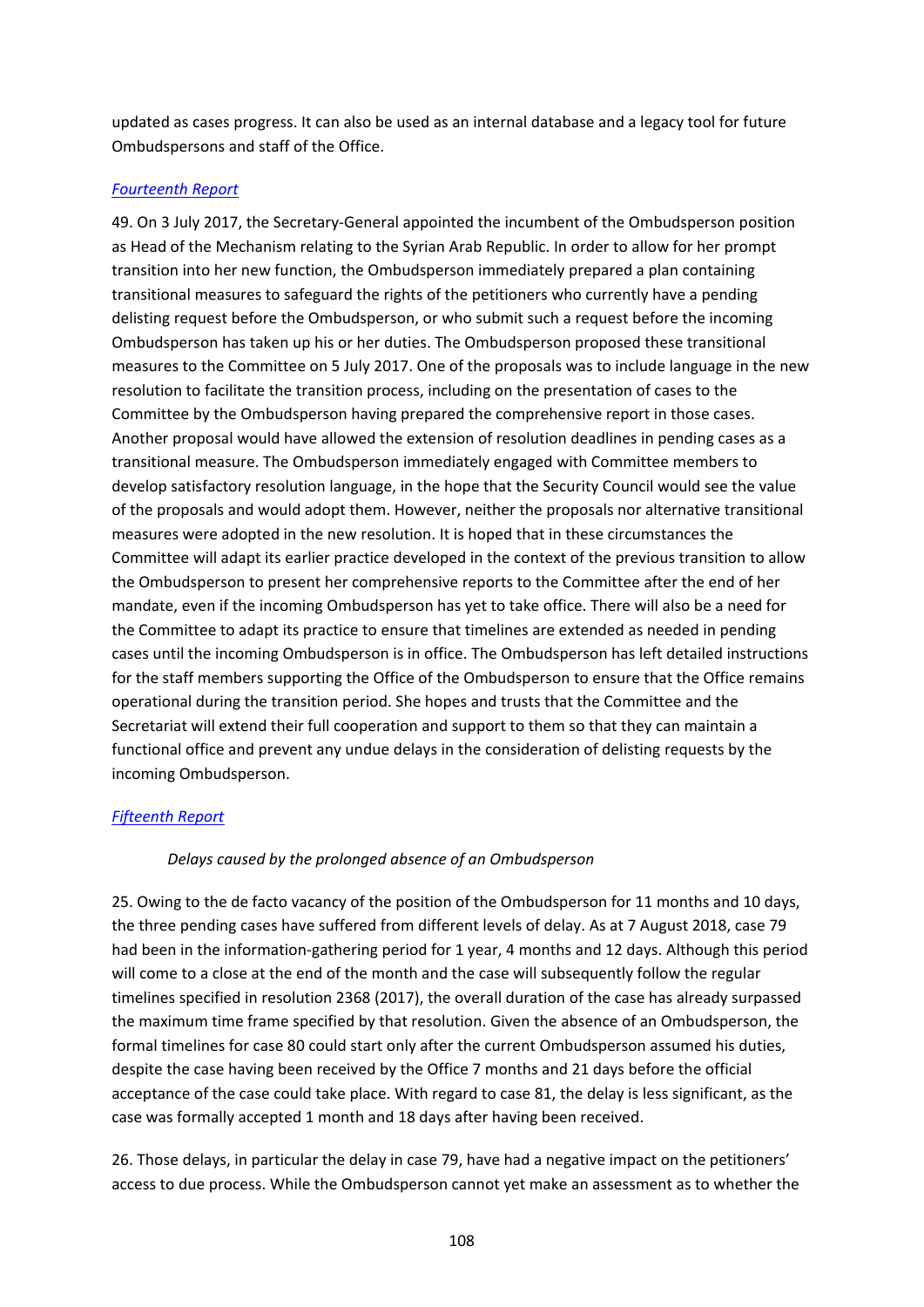delay might have an impact on the outcome of the delisting requests, the delay creates a situation for petitioners in which they cannot enjoy their right to an independent and impartial review within the time frame prescribed by resolution 2368 (2017). The Ombudsperson therefore recommends that the Security Council or its Committee create an optional acting Ombudsperson mechanism, which could be activated temporarily in the case of an unforeseen absence of an Ombudsperson.

## *[Sixteenth Report](https://undocs.org/en/S/2019/112)*

## *Acting Ombudsperson or another representative*

24. Through various resolutions, the Security Council provides sanctioned individuals and entities with an institutionalized instrument for reviewing the application of the sanctions measures. The Ombudsperson takes the view that this function should always be operational. The procedure to appoint a new Ombudsperson after the former Ombudsperson, Catherine Marchi-Uhel, left in mid-2017 lasted more than nine months. It thus became apparent that prolonged vacancies for the Ombudsperson's post were possible. No timeframe for replacement of the Ombudsperson is provided for under the relevant resolutions.

25. The Ombudsperson would welcome a solution to prevent such prolonged vacancies in the future. For example, in the event of a vacancy, an acting Ombudsperson or another person with delegated authority to temporarily represent the Ombudsperson should always be available to consider delisting requests. The Security Council set very strict, specific timelines for the consideration of Ombudsperson cases in annex II to resolution 2368 (2017), and for good reason: it is central to the fairness of the process for a petitioner's request to be considered expeditiously.

# Proposals to expand the mandate of the Ombudsperson

# Delisting Notifications

## *[First Report](http://undocs.org/S/2011/29)*

49. As discussed above, the Ombudsperson is mandated to send a notification to individuals or entities added to the Consolidated List by the Al-Qaida and Taliban Sanctions Committee. Further, in the context of a successful de-listing application considered by the Committee with the assistance of the Ombudsperson, there is a similar mandate for the Ombudsperson to notify the petitioner of the de-listing. The only instance of listing or de-listing where the Ombudsperson does not send any independent notification is those cases where the Committee decides on a de-listing without the Ombudsperson having been involved. Given the intent to ensure that individuals and entities receive notifications of Committee decisions which affect them, it would seem logical that the Ombudsperson also be mandated to send a separate notification to an individual or entity in all cases of de-listing.

# Mandate for Follow-up to Delisting

## *[First Report](http://undocs.org/S/2011/29)*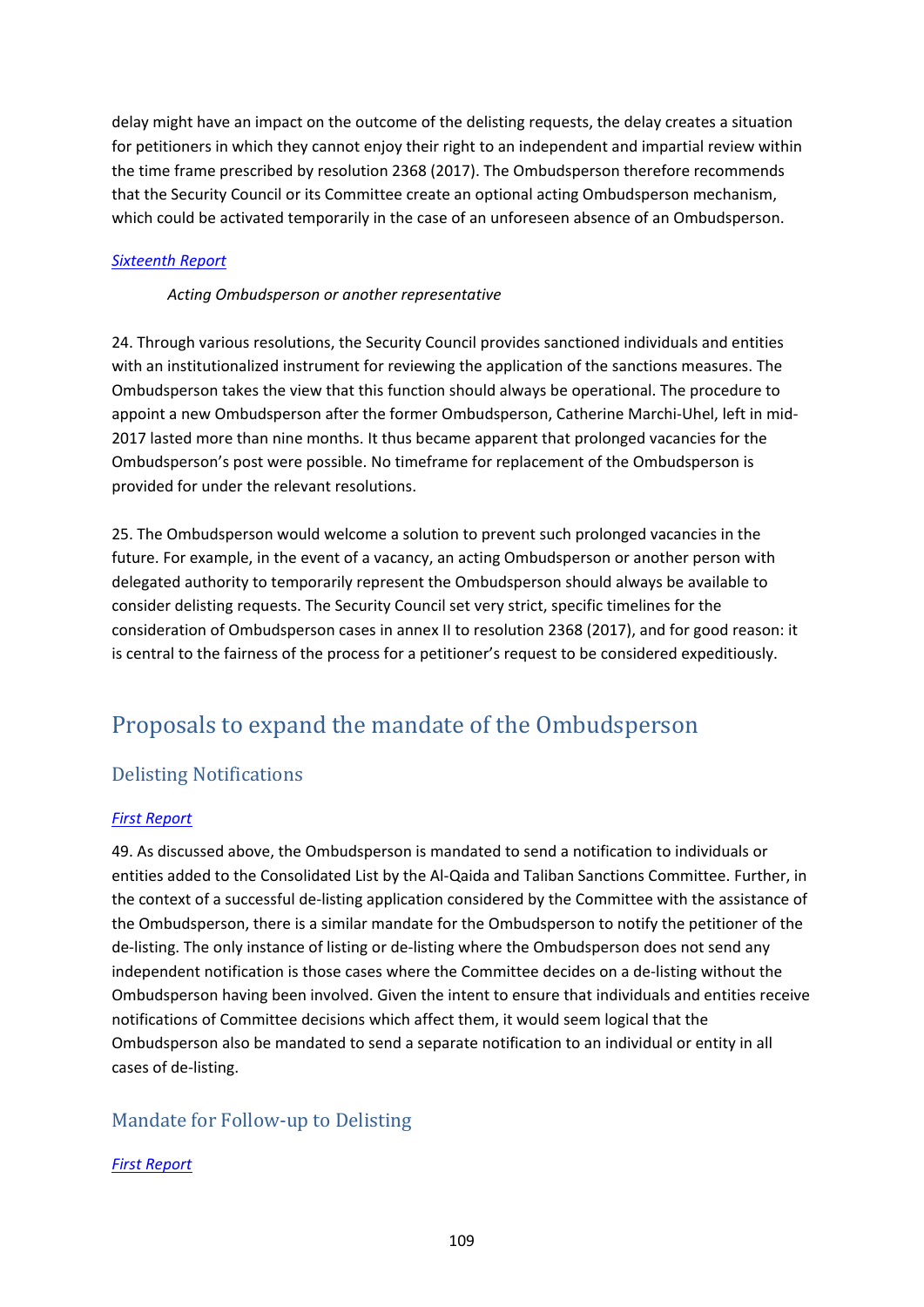48. Some of the cases brought to the attention of the Ombudsperson have involved matters directly related to the operation of the Al-Qaida and Taliban sanctions regime, but, strictly speaking, outside the defined mandate of the Ombudsperson. In particular, cases have been raised where individuals who have been de-listed by the Committee continue to face financial and travel restrictions, ostensibly on the basis of their listing by the Al-Qaida and Taliban Sanctions Committee. Similarly, cases of individuals with similar names to those included on the Consolidated List, who are clearly not the listed person yet face resulting impediments, have also been identified. While these matters can be addressed domestically or on a bilateral basis, it seems a natural extension of the powers of the Office to specifically authorize the Ombudsperson to monitor and follow up on such cases to ensure that Al-Qaida and Taliban sanctions measures are not relied upon, in error, to support restrictions on the rights of individuals or entities.

#### *[Second Report](https://undocs.org/S/2011/447)*

47. The practice to date has demonstrated that the Office of the Ombudsperson has the potential to play a role in following up on cases of de-listed persons or entities that continue to encounter difficulties with respect to financial or travel restrictions. Moreover, individuals and entities with names similar to those of listed individuals and entities continue to face financial and travel restrictions. The fairness concerns for individuals and entities facing unjustified restrictions are obvious. While other possible solutions could be found through the Committee or bilaterally, the Ombudsperson is well placed to facilitate a satisfactory resolution in such situations in an expeditious manner.

49. For the reasons set out above and in the first report of the Office, it would be helpful if consideration were given to extending the mandate of the Office of the Ombudsperson so that it could follow up on cases to ensure that sanctions measures are not improperly applied […].

## *[Third report](https://undocs.org/S/2012/49)*

50. Further practice has served only to highlight once again the importance of empowering the Office of the Ombudsperson to follow up on cases relating to de-listed persons or entities who continue to face restrictions with respect to the movement of or access to funds or in relation to travel. In three of the five cases relating to individuals de-listed by the Committee through the Ombudsperson process, the de-listed person has subsequently contacted the Ombudsperson, claiming the continued application of sanctions measures after the de-listing. To date, it has been possible to address and respond to such concerns only in the context of purely informal discussions with States. The implications in terms of fairness for individuals and entities facing such unjustified restrictions are obvious. A far more effective response to such situations would be possible if the Ombudsperson were specifically mandated to follow up on such cases with relevant States or otherwise, as might be necessary.

52. For these reasons and those set out in previous reports, it would be helpful if consideration were given to mandating the Office of the Ombudsperson to follow up on claims of the continued application of sanctions measures despite de-listing […].

#### *[Fourth report](https://undocs.org/S/2012/590)*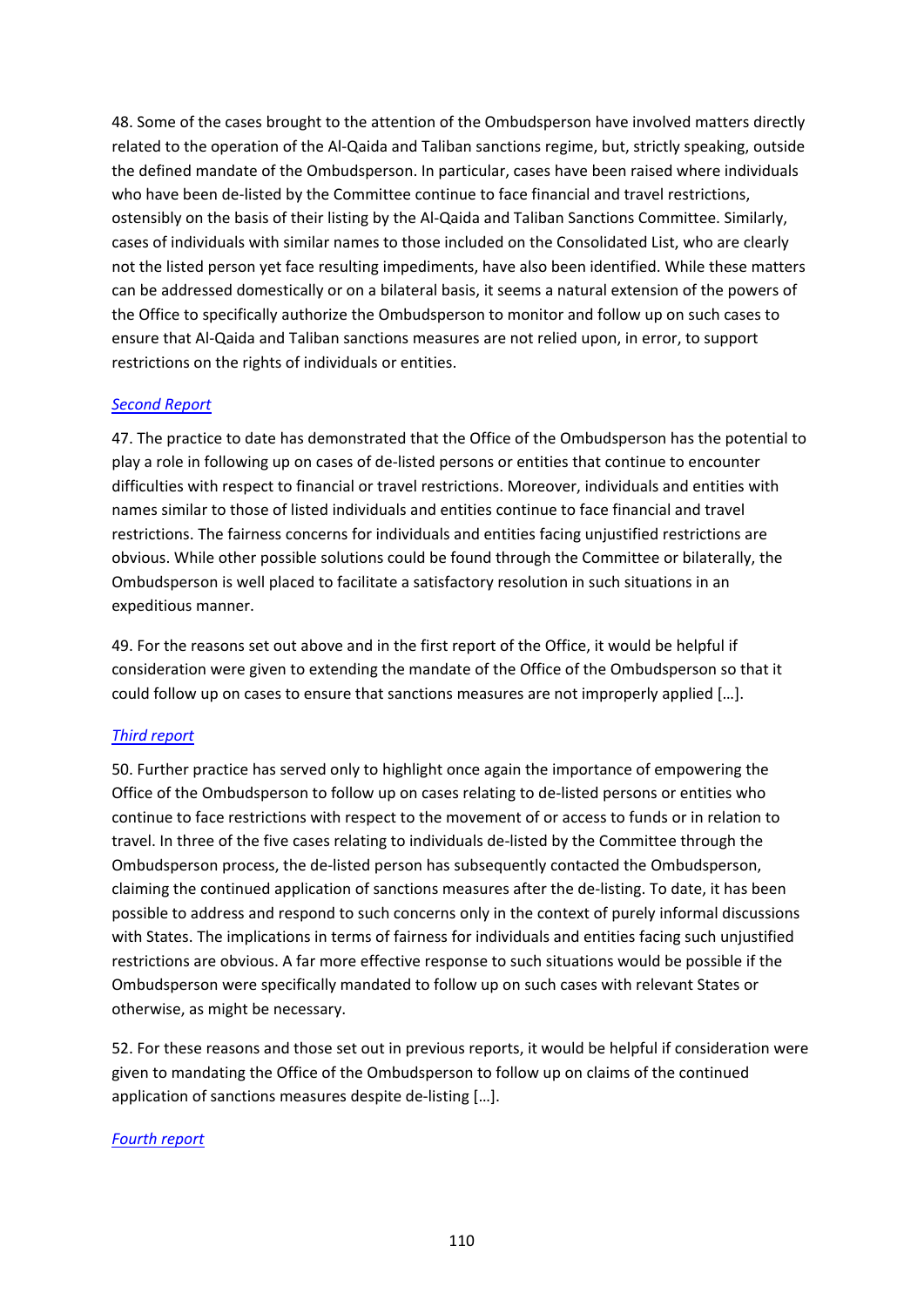46. Practice has once again clearly highlighted the importance of empowering the Office of the Ombudsperson to follow up on cases of delisted persons or entities who continue to face restrictions with respect to the movement of or access to funds or in relation to travel. In several cases in this reporting period, individuals delisted by the Committee through the Ombudsperson process have reverted to the Ombudsperson subsequently with claims of continued application of sanctions measures after the delisting. To date, it has been possible to address and respond to such concerns only on the basis of purely informal discussions with States. The implications in terms of fairness for individuals and entities facing such unjustified restrictions are obvious. A far more effective response to such situations would be possible if the Ombudsperson were specifically mandated to follow up on these cases with relevant States or otherwise, as might be necessary.

# $\lceil$ ...]

48. For these reasons, and those expressed in previous reports,  $150$  it would be helpful if consideration were given to mandating the Office of the Ombudsperson to follow up on claims of continued application of sanctions measures despite delisting […].

## *[Fifth report](https://undocs.org/S/2013/71)*

46. There has been no progress on the serious issue of continued restrictions once individuals and entities have been delisted.

47. During the reporting period, four individuals raised circumstances potentially involving the continued application of sanctions measures after their delisting, despite the Committee's decision to the contrary. All four cases, of which three related to travel restrictions and one involved seized assets, were sufficiently detailed to merit specific follow-up. However, no mandate has been given, restricting any steps that the Ombudsperson can take in relation to such situations.

48. This issue has been the subject of comment in all of the reports of the Ombudsperson to the Security Council since the Office started its operations. The principles of fairness implicated are obvious and significant. In each situation, fundamental rights — to property and to movement — are being restricted, and there is a good possibility that this is due to the improper continuation of Council sanctions measures. It may well be that the complaints are not factually supported or that the measures being imposed flow from domestic law. However, this can be determined only in the presence of a proper mechanism through which the facts can be examined. Under the current structure, no such mechanism exists, and the individuals and entities are left with limited recourse, if any.

49. These situations, if verified to be correct, represent a general problem in terms of the implementation of the Committee's decisions and have the potential to impede the credibility and effectiveness of the Al-Qaida sanctions regime. For these reasons and those expressed in the previous reports of the Ombudsperson (see S/2012/590, para. 46; S/2012/49, para. 50; and S/2011/447, para. 47), consideration should be given to mandating the Office of the Ombudsperson to follow up on claims of continued application of sanctions measures despite delisting.

<span id="page-110-0"></span><sup>150</sup> 19 See S/2012/49, paras. 50-52, and S/2011/447, paras. 47-49.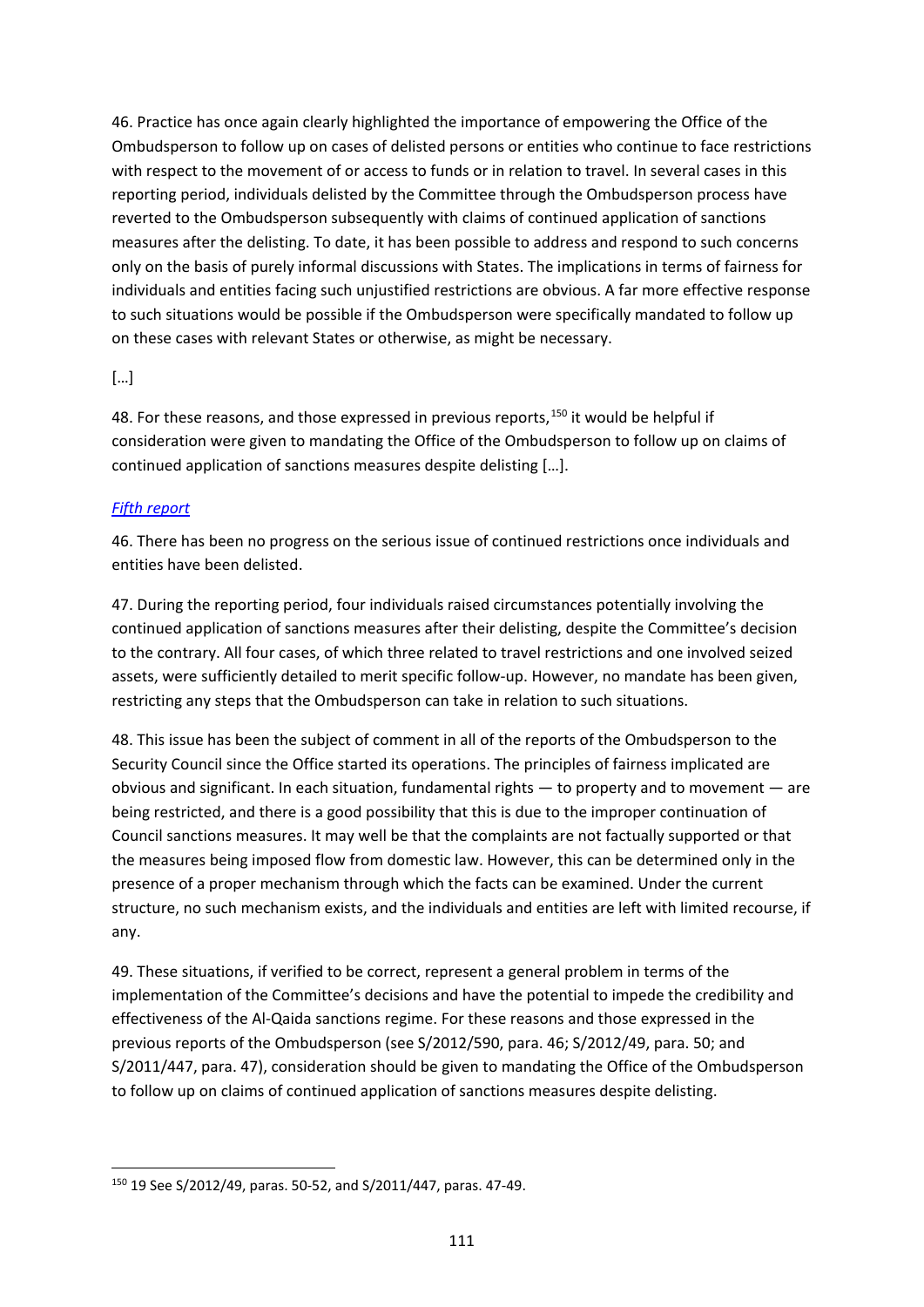#### *[Sixth report](https://undocs.org/S/2013/452)*

53. Individuals and entities continue to inform the Ombudsperson of problems encountered in terms of continued restrictions following their delisting by the Committee.

54. During the reporting period, four former petitioners complained of circumstances that might have involved the continued application of sanctions measures despite the Committee's decision that such measures be lifted. In some cases, the same individual faced multiple problems with different States. All four cases were sufficiently detailed to merit specific follow-up. Most of the complaints related to travel restrictions and one involved a question of access to assets.

55. This issue has been the subject of comment in all of the reports of the Ombudsperson to the Security Council since the Office started its operations. The principles of fairness implicated are obvious and significant. In each situation, fundamental rights — to property and to movement — are being restricted, and there is a good possibility that this is due to the improper continuation of Council sanctions measures. It may well be that the complaints are not factually supported or that the measures being imposed flow from domestic law. However, this can be determined only in the presence of a proper mechanism through which the facts can be examined. Under the current structure, no such mechanism exists, and the individuals and entities are left with limited recourse, if any. These situations, if verified to be correct, represent a general problem in terms of the implementation of the Committee's decisions and have the potential to impede the credibility and effectiveness of the Al-Qaida sanctions regime. For these reasons and those expressed in the previous reports of the Ombudsperson (see S/2013/71, paras. 48 and 49; S/2012/590, para. 46; S/2012/49, para. 50; and S/2011/447, para. 47), consideration should be given to mandating the Office of the Ombudsperson with following up on claims of continued application of sanction measures despite delisting.

#### *[Seventh report](https://undocs.org/S/2014/73)*

63. Individuals and entities continue to inform the Ombudsperson of problems encountered in terms of continued restrictions following their delisting by the Committee, especially when they have not received formal notification of their delisting. Such follow-up requests fall outside the mandate of the Ombudsperson.

64. As noted in all previous reports, this presents a major threat to the principles of fairness and more generally to the credibility and effectiveness of the Al-Qaida sanctions regime. The improper, continued application of Security Council sanctions measures restricts fundamental rights to property and movement without any legal basis or justification. The current mechanism does not provide for any recourse in such cases. For these reasons and those expressed in the previous reports of the Ombudsperson (see S/2013/452, para. 55; S/2013/71, paras. 48-49; S/2012/590, para. 46; S/2012/49, para. 50; and S/2011/447, para. 47), consideration should be given to including in the mandate of the Ombudsperson the task of following up on claims of continued application of sanctions measures despite delisting.

#### *[Security Council resolution 2161 \(2014\)](https://undocs.org/S/RES/2161(2014))*

"63. *Decides* that the Focal Point may receive, and transmit to the Committee for its consideration, communications from: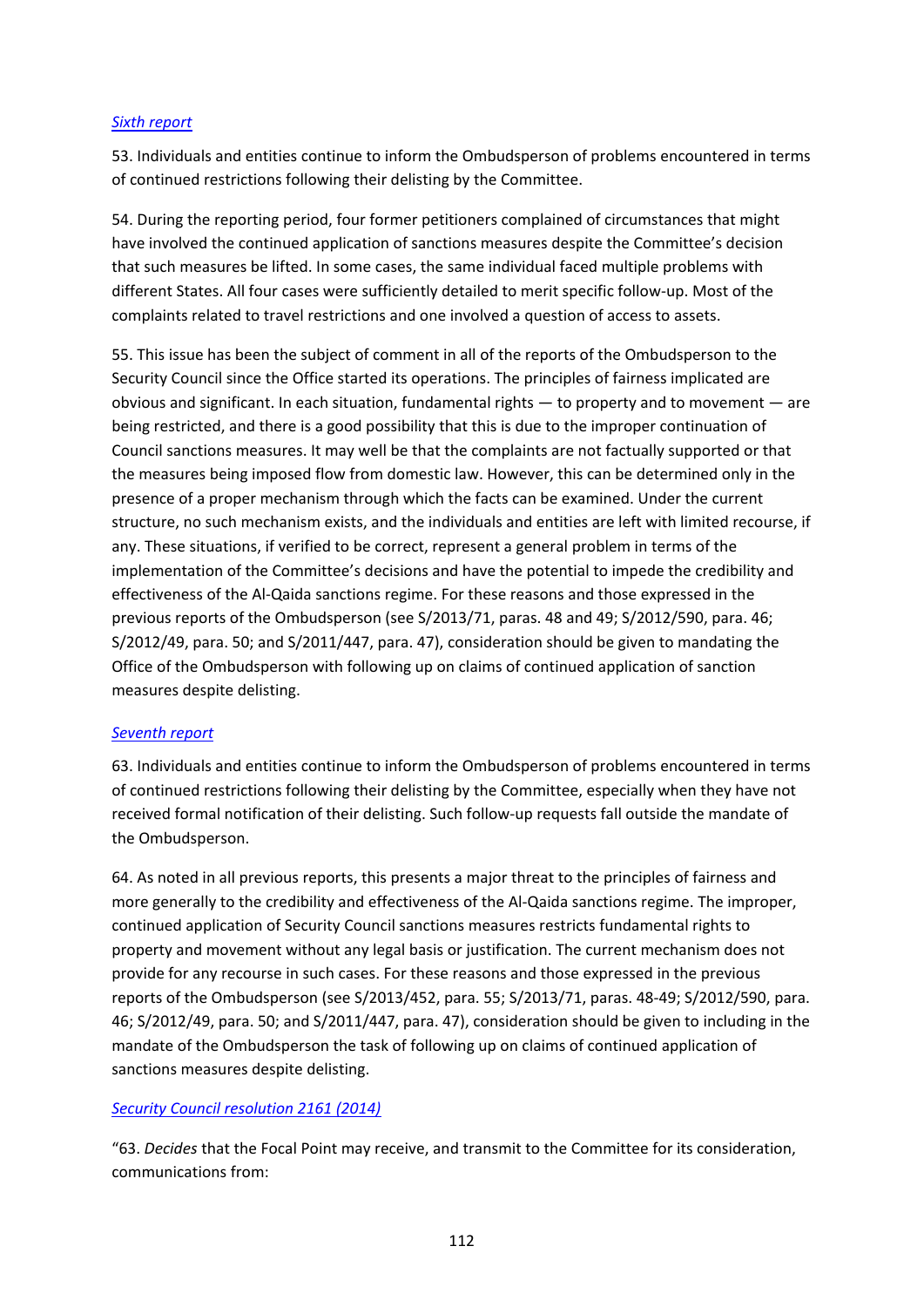(a) individuals who have been removed from the Al-Qaida Sanctions List; […]"

#### *[Eighth report](https://undocs.org/S/2014/553)*

46. Previous reports<sup>[151](#page-112-0)</sup> have discussed the problem of delisted persons who face the apparent continued application of the sanctions measures, as well as individuals who, because of similarity of names and identifiers, are mistakenly categorized as listed persons.

47.This issue is addressed in resolution 2161 (2014) by enabling the Focal Point to receive and transmit to the Committee communications from delisted persons or those claiming false, mistaken or confused identification as listed persons and to communicate the Committee response. The inclusion of some form of measure to address these cases, within a 60-day time constraint, is a welcome development.

# Humanitarian exemptions

## *[Second Report](https://undocs.org/S/2011/447)*

48. On a related point, recently there have been instances in which individuals have approached the Ombudsperson seeking assistance in receiving humanitarian or travel exemptions from the Committee. Given the limits of the mandate, only basic information can be provided currently in response to such requests. However, particularly for individuals residing in States with limited resources and capacity, it is unlikely that such exemptions will be granted. It would seem appropriate, therefore, to provide the Ombudsperson with the mandate to bring such cases to the attention of the Committee. Doing so would be consistent with the Security Council's intention, expressed most recently in its resolution 1989 (2011), that appropriate use be made of the provisions regarding exemptions and that the exemptions be granted in an expeditious and transparent manner.

49. For the reasons set out above and in the first report of the Office, it would be helpful if consideration were given to extending the mandate of the Office of the Ombudsperson […] to assist with the process of exemptions by bringing relevant cases to the attention of the Committee.

#### *[Third report](https://undocs.org/S/2012/49)*

51. Even more pressing is the question of the access of individuals and entities to the exemptions to the sanctions measures, which have been prescribed by the Security Council.<sup>[152](#page-112-1)</sup> In four of the delisting cases addressed during the reporting period, petitioners sought assistance from the Ombudsperson in presenting requests for exemptions to the Committee. Under the current mandate, the Ombudsperson has no ability even to facilitate the presentation of such a request by an individual or entity to the Committee. This proved problematic in the specific cases dealt with during the reporting period. Furthermore, in general, no recourse is available for an individual or entity to pursue such an exemption from the Committee other than through a State. Particularly for individuals residing in States with limited resources and capacity, this can mean that there is little

<span id="page-112-0"></span><sup>151</sup> 9 See, for example, the seventh report (S/2014/73, paras. 63-64); the sixth report (S/2013/452, paras. 53- 55); and the fifth report (S/2013/71, paras. 48-49).

<span id="page-112-1"></span> $152$  15 See para. 1 of resolution 1452 (2002) and para. 1 (b) of resolution 1989 (2011).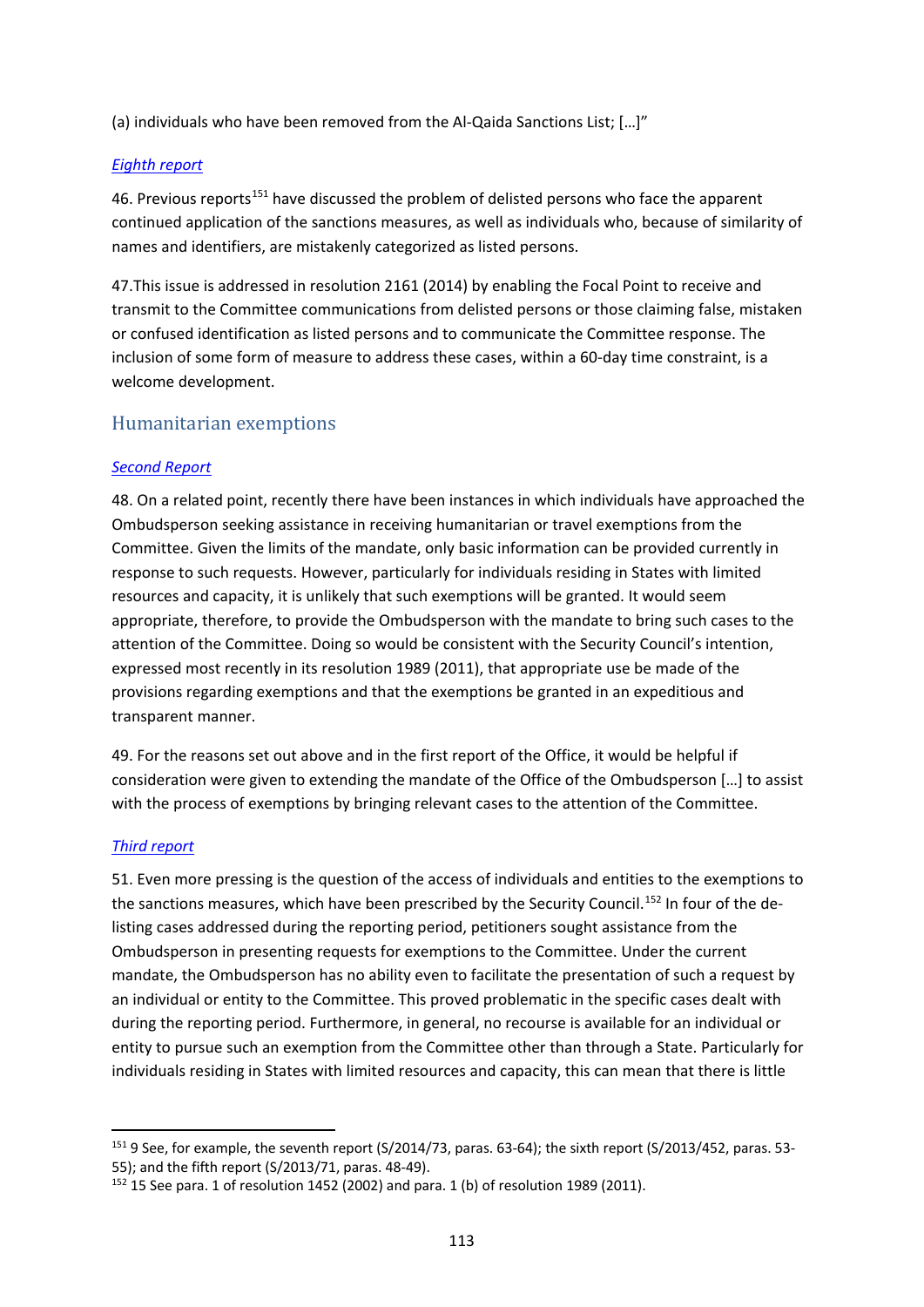potential for such exemptions to be realized, since such individuals are unable to have the matter presented before the Committee for consideration.

52. For these reasons and those set out in previous reports, it would be helpful if consideration were given to mandating the Office of the Ombudsperson […] to directly transmit exemption requests from individuals and entities to the Committee for its consideration.

# *[Fourth report](https://undocs.org/S/2012/590)*

47. Even more pressing is the question of the access of individuals and entities to the exemptions that the Security Council has prescribed in the context of the sanction measures.<sup>[153](#page-113-0)</sup> During the reporting period, some petitioners have sought assistance from the Ombudsperson in seeking exemptions from the Committee; however, such assistance is not possible under the existing mandate. As was the case historically with delisting requests, there is no recourse available for an individual or entity to pursue such an exemption from the Committee, other than through a State. The practical effect is that many individuals, particularly those located in States with limited resources or unfamiliar with the Committee process, have no access to the humanitarian exemptions since they are unable to present their claims to the Committee for consideration.

48. For these reasons, and those expressed in previous reports, <sup>[154](#page-113-1)</sup> it would be helpful if consideration were given to mandating the Office of the Ombudsperson […] to directly transmit exemption requests from individuals and entities to the Committee for its consideration.

49. During the period under review, one additional issue has arisen with respect to requests for exemptions. In two instances, consideration had to be given to conducting the petitioner interview in a location other than the State of residence, either because of logistical challenges<sup>[155](#page-113-2)</sup> or security concerns. In such instances, it would significantly facilitate the process if the Ombudsperson were able to make a request to the Committee for the travel exemption without the need for a State to present it. While of course the relevant States would still need to provide consent and the ultimate decision on the waiver would be solely for the Committee, considerable time and effort could be saved if the request could be made directly by the Ombudsperson. Therefore, it would be useful if consideration were given to allowing the Ombudsperson to present a request for a travel exemption in order to facilitate the dialogue phase of the process.

## *[Security Council resolution 2083 \(2012\)](https://undocs.org/S/RES/2083(2012))*

"36. *Decides* that, in cases in which the Ombudsperson is unable to interview a petitioner in his or her state of residence, the Ombudsperson may request, with the agreement of the petitioner, that the Committee consider granting an exemption to the restriction on travel in paragraph 1 (b) of this resolution for the sole purpose of allowing the petitioner to travel to another State to be interviewed by the Ombudsperson for a period no longer than necessary to participate in this interview, provided that all States of transit and destination do not object to such travel, and further *directs* the Committee to notify the Ombudsperson of the Committee's decision;"

<span id="page-113-0"></span><sup>153</sup> 18 See paragraph 1 of resolution 1452 (2002) and paragraph 1 (b) of resolution 1989 (2011).

<span id="page-113-1"></span><sup>154</sup> 19 See S/2012/49, paras. 50-52, and S/2011/447, paras. 47-49.

<span id="page-113-2"></span><sup>&</sup>lt;sup>155</sup> 20 In one case the substantial documentation of relevance to the case and needed for the interview was not easily accessible in the State of residence.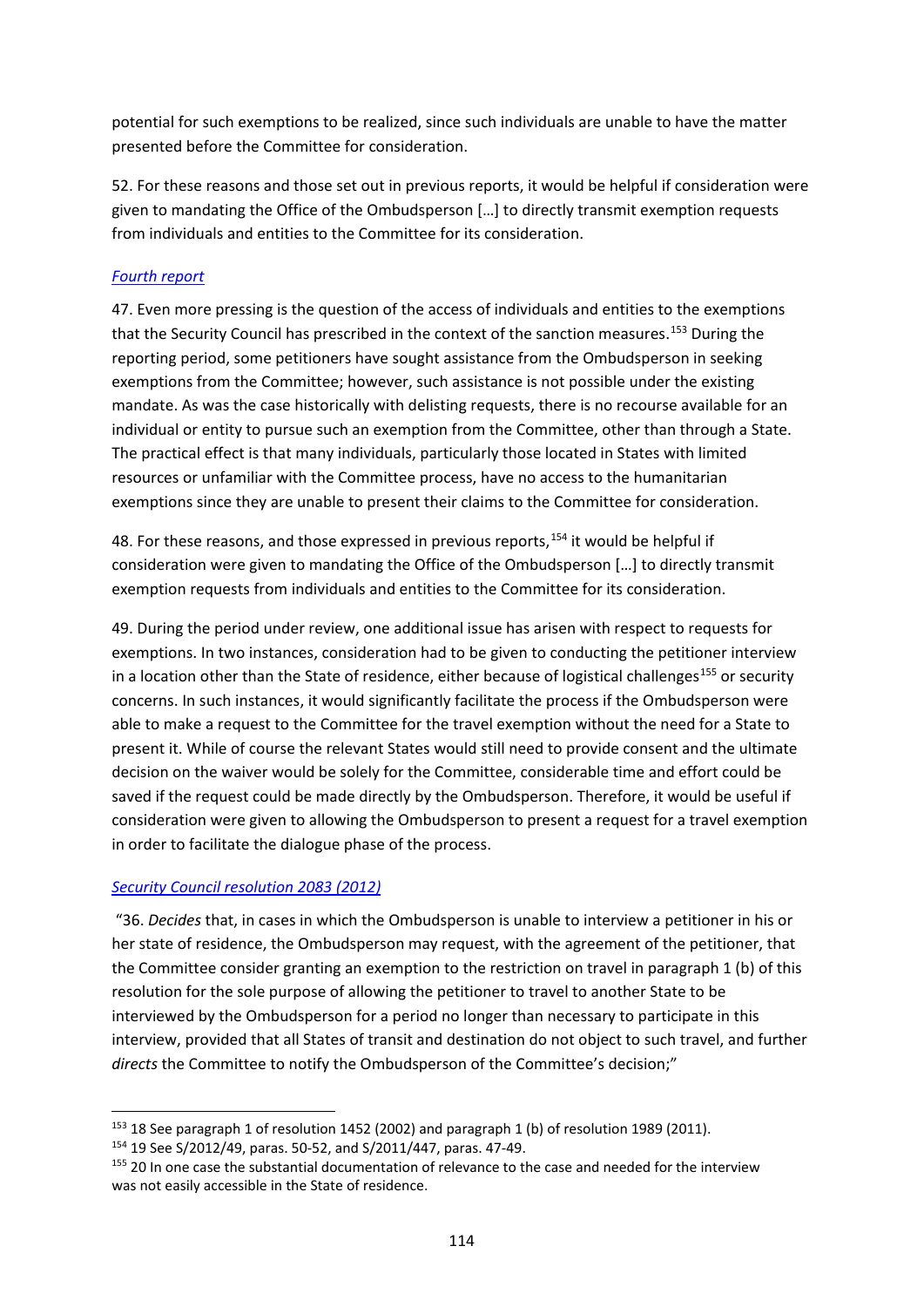"37. *Decides* that the Focal Point mechanism established in resolution 1730 (2006) may:

(a) Receive requests from listed individuals, groups, undertakings, and entities for exemptions to the measures outlined in paragraph 1 (a) of this resolution, as defined in resolution 1452 (2002) provided that the request has first been submitted for the consideration of the State of residence, and *decides* further that the Focal Point shall transmit such requests to the Committee for a decision, *directs* the Committee to consider such requests, including in consultation with the State of residence and any other relevant States, and *further directs* the Committee, through the Focal Point, to notify such individuals, groups, undertaking or entities of the Committee's decision;

(b) Receive requests from listed individuals for exemptions to the measures outlined in paragraph 1 (b) of this resolution and transmit these to the Committee to determine, on a case-bycase basis, whether entry or transit is justified, *directs* the Committee to consider such requests in consultation with States of transit and destination and any other relevant States, and *decides further* that the Committee shall only agree to exemptions to the measures in paragraph 1 (b) of this resolution with the agreement of the States of transit and destination, and *further directs* the Committee, through the Focal Point, to notify such individuals of the Committee's decision"[156](#page-114-0)

# *[Fifth report](https://undocs.org/S/2013/71)*

36. The fourth report highlighted problems that had arisen in some cases with regard to conducting the interview of a petitioner in the State of residence. During the reporting period, the same problem was encountered as a result of security concerns. The Security Council, in paragraph 36 of its resolution 2083 (2012), has addressed the issue, according the Ombudsperson the ability to seek an exemption from the restriction on travel for a petitioner directly from the Committee for the purpose of conducting an interview in the dialogue phase outside the State of residence of the individual. This will facilitate an important component of the Ombudsperson process that has proven to be of significant value in terms of fairness and efficiency.

37. Similarly, the Security Council, by its resolution 2083 (2012), has responded to the concerns raised in several previous reports about the inability of some individuals to obtain access to humanitarian exemptions when assistance was not easily available from the State of residence. The resolution provides that the focal point mechanism established in resolution 1730 (2006) may be used by listed individuals or entities to seek humanitarian exemptions directly as prescribed by the Council (see resolution 1452 (2002), para. 1; resolution 1989 (2011), para. 1 (b); and resolution 2083 (2012), para. 37). This is an important improvement that will allow the Committee to give consideration to requests for exemptions in cases where the listed individual or entity is unable to secure the assistance of a State in presenting such a request.

# […]

52. […] The Special Rapporteur commented on several issues that had been addressed previously by the Ombudsperson and for which provisions have been incorporated into resolution 2083 (2012), eliminating the need to discuss those points in any detail.<sup>[157](#page-114-1)</sup>

<span id="page-114-0"></span><sup>156</sup> Identical text in resolution 2161 (2014), paragraph 62.

<span id="page-114-1"></span> $157$  11 The Special Rapporteur called for the Ombudsperson to be given a role with respect to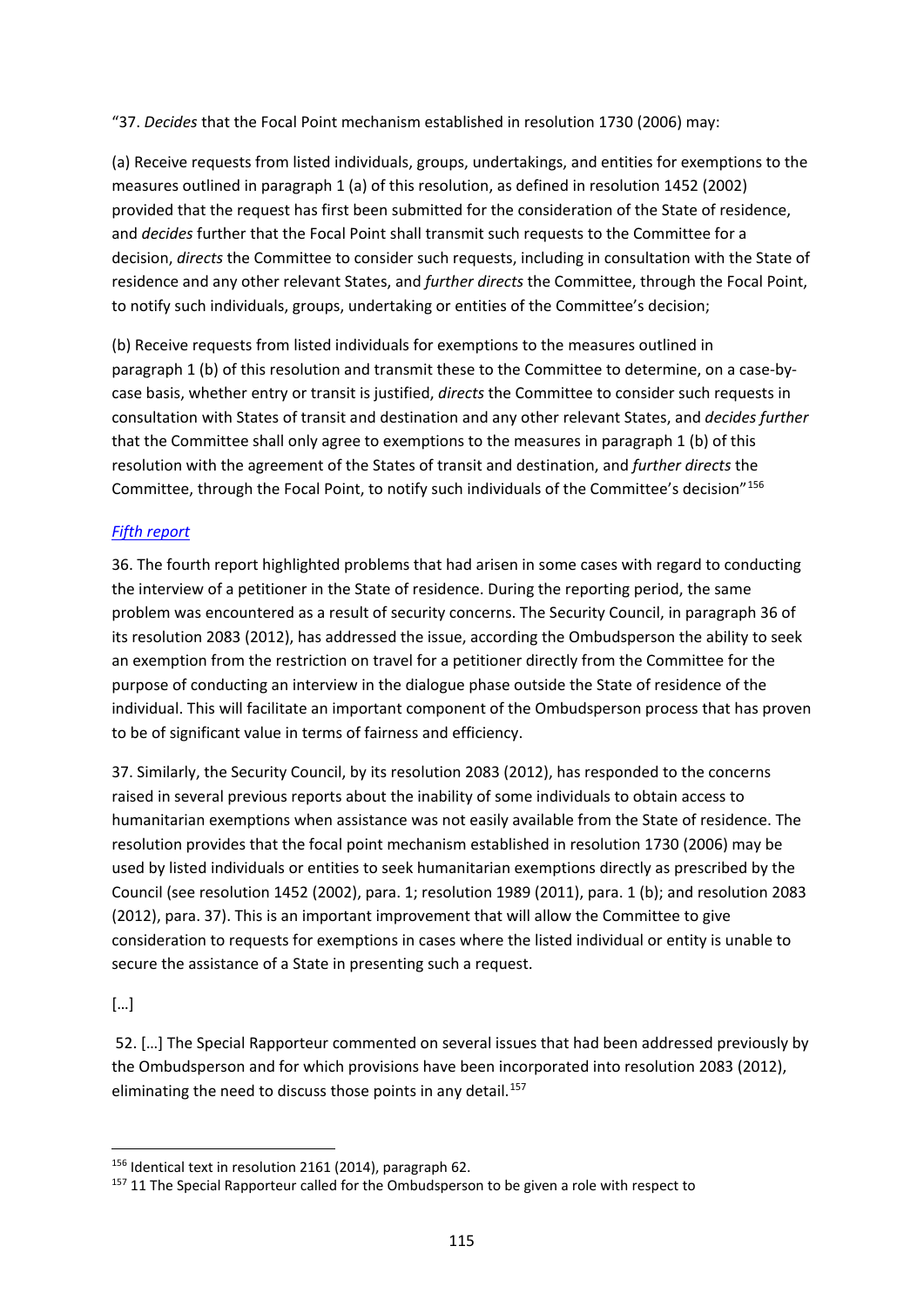#### *[Security Council resolution 2161 \(2014\)](https://undocs.org/S/RES/2161(2014))*

*"*9. […] *confirms* that exemptions to the travel ban must be submitted by Member States, individuals or the Ombudsperson, as appropriate, including when listed individuals travel for the purpose of fulfilling religious obligations, and *notes* that the Focal Point mechanism established in resolution [1730 \(2006\)](http://undocs.org/S/RES/1730(2006)) may receive exemption requests submitted by, or on behalf of, an individual, group, undertaking or entity on the Al-Qaida Sanctions List, or by the legal representative or estate of such individual, group, undertaking or entity, for Committee consideration, as described in paragraph 62 below;"[158](#page-115-0)

"61. *Reaffirms* that, in cases in which the Ombudsperson is unable to interview a petitioner in his or her state of residence, the Ombudsperson may request, with the agreement of the petitioner, that the Committee consider granting exemptions to the restrictions on assets and travel in paragraphs 1 (a) and (b) of this resolution for the sole purpose of allowing the petitioner to meet travel expenses and travel to another State to be interviewed by the Ombudsperson for a period no longer than necessary to participate in this interview, provided that all States of transit and destination do not object to such travel, and further directs the Committee to notify the Ombudsperson of the Committee's decision;"[159](#page-115-1)

## *[Eighth report](https://undocs.org/S/2014/553)*

48. Nonetheless, the limited experience to date with humanitarian exemption requests assigned to the Focal Point under resolution 2083 (2012) suggests that practical challenges can arise from the introduction of separate mechanisms for different types of requests under one sanctions regime. To date, the requests for humanitarian exemptions have arisen in cases already being dealt with by the Ombudsperson. As a result, the process has been quite confusing for the person seeking the exemption. In addition there has been unnecessary delay and unavoidable duplication of effort on the part of the Focal Point and the Ombudsperson, in these cases. It is possible that similar problems will arise in the context of follow-up requests and cases involving misidentification. However, as indicated, there has been only minimal practice with exemption requests to date and more time is needed to consider the overall effectiveness of that mechanism, as well as the additional process set out in paragraphs 63 and 64 of resolution 2161 (2014).

#### *[Ninth report](https://undocs.org/S/2015/80)*

50. Experience in this reporting period has reinforced the views expressed in the eighth report that responsibility for conveying requests for humanitarian exemptions within the Al-Qaida regime should be assigned to the Ombudsperson. Further, interaction with petitioners during this reporting period supports the statement that the process of having a different authority and procedures to deal with a request related to the same listing is very confusing and does not generate confidence in either procedure. To date, it has only served to deter individuals from pursuing what may be well motivated and justified requests for humanitarian exemptions. While access to the Focal Point for this purpose in other regimes, for which the Ombudsperson is not mandated, would be evidently

responsibility. […] As discussed above, there are new provisions on these issues in resolution 2083 (2012). 158 Identical language in subsequent resolutions.

humanitarian exemptions and bringing them to the attention of the Committee. This was addressed in resolution 2083 (2012) through the focal point, who has been accorded that

<span id="page-115-1"></span><span id="page-115-0"></span><sup>&</sup>lt;sup>159</sup> Identical language in subsequent resolutions.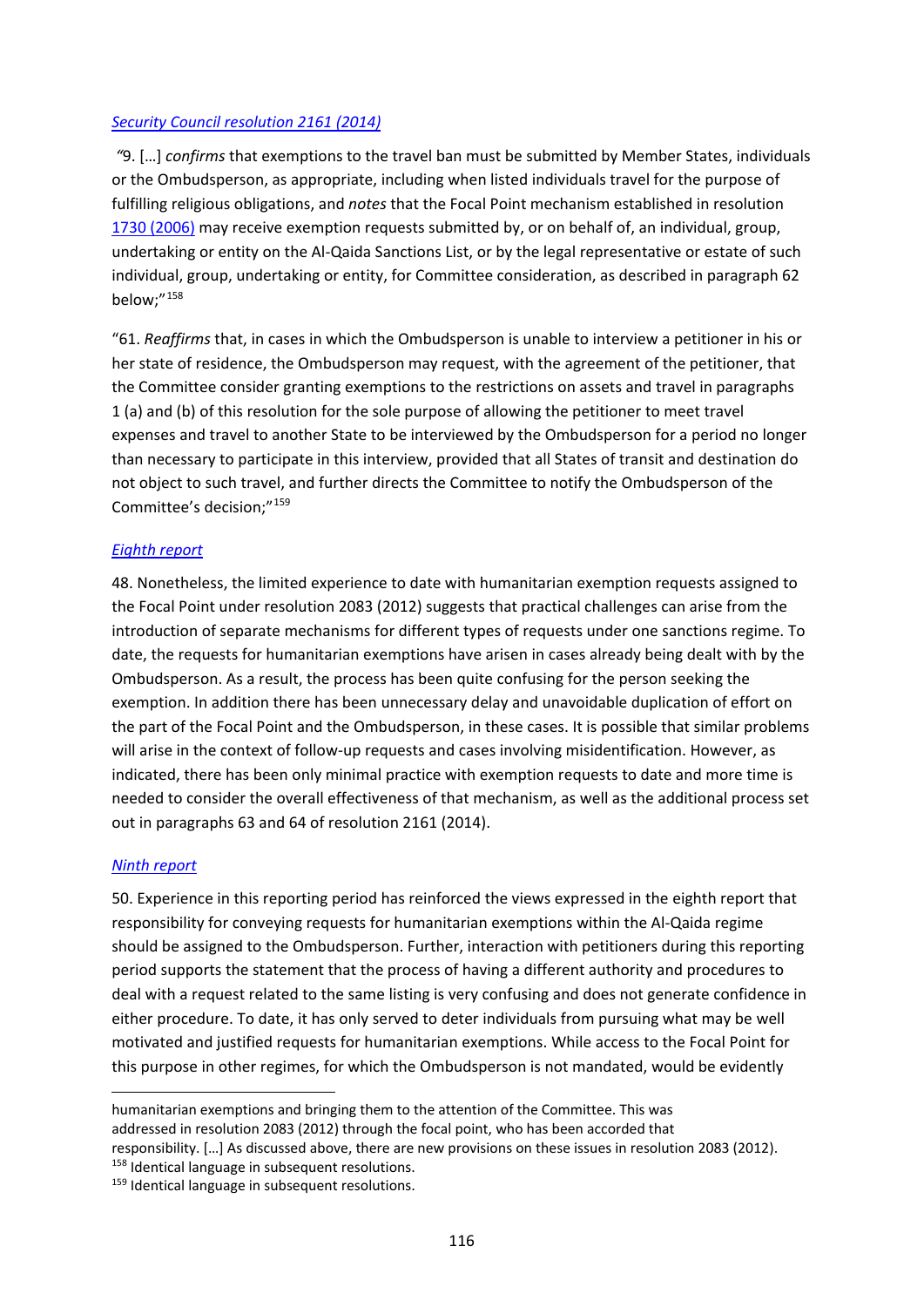beneficial to listed individuals and entities, in the context of the Al-Qaida regime it does not serve the intended purpose of encouraging use of the exemptions provided for by the Security Council.

# *[Tenth report](https://undocs.org/S/2015/533)*

50. Experience during the reporting period has further fortified the comments made in the eighth and ninth reports that responsibility for conveying requests for humanitarian exemptions within the Al-Qaida sanctions regime should be assigned to the Ombudsperson.<sup>[160](#page-116-0)</sup>

51. As a starting point, the Committee's procedures for considering requests for humanitarian exemptions are complex in nature. Despite the diligent efforts of the Focal Point in providing detailed explanations, the process is confusing for an individual who has no exposure to the working methods of the Security Council. In these circumstances, it seems counterproductive to further complicate the scenario by having two different authorities within the regime addressing various requests which relate to the same listing. As mentioned previously, it does not generate confidence in either procedure.

52. There was further activity with respect to humanitarian exemption requests during the reporting period. Since the Focal Point was mandated to receive exemption requests, the Ombudsperson has referred a total of five exemption requests to the mechanism. Only two of those five cases resulted in actual requests being presented. One petitioner in the Ombudsperson process was also pursuing a humanitarian request in parallel. Another petitioner enquired about the exemption request process but did not pursue it.

53. Once again, there has been duplication of time and effort, with the Ombudsperson providing a general outline of the process to guide the petitioners to the Focal Point and the Focal Point then engaging with the petitioners regarding the exemptions. In the above-mentioned case, the delisting and exemption requests were being considered through the applicable procedures at essentially the same time, which only serves to heighten the complexity for the petitioner and presents opportunities for miscommunication. It is also relevant that, as before, the only request for humanitarian exemptions which was pursued during the reporting period was referred by the Ombudsperson to the Focal Point, with the result that an additional unnecessary step was required to pursue the request.

54. It is unquestionable that access to the Focal Point for the purpose of humanitarian exemptions in other regimes, for which the Ombudsperson does not have a mandate, is urgently needed. In fact, the central argument advanced for reintroduction of the Focal Point into the Al-Qaida sanctions regime for the purpose of humanitarian exemptions was that it would allow for easy and consistent expansion to other regimes. However, this power was accorded to the Focal Point for the Al-Qaida sanctions regime in resolution 2083 (2012). Two and a half years later, it has not been extended to any other sanctions regime. While that extension is much needed, it appears pointless to continue the dualistic approach with reference to the Al-Qaida sanctions regime.

<span id="page-116-0"></span><sup>&</sup>lt;sup>160</sup> 15 See the eighth report (S/2014/553), para. 48; and the ninth report (S/2015/80), para. 50.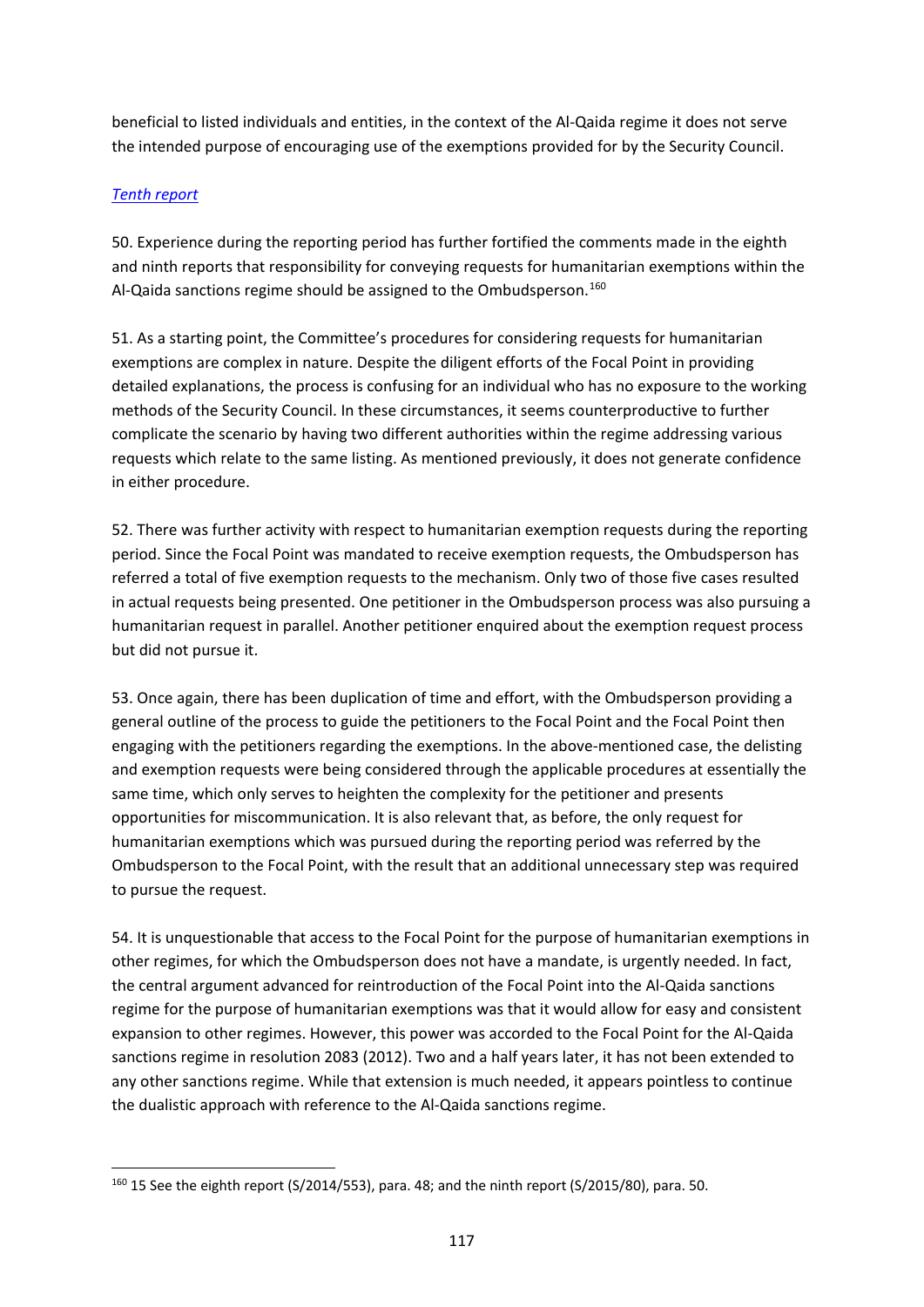# Requests from individuals mistaken for a listed person under another regime

## *[Security Council resolution 2161 \(2014\)](https://undocs.org/S/RES/2161(2014))*

"63. *Decides* that the Focal Point may receive, and transmit to the Committee for its consideration, communications from:

[…]

(b) individuals claiming to have been subjected to the measures outlined in paragraph 1 above as a result of false or mistaken identification or confusion with individuals included on the Al-Qaida Sanctions List;"

## *[Twelfth report](https://undocs.org/S/2016/671)*

46. During the reporting period, the Ombudsperson received a request from an individual whose particulars were similar to those of a person included in the list established and maintained by the ISIL (Da'esh) and Al-Qaida Sanctions Committee with respect to individuals, groups, undertakings and other entities associated with Al-Qaida. He claimed to have been subjected to sanctions measures under that regime as a result of confusion with an individual included on the list. Under the ISIL (Da'esh) and Al-Qaida sanctions regime, individuals experiencing problems as a result of mistaken identification or confusion with individuals included on the sanctions list may have recourse to the Focal Point.<sup>[161](#page-117-0)</sup> However, the mandate of the Focal Point under other regimes does not extend to cases of mistaken identification or confusion with an individual listed under another regime. As a result, individuals experiencing such problems as a result of mistaken identification or confusion with individuals listed under another regime have no recourse or depend on their State of nationality of residence to bring the matter to the attention of the relevant committee. This is a question that falls outside the mandate of the Ombudsperson. However, as such requests are sent to the Ombudsperson, it was deemed important that it be highlighted in the present report. It would be beneficial for such individuals to have recourse to the Focal Point, as is the case under the ISIL (Da'esh) and Al-Qaida sanctions regime.

# Referral of cases to the Ombudsperson by the Committee

## *[Seventh report](https://undocs.org/S/2014/73)*

65. Currently, the Ombudsperson process is designed to address only those cases where an individual or entity or an appropriate representative brings an application for delisting. In cases in which a listing may no longer be appropriate, the Security Council, by its resolution 1822 (2008), mandated the Committee to conduct an annual review of all listings that had not been examined in three or more years. In this triennial review process, the Committee will endeavour to obtain the views of all relevant States in order to determine whether the listing remains appropriate. The States consulted may propose that the listing be maintained on the basis of information supporting the view that the criteria for listing continue to be met or bring an application for delisting after reviewing the case. Not all cases will fall into one of those two categories, however, because States

<span id="page-117-0"></span><sup>161</sup> 24 See resolution 2253 (2015), para. 77 (b).